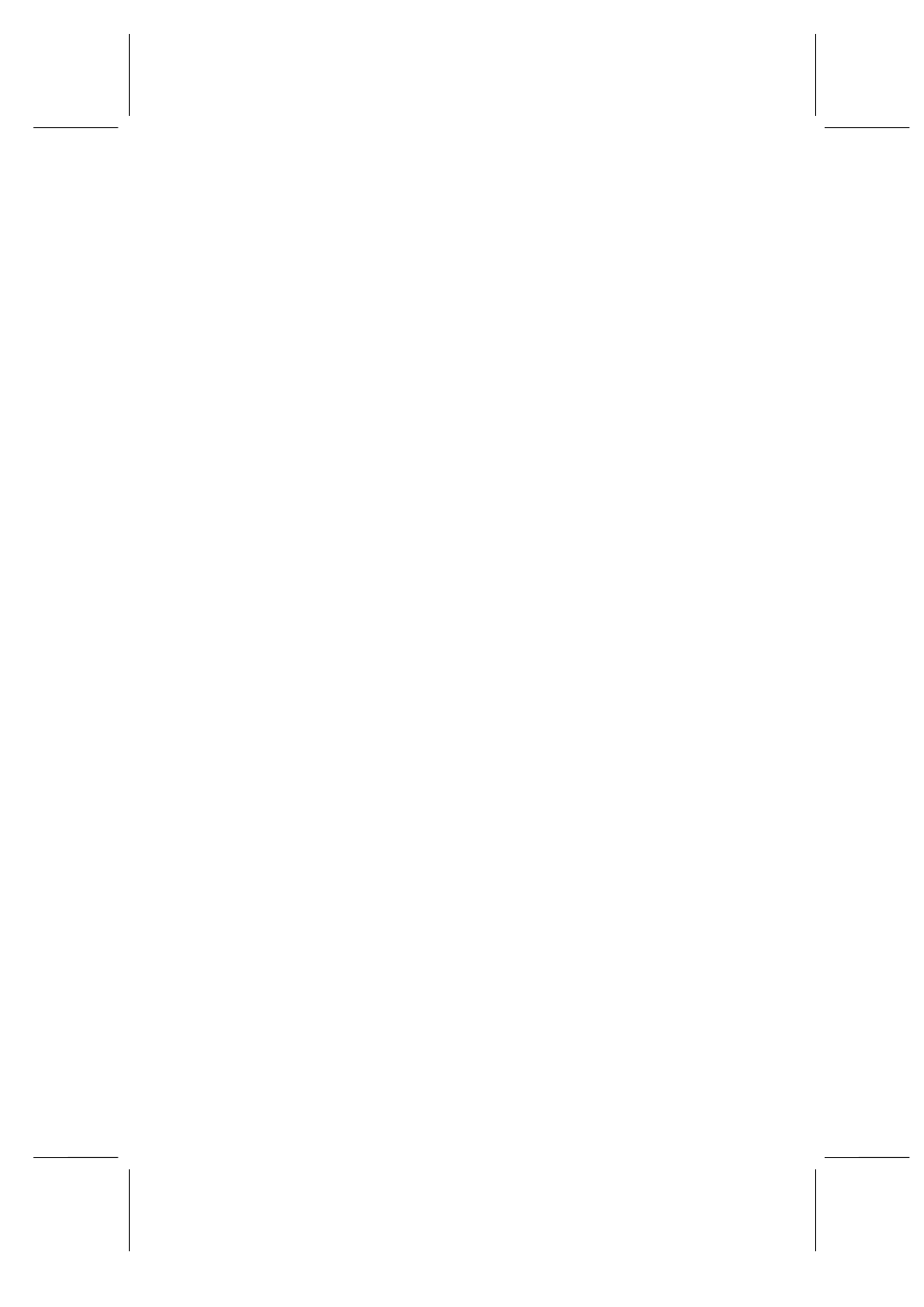## **CONTENTS**

| Foreword                                                                                                                                                                                    |              |
|---------------------------------------------------------------------------------------------------------------------------------------------------------------------------------------------|--------------|
| A Bipolar Theory of Culpability<br>James Goodwin                                                                                                                                            | $\mathbf{1}$ |
| The Development of International Law<br>Regarding the Peaceful Uses of Outer Space<br>Alexia Solomou                                                                                        | 9            |
| Restoring the Fading Hue of Town and Village Greens<br><b>Scott Morrison</b>                                                                                                                | 37           |
| Modus Operandi: Propensity and the Admissibility of the<br>Circumstances of Defendants' Previous Convictions<br>under s. 101(1)(d) of the Criminal Justice Act 2003<br>Thomas van der Merwe | 49           |
| What is Genocide?<br>Jack Duncanson                                                                                                                                                         | 57           |
| <b>Notes</b>                                                                                                                                                                                |              |
| La Générale des Carrières et des Mines v. FG<br>Hemisphere Associates LLC [2012] UKPC 27<br>Michele Gavin-Rizzuto                                                                           | 71           |
| Prest v Petrodel: An Open Road and Fast Car?<br>Tom Wilson                                                                                                                                  | 75           |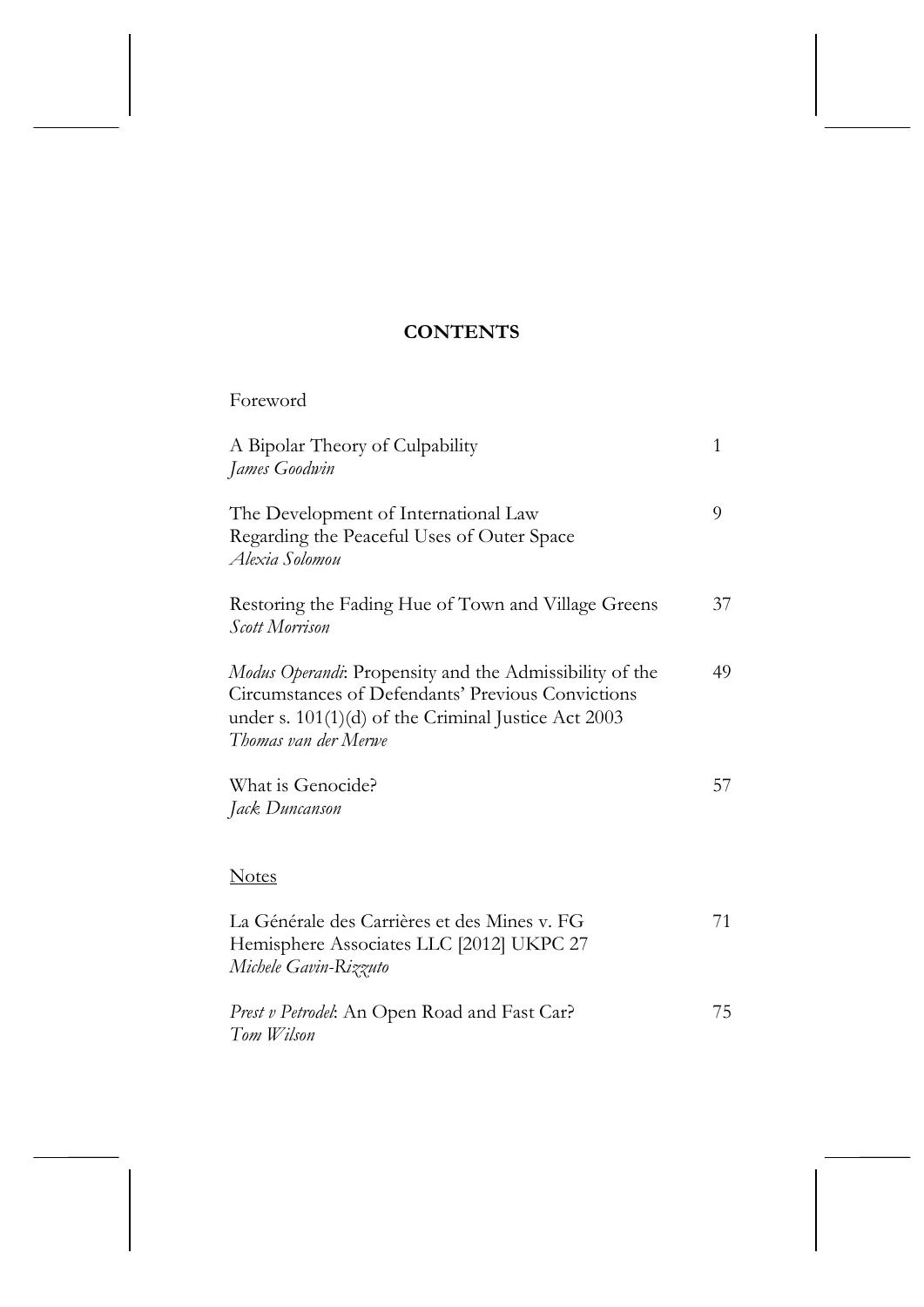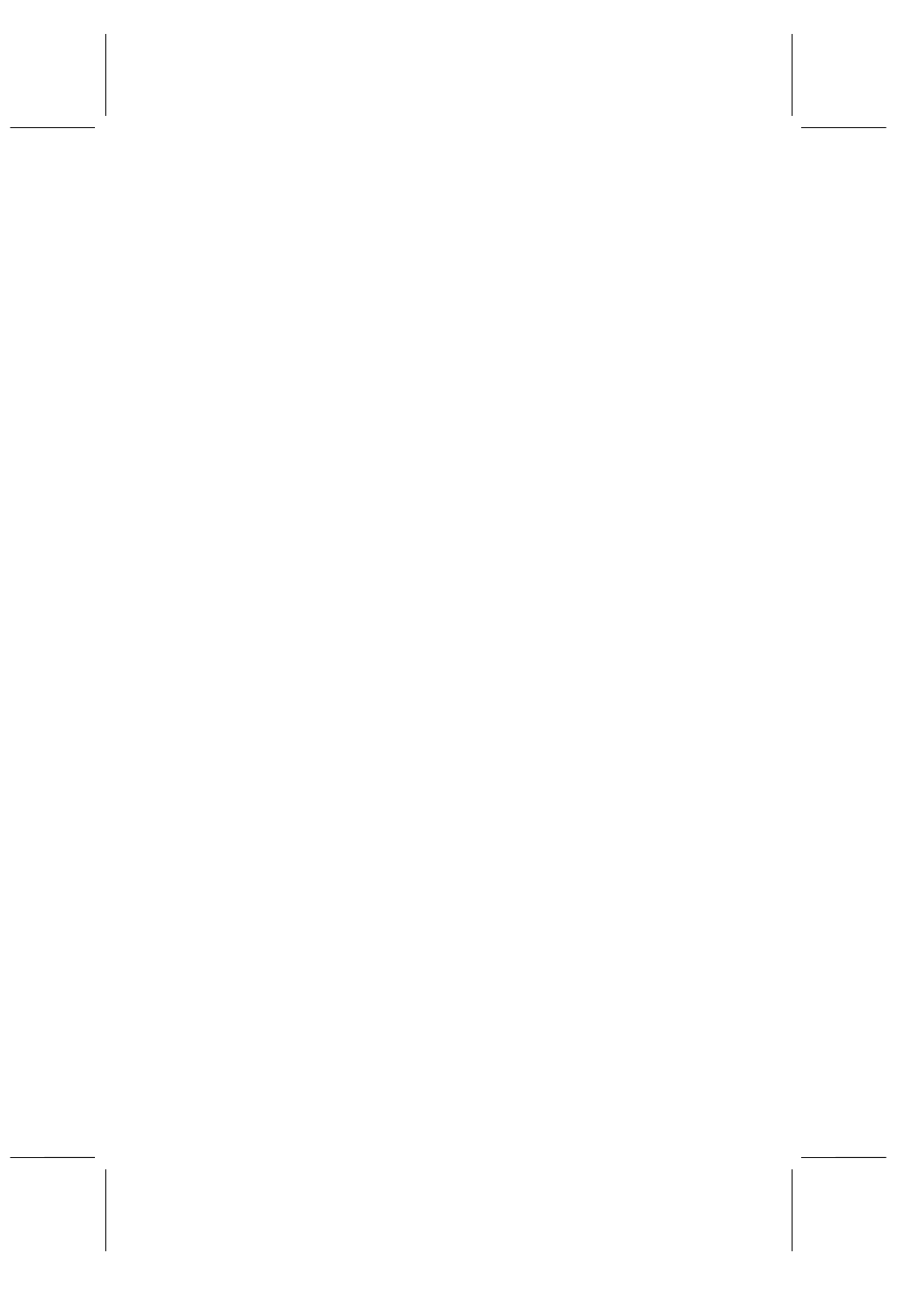#### **FOREWORD**

## Robert Avis

It is a great privilege to have compiled this year's volume of the Gray's Inn Student Law journal, now in its fifth year. This edition bears witness to the diverse interests and specialisms of the membership of the Inn, from the law of outer space to the law of village greens. Editing the journal has been an education in itself.

The volume opens with James Goodwin's jurisprudential consideration of the nature of culpability in criminal law, a matter that goes to the heart of the philosophical underpinnings of any legal system. Next, Alexia Solomou provides a comprehensive analysis of space law, true frontier territory of the international legal order. Scott Morrison's piece on town and village greens is doubtless of great topical interest (efforts apparently continue to register the concrete undercroft of the Southbank Centre), as is Thomas van der Merwe's account of some of the effects of the Criminal Justice Act 2003 on the admission of evidence of previous convictions. Jack Duncanson's article interrogates the role of the separate crime of genocide. Finally, this year's edition contains two valuable case-notes on matters of company law and sovereign immunity by Michele Gavin-Rizzuto, and on company law and family law by Tom Wilson.

As with last year's volume, this edition of the journal is available online from the Gray's Inn website and in printed form.

I am most grateful to all the authors for their cooperation and patience throughout the production of the journal. Thanks must also go to the Education Department of Gray's Inn, the AGIS committee, Gareth Lee-Smith and Martin Browne.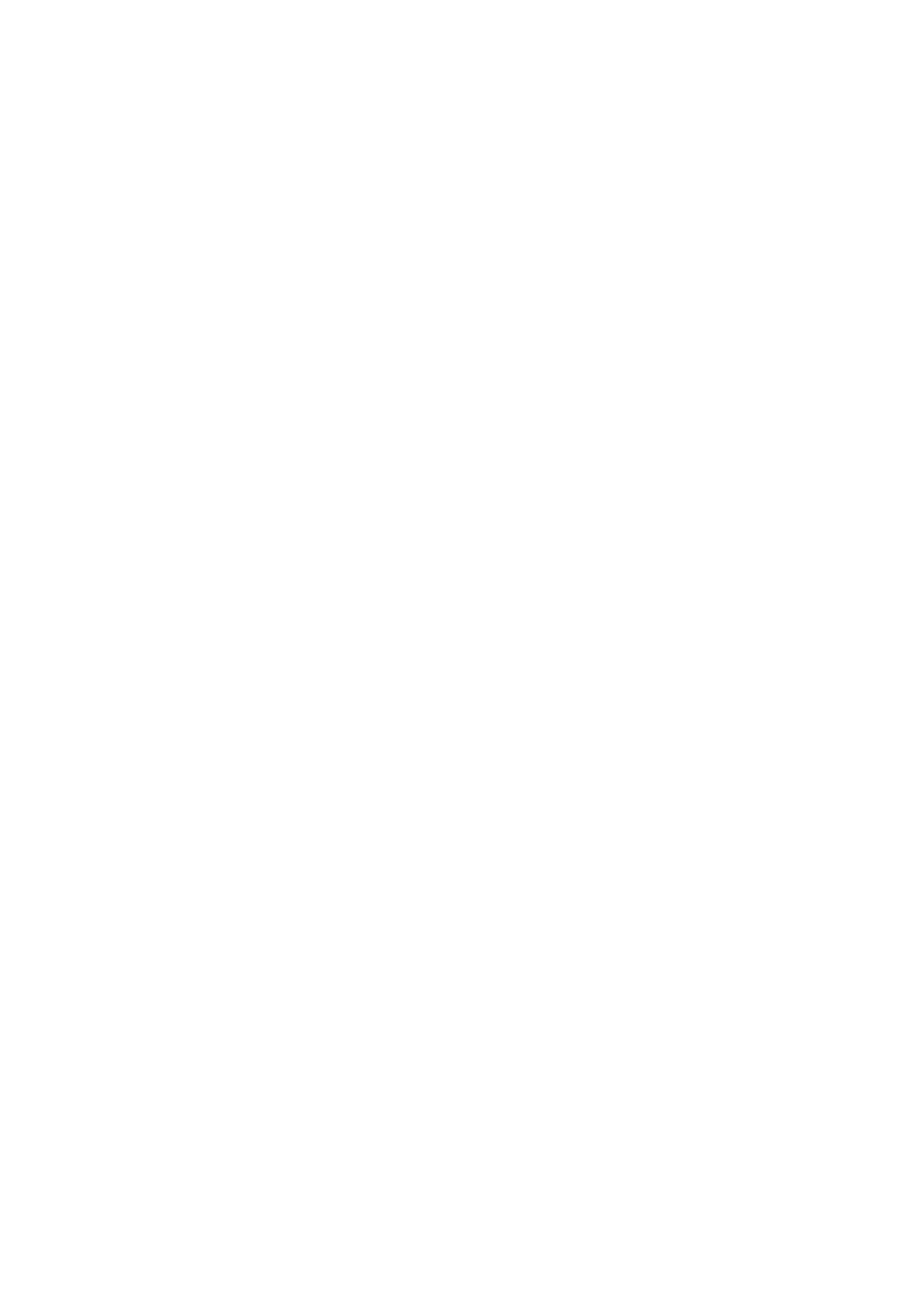## **A BIPOLAR THEORY OF CULPABILITY**

James Goodwin

The question of when, and why, a person is culpable is central to the criminal law. Most would agree that culpability should normally be a necessary condition of criminalisation. So *when* and *why* can we regard an agent as culpable; *when* and *why* can we regard D as open to blame in respect of doing a wrongful act? Most models of culpability expound a unifying theory. This short article will put forward a bipolar theory of culpability, which suggests that culpability can be grounded in defective choices *or* in defective character.<sup>1</sup>

## I. What is culpability?

First, a word must be said as to *what* it is to be culpable. If we are unclear as to what culpability is, then questions of *when* and *why* D can be regarded as culpable are likely to be confused.

Assume that doing X is wrongful. In Razian terminology, the guiding reasons not to do X defeat any reasons to do X.<sup>2</sup> X might be 'causing death', 'causing pain', and so on. This conception of wrongfulness is based simply on a moral assessment of X itself: the act X is wrongful.

Assessing an agent, D, as *culpable*, however, is a different type of moral assessment. We are not simply assessing D as a moral agent. Instead, we assess D *for doing X*. Culpability means that we can *blame* D for doing X. Thus, the central problem for culpability is how to follow the wrongfulness of X into the blameworthiness of D doing X.

<sup>&</sup>lt;sup>1</sup> I am extremely grateful to Andrew Simester for a number of points within this argument. In the penumbra between plagiarism and inspiration, I hope to fall within the latter. 2 J Raz, *Practical Reason and Norms* (2nd edn, 1990)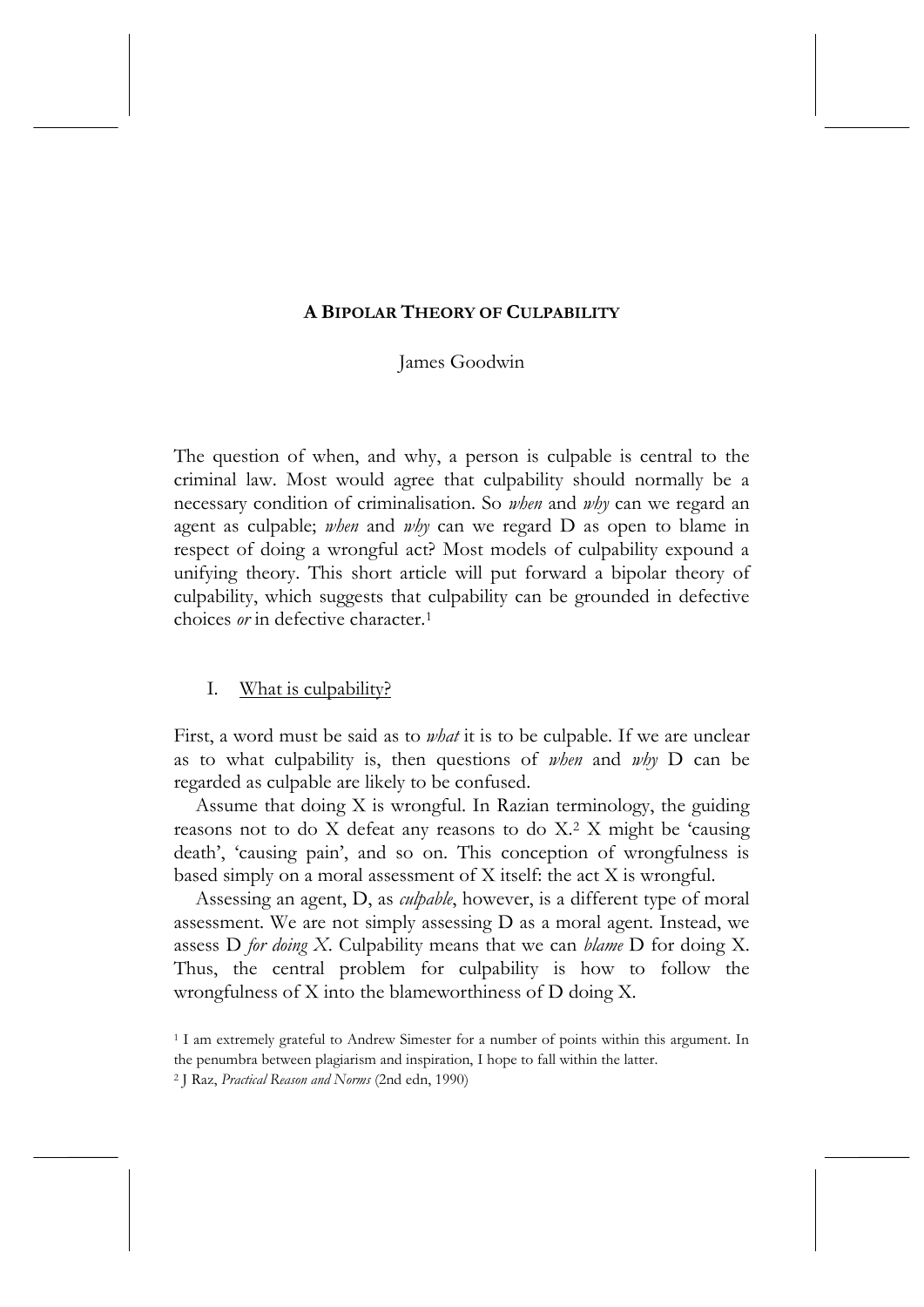## 2 J A M E S G O O D W I N

## II. Traditional accounts

The debate over culpability has traditionally been dominated by two accounts. The first, often termed a 'subjective' theory, dictates that culpability rests on morally defective *choices.* We blame A for throwing a stone at B because this morally defective choice reflects badly on A. The corollary is that inadvertence cannot be culpable. If A did not intend to harm B, or did not realise the risk in throwing the stone, then she is immune from blame. The alternative account can be termed 'objective'. On this understanding, we might say A is culpable, since she has a duty to *take care* not to throw stones. Her behaviour has fallen short of a decent standard – that of a reasonable person – and she is therefore open to blame. This transforms into a focus on *character –* D's character is morally defective. This is, necessarily, a very quick sketch of two polarised positions, and many nuanced positions are held therebetween. But it is important to map out the contours of a terrain before suggesting a route through it.

This article will suggest that neither account is satisfactory. But the purpose of this article is not to knock down two straw men. It will be suggested that both accounts hold very important truths, but in each trying to provide a unified and comprehensive account of culpability, they necessarily fail. Culpability is not unipolar. Culpability can, and often is, grounded in defective choice. But blame can attach to inadvertence. A bipolar theory of culpability therefore provides a satisfying account of when and why we can blame D for doing a wrongful act.

## III. The problem with choice

Choice-based conceptions of culpability provide a very clear guide to *when* and *why* D can be regarded as culpable. Moore has provided perhaps the clearest explanation.<sup>3</sup> D is culpable when she makes a morally defective choice in doing X. She is culpable because by choosing to do X, which is wrongful, she places herself in opposition to the guiding reasons

<sup>3</sup> MS Moore, 'Choice, Character and Excuse' (1990) 7 *Social Philosophy & Policy* 29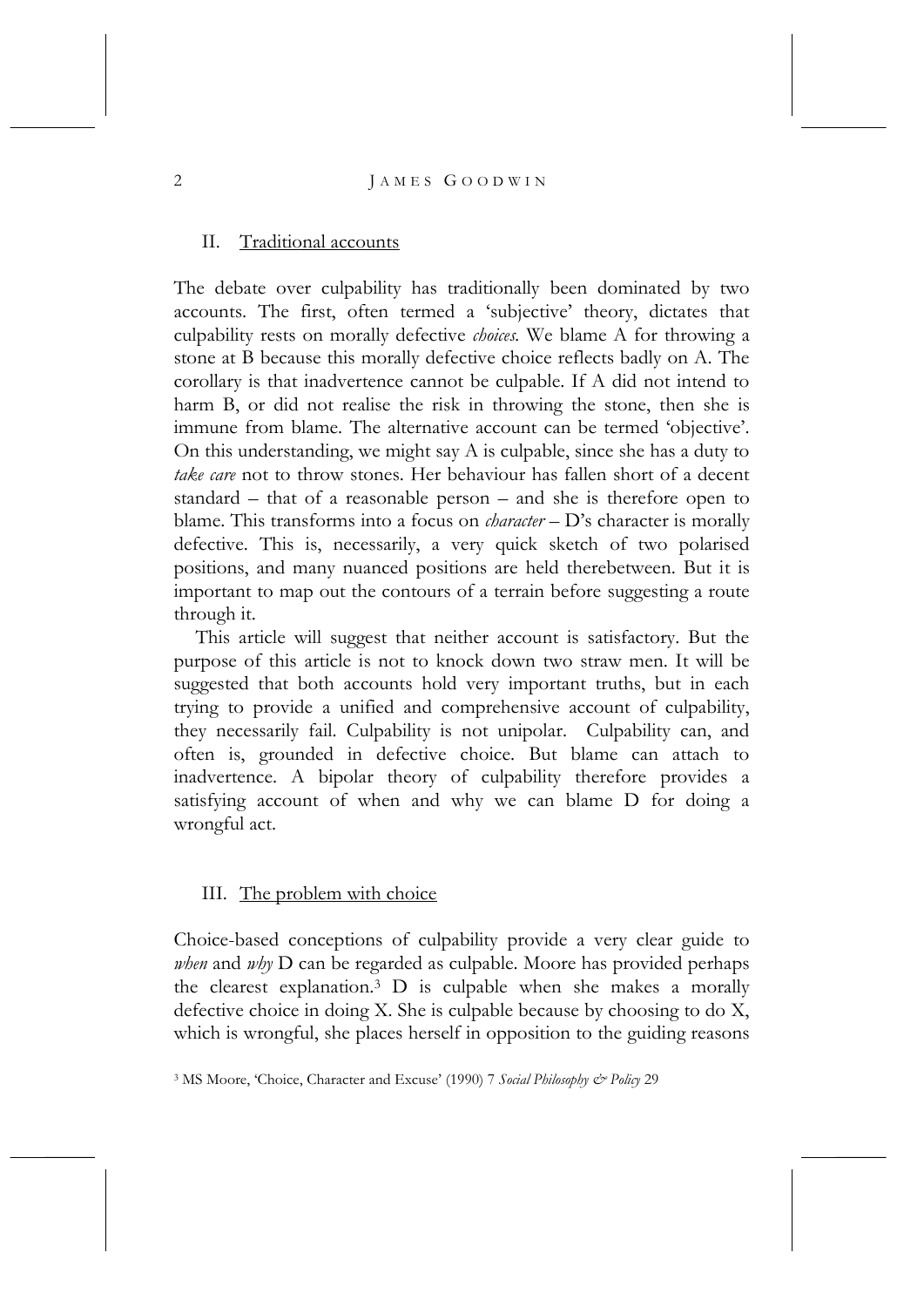#### A BIPOLAR THEORY OF CULPABILITY 3

*not* to do X. Her choices endorse the very reasons which ground the wrongfulness of X. This clearly opens D, in respect of X, to a blaming judgement. Choice thus provides the link between the wrongfulness of X and the blameworthiness of D. A firm philosophical justification also seems to underpin this focus.<sup>4</sup>

However, the problem with choice-based accounts such as Moore's lies not in what they *do* explain. The problem is what they do *not* explain. On Moore's account, D is necessarily excused from culpability whenever she did not advertently choose to do X. In other words, excuse is the other side of the coin to choice. But the difficulty is that Moore's theory is incomplete in two important ways. First, the dichotomy between choice and excuse is misleading. Second, it seems open to doubt whether these two categories – choice and excuse - are mutually exclusive and exhaustive. There appears to be some normative distance between them where culpability can indeed be ascribed to D.

First, take the example of Alex and Edward. Edward is a terrorist, and has placed a bomb in Gray's Inn. He tells Alex that this bomb will explode if Alex does not immediately walk into the Inn and wound James. Now, we might conclude that Alex should be granted an excuse if he were to wound James. This seems a paradigmatic example of duress, or what might be termed a 'true excuse'.<sup>5</sup> However Alex has manifestly made a *choice* to do X, a wrongful act. But in assessing his explanation, (his explanatory reasons in Razian terms), we understand why Alex has so chosen and see that he has not fallen below a certain standard.<sup>6</sup> Yet on Moore's account, we must conclude that Alex did not make a *choice.* This seems doubtful; Moore's would appear to be a flawed account of choice.

The second problem with Moore's conception of choice-culpability is even more damaging. It excludes the possibility of culpability for inadvertence. Of course, inadvertence cannot ground blame in the same way that choice does – *ex hypothesi* D has not made a choice. Yet there

<sup>4</sup> Viz. Kantianism.

<sup>&</sup>lt;sup>5</sup> Note here that Moore's theory also fails to distinguish 'irresponsibility' defences, such as automatism, where we would deny Alex's status as a moral agent altogether (meaning that he would simply not be open to moral assessment).

<sup>6</sup> J Gardner, 'The Gist of Excuses' 2.1 *Buffalo Criminal Law Review* (1997) 575. Compare the Aristotelian view that a concession is made to the fact that human nature is 'overstrained' (*Ethics,* Book III).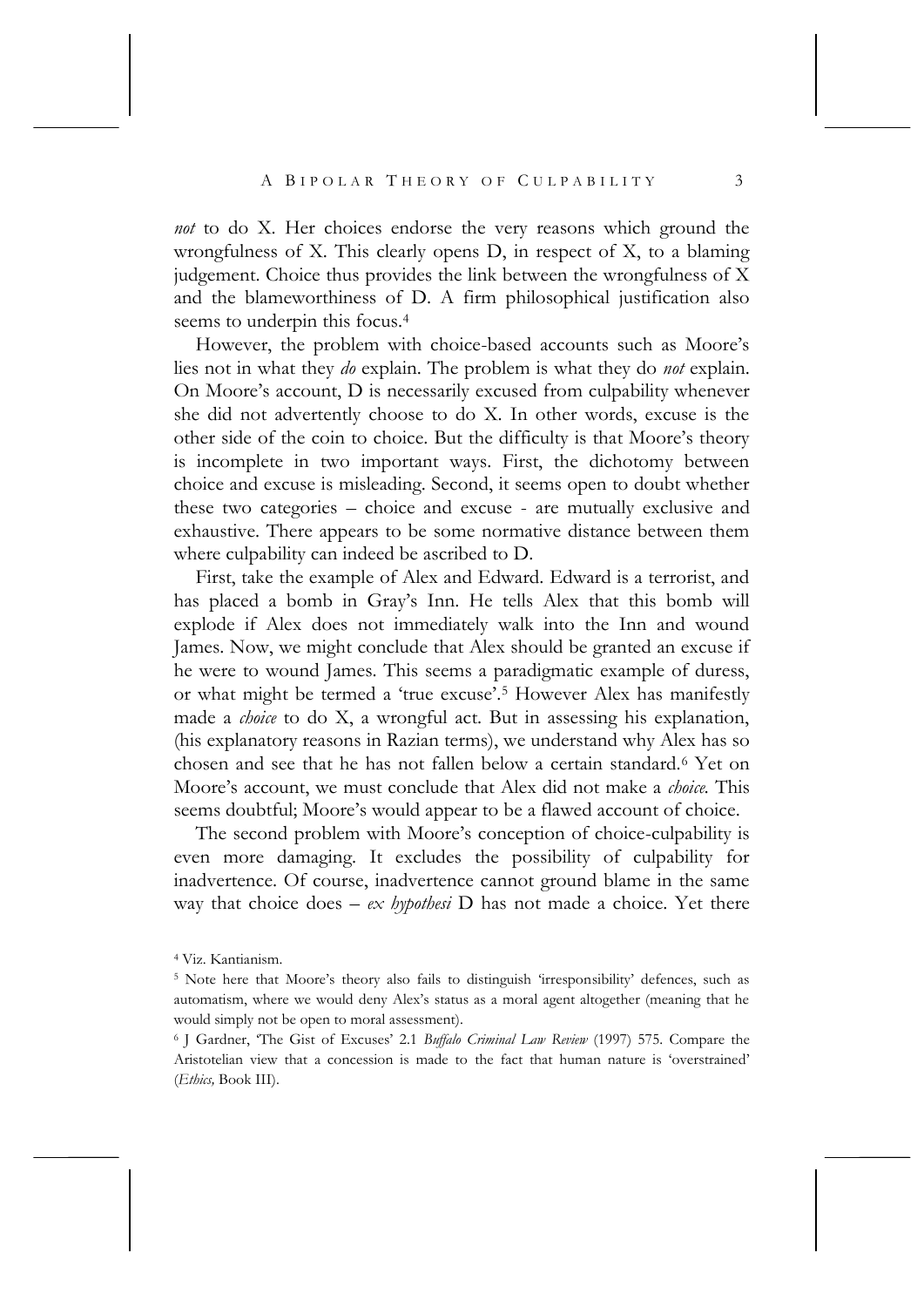#### 4 J A M E S G O O D W I N

appears to be another way we can trace the wrongfulness of X to the blameworthiness of D doing X, outwith choice. The wrongfulness of X, say throwing stones, can reflect badly on D, even if she realised no risk, simply because she failed to act for the right reasons; she failed to *take care* not to throw stones. This is capable of reflecting badly on D *qua* moral agent. She shows a character flaw in not considering the risks inherent in stone throwing. If the stone harms B, then D may be culpable.

#### IV. The problem with character

If the foregoing is true, then we might be tempted by a theory of culpability focusing on character. Here, we would ground blame in the fact that doing X reflects on some bad character trait of D.<sup>7</sup> For instance, we can blame A for throwing stones because this reflects bad character traits - being negligent, not thinking of risks. This also explains why we wouldn't blame D for doing X where this was because of D's blindness, or low intelligence: this would not reveal a character flaw.

Nevertheless, the problems of a (unified) character-based conception of culpability are well-known. Indeed, Moore presents two. First, why punish bad character only indirectly, through actions which are expressive thereof? Why not simply punish people for being bad people? Secondly, it is very difficult for character theorists to wriggle out of the 'out of character' wrongdoing example. If Paul, in a moment of unprecedented rage, hits his girlfriend, he may regret the action for the rest of his life, and his action may not reflect a character flaw. Although it must be true, as Duff recognises, that such examples are rare – they will much more commonly exhibit a latent aspect of the agent's character – this will not explain all cases.<sup>8</sup> Most, I think, would feel deeply uncomfortable with a conclusion that Paul is not culpable for hitting his girlfriend in this case. Yet that would be what a (unified) character theory demanded.

<sup>7</sup> Compare D Hume, *A Treatise of Human Nature*, ed. LA Selby-Bigge (2nd edn, Clarendon Press 1975).

<sup>8</sup> RA Duff, 'Choice, Character, and Criminal Liability' 12.4 *Law and Philosophy* (Nov. 1993) 345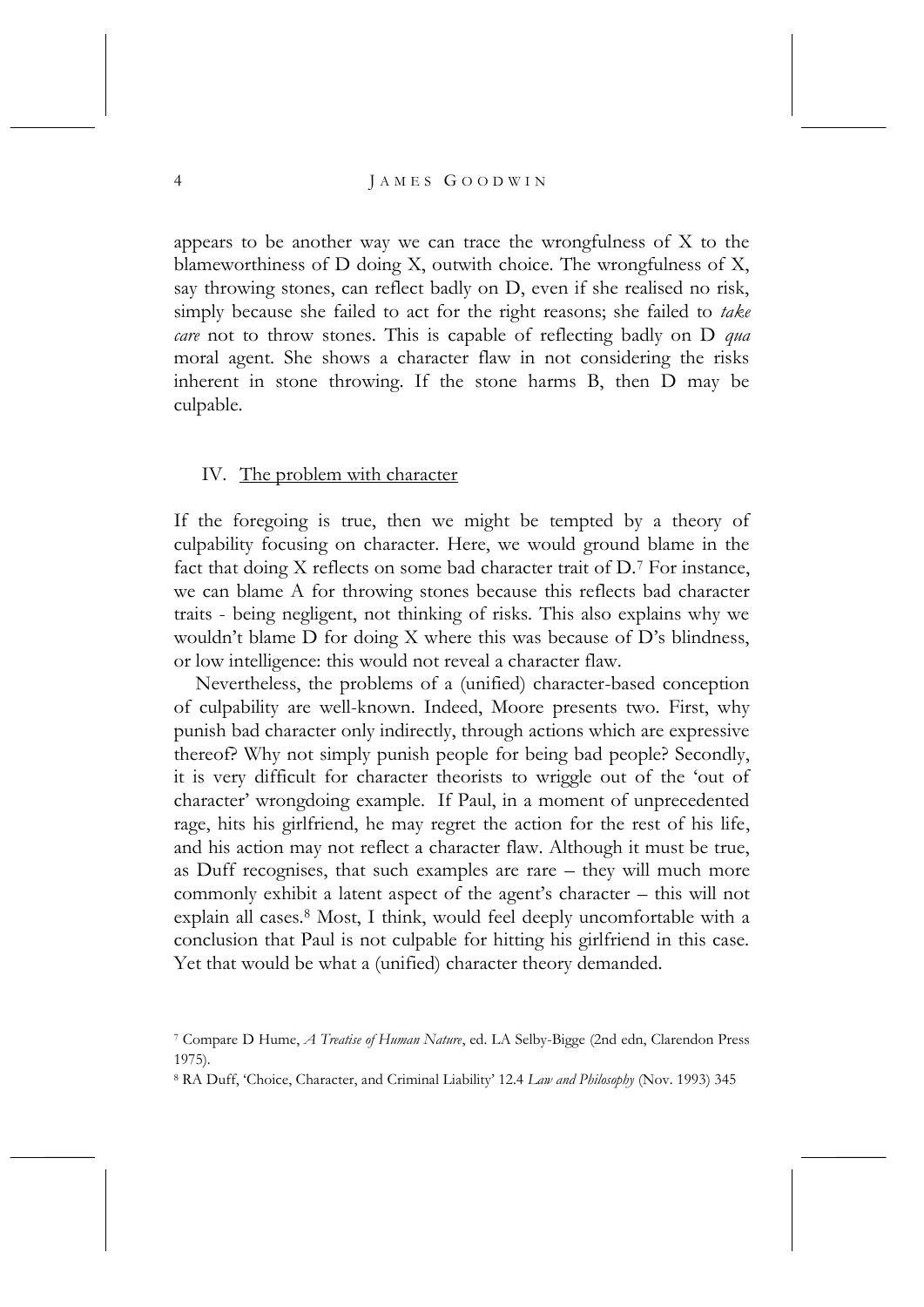#### A BIPOLAR THEORY OF CULPABILITY 5

## V. Is a unified theory impossible?

We have seen that both the choice theory and the character theory seem to provide an explanation of when and why an agent might be deemed culpable, and yet both have flaws as a unified theory. Perhaps a unified theory is, then, impossible. Nevertheless, Gardner attempts to provide a unifying theory, and this must be considered.<sup>9</sup>

Gardner claims: 'To be blameworthy, one must: (a) have done something wrong and (b) have been responsible for doing it, while lacking (c) justification and (d) excuse for having done it'.<sup>10</sup>

So D is blameworthy for throwing stones simply because X, throwing stones, is wrongful. If she cannot fulfil an exculpatory element in (b), (c) or (d), then culpability follows. This would provide a clear structure of *when*  $D$  is culpable. It also provides a simple reason *why*  $D$  is culpable – the wrongfulness of X can be traced through to D simply *by virtue of D having done it.* However, there is a problem. As Simester has noted, this is a negative test; a gateway through which culpability can be reached.<sup>11</sup> Gardner has circumvented the problematic differences between a choice and character based model of culpability, but in so doing has provided a structure that does little explanatory work. *Why* is the wrongfulness of X carried through to D? If it is, as Gardner suggests, this does not seem to follow of its own accord. And think back to Alex in the above example, acting under duress. If we don't know why Alex would be *prima facie*  culpable for doing X (wounding James), it becomes difficult to assess the reasonableness of his choice to do so in light of his duress. A lot of explanatory work is lumped onto the exculpatory defences.<sup>12</sup>

9 J Gardner, *Offences and Defences: Selected Essays in the Philosophy of Criminal Law* (OUP 2007) <sup>10</sup> ibid 227

<sup>11</sup> A Simester, 'Wrongs and Reasons', (2009) 72(4) MLR 648

<sup>12</sup> It should be noted here that much the same problems attach to HLA Hart's capacity theory (see HLA Hart, *Punishment and Responsibility* (OUP 1968)). Although resting on choice, it suffers the same difficulty of providing only a negative test.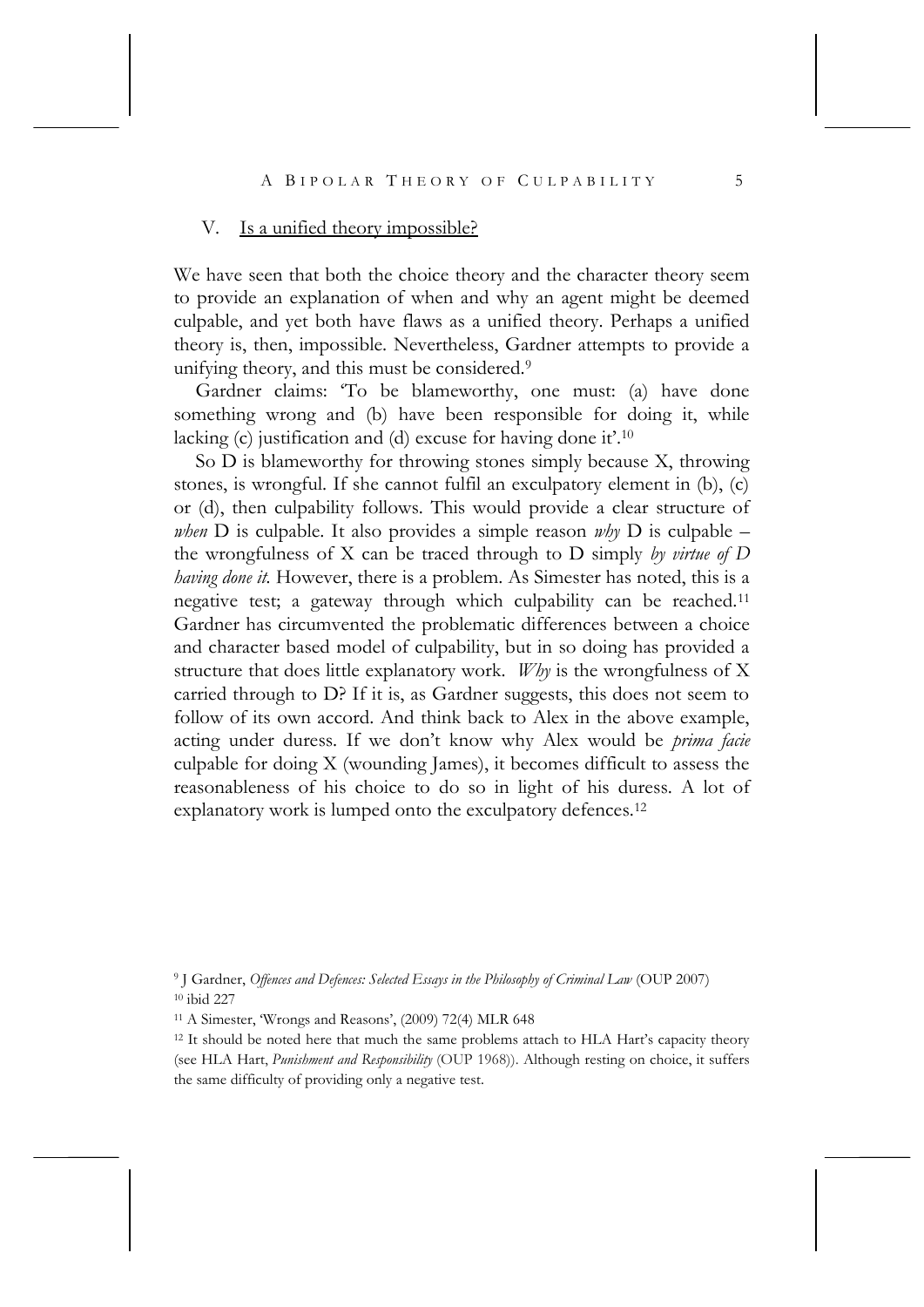#### 6 J A M E S G O O D W I N

## VI. A bipolar theory of culpability

The preceding sections have attempted to show that the choice and character theories present a powerful *explanation* for culpability, but they fail in providing a unifying account. Gardner's account, on the other hand, is seemingly unifying but fails to provide an adequate explanation for D's culpability for doing X.

This is not cause for concern, however. There is no need for a theory of culpability to be unipolar. Culpability can be bipolar – a blaming judgement can attach to D vis-à-vis her choices, *or* her character.

A proposed test is as follows:

D is culpable for doing X (where X is wrongful) if:

- (a) Doing X displays a morally defective choice; OR
- (b) A reasonable person in D's position would not have done X; AND
- (c) D is morally responsible for X;
- (d) D lacks a justification or excuse.

(a) and (b) both, alternatively, ground culpability. (c) seeks to deal with irresponsibility defences, whereas (d) provides true exculpatory elements. By providing an *explanation* for culpability in (a) and (b), less analytical work is required of the exculpatory elements, and their operation would be guided by the reasons underpinning (a) and (b).

So, one major problem with choice theory is solved: inadvertent negligence could be captured. Criminal liability for negligence should nevertheless be circumscribed – there are several rule of law considerations at play here, not least that people should be on notice about crimes they could commit; the criminal law should not 'ambush' citizens. But, if criminal liability for negligence is to be used sparingly, this model could provide a reason why it would be justified. Correlatively, a major flaw with character-based theories may be avoided – the out-ofcharacter wrongdoer can still be liable under (a).

In sum, this short article has assessed when and why a person can be regarded as culpable for doing something wrongful. It has been argued that although the choice and character theories have great explanatory power, they fail to account for culpability in all cases. Gardner's approach suffers from a diametrically opposed problem – a unified approach is achieved but at the expense of explaining *why* culpability is grounded. I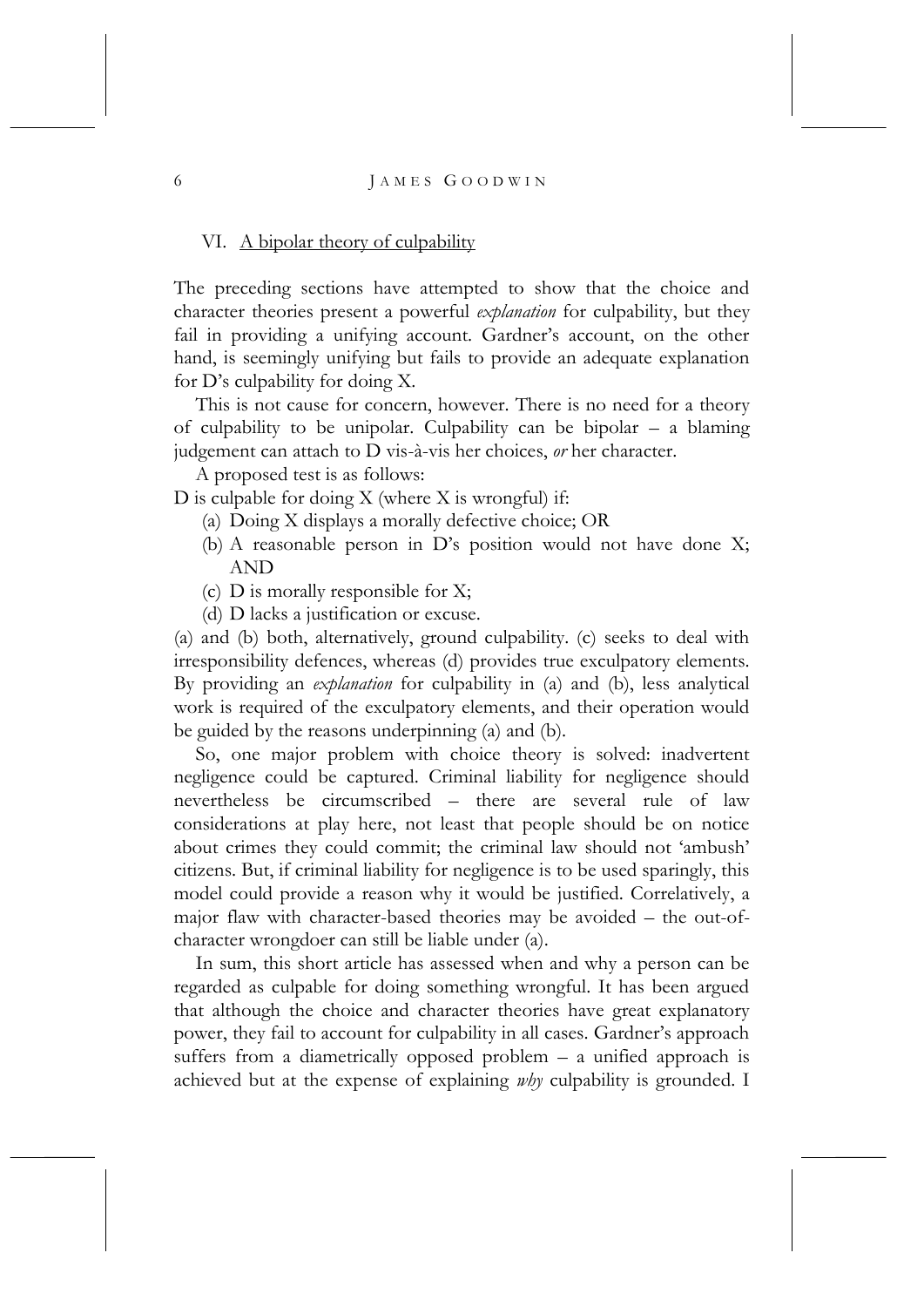## A BIPOLAR THEORY OF CULPABILITY 7

have attempted to sketch a test which accounts for a theory of bipolar culpability. This has sought to combine the explanatory force of the traditional accounts, while recognising the strength in Gardner's unified approach. A bipolar theory of culpability may provide a safe route through a Charybdis and Scylla which have long troubled the waters of the philosophy of criminal law.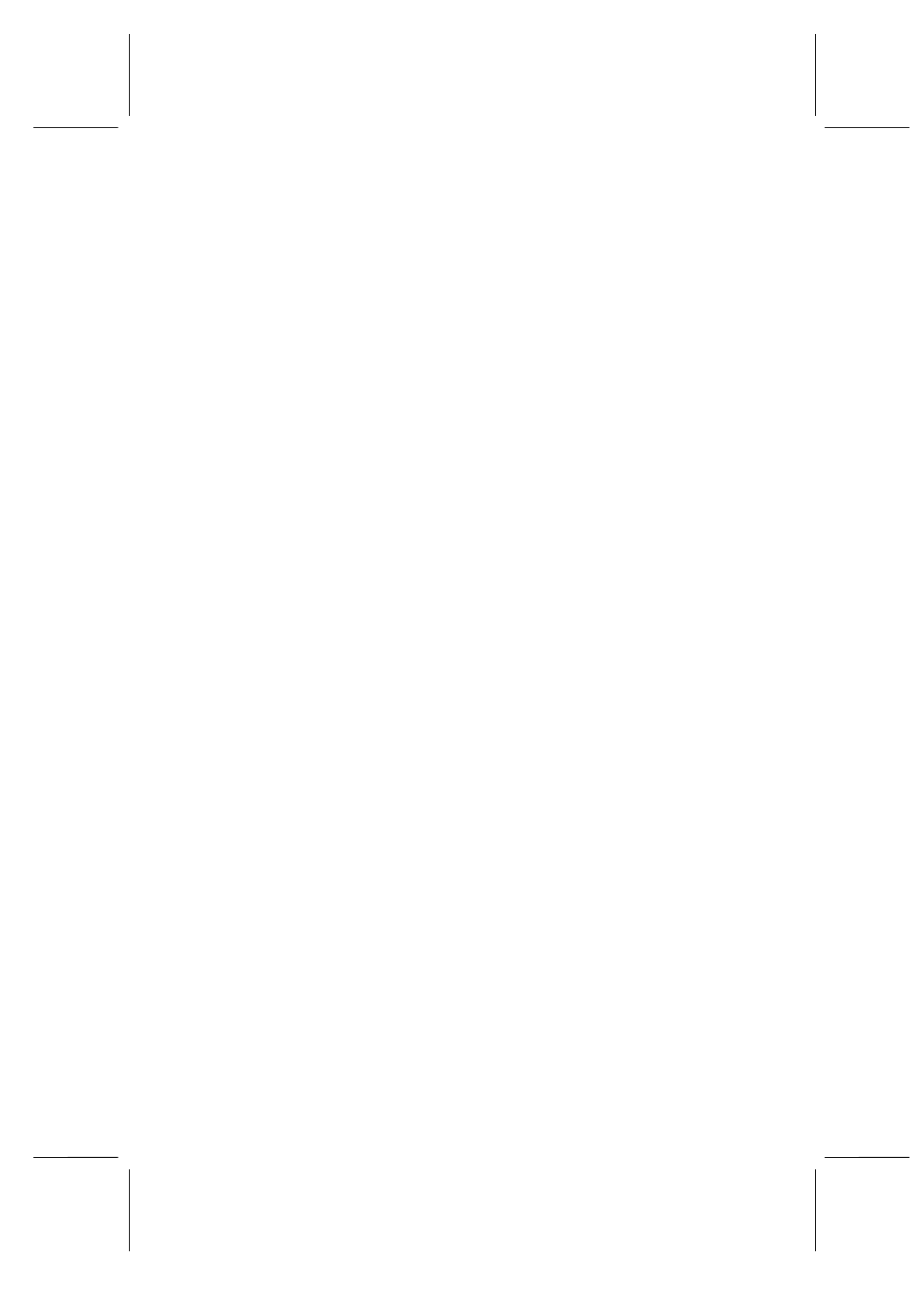## **THE DEVELOPMENT OF INTERNATIONAL LAW REGARDING THE PEACEFUL USES OF OUTER SPACE**

## Alexia Solomou

International law has an incredible breadth and depth. It governs a multiplicity of inter-state activities. It spreads its wings over a variety of subject matters: from war to peace, and from the Earth to outer space. International law also has great flexibility; it is sensitive to the development of science and technology. Its reach now extends from the realms of bioethics and cyber-space, to the deep oceans and aerospace. International law has always kept its pace with the best and worst aspects of human activity: from developments in the field of medicine to improve the human condition, to the development of nuclear science, which is capable of eradicating the human race.

International law has also kept up to speed with the development of technology insofar as transport is concerned. At the beginning of the twentieth century the controllable airplane was invented, and by the end of World War I it became a fast means of transporting people and goods. In 1957, the first artificial satellite to orbit the Earth, Sputnik 1 was launched by the Soviet Union. In January 1958, the United States followed with Explorer 1. In 1961, the first human spaceflight, Vostok 1, made one orbit around the Earth with Soviet cosmonaut Yuri Gagarin aboard. In 1968, the United States' NASA Apollo 8 achieved the first manned lunar orbiting mission. In 1969, the first manned lunar landing took place with Apollo 11, and in 2004, SpaceShipOne was used for the first privately-funded human spaceflight.

Space law is a branch of public international law. Fundamental principles of international law are reflected in various norms regulating outer space, from the peaceful uses of outer space and the principle of non-discrimination, to the non-extension of the principle of sovereignty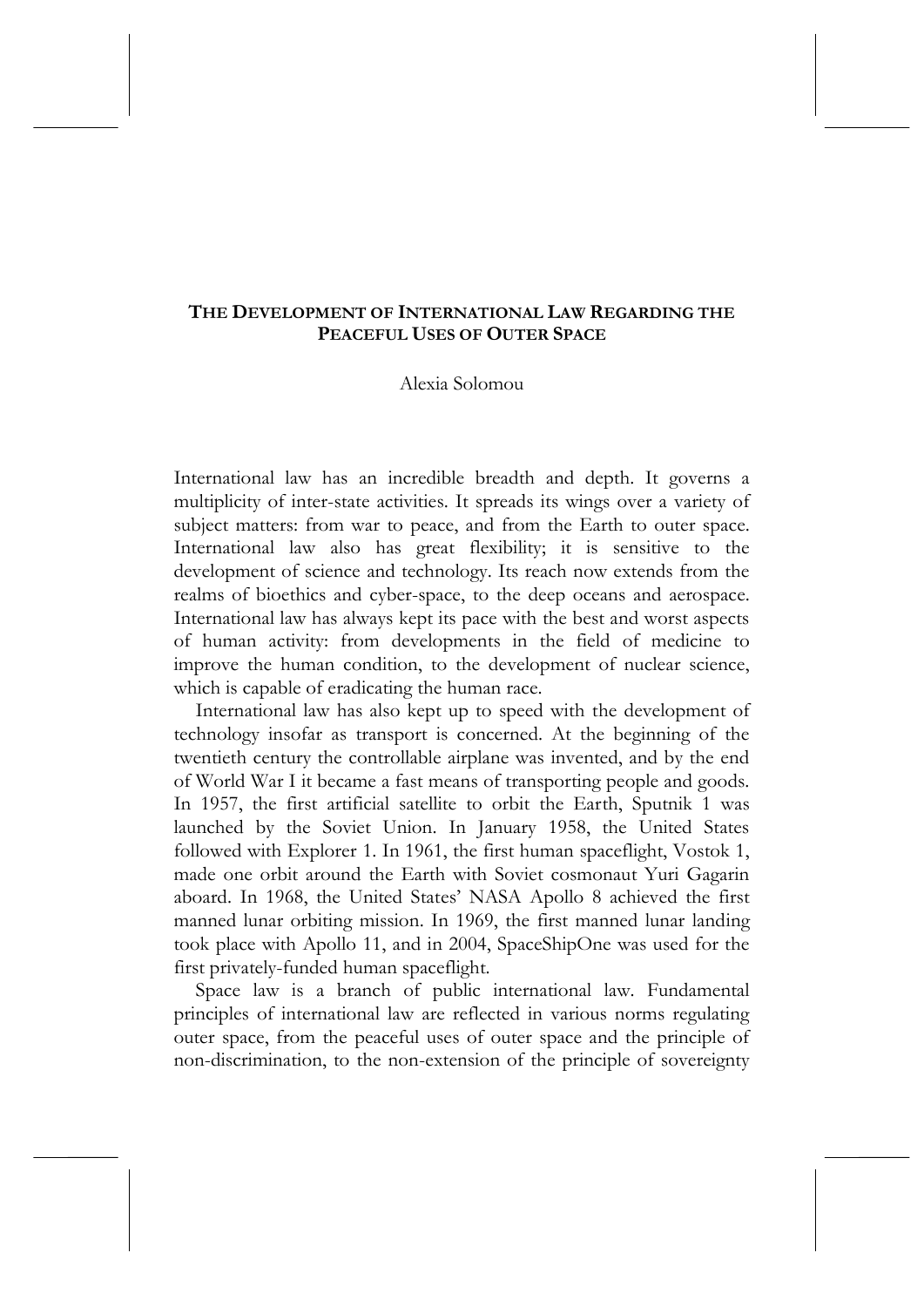to space and the characterisation of astronauts as 'emissaries of mankind'. One of the foremost challenges of public international law is to keep up with the speed and ever-growing physical reach of space technology. It is therefore pertinent to examine how international law has over the past five decades reacted to this phenomenon, contributing to the exploration and various uses of outer space. Human nature, being able of both good and evil, has led to the utilisation of outer space both for peaceful and military uses. Before immersing ourselves in the development of international law regarding the multifarious uses of outer space, it is necessary to examine the definition of 'outer space'.

Space agreements or other space law instruments have never authoritatively defined the term 'outer space'. It has proven difficult for the states concerned to agree on a legal definition in the context of rapidly developing technology, and their apprehension that a legally binding legal definition might restrict their sphere of operation.<sup>1</sup> Nevertheless, this legal notion includes the Moon and other celestial bodies other than the Earth,<sup>2</sup> but does not purport to regulate space activity beyond the solar system.<sup>3</sup> It is also pertinent to point to the distinction between airspace and outer space. The airspace above a state's land area and territorial waters is subject to 'the complete and exclusive sovereignty' of the respective state,<sup>4</sup> whereas outer space 'is not subject to national appropriation by claim of sovereignty, by means of use or occupation, or by any other means'. <sup>5</sup> Outer space has been thought of beginning at a height of around 110km above sea level, but the issue of limitation has been brought into question.<sup>6</sup> Opposing views among states

<sup>1</sup> VS Vereschchetin, 'Outer Space', *Max Planck Encyclopedia of Public International Law*, <www.mpepil.com> [1]

<sup>2</sup> Agreement Governing the Activities of State on the Moon and Other Celestial Bodies (adopted 18 December 1979, entered into force 11 July 1984) 1363 UNTS 3, art 1

<sup>&</sup>lt;sup>3</sup> This follows from the title and text of the Treaty on Principles Governing the Activities of States in the Exploration and Use of Outer Space, Including the Moon and other Celestial Bodies (signed 27 January 1967, entered into force 10 October 1967) 610 UNTS 205, 'Outer Space Treaty'

<sup>4</sup> Convention on International Civil Aviation (signed 7 December 1944, entered into force 4 April 1947) 15 UNTS 295, art 1

<sup>5</sup> Outer Space Treaty, art 2

<sup>6</sup> S Hobe, 'Definition and Delimitation of Outer Space', [1997*] ECSL Proceedings* 49, 57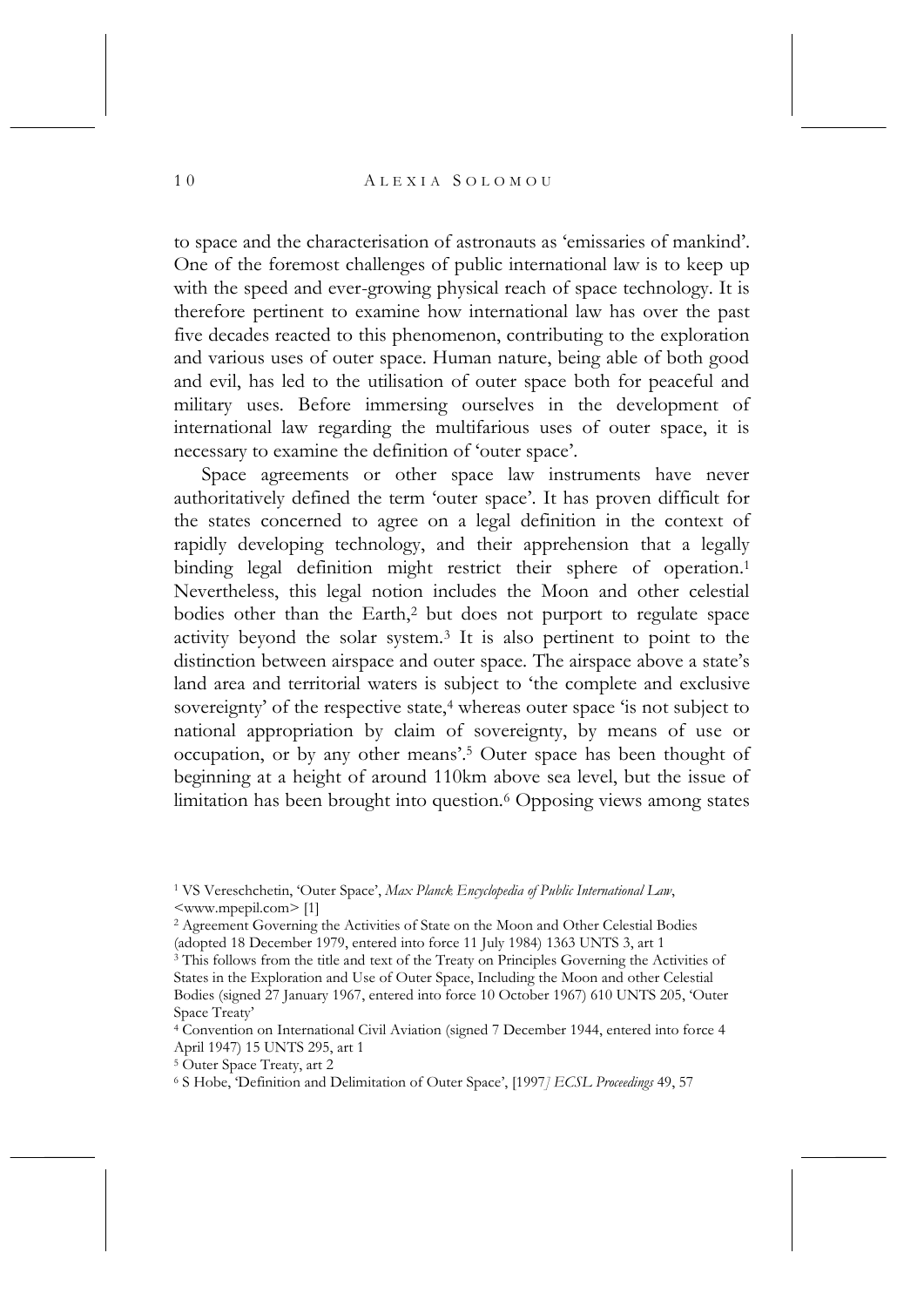as to the necessity of definition and delimitation of outer space, and the methodology to be adopted continue unabated up to this day.<sup>7</sup>

#### I. The Development of International Space Law

## A. Resolutions in the 1950s and 1960s

With the launching of Sputnik 1 in 1957, the international community commenced discussions regarding the need to regulate this new activity. The crux of the discussion, mainly between the Soviet Union and the United States, was whether by analogy to international air law space activities could come under the regulation of international law.<sup>8</sup> The superpowers had two overriding considerations: firstly the clarification of the legal status of outer space and celestial bodies; and secondly the potential military uses of outer space. This discussion eventually moved in the late 1950s to the United Nations. In 1957, the United States proposed in a memorandum submitted to the General Assembly that the United Nations should establish a multilateral control system as a first step toward the objective of 'assuring that future developments in outer space would be devoted exclusively for peaceful and scientific purposes'.<sup>9</sup>

In 1958, the *ad hoc* Committee on the Peaceful Uses of Outer Space was created,<sup>10</sup> which became a permanent body a year later (also known as 'COPUOS').<sup>11</sup> This committee prepared two key General Assembly Resolutions, adopted in 1961 and 1963 respectively, laying two

<sup>10</sup> United Nations General Assembly Resolution 1348 (XIII) of 13 December 1958

<sup>11</sup> United Nations General Assembly Resolution 1472 (XIV) of 12 December 1959

<sup>7</sup> See, for example, UNGA Committee on the Peaceful Uses of Outer Space 'Report of the Legal Sub-Committee on its Forty-eighth Session, held in Vienna from 4 to 15 April 2005' (28 April 2005) UN Doc A/AC.105/850 and the unedited verbatim transcripts of meetings of the UNGA Committee on the Peaceful Uses of Outer Space Legal Subcommittee UN Doc COPUOS/Legal/T, 715-720 and 726

<sup>8</sup> S Hobe, 'Current and Future Development of International Space Law' Proceedings of United Nations/Brazil Workshop on Space Law 'Disseminating and Developing International and National Space Law: The Latin America and Caribbean Perspective' ST/SPACE/28 (2005), 4 <sup>9</sup> US Memorandum submitted to the First Committee of the United Nations General Assembly, 12 January 1957, UN Doc. A/C.1/738, printed in Department of State, 'Documents on Disarmament 1945-1959' (1960, publication 7008), vol. 2, 733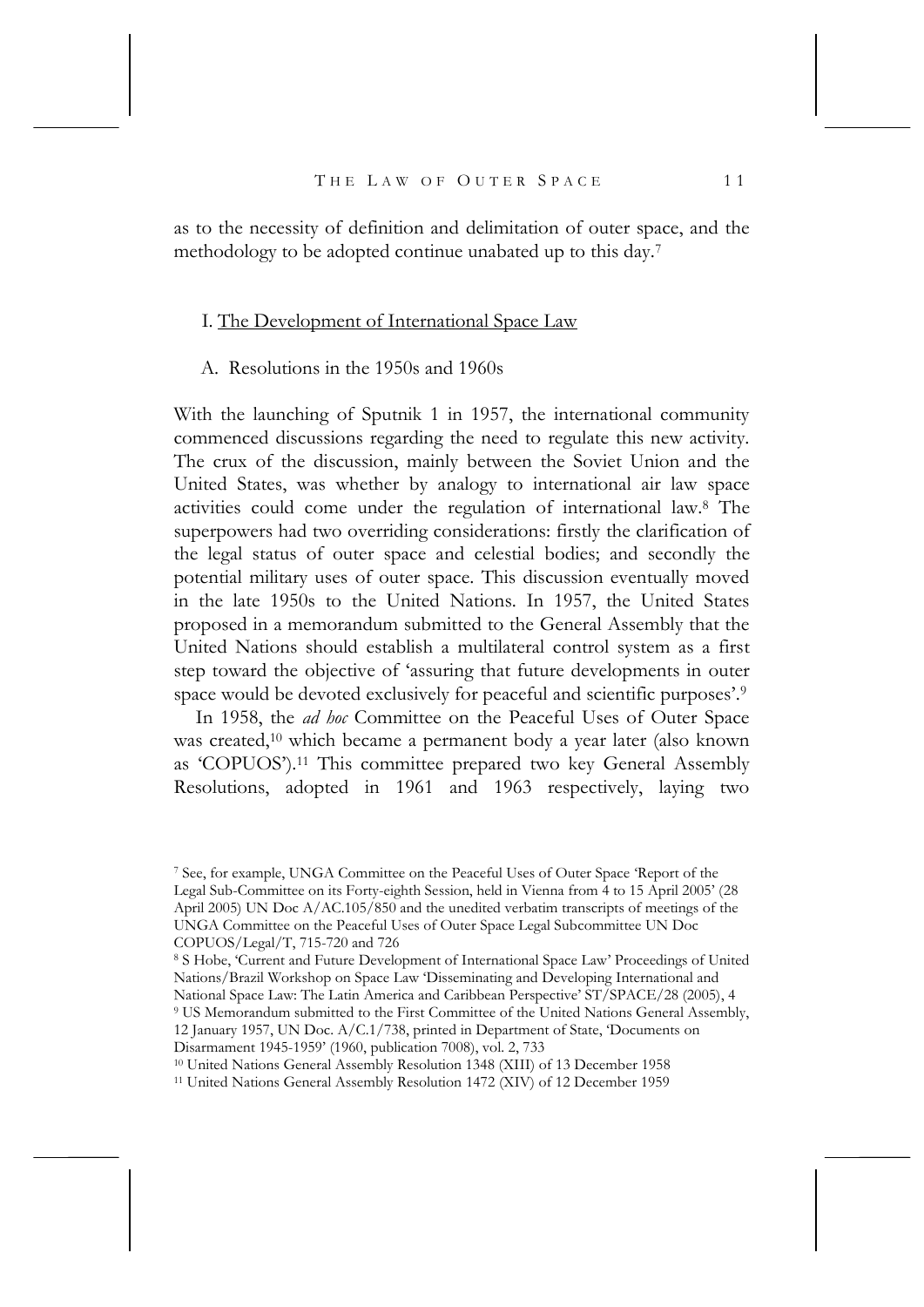foundational principles of international space law.<sup>12</sup> First, states resolved that international law, including the United Nations Charter, applied to outer space and celestial bodies, and that it should be used for 'peaceful' purposes. Second, it was established that outer space and celestial bodies cannot be subject to any kind of national appropriation. Finally, the 1963 resolution approved a draft Declaration of the Basic Principles Governing the Activities of States Pertaining to the Exploration and Use of Outer Space,<sup>13</sup> which contained a set of principles regulating activities conducted in outer space.

Although the 1963 Declaration could not establish binding norms of international law, it was considered during the period of its adoption to be the basis for a future legally-binding treaty. In 1966 the two major space powers submitted their proposals to the General Assembly: the United States submitted a draft Treaty Governing the Exploration of the Moon and Other Celestial Bodies,<sup>14</sup> and the Soviet Union submitted a draft Treaty on Principles Governing the Activities of States in the Exploration and Use of Outer Space, the Moon and other Celestial Bodies.<sup>15</sup> Negotiations for the Outer Space Treaty began in July 1966, initially in Geneva and later in New York. At the end of that year, the General Assembly adopted a resolution recommending the Outer Space Treaty for signature and ratification by states.<sup>16</sup>

## B. Treaty Framework: The Outer Space Treaty and Four Space **Conventions**

The Treaty on Principles Governing the Activities of States in the Exploration and Use of Outer Space, including the Moon and Other Celestial Bodies was opened for signature on 27 January 1967, and it entered into force on 10 October of the same year.<sup>17</sup> As of today, 100 states are signatories to the Outer Space Treaty, and 26 states have

<sup>12</sup> United Nations General Assembly Resolution 1721 (XIV) of 20 December 1961; United

Nations General Assembly Resolution 1962 (XVII) of 13 December 1963

<sup>13</sup> UN Doc A/C.1/881, A/AC.105/C.2/L.1

<sup>14</sup> A/AC.105/32

<sup>15</sup> A/6352

<sup>16</sup> United Nations General Assembly Resolution 2222 (XXI) of 19 December 1966

<sup>17</sup> 610 UNTS 205, available at

<sup>&</sup>lt;http://www.oosa.unvienna.org/oosa/SpaceLaw/outerspt.html>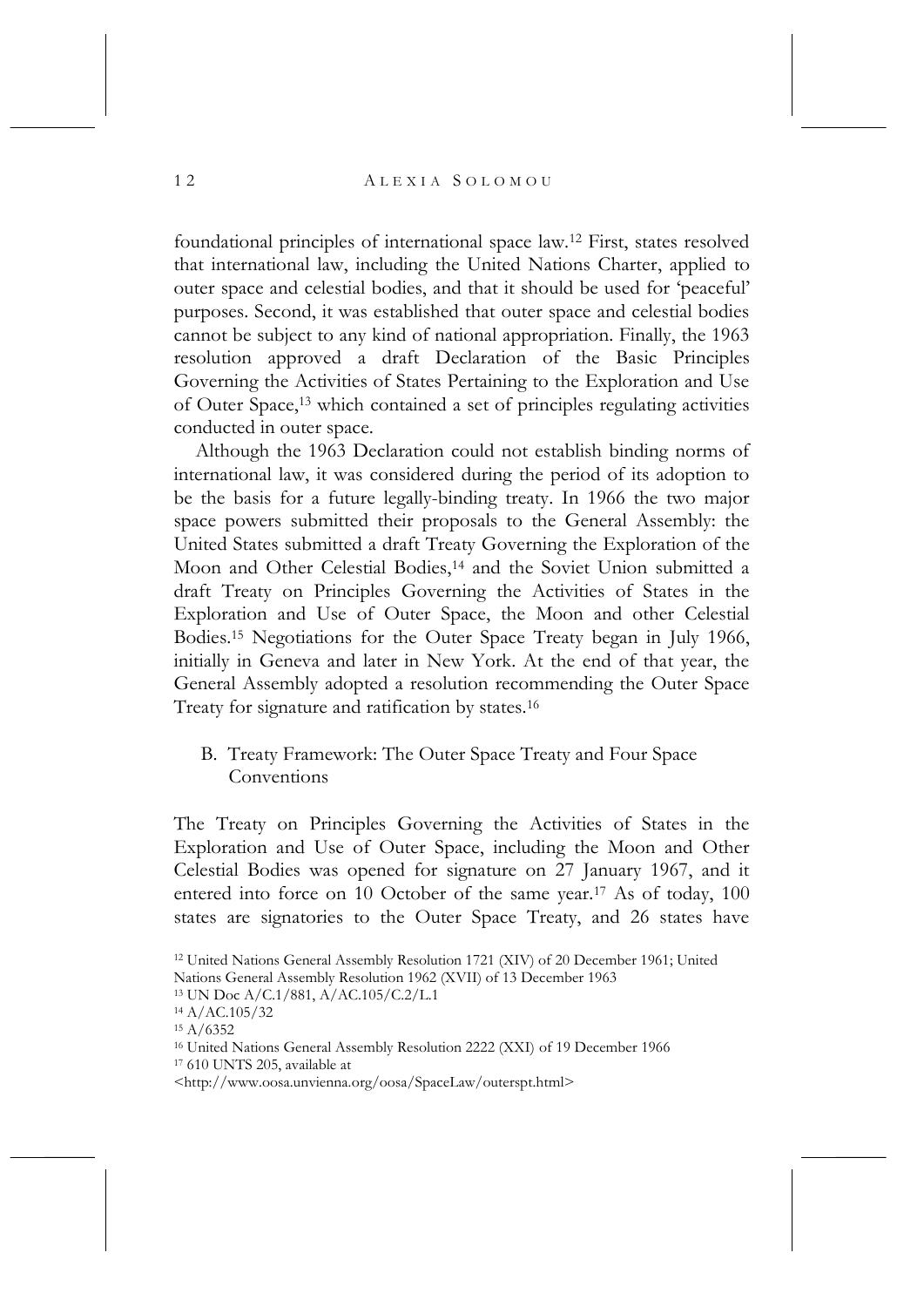ratified it.<sup>18</sup> The Outer Space Treaty provides the basic framework of international space law. It laid down the main principles for outer space activities, including the non-appropriation principle and the use of the Moon and other celestial bodies exclusively for peaceful purposes. Given that national security concerns of states and their commercial interests related to air navigation did not appear to be of particular relevance in relation to outer space, the principle of sovereignty was not extended to outer space. States were inspired by 'the great prospects opening up before mankind as a result of man's entry into outer space' and 'the common interest of all mankind in the progress of the exploration and use of outer space for peaceful purposes'. 19

The Outer Space Treaty is not a comprehensive instrument comprising all existing and foreseeable aspects of space activities. It was therefore followed by the conclusion of four subject-specific instruments. First, in 1968, the Agreement on the Rescue of Astronauts, the Return of Astronauts and the Return of Objects Launched into Outer Space was adopted.<sup>20</sup> It is an instrument dealing with space-related activities on earth and it incorporates the main international legal duty to help astronauts in distress. Second, in 1972, the Convention on International Liability for Damage Caused by Space Objects was adopted.<sup>21</sup> Elaborating on the responsibility and liability principles of the Outer Space Treaty, article II provides that a launching state shall be absolutely liable to pay compensation for damage caused by its space objects on the surface of the Earth or to aircraft in flight. Third, in 1975, the Convention on Registration of Objects Launched into Outer Space was opened for signature.<sup>22</sup> Article II(1) requires a launching state of a space object that is placed into earth orbit or beyond to register such a space object by means of an entry in an appropriate registry which it shall

<sup>19</sup> Outer Space Treaty, Preamble

<sup>18</sup> Outer Space Treaty Signatories available at

<sup>&</sup>lt;http://www.oosa.unvienna.org/oosatdb/showTreatySignatures.do>

<sup>&</sup>lt;sup>20</sup> 672 UNTS 119. It was adopted by the General Assembly on 19 December 1967 with

Resolution 2345 (XXII). It opened for signature on 22 April 1968, and entered into force on 3 December 1968.

<sup>21</sup> 24 UST. 2389, TIAS No. 7762. It was adopted by the General Assembly on 29 November 1971 with Resolution 2777 (XXVI). It was opened for signature on 29 March 1972, and entered into force on 29 March 1972.

<sup>22</sup> 1023 UNTS 15. It was opened for signature 14 January 1975, and it entered into force 15 September 1976.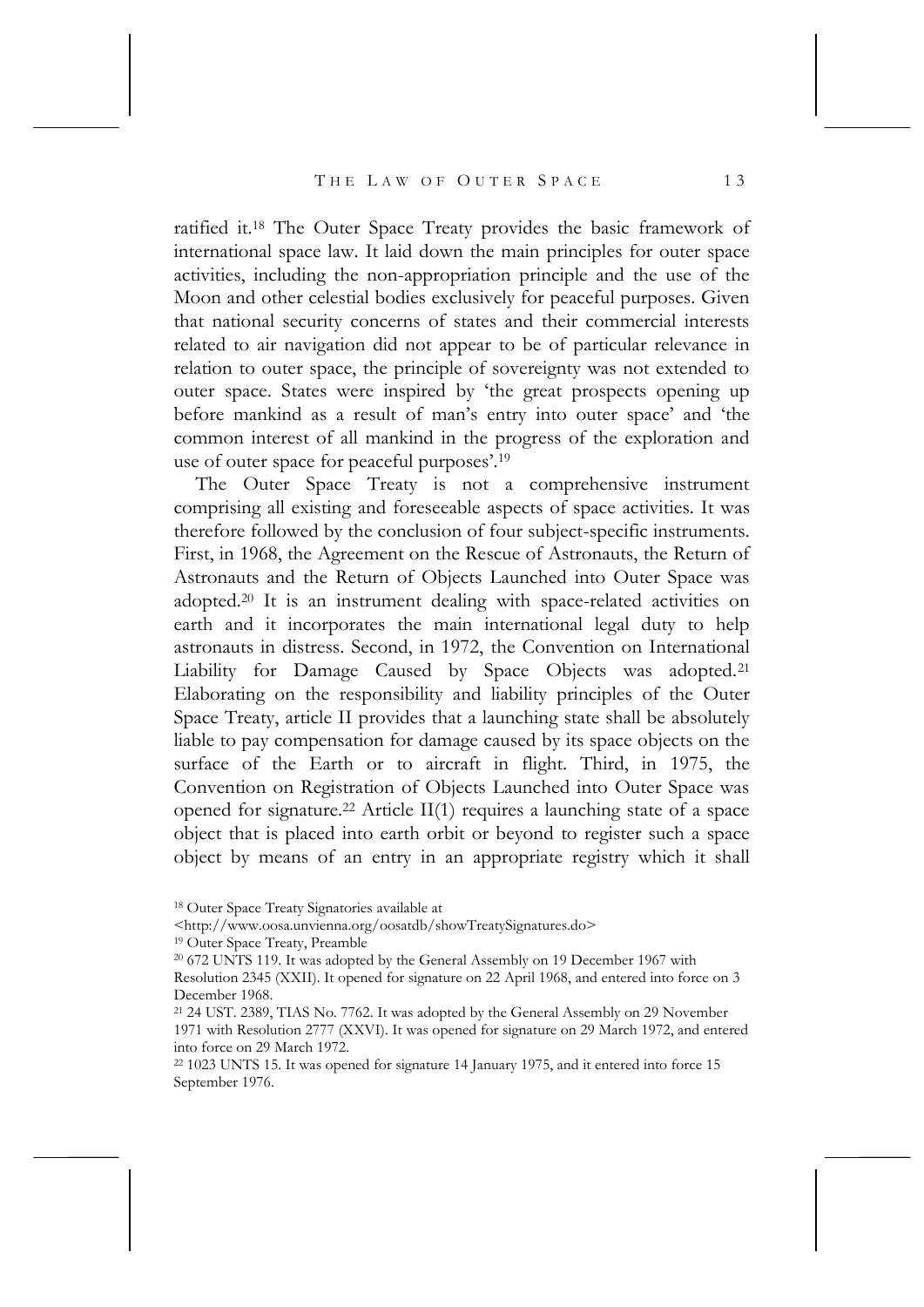maintain, and to inform the Secretary General of the United Nations of the establishment of such a registry. Fourth, in 1979, the Agreement Governing the Activities of States on the Moon and other Celestial Bodies ('Moon Agreement') was adopted.<sup>23</sup>

#### C. Resolutions: 1980s, 1990s, 2000s

The Moon Agreement proved largely unsuccessful. Only four states have ratified it, and thirteen states have signed it up to this day.<sup>24</sup> Following the near-failure of this agreement, the international community opted for soft law making instead of framing new conventions. As a result the General Assembly developed a set of principles of a non-binding nature and of recommendatory value. In 1982, the Principles Governing the Use by States of Artificial Earth Satellites for International Direct Television Broadcasting were adopted.<sup>25</sup> This is an instrument on direct broadcasting by satellite that balances the differing interests of a transborder broadcaster, which might be a state or a private entity, and the receiving state. In 1986, the Principles Relating to Remote Sensing of the Earth from Outer Space was adopted, and which in turn balances the interests of sensing states or enterprises and sensed states.<sup>26</sup> In 1992, the Principles Relevant to the Use of Nuclear Power Sources in Outer Space was adopted.<sup>27</sup> In 1996, the adoption of a Declaration on International Cooperation in the Exploration and Use of Outer Space for the Benefit and in the Interest of All States, taking into Particular Account the Needs of Developing Countries took place.<sup>28</sup> The most recent resolutions were adopted in 2004 and 2007 respectively, the former dealing with the application of the concept of the 'launching State', <sup>29</sup> and the latter with

<sup>23</sup> It was signed on 5 December 1979, UN Doc A/RES/34/68. It was opened for signature on 18 December 1979, and it entered into force on 11 July 1984. It collected only a limited number of ratifications and signatures.

<sup>24</sup> Moon Agreement signatures available at

<sup>&</sup>lt;http://www.oosa.unvienna.org/oosatdb/showTreatySignatures.do>

<sup>25</sup> United Nations General Assembly Resolution 37/92 of 10 December 1982

<sup>26</sup> United Nations General Assembly Resolution 41/76 of 3 December 1986

<sup>27</sup> United Nations General Assembly Resolution 47/68 of 14 December 1992

<sup>28</sup> United Nations General Assembly Resolution 51/122 of 13 December 1996

<sup>29</sup> United Nations General Assembly Resolution 59/115 of 10 December 2004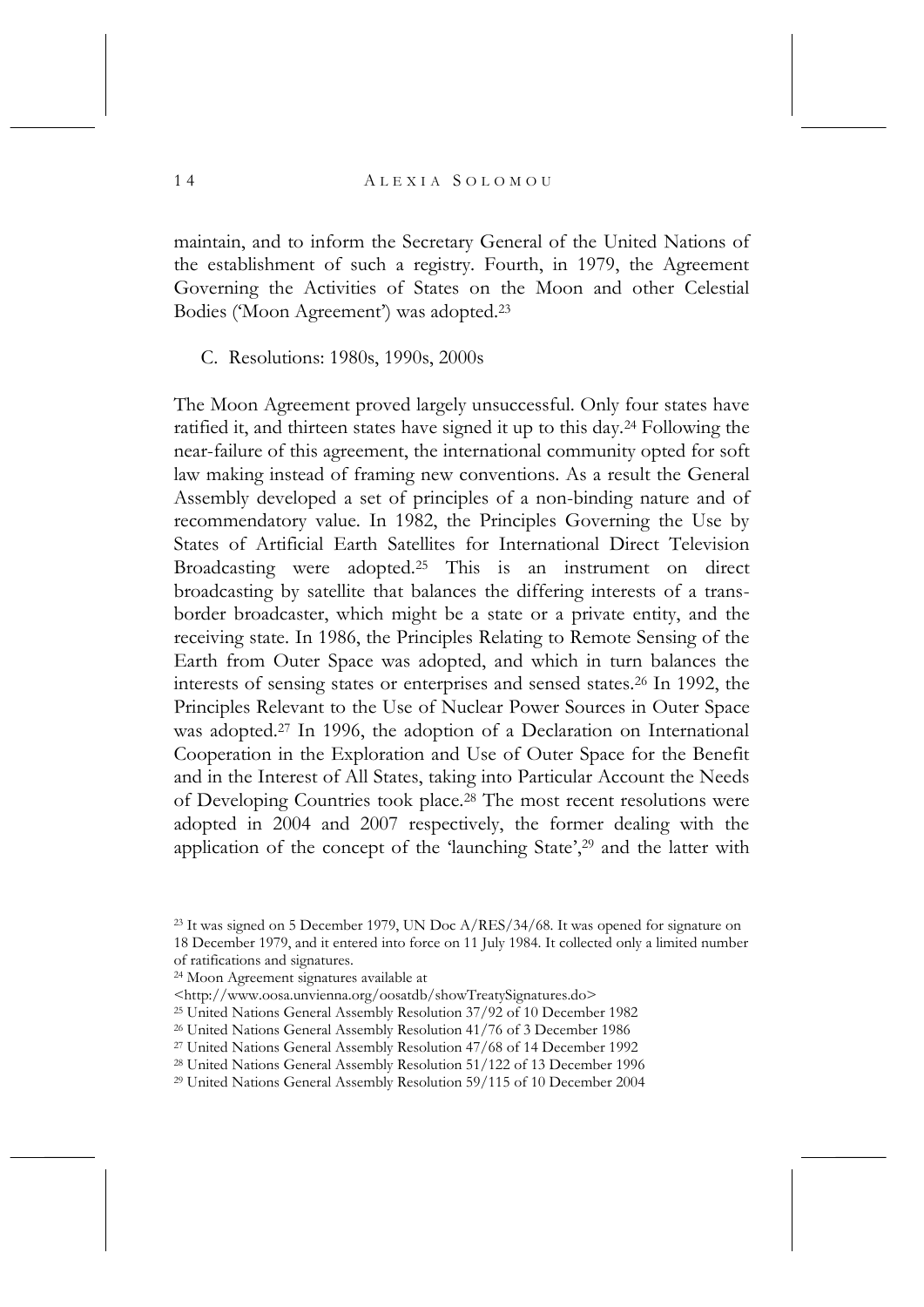recommendations on enhancing the practice of states and international inter-governmental organisations in registering space objects.<sup>30</sup>

## II. The Principle of Peaceful Uses of Outer Space

#### A. Travaux Préparatoires

The inclusion of the principle of the peaceful use of space in the 1967 Outer Space Treaty was not politically unmotivated. President Eisenhower's immediate reaction to the Soviet Union's success with Sputnik aimed to limit the potential military implications by formulating treaty obligations that would prevent an arms race in space.<sup>31</sup> Whatever the motivation behind it, the principle of peaceful use had a moderating effect on the arms race in outer space, which could have led human kind to the brink of war and even to the complete destruction of civilisation.<sup>32</sup> During the 1950s, the term 'peaceful' definitely meant 'non-military'. 33 This is evident in the first General Assembly resolution on space adopted in 1957.<sup>34</sup> It gave priority to the negotiation of a disarmament agreement, which would provide *inter alia* for the joint study of an inspection system designed to ensure that the sending of objects through outer space would be exclusively for peaceful and scientific purposes.<sup>35</sup> The United States expressed its support for this proposal, not only by putting it forward to the General Assembly, but also by incorporating the principle of peaceful uses of outer space into its domestic law. The National Aeronautics and Space Act, adopted by the United States Congress on 29 July 1958, stated that 'it is the policy of the United States that activities in space should be

<sup>30</sup> United Nations General Assembly Resolution 62/101 of 17 December 2007

<sup>31</sup> R Handberg, *Seeking New World Vistas: The Militarization of Space* (New York 2000) 44

<sup>32</sup> V Kopal, 'Treaty on Principles Governing the Activities of States in the Exploration and Use of Outer Space, including the Moon and Other Celestial Bodies' (New York, 19 December

<sup>1966)</sup> Audiovisual Library of International Law, available at

<sup>&</sup>lt;http://untreaty.un.org/cod/avl/ha/tos/tos.html>

<sup>33</sup> See for example Article I of the Antarctic Treaty (1 December 1959) 402 UNTS 71, making clear that 'peaceful' means 'non-military'.

<sup>34</sup> United Nations General Assembly Resolution 1148 (XII) of 14 November 1957

<sup>35</sup> ibid para I(f). See also United Nations General Assembly Resolution 1348 (XIII) of 13 December 1958, Preamble, paras. 1 and 3.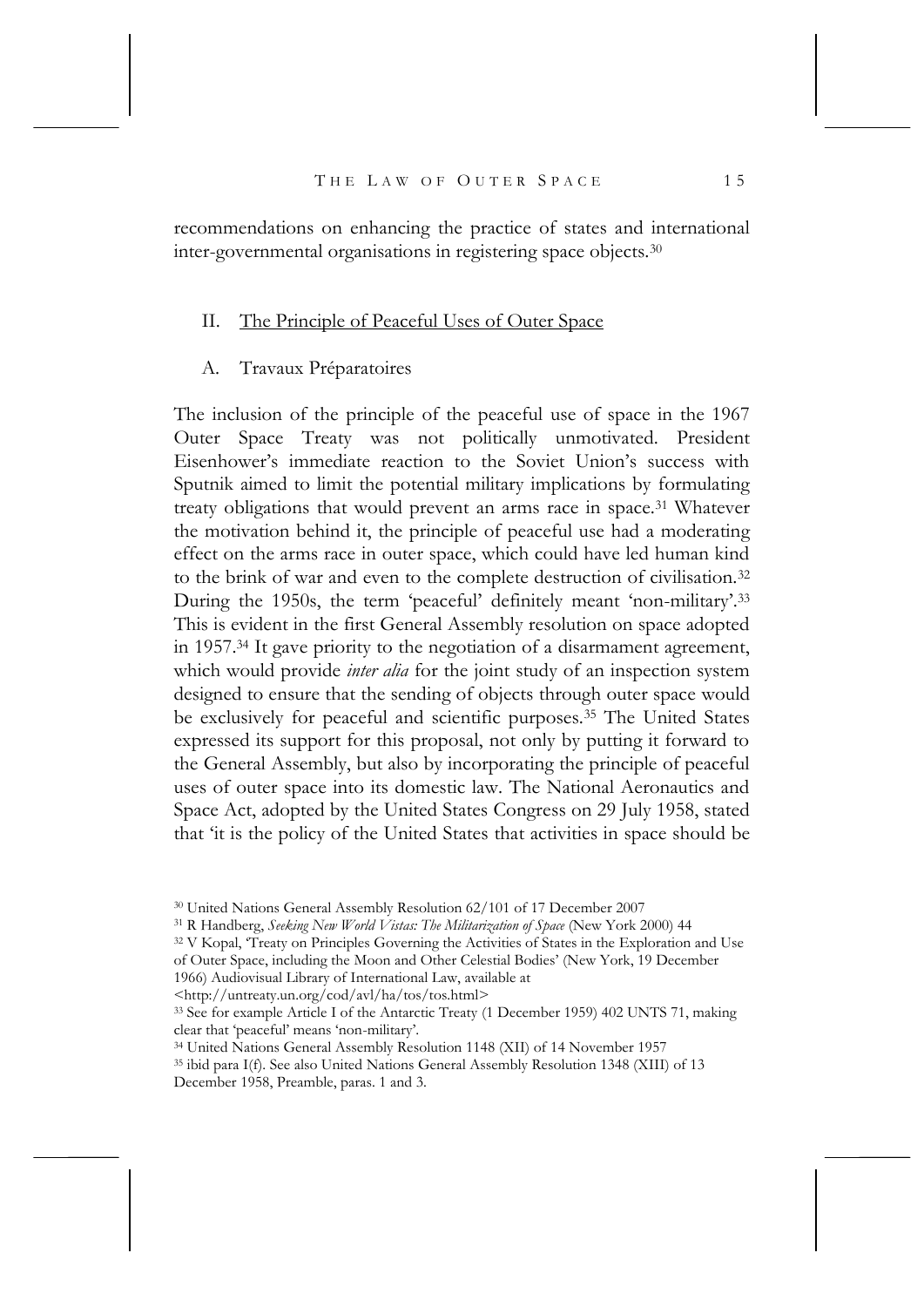devoted to peaceful purposes for the benefit of all mankind'. <sup>36</sup> On the other hand, the Soviet Union proposed a complete ban of all military uses of outer space to the United Nations.<sup>37</sup>

The proposals by the United States and the Soviet Union regarding a potential international agreement within the framework of the United Nations regulating the uses of outer space were both directed towards preventing an arms race in outer space. In 1959, in its first report, the a*d hoc* Committee on the Peaceful Uses of Outer Space stressed that outer space was the common heritage of all mankind and that its exploration and use had to be for the benefit of all mankind.<sup>38</sup> A 1962 General Assembly resolution entitled 'International Cooperation in the Peaceful Uses of Outer Space' tasked COPUOS to elaborate comprehensive legal principles governing the peaceful use of outer space.<sup>39</sup> Furthermore, also in 1962, during the discussions before COPUOS, the Indian delegate expressed a position reflecting the attitude of the majority of states at that point, namely that 'outer space should be a kind of warless world, where all military concepts of this earth should be totally inapplicable […] There should be only one governing concept, that of humanity and sovereignty of mankind'. <sup>40</sup> The 1963 'Principles Declaration' affirmed that the peaceful use of outer space should be 'for the benefit and in the interests of all mankind'. <sup>41</sup> This Declaration constituted the foundation for the 1967 Outer Space Treaty. Nevertheless, complete demilitarisation of outer space was not palatable to the two superpowers, who were both spending enormous amounts of money on space programmes with military aspects. This was evident in the negotiations of the 1967 Outer Space Treaty, where attempts by some delegations to bring about a complete demilitarisation of outer space were rejected by both superpowers.<sup>42</sup>

<sup>36</sup> Section 102(a), National Aeronautics and Space Act, House Resolution, H.R. 12575, Public Law 86-568, 85th Congress, First Session, 29 July 1958, 5

<sup>37</sup> UN Doc. A/3818, Annexes, 17 March 1958, Point 1 of the Draft Treaty of the Soviet Union <sup>38</sup> UN Doc. A/4141, 14 July 1959

<sup>39</sup> United Nations General Assembly Resolution 1802 (GV XVII), 14 December 1962

<sup>40</sup> UN Doc. A/AC.105/PV.3, 20 March 1962, 63

<sup>41</sup> United Nations General Assembly Resolution 1962 (GV XVII), 13 December 1963

<sup>42</sup> UN Doc. A/AC/105/C.2/SR.65, 22 July 1967, 9-10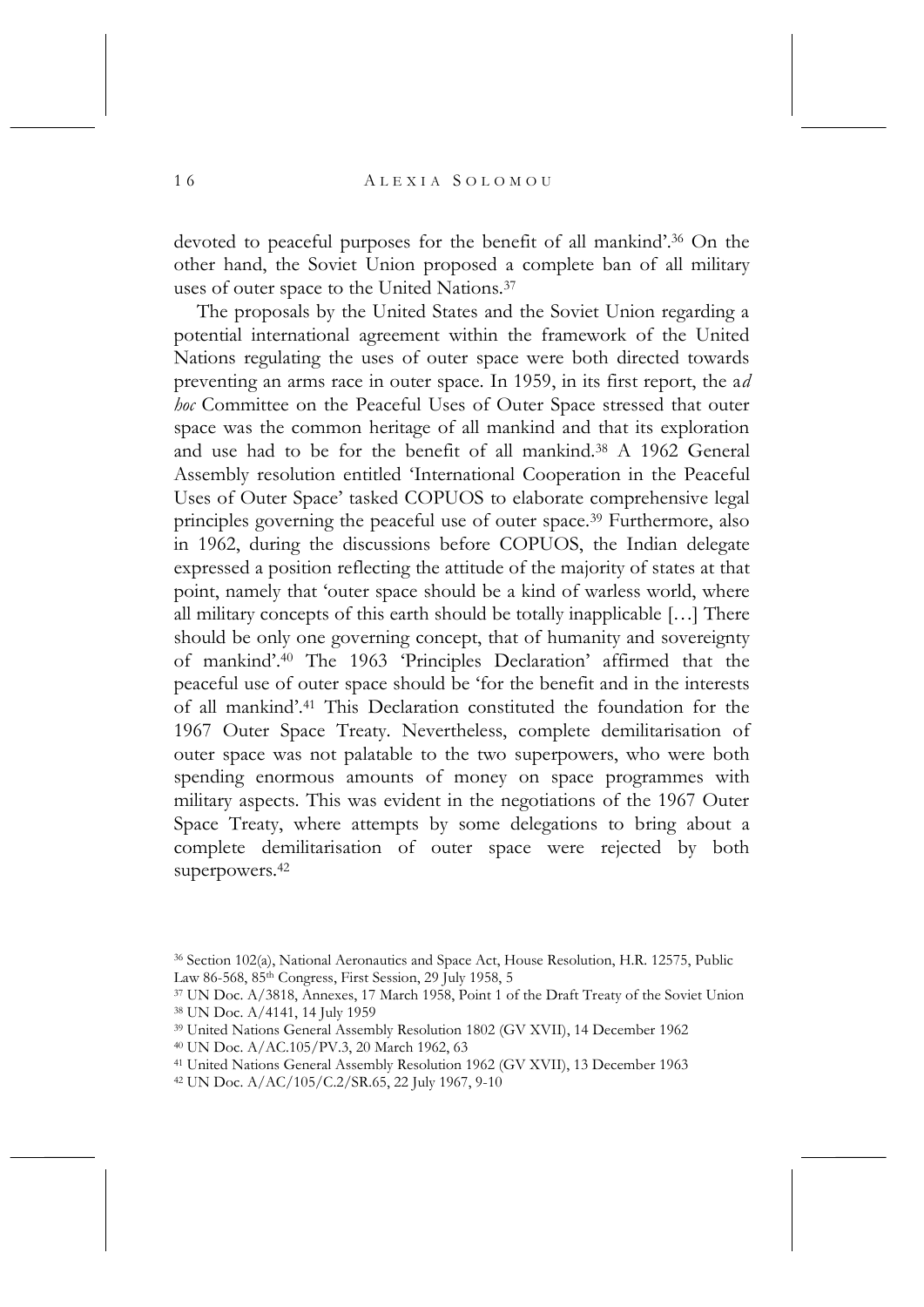## B. Textual Interpretation: Ordinary Meaning of Term 'Peaceful'

Article IV confirmed the undertaking of states 'not to place in orbit around the Earth any objects carrying nuclear weapons or any other kinds of weapons of mass destruction, install such weapons on celestial bodies, or station such weapons in outer space in any other manner'.<sup>43</sup> Article IV prohibited the 'establishment of military bases, installation and fortifications, the testing of any type of weapons and the conduct of military manoeuvres on celestial bodies'. At the same time it allowed 'the use of military personnel for scientific research or for any other peaceful purposes', and 'the use of any equipment or facility necessary for the peaceful exploration of the Moon and other celestial bodies'. To the extent that it is used in the text of the Outer Space Treaty, the word 'peaceful' is used to mean 'non-military', rather than 'non-aggressive'. This is the plain and ordinary meaning of the term 'peaceful', in line with the interpretative rules enshrined in the Vienna Convention of the Law of Treaties 1969.<sup>44</sup> This meaning is neither ambiguous nor obscure, and it does not lead to a result which is absurd or unreasonable. Rather it is the interpretation of the word 'peaceful' as 'non-aggressive' that is manifestly absurd.

## C. Object and Purpose of the Outer Space Treaty

Nevertheless, Article VI of the Outer Space Treaty has to be interpreted in light of its object and purpose. The peaceful use of outer space principle therefore has to be interpreted in light of the 'interest of all mankind' clause found in the Preamble of the 1967 Treaty. Furthermore, article I(1) of the Outer Space Treaty provides that '[t]he exploration and use of outer space, including the moon and other celestial bodies, shall be carried out for the benefit and in the interests of all countries […] and

<sup>44</sup> Art 31(1), Vienna Convention on the Law of Treaties (23 May 1969) 1155 UNTS 331

<sup>43</sup> Art IV, Outer Space Treaty, which confirmed the undertaking made in United Nations General Assembly Resolution 1884 (XVIII) of 17 October 1963. For a commentary on Article IV of the Outer Space Treaty see C-J Cheng, 'Military Use of Outer Space: Article IV of the 1967 Space Treaty Revisited' in C-J Cheng and DH Kim (eds), *The Utilization of the World's Air Space and Free Outer Space in the 21st Century* (2000); M Filho, 'Total Militarization of Space and Space Law: The Future of the Article IV of the 1967 Outer Space Treaty', (1998) Proceedings from the 40<sup>th</sup> Colloquium on the Law of Outer Space, 358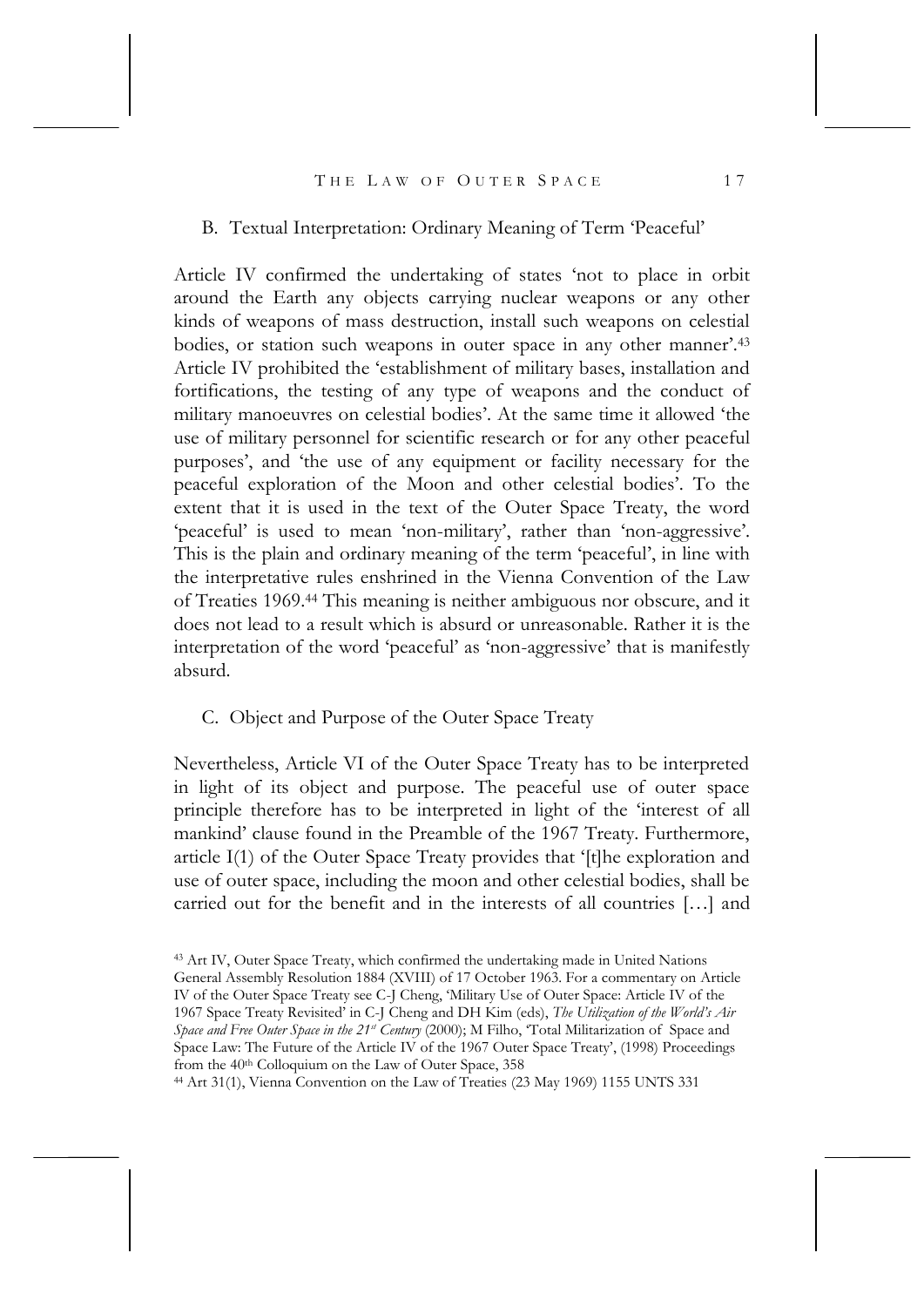shall be the province of all mankind'. As early as 1952, Oscar Schachter considered space to be a 'common property of all mankind over which no nation would be permitted to exercise domination'. This, he thought, would 'dramatically emphasize the common heritage of humanity and [...] might serve [...] to strengthen the sense of international community which is so vital to the development of a peaceful and secure world order'. <sup>45</sup> Instead of individual nations exercising sovereignty over outer space, the international community as a whole would exercise sovereignty over outer space. Professor Matte characterises outer space law as representing an enhanced orientation of a new structure of law that shifts the emphasis away from state sovereignty towards the interest of the international community.<sup>46</sup>

The principle of the peaceful use of outer space is generally regarded as a constitutive element of the 'interest of all mankind' principle.<sup>47</sup> It can generally be held that the enhanced community purpose cannot be furthered successfully without restricting the area to *exclusively* peaceful use. The principle of the peaceful use of outer space and the mankind clause in the Outer Space Treaty were from the outset closely linked with the limitation of the *military* use of outer space.<sup>48</sup> A non-peaceful use cannot be considered for the benefit of all mankind; quite the contrary. It therefore follows that outer space should not be militarised, or used to achieve any military purposes. Even if the Outer Space Treaty does not explicitly prohibit all military uses at all times, if read in light of the interest of the entirety of the international community, then such uses cannot be allowed. The Outer Space Treaty can therefore be interpreted as mandating complete demilitarisation of outer space.

It is unfortunate that a minimalist interpretation has been given by the major powers to the term 'peaceful' as 'non-aggressive', instead of 'non-

<sup>45</sup> O Schachter, 'Who Wins the Universe?', reprinted in US Government, 'Space Law – A Symposium' (Washington DC 1959)

<sup>46</sup> NM Matte, 'Outer Space and International Organizations' in R-J Dupuy (ed), *Manuel sur les organizations internationales* (Leiden 1998) 752

<sup>47</sup> D Shraga, 'The Common Heritage of Mankind: The Concept and its Application' (1986) 15 *Annales d'Études Internationales* 60; MV White, 'The Common Heritage of Mankind: An

Assessment' (1982) 14 *Case Western Journal of International Law* 535

<sup>48</sup> D Wolter, 'Common Security in Outer Space and International Law' UNIDIR/2005/29, 21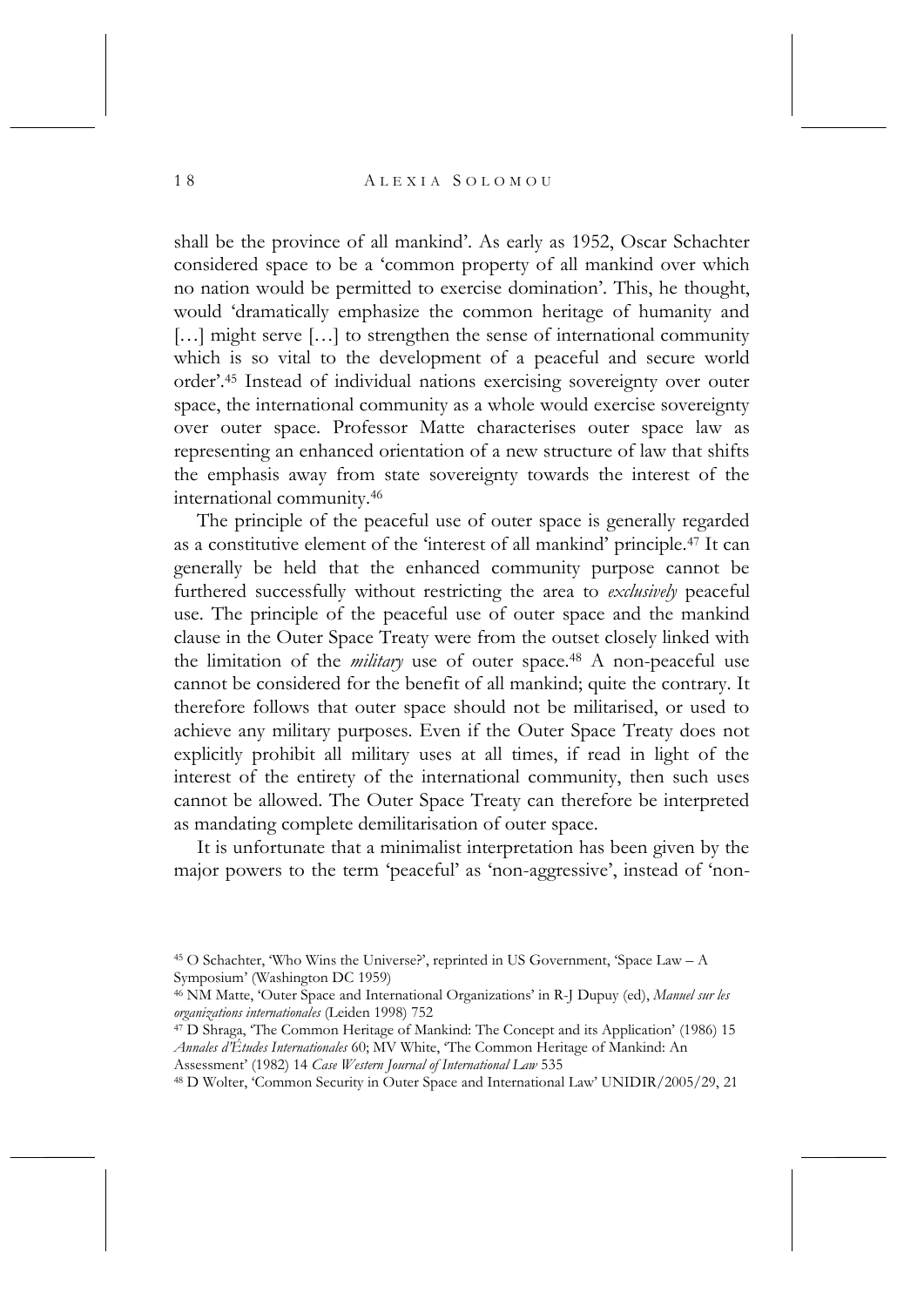military'. <sup>49</sup> This position has attracted some doctrinal support.<sup>50</sup> Nevertheless, if the full implications of this interpretation are explored, and in the words of Professor Vlasic: '[i]f "peaceful" means "nonaggressive," then it follows logically – and absurdly – that all nuclear and chemical weapons are also "peaceful," as long as they are not used for aggressive purposes'. <sup>51</sup> Furthermore, if such an interpretation is accorded to the term 'peaceful', one wonders how to interpret the term 'nonaggressive' when explicitly stipulated in Article IV(2). Given that acts of aggression are explicitly prohibited under international law, and use of force is prohibited under Article 2(4) of the United Nations Charter, then Article IV of the Outer Space Treaty must stipulate that the moon and other celestial bodies shall be used exclusively for non-military purposes.<sup>52</sup>

- D. Subsequent State Practice
	- i. 'Peaceful' as 'Non-Aggressive'

The interpretation of the term 'peaceful' as 'non-aggressive' and the narrow understanding of Article IV of the Outer Space Treaty by countries like the United States of America allows them to have military space missions which are not 'aggressive'. It also allows for the use of intercontinental ballistic missiles. Other limited uses include so-called 'support activities' for military purposes, such as reconnaissance, surveillance and intelligence collection through the use of satellite imagery and space-based electronic intelligence collection. Moreover, satellite communications have provided an extraordinary new control of

<sup>49</sup> C-J Cheng, 'Military Use of Outer Space: Article IV of the 1967 Space Treaty Revisited' in C-J Cheng and DH Kim (eds), *The Utilization of the World's Air Space and Free Outer Space in the 21st Century* (2000) 309. See also B Cheng, *Studies in International Space Law* (1997), especially Chapter 19 on 'Definitional Issues in Space Law: The "Peaceful Use" of Outer Space'.

<sup>50</sup> ER Finch, 'Outer Space for "Peaceful Purposes"' (1968) 54 *American Bar Association Journal* 365; A Meyer, 'Interpretation of the Term "Peaceful" in the Light of the Space Treaty' (1968) 11 *Space Law Colloquium* 105; M Menter, 'Peaceful uses of Outer Space and National Security' (1983) 17(3) *International Lawyer* 381; L Haeck, 'Le droit de la guerre spatiale' (1991) 16 *Annals of Air and Space Law* 307, 309

<sup>51</sup> In B Jasani (ed), *Peaceful and Non-Peaceful Uses of Space* (1991) 44-45

<sup>52</sup> C-J Cheng, 'Military Use of Outer Space: Article IV of the 1967 Space Treaty Revisited' in C-J Cheng and DH Kim (eds), *The Utilization of the World's Air Space and Free Outer Space in the 21st Century* (2000) 321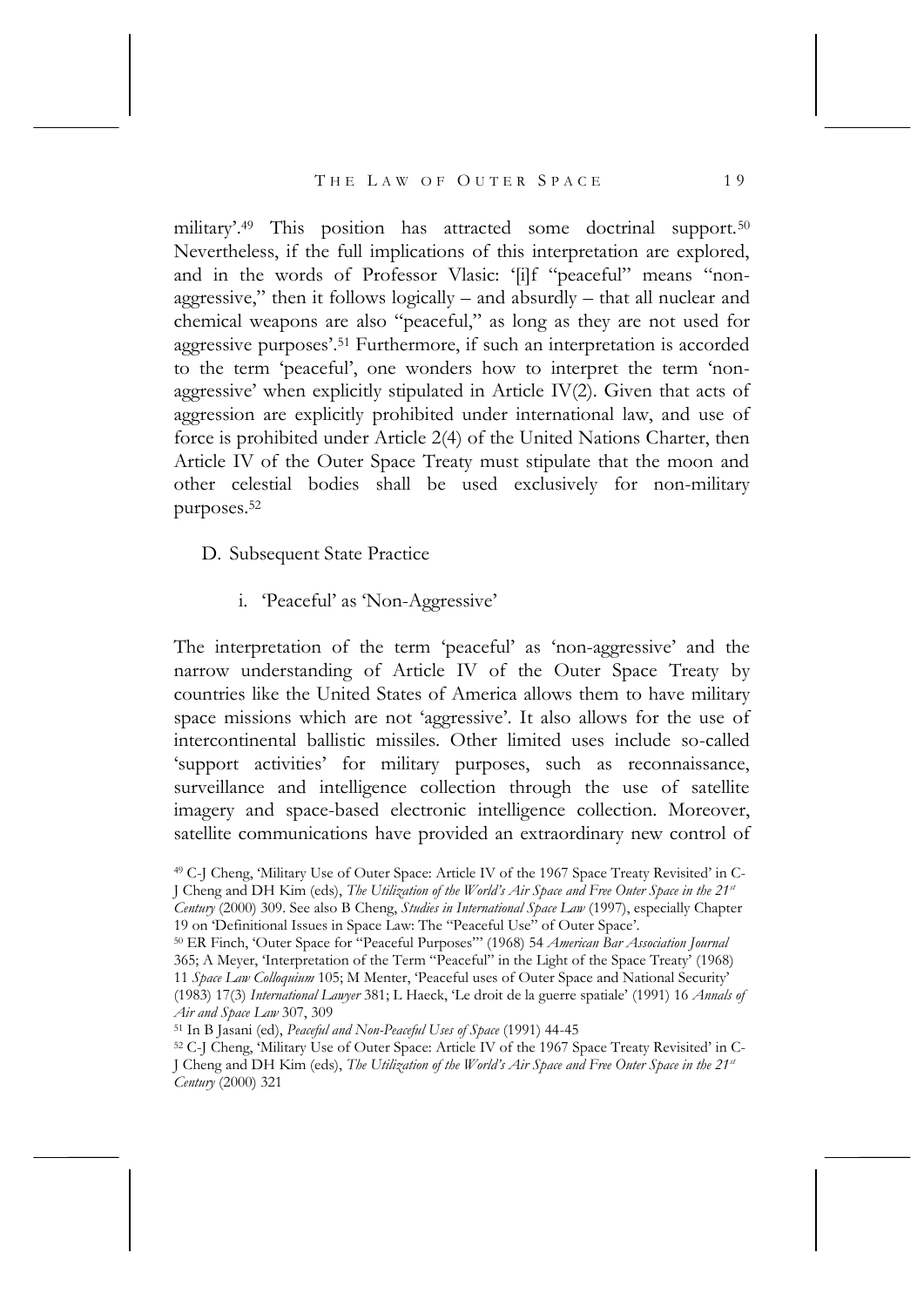military forces deployed throughout the world. The United States extended the application of the Global Positioning System to further develop the role of military space systems, by integrating them into virtually all aspects of military operations to provide indirect strategic support to military forces and to enable the application of military force in near-real-time tactical operations through precision weapons guidance. Furthermore, radar satellites offer the potential to detect opposition force on the ground in all weather and at all times.

## ii. Passive Versus Active Military Uses of Outer Space

Another qualification that exists in the literature insofar as the use of outer space is concerned is the distinction between passive and active military uses of outer space.<sup>53</sup> Passive uses are non-destructive, whereas active military uses are destructive. Passive military systems are not weapons themselves; they include reconnaissance, early warning communications, navigation and other satellites in order to effectively use and coordinate aircraft, tanks, missiles, and ships on Earth.<sup>54</sup> Active military uses of outer space involve destructive acts occurring in outer space itself, rather than on Earth. Another related distinction is the one between militarisation and 'weaponisation' of space. The former category involves non-intrusive military activities conducted in space, and the latter involves potentially intrusive and thus destabilising military space activities.<sup>55</sup> Recent years have witnessed an increasing tolerance of the passive militarisation of outer space. The distinction between passive and active military space use constitutes a threshold up to which point the international community is willing to accept military uses of outer space.<sup>56</sup> The non-objection to the passive military uses of outer space does not

<sup>53</sup> See for example CQ Christol, 'Outer Space: Battle Ground for the Future?' in M Cohen and ME Gouin (eds), *Lawyers and the Nuclear Debate* (1988); RM Bowman, 'The Militarization of Space? The Real Issue is the Weaponisation of Space', paper submitted to the International Progress Organization (24 September 1984) 2; S Gorove, 'Limiting the Use of Arms in Outer Space: Legal and Policy Issues', Proceedings from the 25<sup>th</sup> Colloquium on the Law of Outer Space (1983) 181

<sup>54</sup> G Steinberg, 'The Militarization of Space: From Passive support to active weapons systems' (October 1982) *Futures* 379

<sup>55</sup> D Wolter, 'Common Security in Outer Space and International Law', UNIDIR/2005/29, 27 <sup>56</sup> ibid 52-53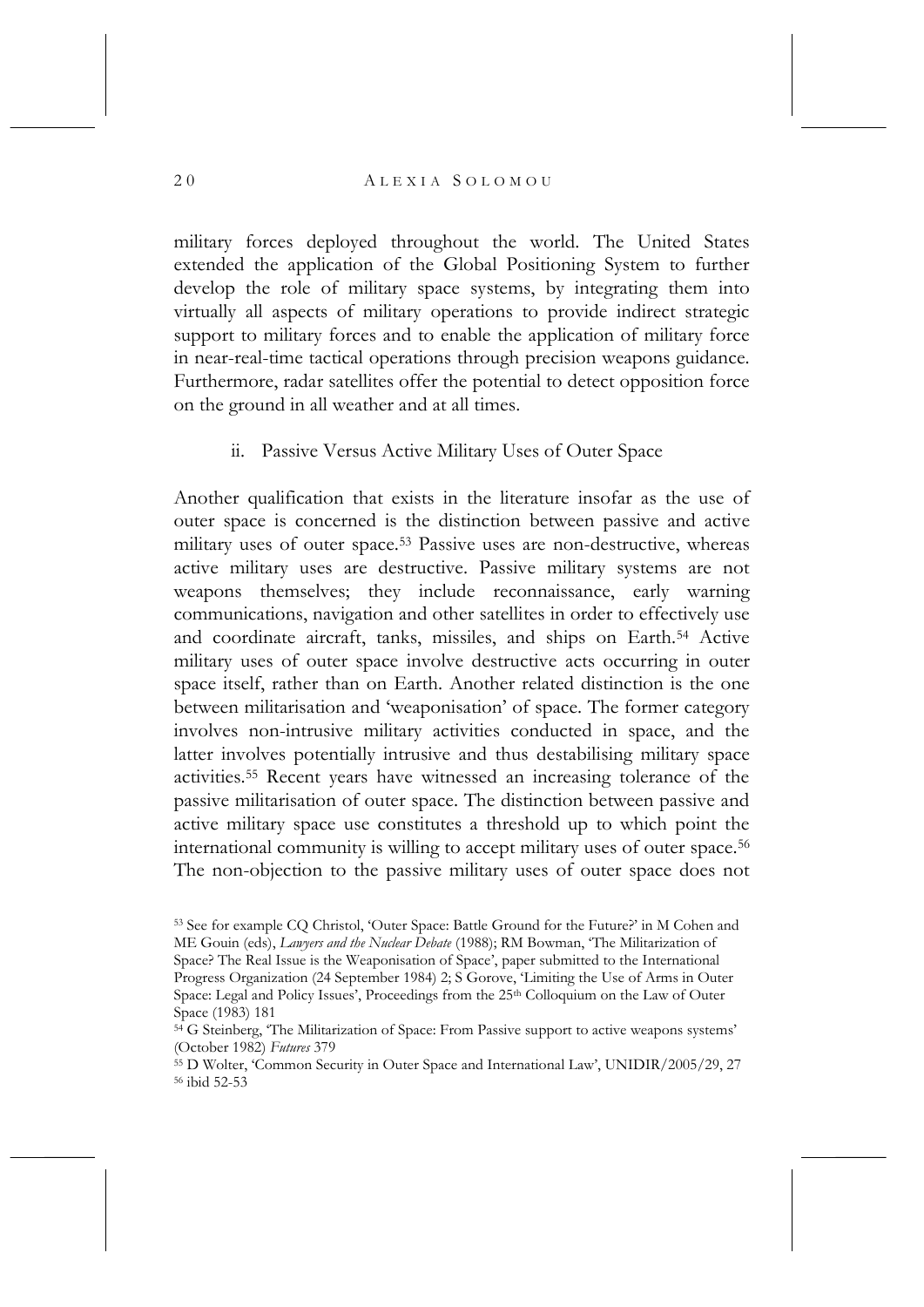necessarily imply that the international community is prepared to accept active military uses.

## iii. Towards Active Military Uses of Outer Space?

Outer space has been used militarily ever since the beginning of the space age. According to the Stockholm International Peace Research Institute more than 70% of all satellites launched in outer space serve full or partial military purposes. In September 1999, the United States Congress adopted the 'National Missile Defence Act', mandating the deployment 'as soon as is technologically possible an effective National Missile Defence System capable of defending the territory of the United States against limited ballistic missile attack (whether accidental, unauthorised or deliberate)'. <sup>57</sup> The US Space Command also presented a 'Long-Range Plan' consisting of a comprehensive military strategy for outer space until 2020, which provides *inter alia* for the deployment of weapons in space.<sup>58</sup> In 2000, the Pentagon commissioned the development of a 'space-based laser readiness demonstrator', accompanied by the prediction from the US Air Force that 'new technologies will allow the fielding of space-based weapons of devastating effectiveness to be used to deliver energy and mass as force projection in tactical and strategic conflict'. <sup>59</sup> The United States has recently been reconsidering the option of equipping interceptor missiles with nuclear warheads.<sup>60</sup> After the United States renunciation of the Anti-Ballistic Missile Treaty in December 2001, the principle of the peaceful use of outer space remains the only international legal restriction on the introduction of weapons other than weapons of mass-destruction into space.<sup>61</sup>

<sup>57</sup> National Missile Defence Act of 1999, (22 July 1999) *Public Law* 106-38

<sup>58</sup> US Space Command, 'Long-Range Plan: Implementing USSPACECOM Vision for 2020', available at <www.spacecom.af.mil>

<sup>59</sup> US Air Force Advisory Board, 'New World Vistas: Air and Space Power for the 21st Century', (1996) *Space Technology*

<sup>60</sup> Schneider, Press Conference of the Chairman of the US Defence Science Board, 10 April 2002, reported in 'Nuclear-Tipped Interceptors Studies. Rumsfeld Revives Rejected Missile Defence Concept', *The Washington Post* 10 April 2002

<sup>61</sup> D Wolter, 'Common Security in Outer Space and International Law' UNIDIR/2005/29, 3-4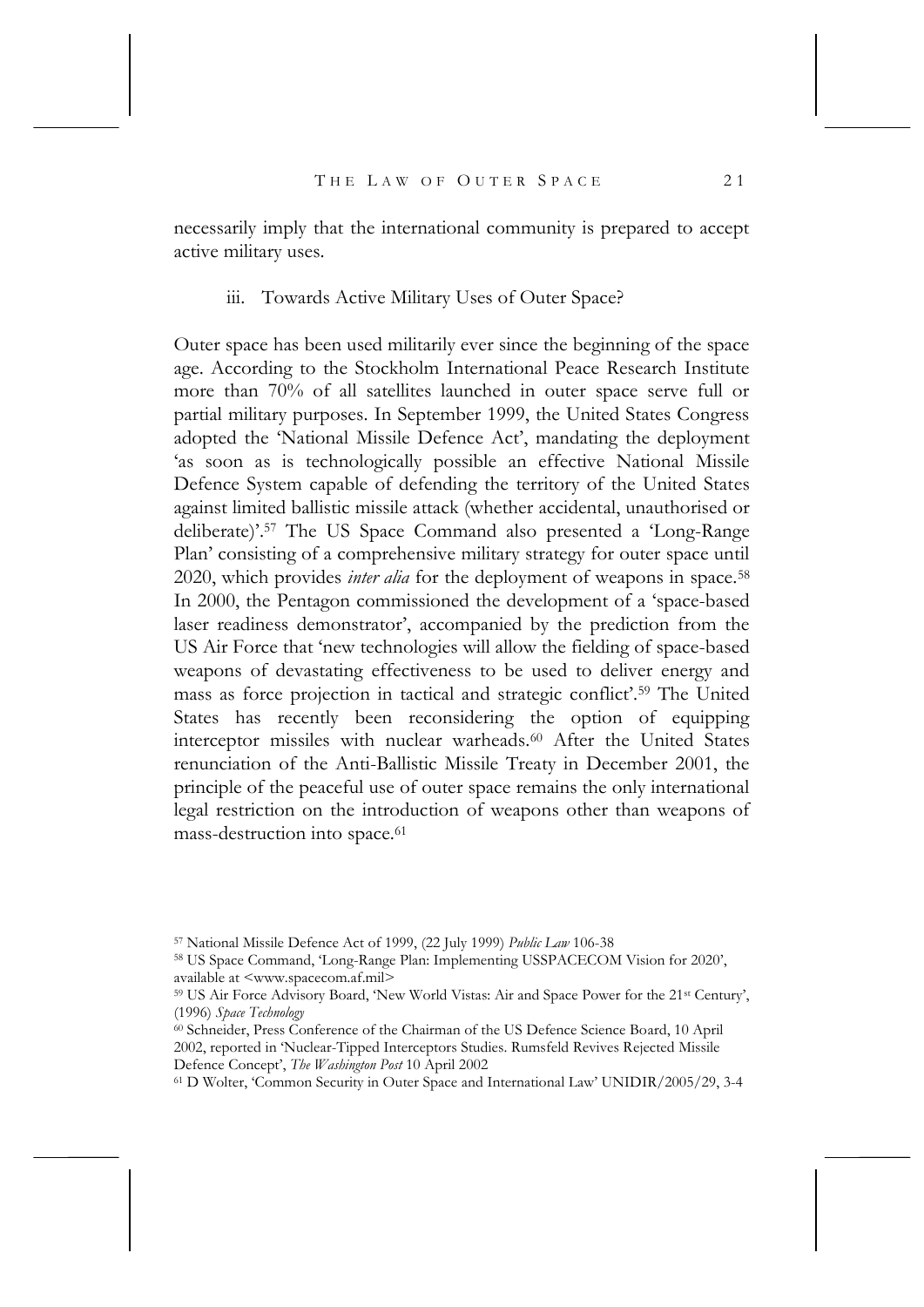#### 22 ALEXIA SOLOMOU

#### iv. The Case for the Militarisation of Outer Void Space

Professor Bin Cheng argues that insofar as the immense void space in between the innumerable celestial bodies is concerned, apart from the limitation on the stationing of weapons of mass destruction, the 1967 Treaty as a whole leaves states entirely free to use outer void space in any way they wish, including using it for military purposes particularly in selfdefence in accordance with the rules of international law and specifically Article 51 of the United Nations Charter.<sup>62</sup> He therefore concludes that outer void space has not been reserved exclusively for peaceful or nonmilitary purposes. States remain free to deploy in outer void space any type of military satellite, including reconnaissance, communications, early warning and other satellites, construct manned or unmanned military space missions, carry out military exercises and manoeuvres, station or use any non-nuclear or non-mass destruction weapons there, including anti-satellite weapons, and ballistic missile defence systems, and send through or into outer void space any weapon, whether or not nuclear, or of mass destruction, against any target on earth, in outer space or any celestial body.<sup>63</sup>

This argument, however, rests on a fragmented conception of outer space. It should be conceived as a whole entity, and not as two distinct ones: celestial bodies and the void space in between them. Both celestial bodies and the space in between make up the entirety of outer space. Therefore, Article IV regulates by necessary implication the entirety of outer space, and not only celestial bodies. Furthermore, Bin Cheng argues that what he terms as 'void outer space' should be regulated in accordance with international law, pointing to Article 51 of the UN Charter. The most relevant provision so far as the regulation of outer space is concerned is Article 2(4) of the UN Charter, which not only prohibits the use of force, but also the threat of the use of force. Therefore, the mere existence of weapons into outer space, not only on celestial bodies but also in the space in between violates the prohibition of the threat of the use of force.

<sup>62</sup> C-J Cheng, 'Military Use of Outer Space: Article IV of the 1967 Space Treaty Revisited' in C-J Cheng and DH Kim (eds), *The Utilization of the World's Air Space and Free Outer Space in the 21st Century* (2000) 329-30 <sup>63</sup> ibid 330-31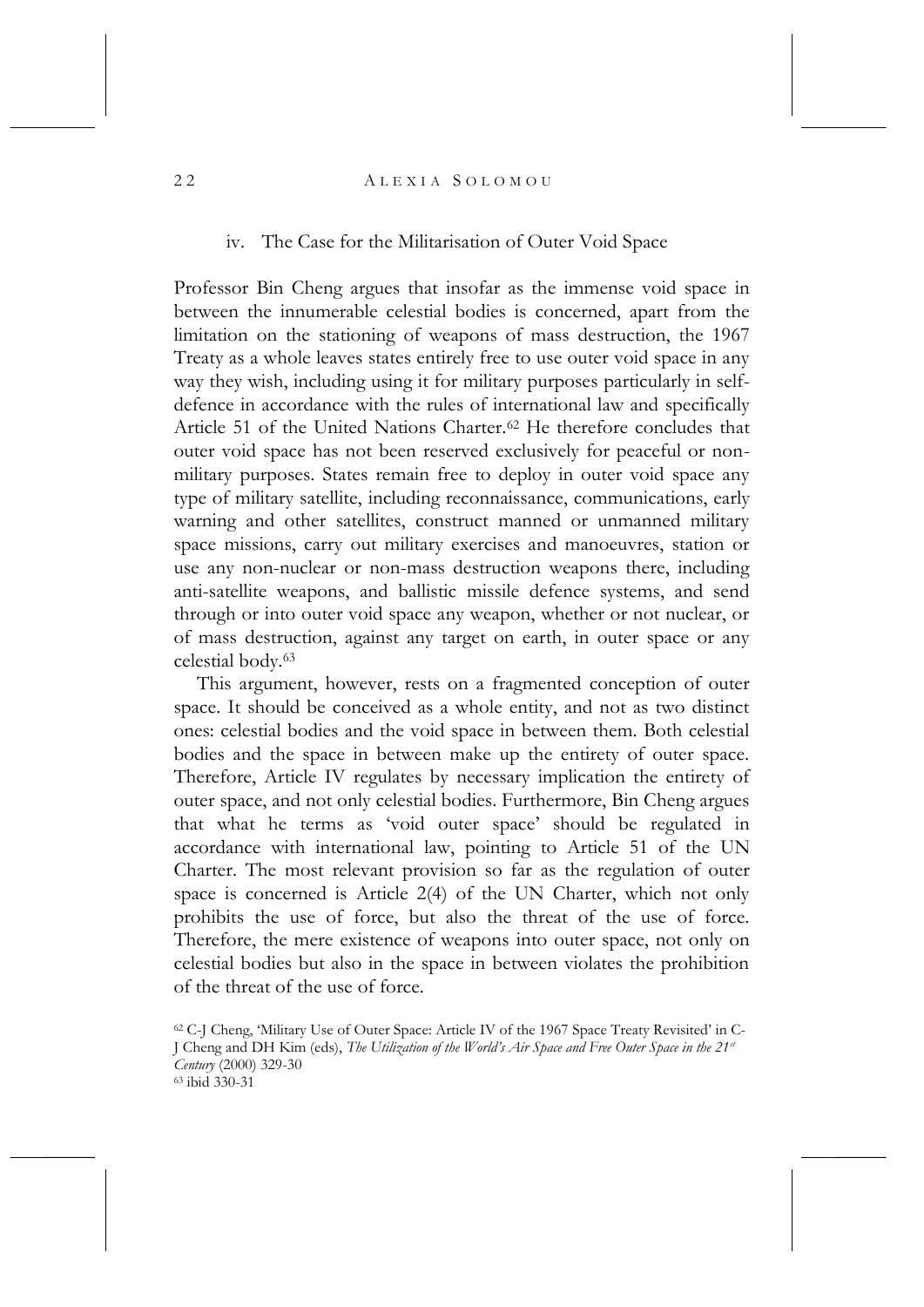### III. The Peaceful Uses of Outer Space

Advancements in technology have led to various peaceful uses of outer space. Many satellites have been launched into outer space to provide services to people on Earth. Satellites are now used for a multiplicity of purposes, from managing natural resources to facilitating relief efforts during emergencies. Technology has advanced to such a point that 'space tourism' is now a reality.

## A. Communications

Communication satellites form a worldwide network in different orbits, and they are used to transmit information from one point to another. In 1964, the International Telecommunications Consortium (INTELSAT) was established on the basis of agreements signed by governments and operating entities.<sup>64</sup> In 1965, the world's first commercial communications satellite, Early Bird (Intelsat I) was launched into synchronous orbit, and a few months later, it started providing television and voice services. By 1969, the world's first global satellite communications system was complete. During that year Intelsat transmitted television images of Neil Armstrong's first steps on the moon, with a record of 500 million television viewers. By 2000, INTELSAT made the Olympic Games in Sydney available to a record four billion people worldwide, as broadcasters used more than 40,000 hours of capacity provided by 10 INTELSAT satellites.<sup>65</sup> In more recent years, mobile satellite communication has become increasingly important. This is performed by privately financed systems, such as IRIDIUM<sup>66</sup> and Global Star.<sup>67</sup> Furthermore, communications satellites along with groundbased networks provide access to the World Wide Web. The Internet is a

<sup>64</sup> For INTELSAT's history, see <http://www.intelsat.com/about-us/history/>

<sup>65</sup> '2000 and Beyond', INTELSAT Official Website, available at

<sup>&</sup>lt;http://www.intelsat.com/about-us/history/intelsat-2000s.asp>

<sup>66</sup> IRIDIUM Satellite Communications, Official Website, available at

<sup>&</sup>lt;http://www.iridium.com/>

<sup>67</sup> Global Star, Official Website, available at <http://www.globalstar.com/>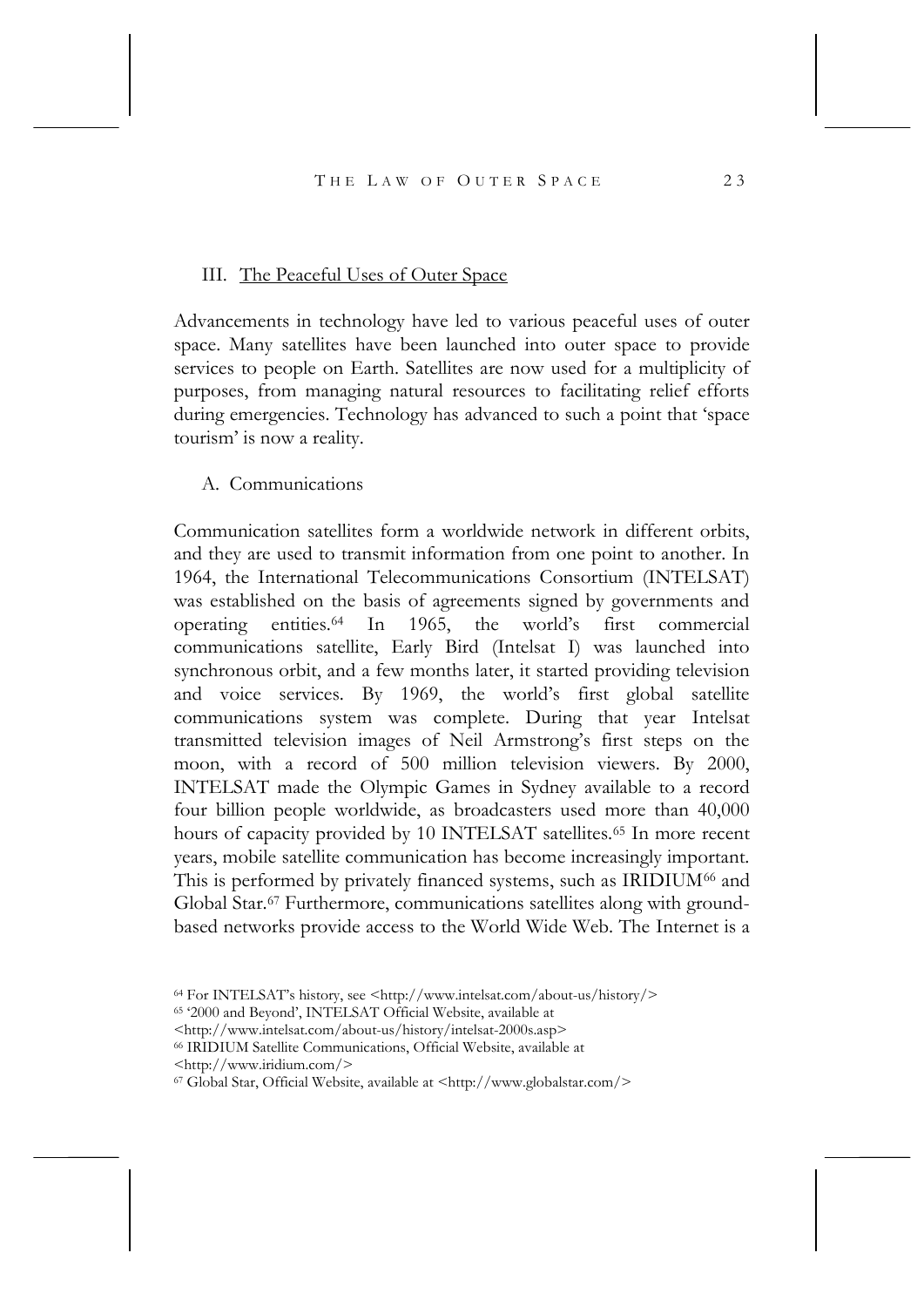powerful tool of easy and instant transmission of information across the globe.

## B. Geostationary Orbit

Geostationary orbit is a circular orbit located at an approximate distance of 36,000 km directly above the Earth's equator. Any object positioned in geostationary orbit seems to be stationary in the sky due to its rotation being equivalent to the rotation of the Earth. It is a privileged position because the antennas that communicate with satellites in geostationary orbit do not have to move to track them, as they can be pointed permanently at their position in the sky. Geostationary orbit is extremely useful for weather observations, remote sensing and telecommunications.<sup>68</sup> Nevertheless, satellites in geostationary orbit must occupy a single ring above the equator in order to avoid harmful radiofrequency interference. A limited number of satellites can be operated in geostationary orbit because there are a limited number of 'orbital' slots available. This has led to disagreement between countries wishing to have access to the same orbital slots.<sup>69</sup> That is why the International Telecommunication Union, a specialised agency of the United Nations is tasked with the allocation of such orbital slots.<sup>70</sup>

A competing conception of the geostationary orbit has been adopted by countries traversed by the Earth's equator in the Bogota Declaration of 1976. They consider this orbit not as part of outer space, but rather the segments of this orbit as part of the territory over which equatorial states exercise their national sovereignty. Such states therefore consider this orbit to be a scarce natural resource, whose importance and value increase rapidly together with the development of space technology and with the growing need for communication. As a result, the Equatorial states that met in Bogota in 1976 declared their national sovereignty over

<sup>69</sup> MK Macauley, 'Allocation of Orbit and Spectrum Resources for Regional Communications:

<sup>70</sup> International Telecommunication Union, Official Website, available at

<http://www.itu.int/en/Pages/default.aspx>

<sup>68</sup> LD Roberts, 'A Lost Connection: Geostationary Satellite Networks and the International

Telecommunication Union' 15 *Berkeley Technology Law Journal* (2000) 1095, 1100

What's at Stake?', available at <http://www.rff.org/Documents/RFF-DP-98-10.pdf>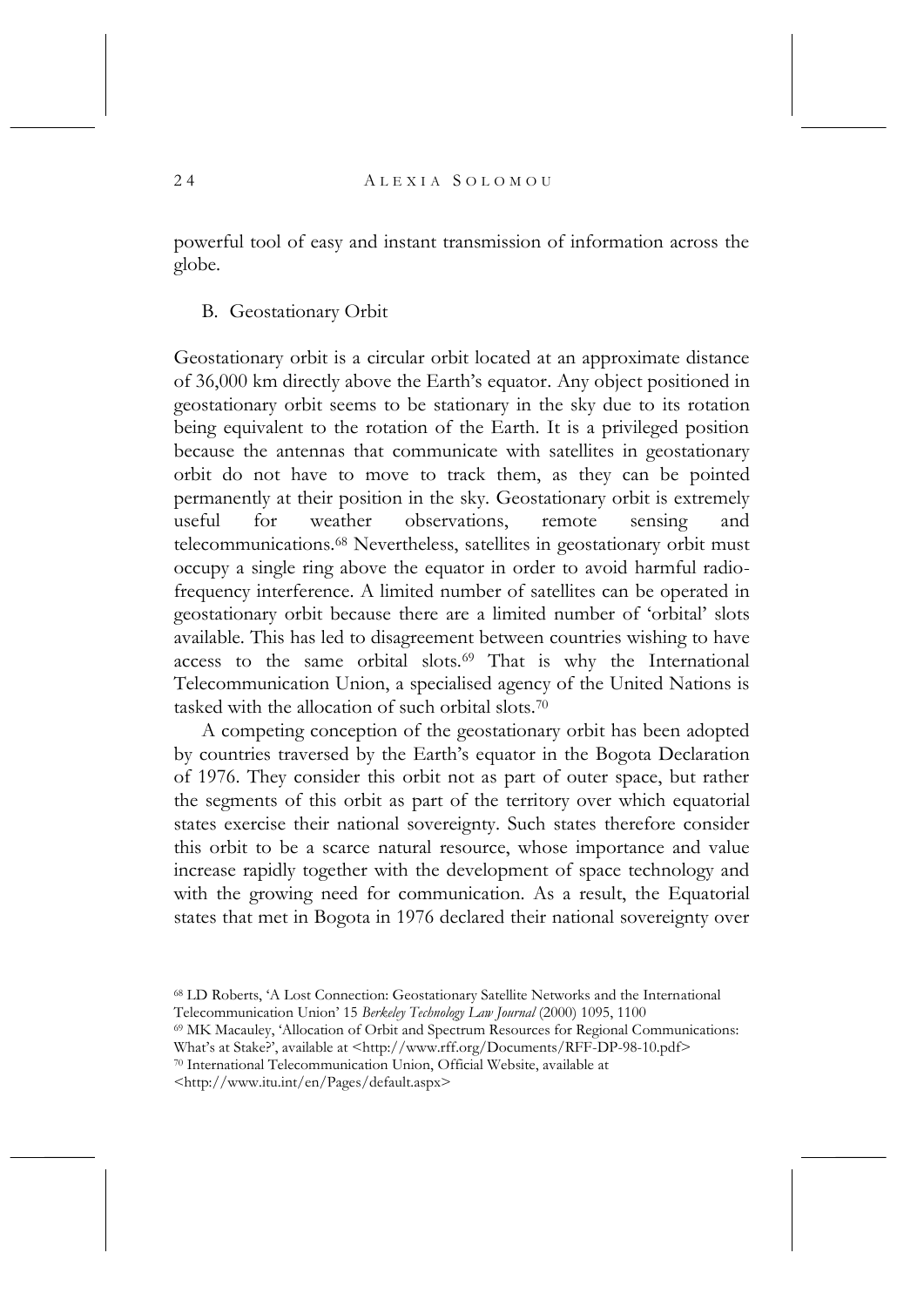the geostationary orbit.<sup>71</sup> This claim runs counter to Article II of the 1967 Outer Space Treaty which stipulates that outer space is not subject to national appropriation by claim of sovereignty. Nevertheless, the Bogota Declaration seems to have been based on the lack of international legal agreement regarding where the boundary between the Earth and outer space lies.<sup>72</sup> The legal status of the geostationary orbit therefore seems to be tied to the controversy over a legal definition of outer space.

C. Remote Sensing

Remote sensing is the sensing of the Earth's surface from space by making use of the properties of electromagnetic waves emitted, reflected or diffracted by the sensed objects, for the purposes of improving natural resources management, land use and protection of the environment.<sup>73</sup> Given that most remote sensing satellites cover the entire globe, they are essential tools in studying large-scale phenomena, such as ocean circulation, deforestation and desertification. They can be used in diverse fields of human interaction, from meteorological services in forecasting weather to criminologists' work in recreating scenes of accidents and crimes. Dynamic applications of spatial satellite imaging are invaluable to insurers and risk managers in acquiring data and information on natural or man-made disasters. Furthermore, the combination of satellite imaging with Internet streaming has given rise to systems such as Google Earth, which permit access to a world-wide database of very high resolution images of the Earth's surface. 74

Remote sensing is a classic case of dual-use technology. Apart from its application for economic development and humanitarian purposes, it has the potential for military uses. The United States, Russia, and more recently China have focused on building space assets for military

<sup>71</sup> Declaration of the First Meeting of Equatorial Countries (also known as the 'Bogota

Declaration'), adopted 3 December 1976, available at:

<sup>&</sup>lt;http://www.jaxa.jp/library/space\_law/chapter\_2/2-2-1-2\_e.html>

<sup>72</sup> M Williamson, *Space: The Fragile Frontier* (2009) 29

<sup>73</sup> Principle I(a), United Nations General Assembly Resolution 41/65, December 1986

<sup>74</sup> Google Earth, <http://www.google.com/earth/index.html>; see also B Jasani, M Pesaresi, S Schneiderbauer and G Zeug, *Remote Sensing From Space: Supporting International Peace and Security* (2009) xlvii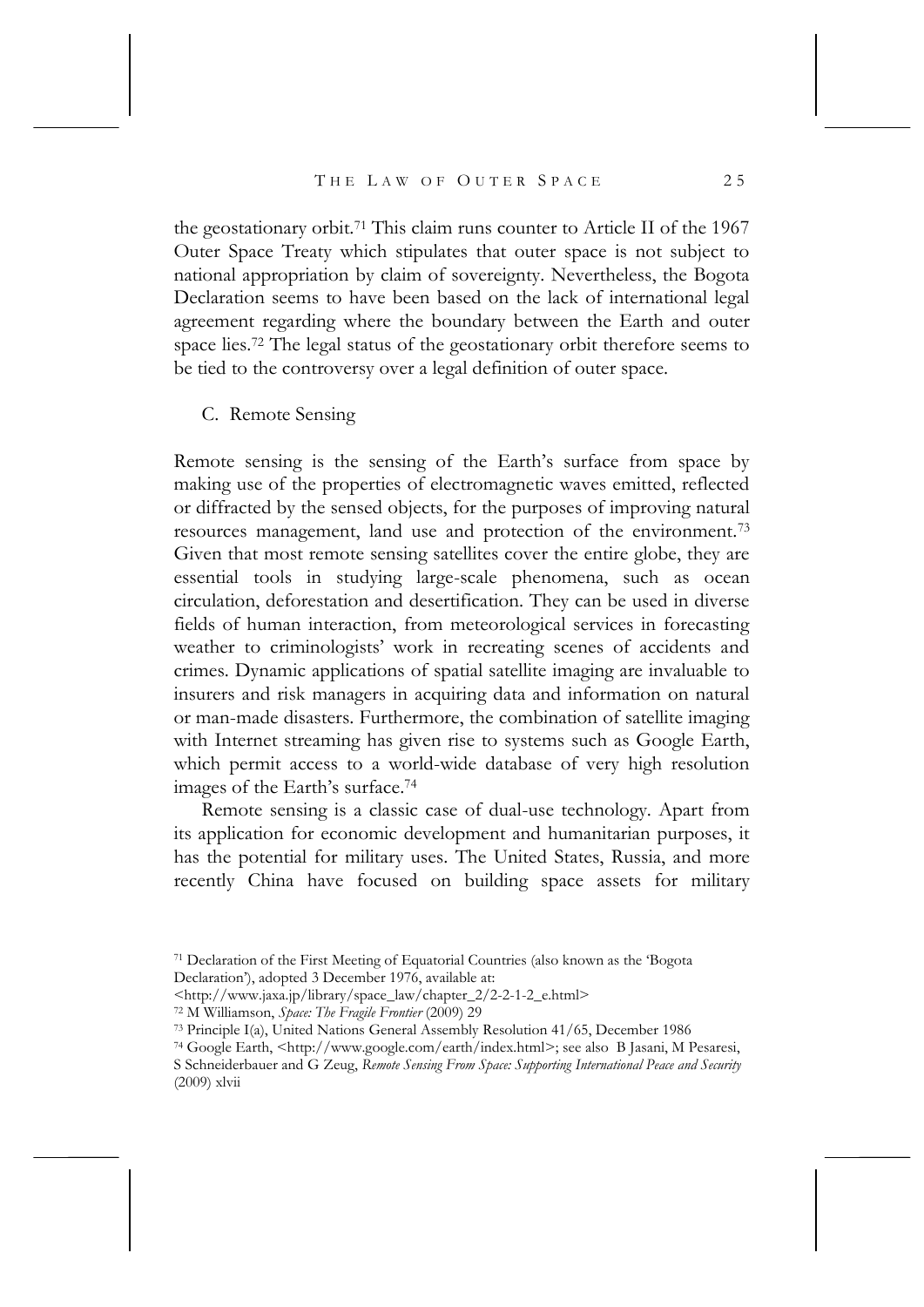applications.<sup>75</sup> An estimated two hundred satellites may be operating in exclusively military mode in space, and nearly 90 per cent of these are operated by the United States.<sup>76</sup> These are capable of high-quality data collection and coverage that provides a near-real-time capability for monitoring events around the world.<sup>77</sup>

Remote sensing is regulated by the Principles Relating to Remote Sensing of the Earth from Outer Space.<sup>78</sup> These came about in 1986 after a series of resolutions calling for a detailed consideration of the legal implications of remote sensing of the Earth from space.<sup>79</sup> Principle IV of this resolution stipulates that remote sensing activities shall be conducted according to the principles found in Article I of the Outer Space Treaty, namely that the exploration and use of outer space shall be carried out for the benefit and in the interests of all countries, irrespective of their degree of economic or scientific development. Given that not all states have remote sensing capabilities due to lack of resources, Principle XII gives the right to sensed states to have access to primary and processed data concerning the territory under its jurisdiction on a non-discriminatory basis and on reasonable cost terms. Moreover, under Principle XII, sensed states also have the right to access the available analysed information concerning the territory under its jurisdiction in the possession of any state participating in remote sensing activities on the same basis and terms, taking particularly into account the needs and interests of the developing countries. Furthermore, Principle XIII stipulates that states carrying out remote sensing of the Earth from space shall enter into consultations with a state whose territory is sensed in order to make available opportunities for participation and enhance the mutual benefits to be derived therefrom.

<sup>77</sup> R Block, 'U.S. to Expand Domestic Use of Spy Satellites', *Wall Street Journal* 15 August 2007 <sup>78</sup> United Nations General Assembly Resolution 41/65, December 1986. The Committee on the Peaceful Uses of Outer Space has considered whether an update of this resolution is necessary; see Report of the Legal Subcommittee on the work of its forty-second session, held in Vienna from 24 March to 4 April 2003 (A/AC1.105/805), para 138.

<sup>75</sup> A Mallik, 'Remote Sensing and Earth Observation Satellites' in A Lele and G Singh (eds) *Space Security and Global Cooperation* (2009) 108

<sup>76</sup> ibid

<sup>79</sup> General Assembly Resolutions 3388 (XXX) of 18 November 1975, 31/8 of 8 November 1976, 32/196 A of 20 December 1977, 33/16 of 10 November 1978, 34/66 of 5 December 1979, 35/14 of 3 November 1980, 36/35 of 18 November 1981, 37/89 of 10 December 1982, 38/80 of 15 December 1983, 39/96 of 14 December 1984 and 40/162 of 16 December 1985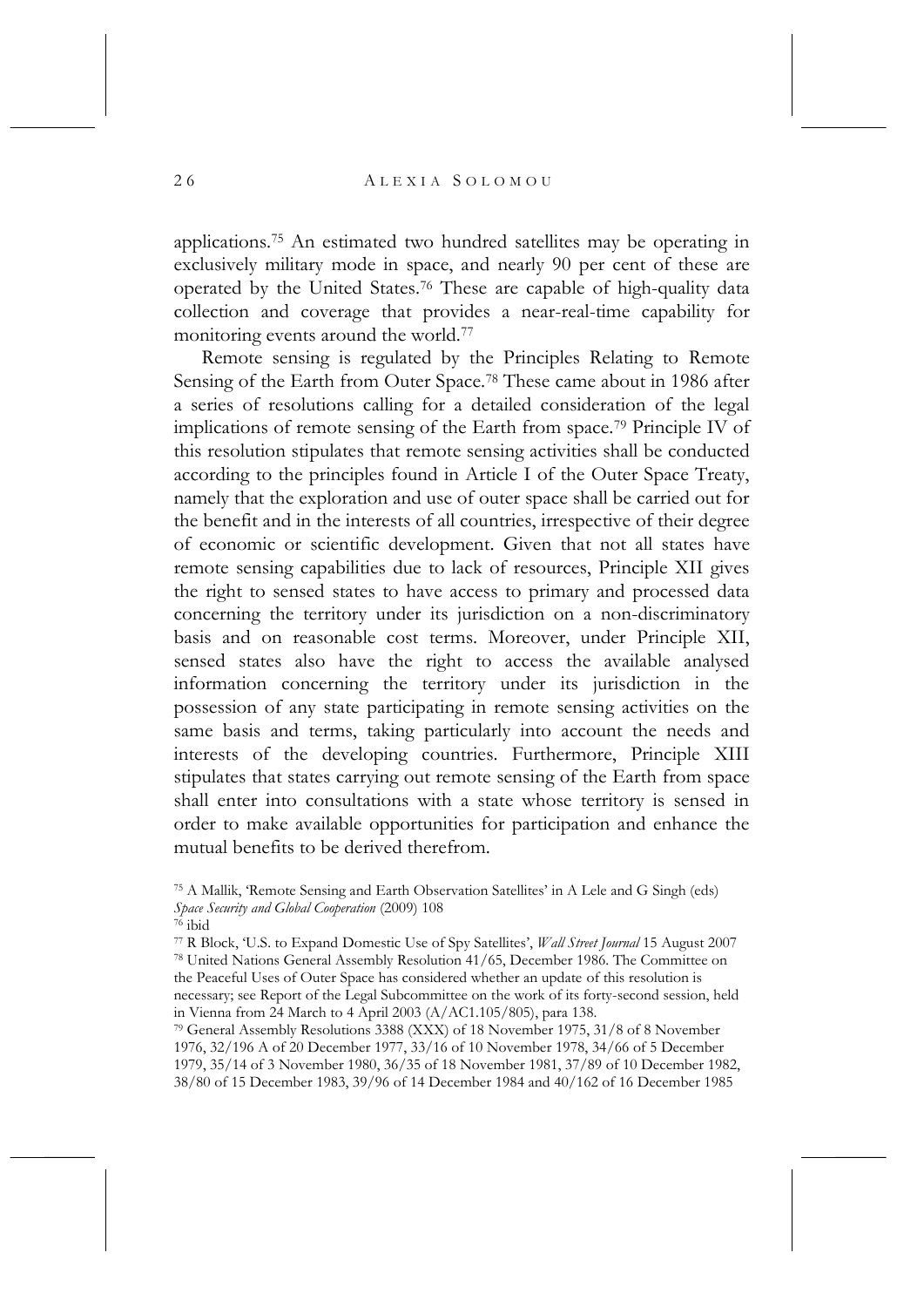#### D. Global Navigation Satellite System

The uses of satellites for navigation purposes are growing in significance. The global navigation satellite system ('GNSS') is hailed as the 'greatest scientific revolution of the twenty first century'.<sup>80</sup> It is a constellation of orbiting satellites that work in tandem with a well-developed network of ground stations to detect and deliver high precision data regarding three dimensional position and time. Such systems include the Global Positioning System ('GPS') of the United States, the Global Navigation Satellite System ('GLONASS') of the Russian Federation, and the European Galileo system, which is scheduled to be fully operational in 2014. The People's Republic of China has indicated that it will expand its regional Beidou navigational system into the global Compass navigation system by 2020. The benefits of GNSS are increasingly felt in aviation, maritime and land transportation, mapping and surveying, precision agriculture, power and telecommunications networks, and disaster warning and emergency response. The market for civilian uses of GPS was to grow at the rate of '22 billion in 2008, according to ABI, a New York-based technology market research firm'. <sup>81</sup> By 2000 civil users outnumbered military users by 100 to 1 and the ratio was increasing, and the Compound Annual Growth Rate of the GPS market was growing by approximately 22 per cent. <sup>82</sup> Questions of liability incurred by a malfunctioning of satellites for possible accidents are at issue, and a legal framework for long-term liability has recently emerged.<sup>83</sup>

<sup>80</sup> R Abeyratne, *Space Security Law* (2011) 21

<sup>81</sup> L David, 'Satellite Navigation: GPS Grows up' in 'Market Booms' available at

<sup>&</sup>lt;http://www.space.com/businesstechnology/technology/satcom\_gps\_overview\_031105.html >

<sup>82</sup> NAVSTAR, available at <http://www.astronautix.com/project/navstar.htm>

<sup>83</sup> Legal Issues regarding Global Navigation Plan for CNS ATM Systems, Chapter 11, Document 9750 AN/963, Second Edition of 2002, 1-11-1; Report of the First, Second and Third Meetings of the Panel of Legal and Technical Experts on the Establishment of a Legal Framework with Regard to GNSS held in the years 1996, 1997, and 1998 respectively; Resolution A 32-19 on Charter on the Rights and Obligations of states Relating to GNSS Services; Resolution 32-30 on Development and elaboration of an appropriate long term legal framework to govern the implementation of GNSS; CNS/ATM Implementation Conference in Rio de Janeiro in May 1998: Legal Matters, Part V, Assembly Resolutions in Force (as of October 2004), Document 9848 at v-4.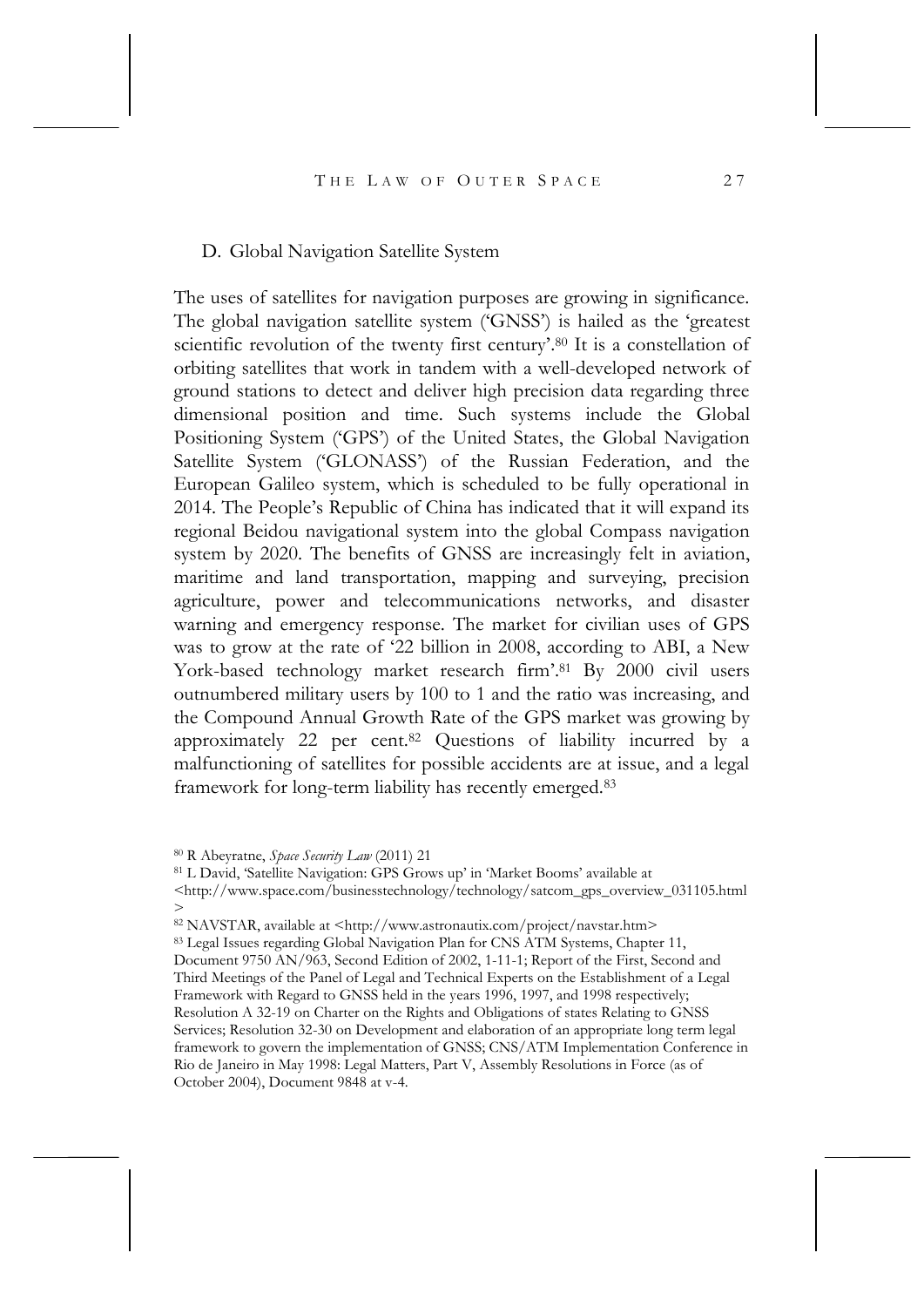#### 28 ALEXIA SOLOMOU

## E. Space Tourism

Space tourism is a term broadly applied to the concept of travel beyond Earth's atmosphere by paying customers. This term includes suborbital flights such as short excursions to the edge of Earth's atmosphere; travel to low earth orbit or orbital flights, including longer stays in orbital facilities; and parabolic flights in especially equipped aircraft to experience short periods of weightlessness.<sup>84</sup> In 2001, Dennis Tito paid 20 million US dollars to fly into space on board a Russian Soyuz spacecraft, which docked at the International Space Station. In 2004 the privately funded SpaceShipOne made two suborbital journeys to an altitude of more than 100 kilometres within two weeks while carrying the equivalent weight of two passengers with the same reusable manned spacecraft.<sup>85</sup> Virgin Galactic has been making it possible for individuals to pay a deposit of 20,000 US dollars to a reserve a place on SpaceShipTwo since 2005. The starting price for space travel is 200,000 US dollars, and the deposit makes it possible to have an inside view of the process of building a fleet of five sub-orbital vehicles to carry paying passengers, six per vehicle.<sup>86</sup>

In light of the increasing interest of private companies in exploring possibilities to provide services for space flight and space tourism to the general public, the question arises as to what the legal regime applicable to space tourists would be. Several issues are raised insofar as space tourism is concerned, including questions of international institutions, the safety and legal status of crew, passengers and vehicles, the registration of vehicles, and third party and passenger liability. The commercialisation of space tourism constitutes a major challenge for space law. The Outer Space Treaty clearly did not envisage the possibility of space tourism; terms such as 'object' and 'personnel' do not adequately cover persons who are passengers in a spacecraft.<sup>87</sup> A regime of private international

<sup>84</sup> J Cloppenburg, 'Legal Aspects of Space Tourism' in M Benkö and K Schrogl (eds) *Space Law: Current Problems and Perspectives for Future Regulations* (2005) 191

<sup>85</sup> For a list of the SpaceShipOne tests, see:

<sup>&</sup>lt;http://www.scaled.com/projects/tierone/combined\_white\_knight\_spaceshipone\_flight\_tests >. See also the 'SpaceShipOne' entry in Encyclopaedia Astronautica, available at

<sup>&</sup>lt;http://www.astronautix.com/craft/spaipone.htm>

<sup>86</sup> Virgin Galactic, Official Website, available at <http://www.virgingalactic.com/>

<sup>87</sup> B Cheng, *Studies in International Space Law* (Clarendon Press 1997) 458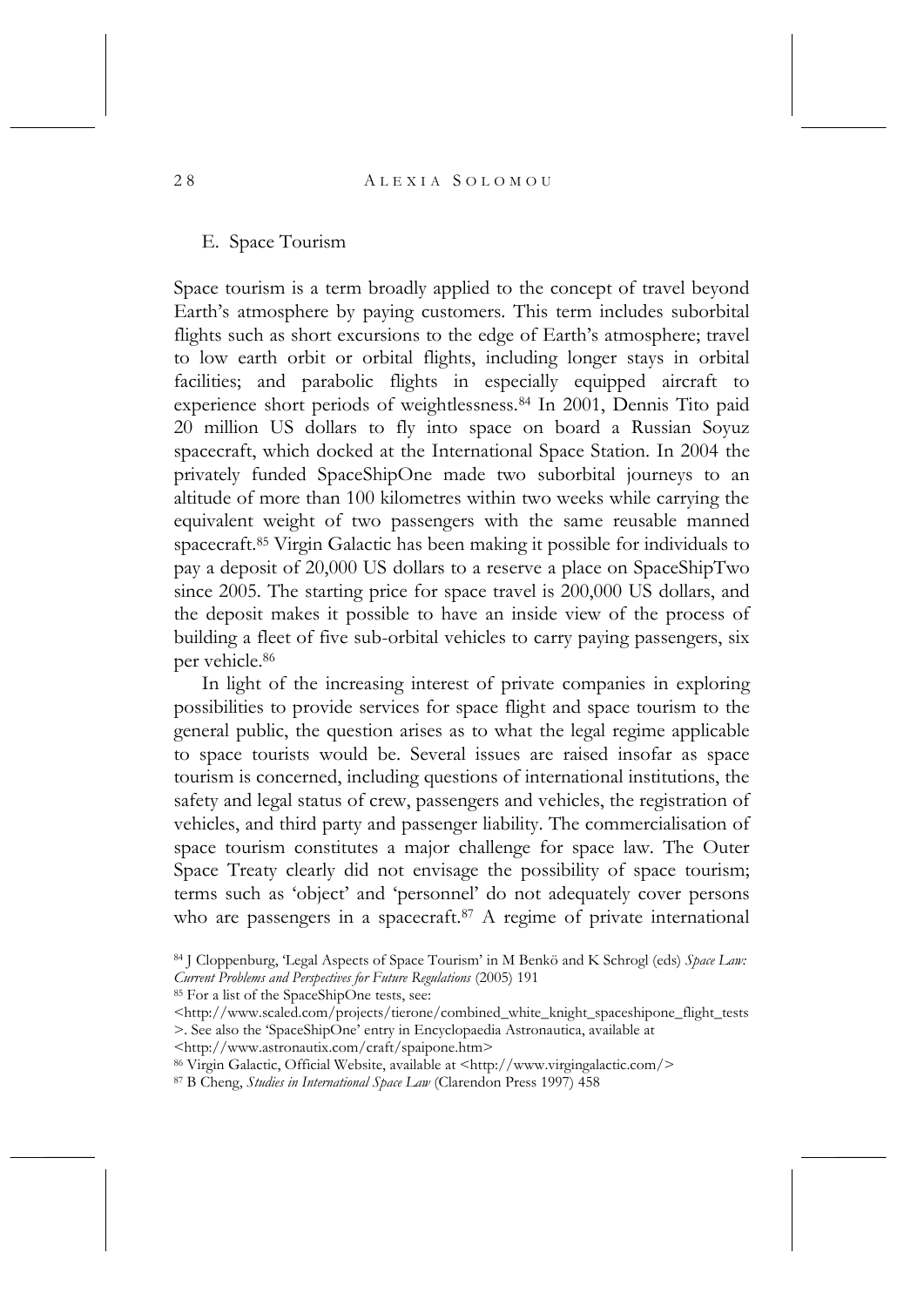space law governing the relationship between space tourists and operators of space vehicles is currently lacking.<sup>88</sup> Furthermore, it is unclear whether air or space law applies because of the unresolved issue of the delimitation of air space and outer space. Future space flights could give rise to considerations of a future aerospace convention in which notions of liability and registration should be considered from an air law, as well as a space law angle, with a view of reconciling both legal regimes.<sup>89</sup>

#### F. The International Space Station

The International Space Station ('ISS') is a common undertaking by the United States, Russia, Japan, Canada, and the European Space Agency ('ESA') member states, particularly France, Germany and Italy.<sup>90</sup> It was launched in October 2000 and first occupied on 2 November of the same year.<sup>91</sup> Since then it has been visited by 196 individuals from eight different countries.<sup>92</sup> The ISS is a research platform in space aiming to advance scientific knowledge through experiments conducted in space, to develop and test new technologies and to derive Earth applications from the experiments' results. <sup>93</sup> The creation of the ISS is the result of several agreements, mainly the International Government Agreement of 1998, and the bilateral Memoranda of Understanding concluded between NASA and other space agencies of the cooperating agencies.<sup>94</sup> It remains

<sup>88</sup> S Hobe and J Cloppenburg, 'Towards A New Aerospace Convention? – Selected Legal Issues of "Space Tourism"' 47 *Colloquim on the Law of Outer Space* 2004, IAC-04-IISL.4.14, 4 <sup>89</sup> ibid 1

<sup>90</sup> 'International Space Station, International Cooperation' available at

<sup>&</sup>lt;http://www.nasa.gov/mission\_pages/station/cooperation/index.html>

<sup>91</sup> 'International Space Station, Facts and Figures' available at

<sup>&</sup>lt;http://www.nasa.gov/mission\_pages/station/main/onthestation/facts\_and\_figures.html> <sup>92</sup> ibid

<sup>93 &#</sup>x27;International Space Station, Research and Technology' available at

<sup>&</sup>lt;http://www.nasa.gov/mission\_pages/station/research/index.html>

<sup>94</sup> Agreement among the Government of Canada, the Governments of ESA Member States, the Governments of Japan, the Russian Federation, and the USA Concerning Cooperation on the Civil International Space Station, done 29 January 1998, and entered into force on 28 March 2001; Memorandum of Understanding between the National Aeronautics and Space

Administration of the United States of America and the European Space Agency Concerning Cooperation on the Civil International Space Station, done on 29 January 1998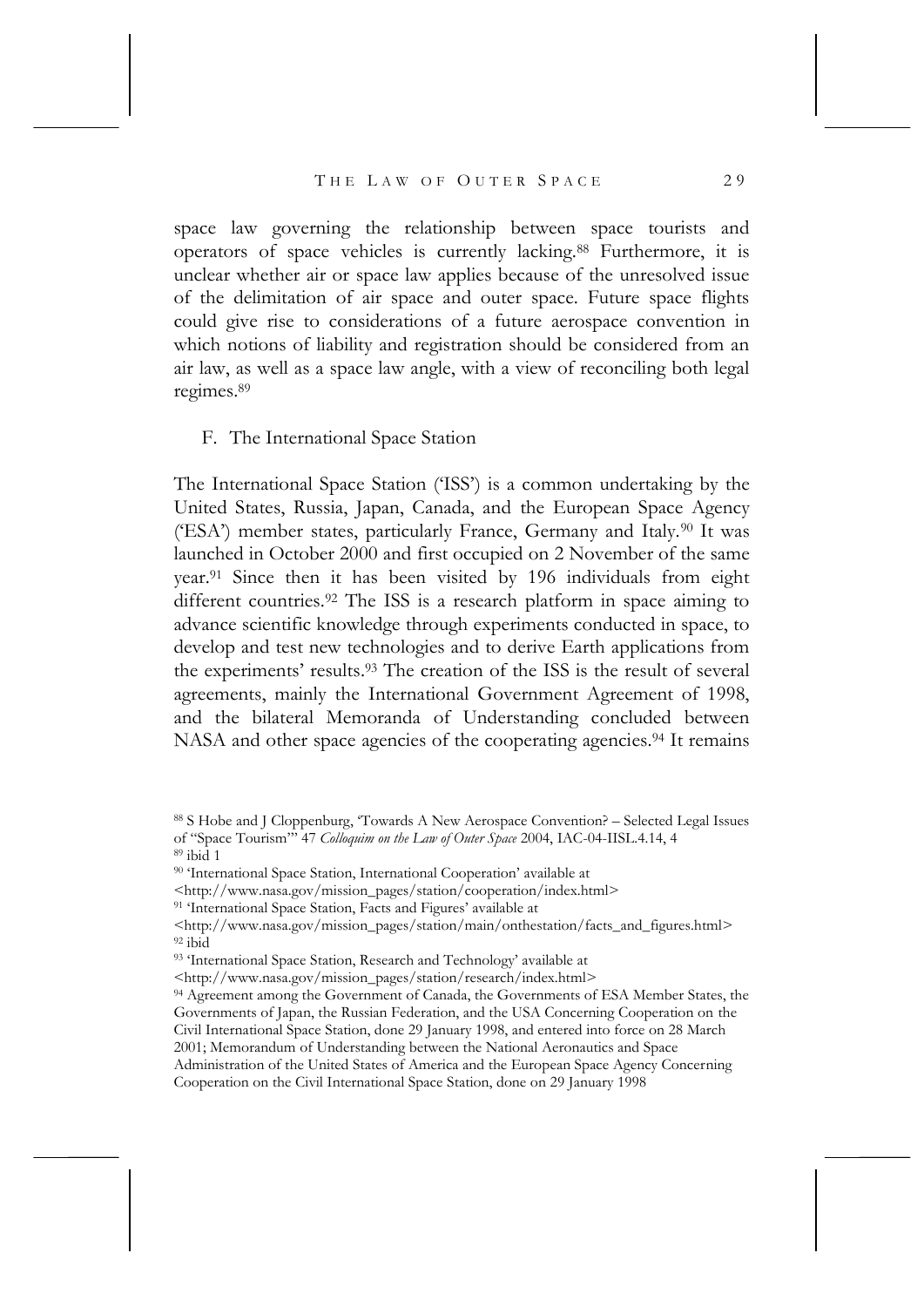to be seen whether the ISS has the potential of commercialisation in the future.

## G. Space Debris

Space debris constitutes 'all man-made objects, including elements and fragments thereof, in Earth orbit or re-entering the atmosphere'. <sup>95</sup> It is also known as space junk or space waste. Examples of orbital debris include derelict spacecraft and upper states of launch vehicles, carriers for multiple payloads, debris created as a result of spacecraft or upper stage explosions or collisions, solid rocket motor effluents, and tiny flecks of paint released by thermal stress or small particle impacts.<sup>96</sup> 19,000 pieces larger than 10 centimetres have been identified in Earth orbit, 90 per cent of which is space debris.<sup>97</sup> The principal source of orbital debris is satellite explosions and collisions. Space debris has a higher probability of remaining longer in Earth orbit. Orbital decay does not occur after a century or more if located more than 1000 kilometres above the Earth's surface.

Since the orbits of these objects often overlap the trajectories of spacecraft, space debris is a potential collision risk. The risk of collision is higher in geostationary orbit because satellites tend to cluster at this altitude because of its great utility. Space debris can physically damage functional satellites, especially where objects travel at very high speeds. The worst such incident occurred in February 2009 when an operational US Iridium satellite and a derelict Russian Cosmos satellite collided.<sup>98</sup> Furthermore, orbital debris can disrupt precisely positioned satellites by knocking them off balance. Space debris can also interfere with the observation function of some satellites by scattering light into the telescope of the satellite.

<sup>98</sup> NASA, 'Orbital Debris, Frequently Asked Questions' available at

<sup>95</sup> Inter-Agency Space Debris Committee (IADC), UN Doc. A/AC.105/C.1/L.260 (29 November 2002) 3.1

<sup>96</sup> NASA, 'Orbital Debris, Frequently Asked Questions' available at:

<sup>&</sup>lt;http://orbitaldebris.jsc.nasa.gov/faqs.html>

<sup>97</sup> 'Space Security Fact Sheet' available at

<sup>&</sup>lt;http://www.spacesecurity.org/SpaceSecurityFactSheet.pdf>

<sup>&</sup>lt;http://orbitaldebris.jsc.nasa.gov/faqs.html>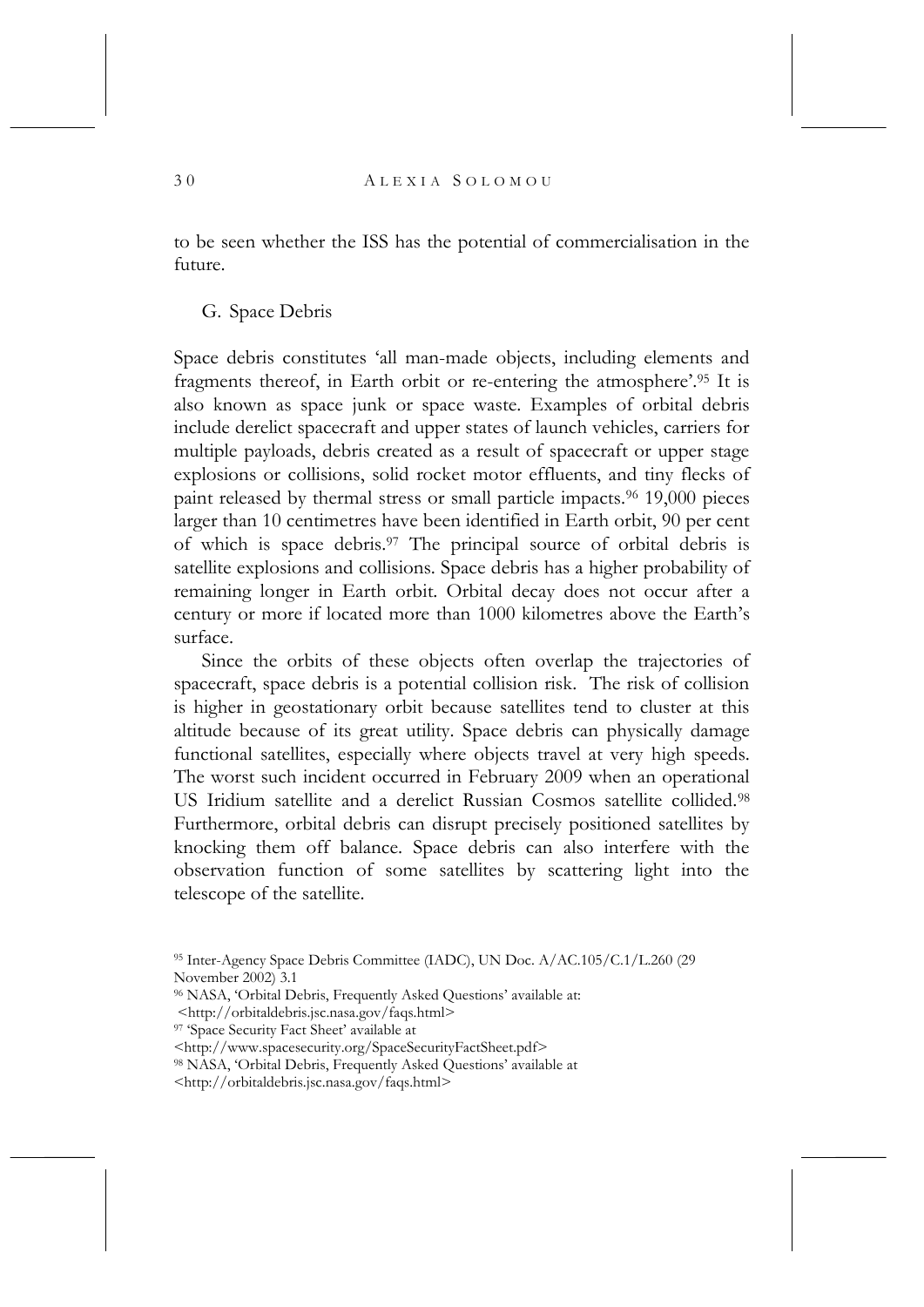#### THE LAW OF OUTER SPACE 31

Various instruments address space debris at different levels of government, but no international treaty has emerged regulating this issue. The leading space agencies of the world have formed the Inter-Agency Space Debris Coordination Committee ('IADC') to address orbital debris issues and to encourage operations in Earth orbit which limit the growth of orbital debris.<sup>99</sup> Since 1994, orbital debris has been a topic of assessment and discussion in the Scientific and Technical Subcommittee of COPUOS. In 1995, NASA was the first space agency in the world to issue a comprehensive set of orbital debris mitigation guidelines.<sup>100</sup> In 1997, based on the NASA guidelines, the US government developed a set of Orbital Debris Mitigation Standard Practices.<sup>101</sup> In 2002, the IADC adopted a set of guidelines designed to mitigate the growth of the orbital debris population.<sup>102</sup> Five years later, the Scientific and Technical Subcommittee of COPUOS adopted a set of space debris mitigation guidelines very similar to the IADC guidelines.<sup>103</sup> These were endorsed by the United Nations General Assembly in January 2008.<sup>104</sup>

Orbital debris poses a risk to the continued reliable use of spacebased services and operations and to the safety of persons and property in space and on Earth. The creation of orbital debris should be minimised in order to preserve the space environment for future generations. Various authors argue that an international treaty regime should make spacecraft operators liable for damage to property caused by debris, and that it should require reasonable debris-mitigation measures to be taken for every mission.<sup>105</sup> More specifically, Professor Bin Cheng argues that a way to address the space debris problem is for states to

<sup>104</sup> United Nations General Assembly Resolution 62/217 of 22 December 2007

<sup>99</sup> Inter-Agency Space Debris Coordination Committee, Official Website, available at

<sup>&</sup>lt;http://www.iadc-online.org/index.cgi>

<sup>100</sup> NASA, 'Orbital Debris Mitigation' available at

<sup>&</sup>lt;http://orbitaldebris.jsc.nasa.gov/mitigate/mitigation.html>

<sup>101</sup> NASA, 'U.S. Orbital Debris Mitigation Standard Practices' available at

<sup>&</sup>lt;http://www.orbitaldebris.jsc.nasa.gov/library/USG\_OD\_Standard\_Practices.pdf>

<sup>102</sup> IADC Space Debris Mitigation Guidelines, IADC Action Item 22.4, IADC-02-01, Revision 1, September 2007, issued by Steering Group and Working Group 4, September 2007, available at: <http://www.iadc-online.org/index.cgi?item=docs\_pub>

<sup>103</sup> Adopted at the forty-fourth session of the Subcommittee of COPUOS, A/AC.105/890, at para 99, 2007

<sup>105</sup> See for example N Pusey, 'The Case for Preserving Nothing: The Need for a Global

Response to the Space Debris Problem' 21 *Colorado Journal of International Environmental Law and Policy* (2010) 425, 447-49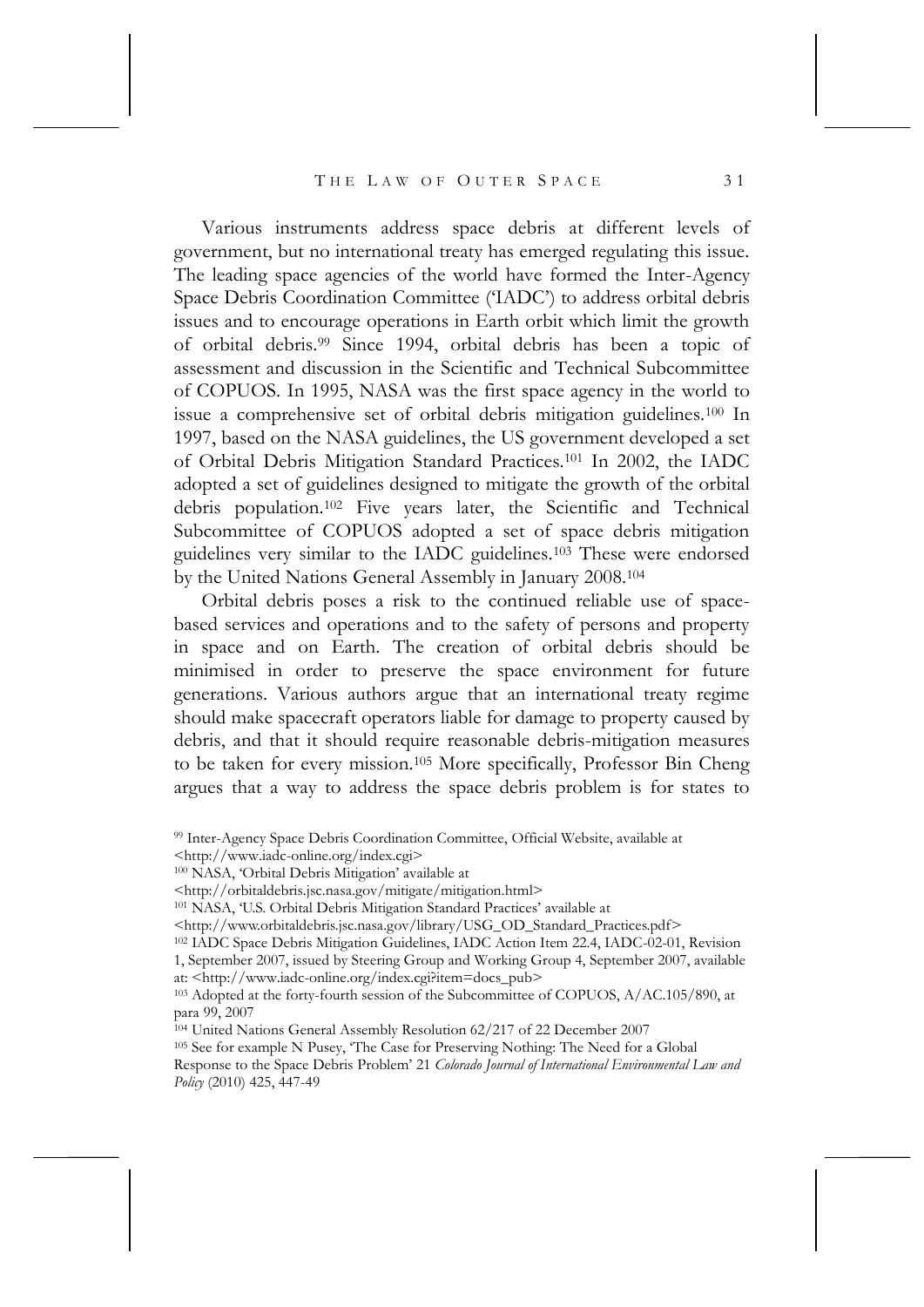### 32 A L E X I A S O L O M O U

divest jurisdiction over their inactive space objects so that any state would be free to remove the disowned objects without incurring liability.<sup>106</sup> He further argues that the Outer Space Treaty could be amended to hold states strictly liable for damage caused by debris that they do not 'disown'. <sup>107</sup> Space mitigation practices should be implemented in order to secure the preservation of a sustainable orbital environment.

## IV. Space Law as Public International Law

Space law is one of the numerous branches of public international law. As such, many of its provisions reflect fundamental principles of international law, such as the prohibition on the use of force. Furthermore, given the unique nature of outer space and the rapidity of the technological developments in this area, some departures have been noted from established principles of international law, such as the nonextension of the principle of sovereignty in outer space, and the potential creation of 'instant' international customary law.

A. Peaceful Uses of Outer Space and the Prohibition of the Threat of Use of Force

The spirit of the Outer Space Treaty 1967, as reflected in its Preamble, encapsulates the interest of all mankind in the exploration, exploitation and use of outer space for peaceful purposes and the promotion of international co-operation. The Outer Space Treaty, in conjunction with the United Nations Charter and other obligations in international law, must be implemented in light of the peaceful uses of outer space principle. The prohibition of the threat of use of force enshrined in Article 2(4) of the United Nations Charter, and the obligation to use outer space exclusively for peaceful purposes enshrined in Article IV of the Outer Space Treaty 1967 must be applied by all states in the interest of all mankind, irrespective of states' economic and scientific

<sup>106</sup> B Cheng, *Studies in International Space Law* (1997) 506. According to Article VIII of the Outer Space Treaty, space debris might be considered objects that remain within the jurisdiction of the launching state.

<sup>107</sup> B Cheng, *Studies in International Space Law* (1997) 506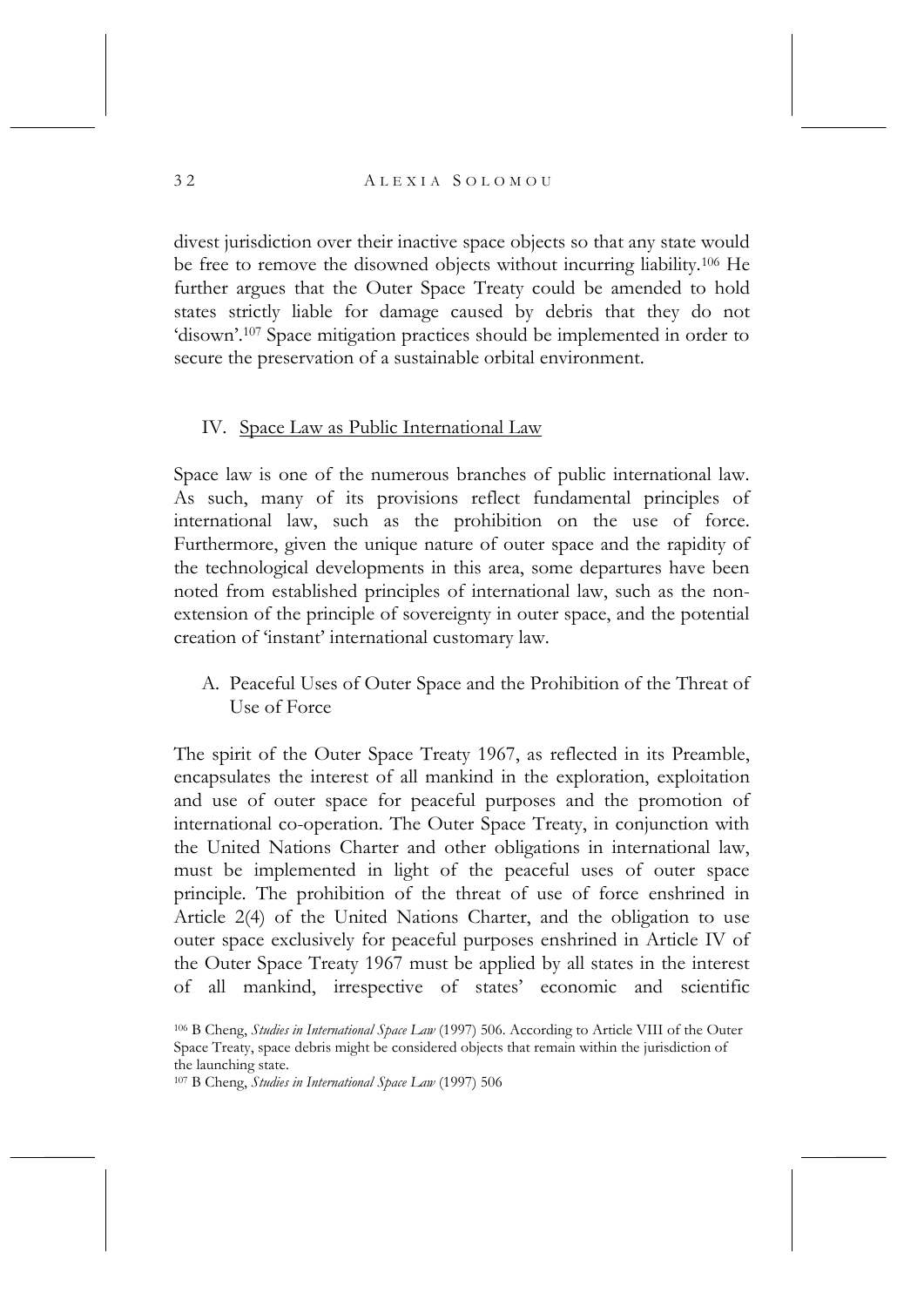### THE LAW OF OUTER SPACE 33

development. The term 'peaceful' has been accorded three different meanings: 'non-military', 'non-aggressive' and 'non-weaponised'. Whatever the meaning accorded to this term, it is clear that any activity that poses the threat of the use of force is prohibited.

B. Non-Extension of the Principle of Sovereignty to Outer Space

Outer space is a common area beyond national jurisdiction. It is not subject to national appropriation by claims of sovereignty, by means of use or occupation, or any other means.<sup>108</sup> The Declaration of Bogota of 1976 by equatorial states over the geostationary orbit runs counter to this provision, and it has therefore not acquired widespread acceptance. Nevertheless, recent years have witnessed a shift away from the recognition of outer space as a common area free of state sovereignty under international law. This has been particularly evident in the United States' efforts to 'address goals of space sovereignty' and to 'establish international space sovereignty policy' in a 'Space Faring Nations Treaty', which is intended to guarantee the 'protection of national (commercial) space assets'. <sup>109</sup> Nevertheless, the abolition of the non-extension of the principle of state sovereignty to outer space would only be possible with the consent of the parties to the Outer Space Treaty. The plans of the United States for 'space superiority' run counter the mankind clause of the Outer Space Treaty, and its obligation to use outer space in the interest of all states.

## C. Instant International Customary Law

Professor Bin Cheng argued as early as 1965 that international customary law may be created instantly.<sup>110</sup> He argues that state practice, instead of being a constitutive element of customary international law, is merely evidence of the existence and contents of the underlying rule and of the requisite *opinio juris*. From this point of view, there is no reason why an *opinio juris* may not grow in a very short period of time among the

<sup>108</sup> Outer Space Treaty, art II

<sup>109</sup> See the United States 'Long-Range Plan' available at

<sup>&</sup>lt;http://www.fas.org/spp/military/docops/usspac/lrp/toc.htm>

<sup>110</sup> B Cheng, 'United Nations Resolutions on Outer Space: "Instant" International Customary

Law?' (1965) 5 *Indian Journal of International Law* 23-48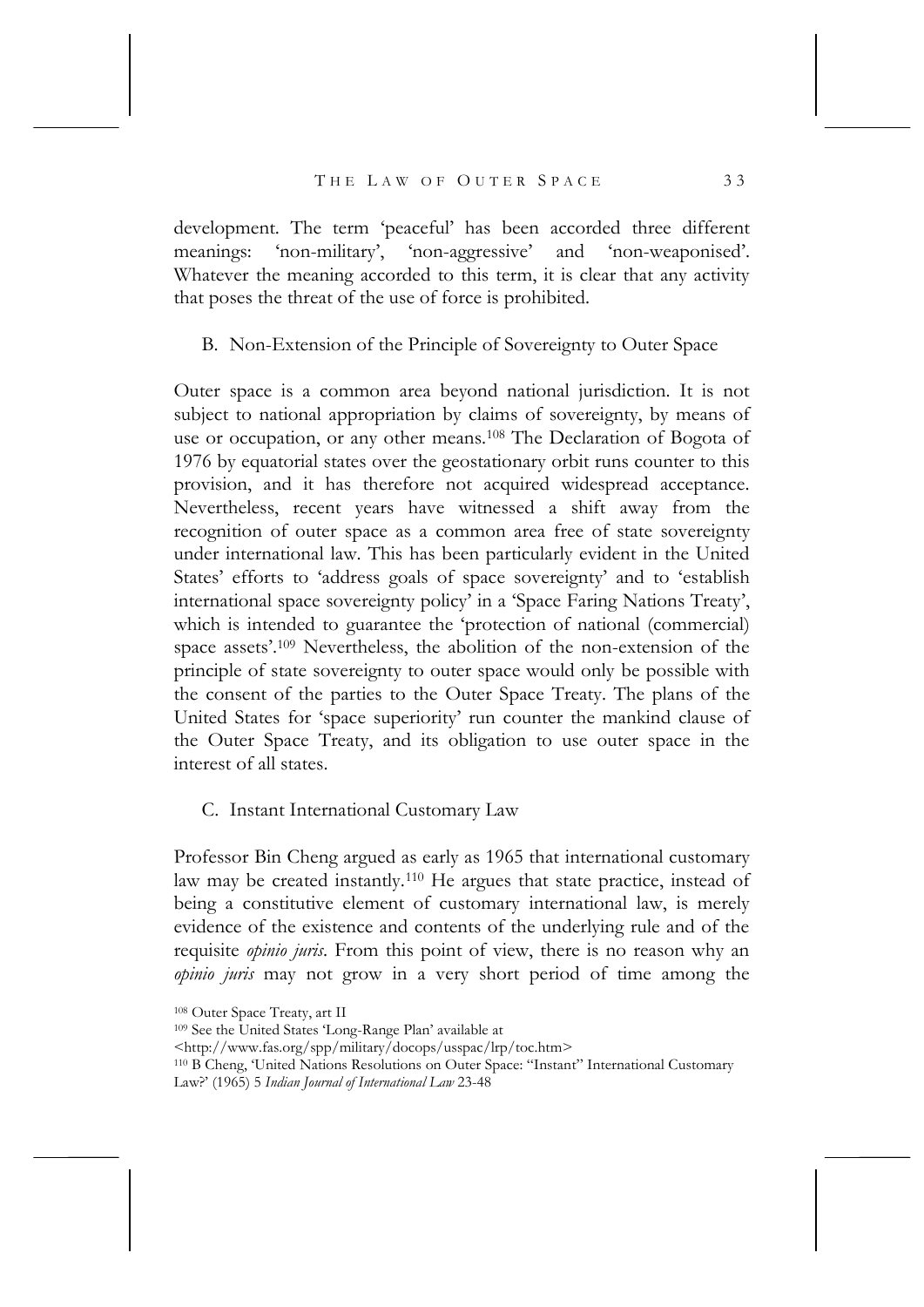### 34 A L E X I A S O L O M O U

members of the United Nations with the result that a new rule of international customary law comes into being. This argument is raised in the context of General Assembly resolutions 1721 and 1962, where agreements between the two space powers made their unanimous adoption possible. Professor Bin Cheng therefore argues that the two space powers may well be held to be bound by these *pacta de contrahendo* to observe the principles contained in these resolutions in their *inter se* relations.

This argument seems to run contrary to the requirement of state practice, which suggests that a certain amount of time must elapse before the emergence of an international customary rule.<sup>111</sup> In the *North Sea Continental Shelf* cases, the International Court of Justice held that state practice is 'an indispensable requirement' in that 'within the period in question, short though it may be, State practice […] should have been both extensive and virtually uniform'. <sup>112</sup> Professor Van Hoof argues that 'customary law and instantaneousness are irreconcilable concepts'. 113 Professor Weil argues that instant custom is 'no mere acceleration of the custom-formation process, but a veritable revolution in the theory of custom'. <sup>114</sup> This is so because the acceptance of instant custom would necessarily involve the discarding of the requirement of state practice, which by definition requires at least some time for the change of the practice of states to bring it in line with the new customary rule that has emerged.

# V. Conclusion

Throughout its evolution, the international law of outer space has remained true to its original mission, namely that outer space should be used for peaceful purposes, and for the benefit of mankind. Space law has had to adapt from initially purely research-oriented space flights to

<sup>111</sup> North Sea Continental Shelf Cases (*Germany v Denmark* and *Germany v Netherlands*), 1969 ICJ Reports [74]

<sup>112</sup> ibid

<sup>113</sup> GJH Van Hoof, *Rethinking the Sources of International Law* (1983) 86

<sup>114</sup> P Weil, 'Towards Relative Normativity in International Law?' 77 *American Journal of International Law* (1983) 413, 435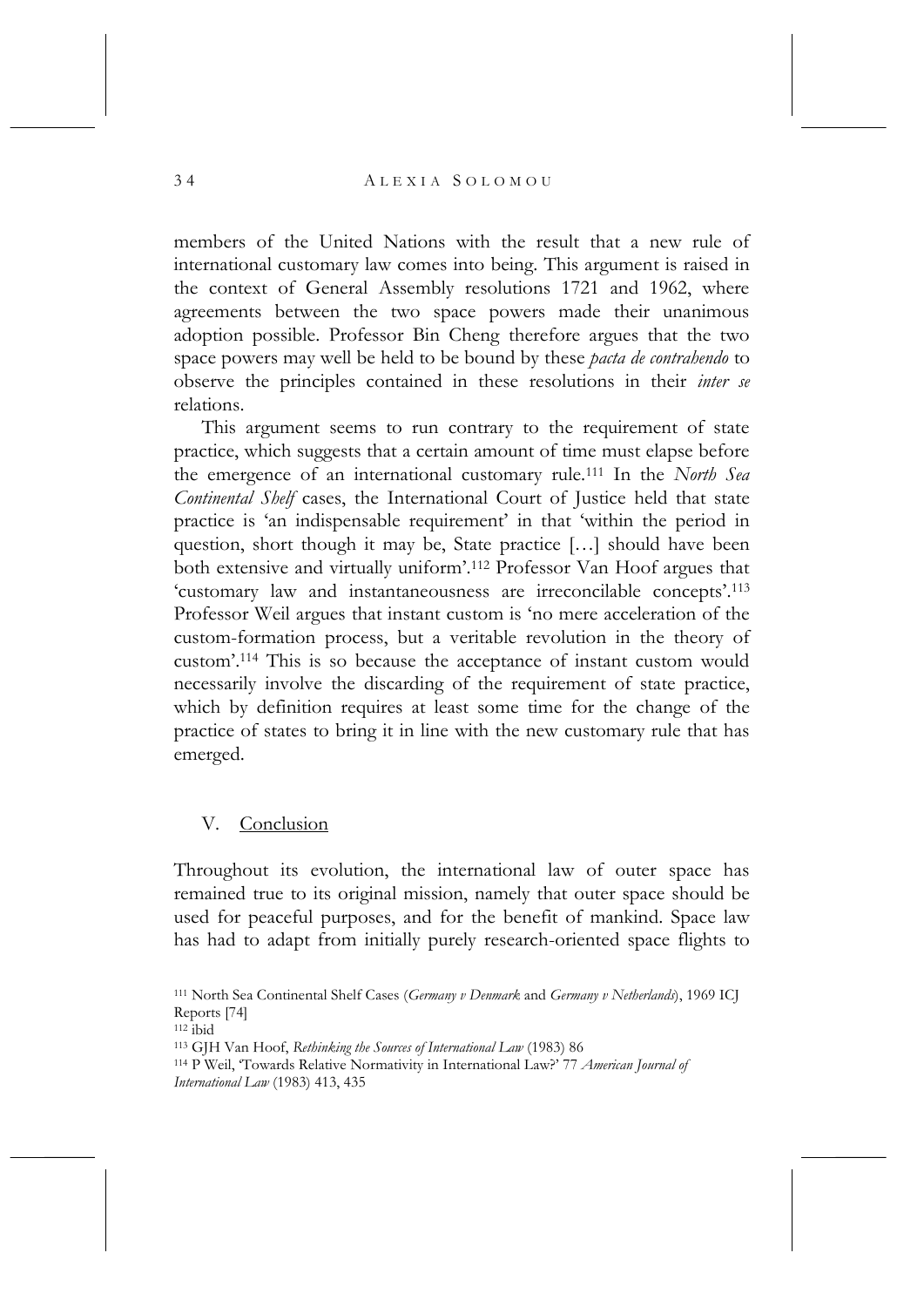### THE LAW OF OUTER SPACE 35

commercial applications conducted by a growing number of private entities. International law is now called upon to demonstrate flexibility to enable private actors to engage in activities in outer space. In facing this challenge, international law has to be respectful of the interests of all mankind, instead of serving state interests, and should not succumb to military objectives. The international legal order to be elaborated has to safeguard the principle of the peaceful and beneficial use of outer space for the international community. Outer space is the province of all mankind, and in the end 'the root of man's security does not lie in his weaponry, but lies in his mind'. 115

<sup>115</sup> R McNamara, United States Secretary of Defence, Speech on national defence policy, 18 December 1967, quoted in D. Goedhuis, 'An Evaluation of the Leading Principles of the Outer Space Treaty of 27th January 1967' (1968) 15 NTIR 40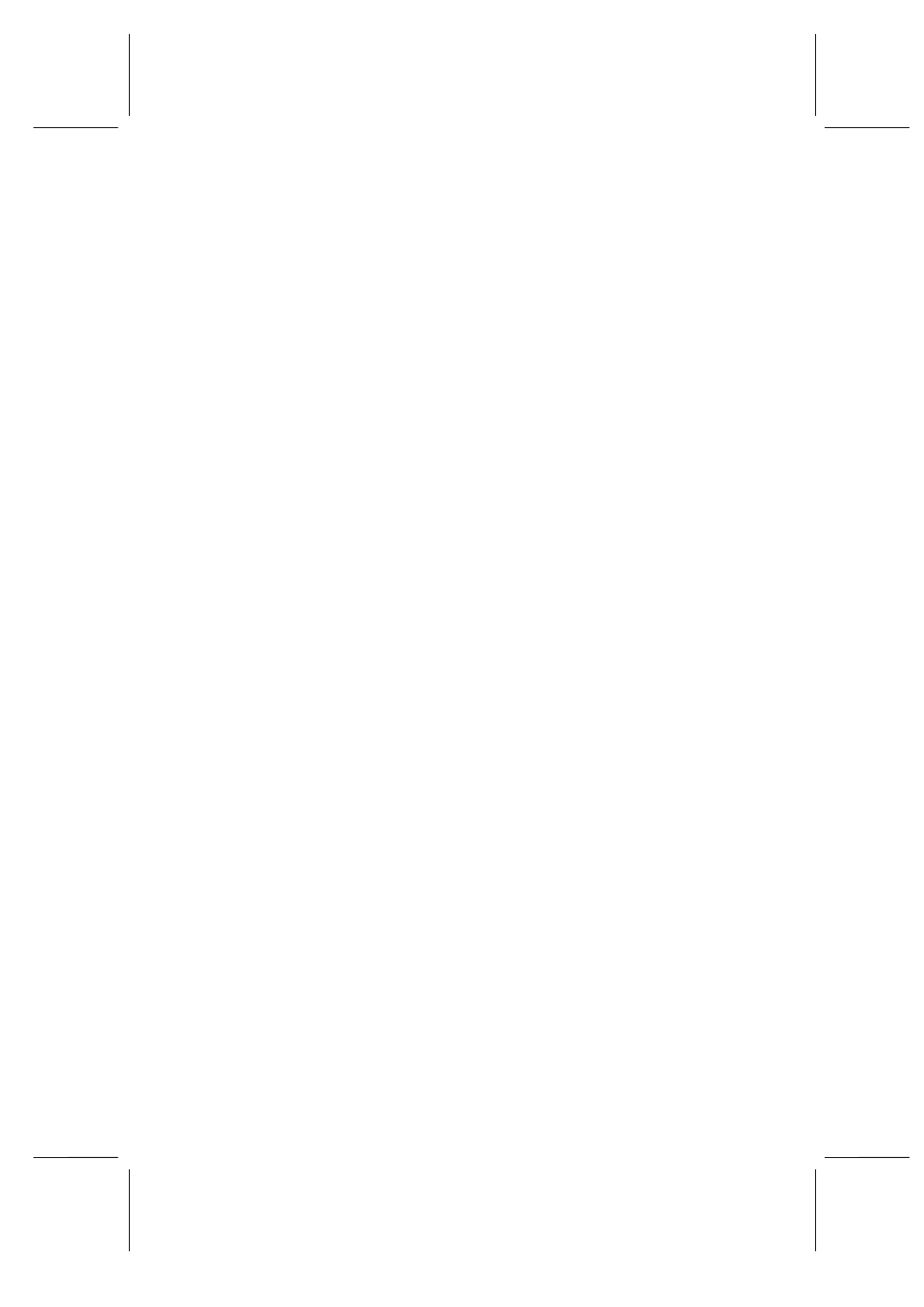# **RESTORING THE FADING HUE OF TOWN AND VILLAGE GREENS**

## Scott Morrison

It is a paradox that keeping alive a custom or a tradition requires its periodic re-invention. Some traditions, of course, are better left to die a natural death, and the end of others ought even to be hastened. However there are those other elderly practices that society seeks to sustain – whether stirred by nostalgic fondness or a dispassionate appraisal of value – that are endangered because law has failed to re-invent and to reform.

Former manorial wastelands,<sup>1</sup> town and village greens ('greens') may encompass glebes, dells, reed-beds, moors, woodlands, sports-grounds, band-stands, beaches and even lakes. They emanate from immemorial local custom<sup>2</sup> pre-dating Richard I's accession in 1189 – surely numbering amongst the most ancient survivors of ancestral English heritage. And amongst the most esteemed, whose wisdom and appeal becomes ever more evident to an increasing number: those who seek to be and to live, as it were, green.

A green is a unique species of common wherein Victorian penal law protects both the land and the activities (paradigmatically: cricket, blackberry-picking, kite-flying) staged upon it. Town and village greens are distinct from national parks (encompassing national or local nature reserves and country parks) in the retrospective reference they make to the history of the land and the historical human relationship with and use of the land. Parks and nature reserves by contrast may be solely prospective; invented *de novo*, they rarely host a human community or protect an historic and specific relationship between people and geography as town and village greens do.

<sup>1</sup> *Corpus Christi College, Oxford v Gloucestershire CC* [1983] 1 QB 360, [1982] 3 All ER 995 [1005] (Oliver LJ) <sup>2</sup> *Abbot v Weekly* [1666] 1 Lev 176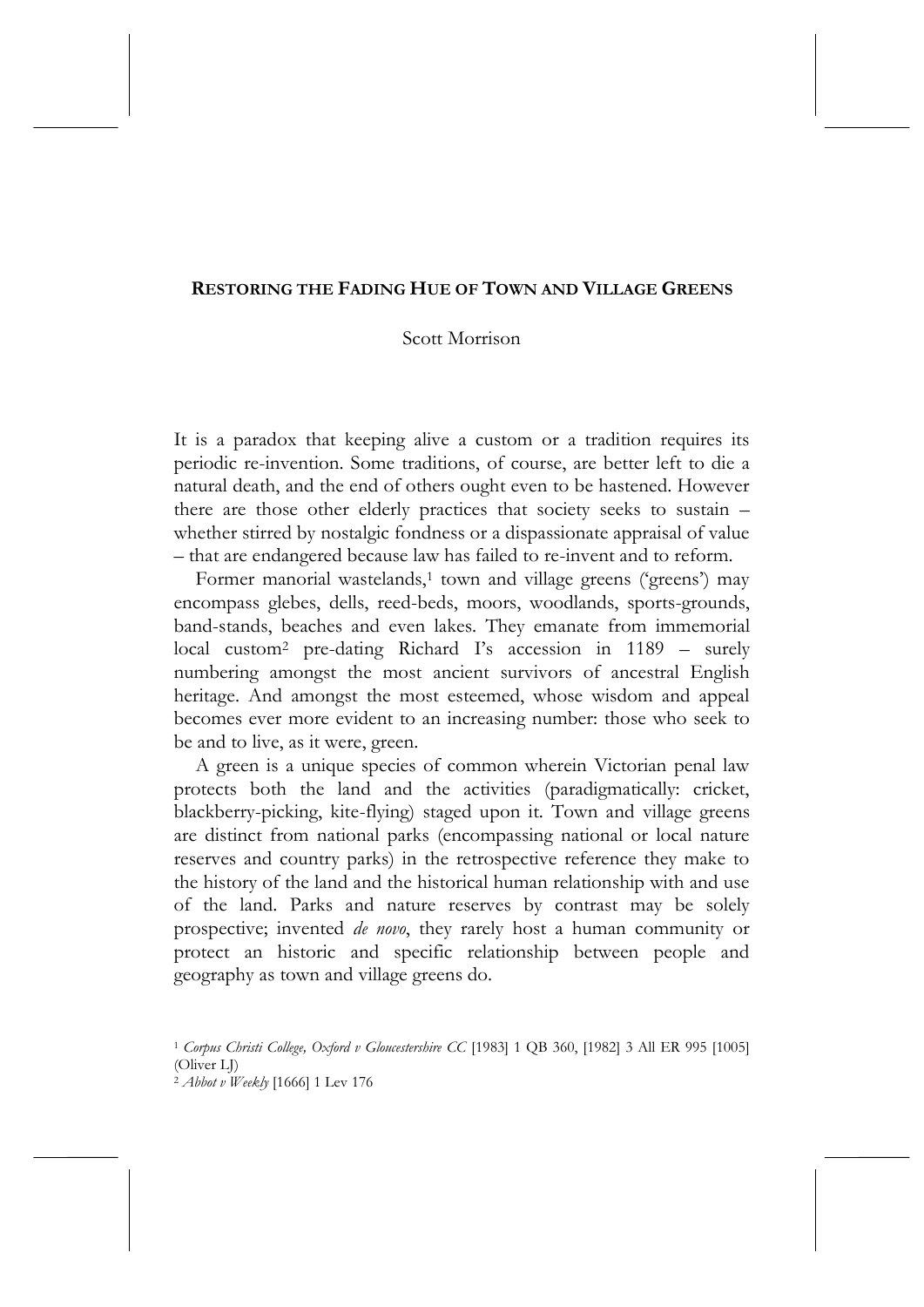#### 38 SCOTT MORRISON

### I. The Statutory Framework

With the inaugural legislative reference to the term 'village green' in the Inclosure Act 1845, Parliament acted to alleviate a socio-cultural crisis born of economic rupture. Since the twelfth century statutes had gradually allowed for the conversion of public commons and fields unencumbered by fences or other boundaries into demarcated areas of private property. The pace of such conversions accelerated between the mid-eighteenth and mid-nineteenth centuries. This process of inclosure reduced the customary right to access to common lands, and the accompanying rights to cultivate, forage upon, or graze livestock upon them. The inclosures ushered in a regime of exclusive use and territorial rights to use the land. The social consequences of the inclosures were manifold, and combined with industrialisation to create elevated population density in cities and the expansion of urban areas and development.

Town and village greens represent the revivification of a vestigial customary right, pressed into service of social and political needs that had in turn arisen as a result of the loss of the original customary rights. Proximity and, in some towns and cities overcrowding, and the life patterns of industrial labour channelled a flow of people – and new life – into what remained of the pre-inclosure rights to recreation in common public spaces.<sup>3</sup>

The penal force of the law on greens originates in s. 12 of the Inclosure Act 1857, which makes any 'act or injury' upon a green a criminal offence, should such action interfere with the 'use or enjoyment as a place for exercise or recreation'. Section 29 of the Commons Act 1867 renders enclosure of a green a public nuisance.<sup>4</sup> A green is neither owned by the public nor the state; it may be privately owned or have no registered owner; it is neither reducible to a right of way, nor an easement.<sup>5</sup> Incorporating proposals from the Royal Commission on Common Land 1955-1958, 6 the Commons Registration Act 1965 ('the

<sup>3</sup> *Oxfordshire County Council v Oxford City Council* [2006] UKHL 25 (*Trap Grounds*) [7] (Lord Hoffman)

<sup>4</sup> *Halsbury's Laws* (5th edn, 2010) vol 78, para 544

<sup>5</sup> *Mounsey v Ismay* [1865] 3 H and C 486

<sup>6</sup> Cmnd 462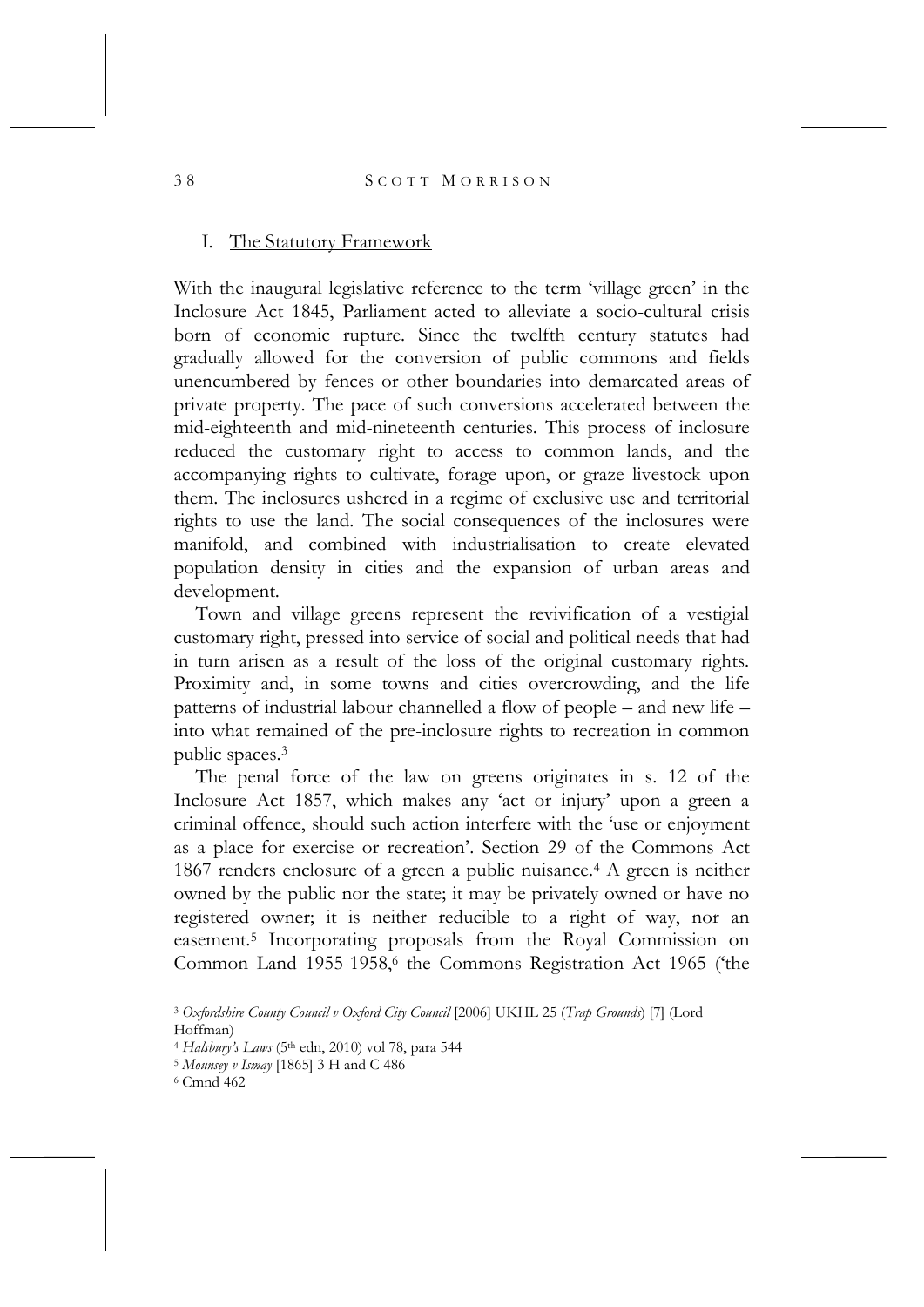1965 Act') sought to systematise greens law and the types of greens recognised by it.

This article addresses the most consequential aspect of the statutory framework constructed by the 1965 Act: the application for registering land as a green (s.  $1(2)(a)$ ). The protections afforded existing and future greens is not an issue in dispute, and there is no groundswell (literally or figuratively) of opposition to these aspects of the status quo. However, whether new greens should be recognised (and, if so, how rapidly that process should proceed, and to what extent) is a contentious and a vigorously contested issue; it is also, not coincidentally, the issue that has the greatest effects on local communities and commercial parties seeking to develop land that could become registered as a green. Supporters of greens maintain that greens preserve communities and defend the public interest whilst detractors suggest that greens registration is abused – particularly by better resourced members of society – to bar necessary development in a variation on the 'not in my backyard' theme.

The Countryside and Rights of Way Act 2000 ('the 2000 Act' (s. 98)), and the Commons Act 2006 ('the 2006 Act') amended the 1965 Act, without changing the means or method by which new land might be registered as a green. That test, as adumbrated in the 2006 Act (part 15 s. 1) reads as follows:

[A] significant number of the inhabitants of any locality, or of any neighbourhood within a locality, have indulged as of right in lawful sports and pastimes on the land for a period of at least 20 years.

'Significant number' means sufficient to indicate that the land is in general use (*R v Staffordshire County Council, ex p McAlpine Homes Ltd*). 7 'Locality' or 'neighbourhood' means that there is a recognisable geographic area where most of the users of the land live or work (*Leeds Group plc v Leeds City Council*).<sup>8</sup> 'As of right' means *nec vi* (without force), *nec clam* (without secrecy), and *nec precario* (without permission): *R v Oxfordshire County Council, ex p Sunningwell Parish Council*. 9

<sup>7</sup> [2002] EWHC Admin 76 (QB)

<sup>8</sup> [2010] EWCA Civ 1438 (CA)

<sup>9</sup> [2000] 1 AC [2010] UKSC 11 *(Sunningwell)*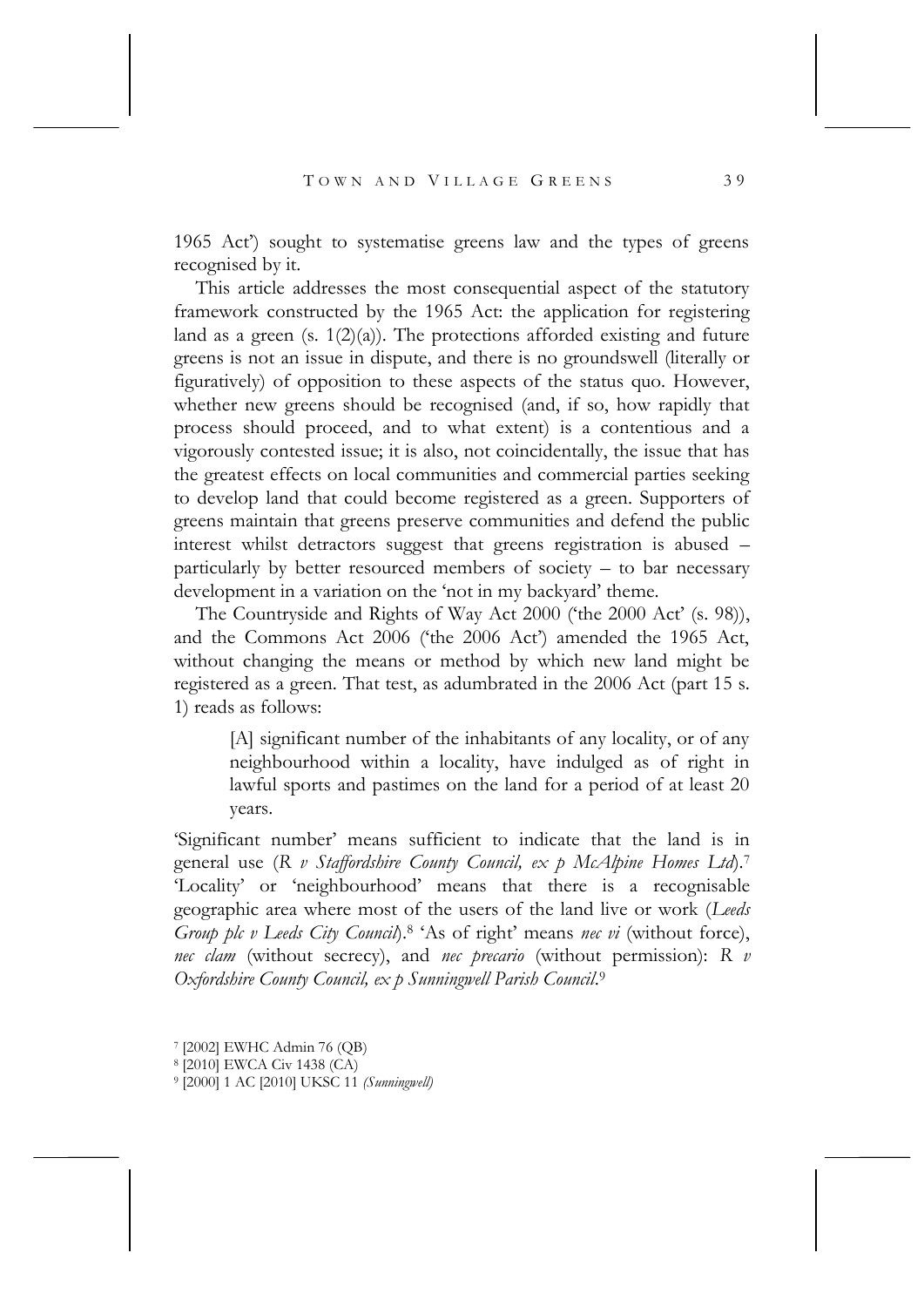### 40 SCOTT MORRISON

The common law has construed 'lawful sports and pastimes' ever more broadly.<sup>10</sup> The use over twenty years must not be trivial or sporadic although it may be seasonal (*Trap Grounds*).

### II. Why Reform is Needed

The law relies upon oblique measures of land use that were once pragmatic and elegant, but are now irrational and obsolete. It demands elaborate fact-finding by means of evidence that is difficult to collect and analyse. It foments undue conflict. Resolving resulting disputes imposes excessive costs in the time, personnel, and financial resources of the parties concerned, and the authorities of adjudication. In support of the proposition that reform is required even after the comparatively recent parliamentary interventions in the 2000 Act and the 2006 Act, this article sets out to accomplish two things. Firstly, to demonstrate the inadequacy of the law of greens. Secondly, to propose a straightforward legislative addition that will ameliorate that inadequacy.

Whilst the fact of rapid technological and material change is common to the epoch of the Inclosures and to that of present-day England and Wales, the respective causes and consequences of these respective changes could scarcely be more different. The advanced and largely postindustrial economy of contemporary England and Wales do not suffer the same pressures as the late Victorian era; at the same time, urban development, population growth, and patterns of labour and life, as well as ecological and environmental consciousness, create new desiderata for towns, villages and cities and the protection of greens. On the view that a (minimal) twenty year test of human activities, and the scope of activities envisaged by the legal framework are inadequate to recognise or balance contemporary patterns of life and economic necessities, as section IV will elaborate, this article accordingly proposes a new legal test: a landcharacter test. In order for new land to be registered as a green, that land must satisfy certain objective criteria, set out in section V below.

The submitted reform serves a dual purpose: perpetuating the advantages of greens and the legal regime governing them, whilst

 $10$  ibid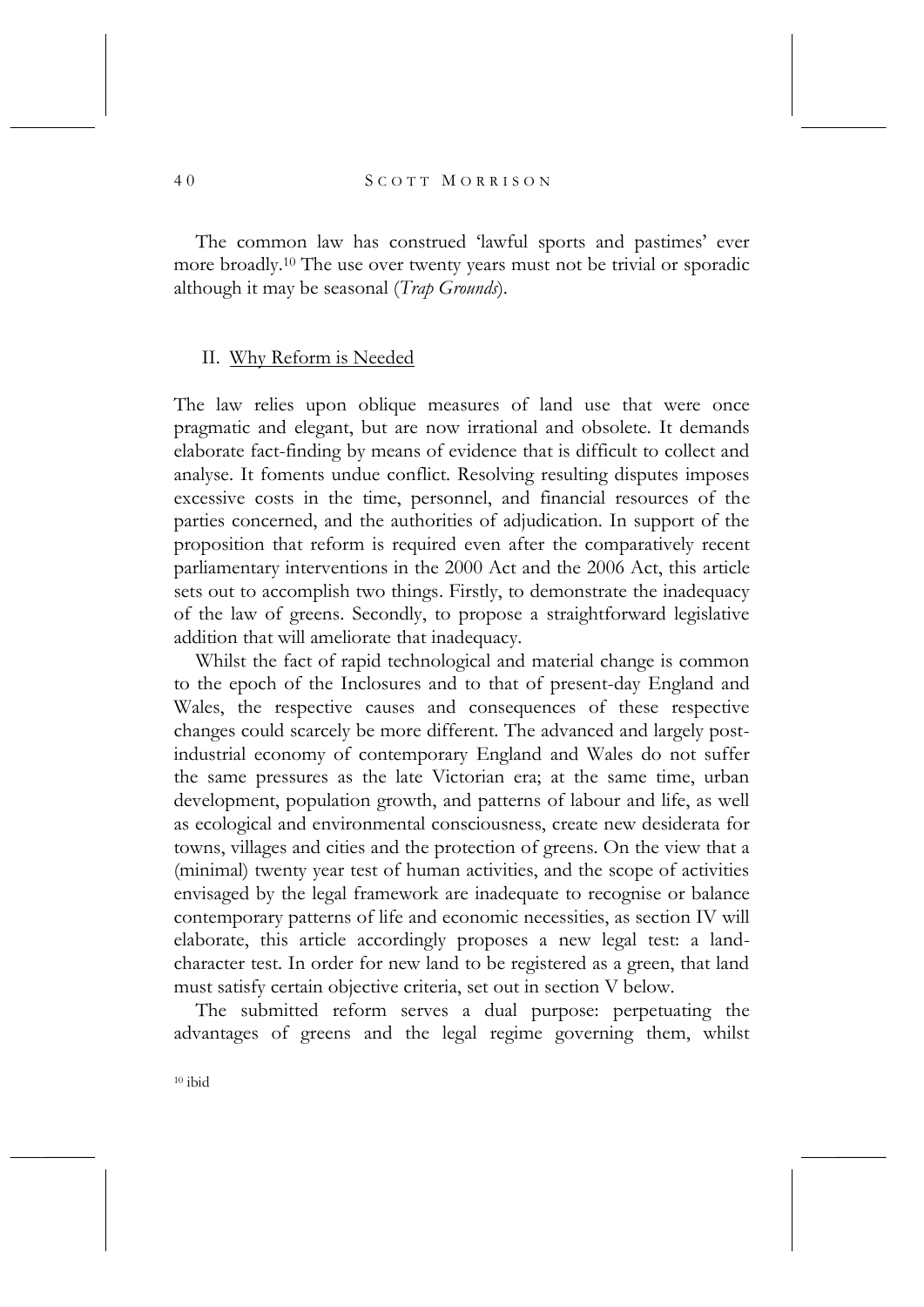obviating the irrationality – and minimising the practical difficulties and conflicts – to which that legal regime is susceptible.

### III.The Case for Greens

Since greens may let flourish trees, plants and grasses otherwise vulnerable to removal, they can provide ecological and environmental benefits. Such vegetation absorbs carbon dioxide and releases oxygen; improves air quality; supplies fauna with a habitat; captures and productively employs waste-water; facilitates drainage; and prevents and reduces flooding.

The economic benefits are manifold. Greens can elevate and insulate property values; stabilise expectations, thereby facilitating planning and investment; and enhance the potential for tourism and tourist revenue. Greens may encourage bio-regionalism and local commerce and enterprise by lending a site to farmer's markets or country fairs.

The intangible benefits to humans are substantial. Insofar as maypoles, lawn and garden games or sports subsist, some greens offer ideal settings. The common law has expanded the roster of 'lawful sports and pastimes' the existence of which qualifies land as a green.<sup>11</sup> Local inhabitants may feel a special attachment and duty as stewards and managers of their town or village green – as the Rio Declaration suggests of indigenous peoples globally.<sup>12</sup>

Greens can help avert the 'tragedy of the commons'. That tragedy transpires when the pursuit of individually rational incentives – such as the motive to profit (by converting open land into rent-producing buildings) – yields an outcome that is worse for everyone. Greens place in the hand of state and citizen alike a key excavated from pre-capitalist times; that key can solve precisely such collective action problems, without doing violence to the institution of private property.

<sup>11</sup> *Halsbury's Laws* (5th edn, 2010) vol 78, para 532

<sup>12</sup> Rio Declaration on Environment and Development (13 June 1992) UN Doc A/CONF.151/26, principle 22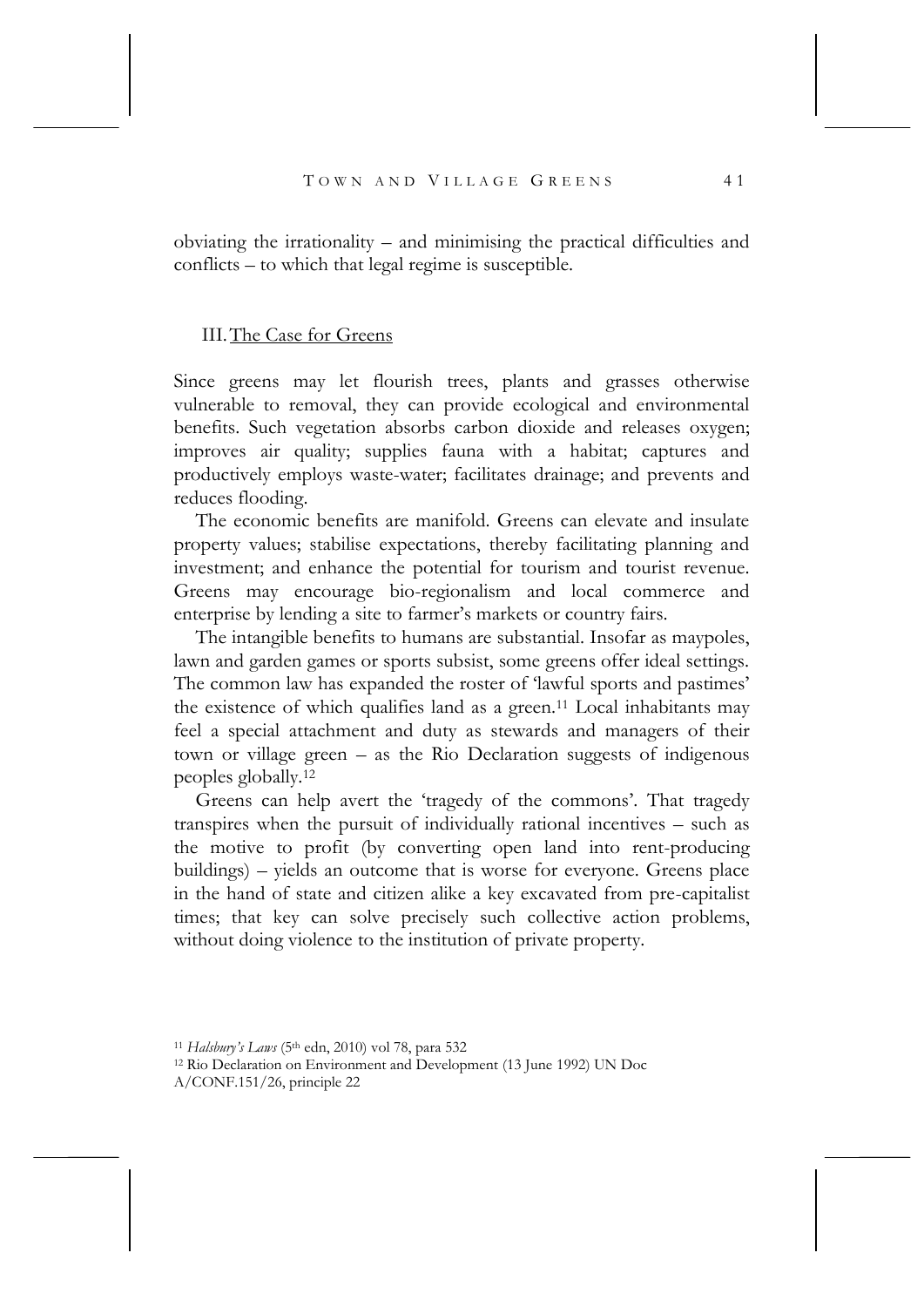### 4 2 S C O T T M O R R I S O N

### IV.Criticism

### A. Existing legal test not fit for purpose

The legal test referenced in section I is overly inclusive and/or absurd in result. Recently registered greens include a golf course (*R (ex p Lewis) v Redcar and Cleveland Borough Council*),<sup>13</sup> and two lakes: Llanfaelog on Anglesey and Sherwood Lake in Tunbridge Wells.<sup>14</sup> Such sites do not conform to the traditional image of a green – as adumbrated, for example, by Carnwath LJ in *Trap Grounds*. <sup>15</sup> Registration of such sites disregards the notion that the value of greens inheres in the link they forge between past and present, by means of their resemblance to historical greens – both real and imagined.

Greens in England number approximately 4,547.<sup>16</sup> Overuse of registration devalues it and erodes the distinction between greens and national parks or nature reserves which lack the notional connection with a local human community.

The legal test abnegates an essential aim of commons legislation. Greens are nothing if not an idea rooted in English history. The 1965 and 2006 Acts mobilise statute to sustain and re-invent an historical artefact. They bespeak a Parliamentary intent to preserve a feature of town and village life: they are a legislative antidote to collective amnesia. If the law undermines historical memory and its embodiment in the landscape by being insufficiently discriminating, that intent is defeated.

The evidence admitted into the legal framework, and the weighing of that evidence is subjective and/or arbitrary. The legal test demands evidence that is difficult and costly to collect. Tracing activities and users over twenty years necessitates the accumulation of plentiful testimony – often susceptible of conflicting interpretation. In addition, cases usually turn on their precise facts, producing disagreements hinging on: is a neighbourhood or locality involved; who counts as an inhabitant; how

<sup>13</sup> [2010] UKSC 11

<sup>14</sup> (2011) <http://www.bbc.co.uk/news/uk-wales-north-west-wales-140435447>

<sup>15</sup> *Trap Grounds* [1]

<sup>16</sup> Department of Environment, Food and Rural Affairs, 'Consultation on the registration of new town or village greens', (2011) available at

<sup>&</sup>lt;http://www.defra.gov.uk/consult/2011/07/25/town-village-greens/> (DEFRA) 4.1.5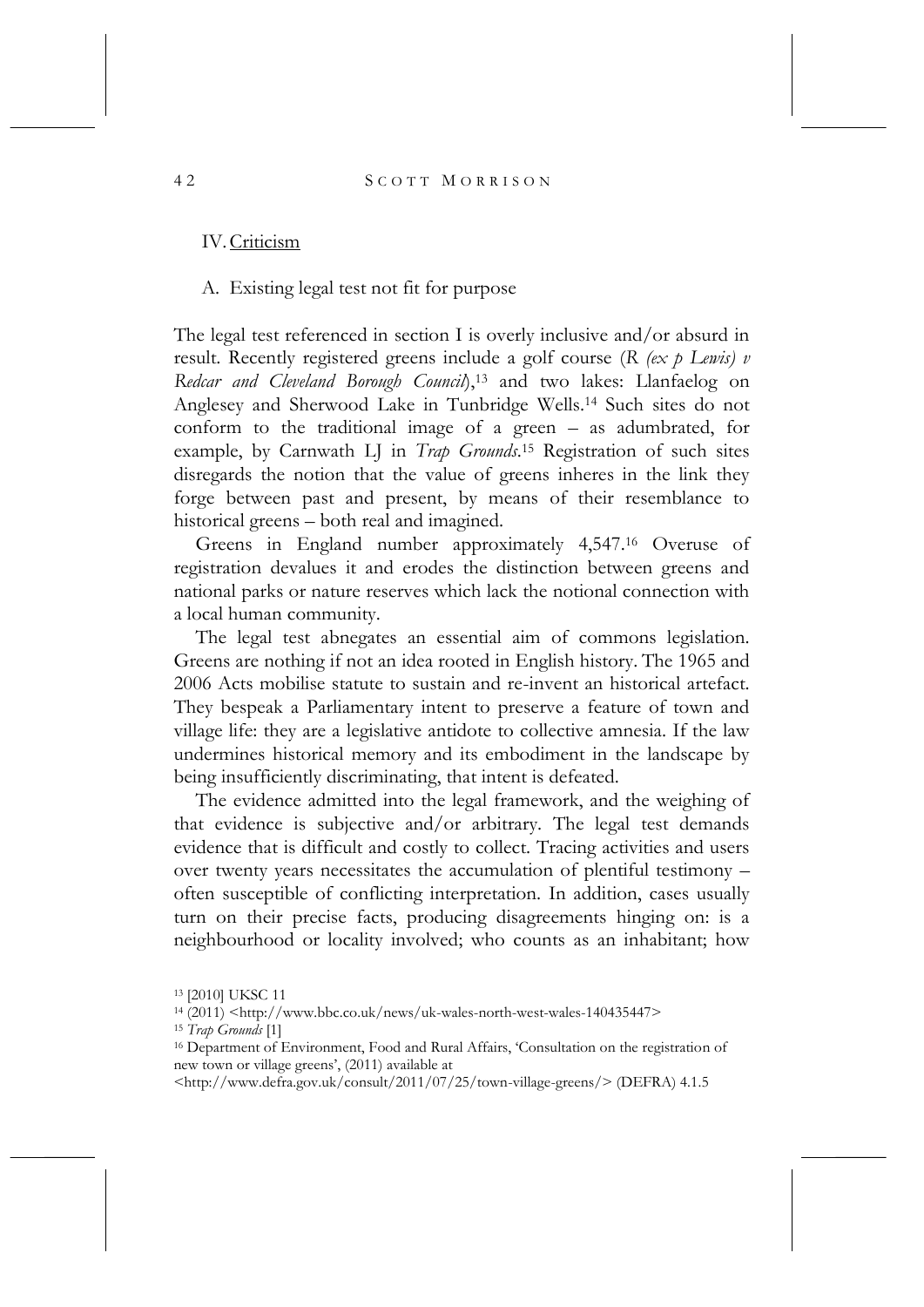many inhabitants are sufficient; does the presence of outsiders dilute the claim? The controversy over Whitstable Beach in Kent provides an example of each of these issues, with the locals' application putatively threatened by 'down from Londoners'. 17

Furthermore, cases and the law itself are not widely known. The obscurity and the esoteric quality of this specialist area help explain why a small subset of practitioners retain a monopoly on greens law. As a result of the small number of qualified legal practitioners, and the depth of the knowledge that these practitioners must acquire in this recondite area of law, the difficulty of locating or identifying appropriate counsel, and the cost of instructing such specialist counsel (where such counsel is available at all) is much greater for concerned parties than it would be were a wider range of legal generalists able to advise and offer representation in disputes involving greens law.

Although the cost consequences of opposing applications for registration of new land as a green may be a less serious obstacle to commercial parties and developers, the expense incurred by individuals and communities – whose ability to afford specialist barristers may be limited – may well quash the prospects of vigorously pursuing or prevailing in an application to register land as a green.

Because of the intensive, costly nature of evidence gathering, it is a further problem that prospective applicants are unable independently to determine whether they have any real prospect of success. The uncertainty of success doubtless discourages those without considerable institutional, organisational and financial backing, thereby undermining equality before the law. In addition, the prospect of a public inquiry can intimidate and deter witnesses; typically proceedings reveal a power imbalance between applicant and opposition.<sup>18</sup>

These factors combine to make the result unequal and unjust. This result is further compounded by the role of local authorities in determinations (*R (Christopher John Whitmey) v Common Commissioners*). <sup>19</sup> It

<sup>17</sup> R Coward, 'Get off my Sand' (2002) available at

 $\langle$ http://www.guardian.co.uk/g2/story/0,3604,806547,00.html>

<sup>18</sup> ADAS, *Town and Village Greens Report: Market Research Report Stages 1 and 2* (ADAS UK Ltd 2006) iv

<sup>19</sup> [2004] EWCA Civ 951 (CA) (*Whitmey*)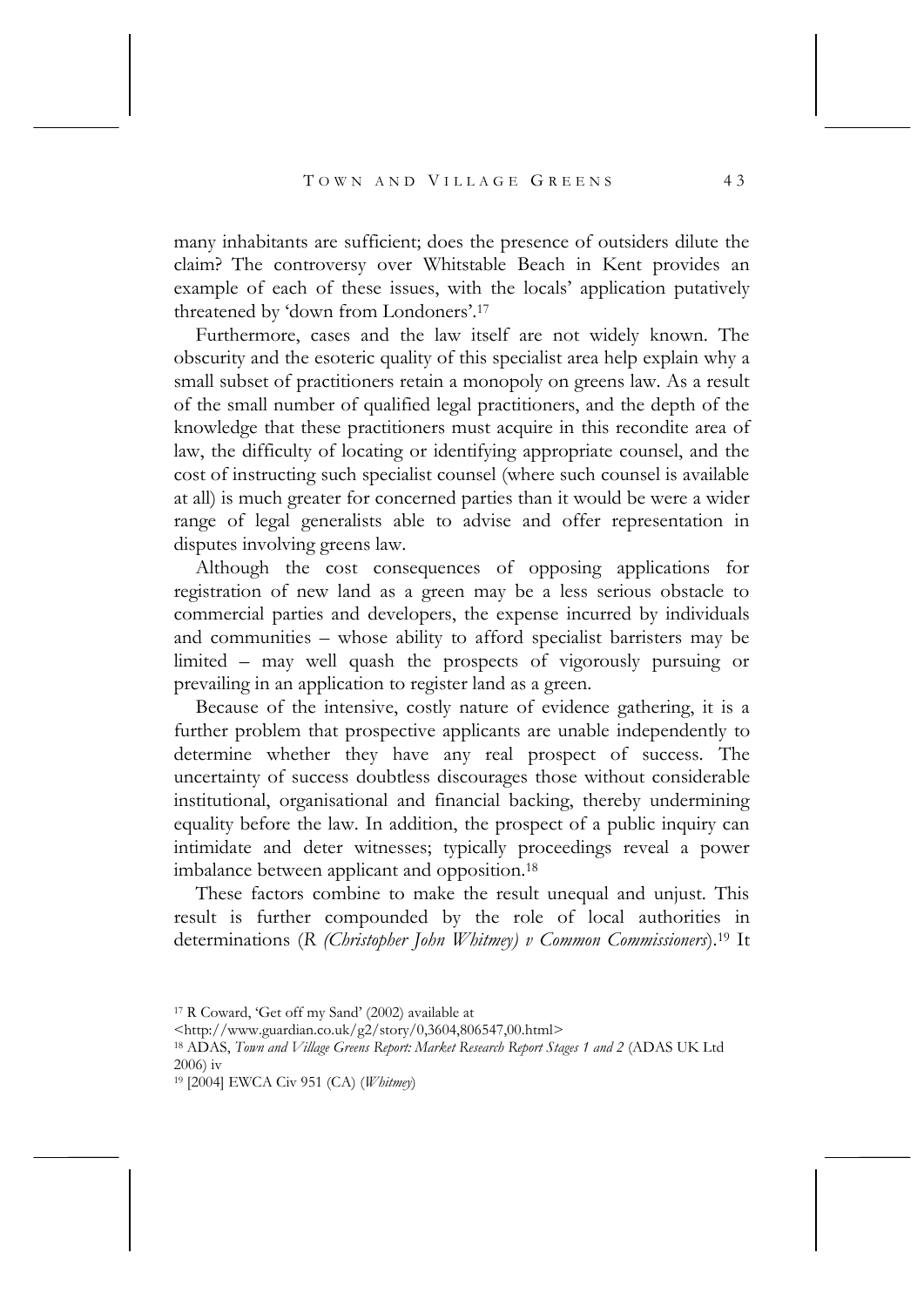#### 4 4 S C O T T M O R R I S O N

is difficult if not impossible to assure uniform application of the law. The legal test increases costs and decreases efficiency of determination*.*

The number of applications is quickly escalating. From 2003-2005 the number of applications rose from 50-70 per annum to 100-200 in 2006- 2009. From January 2009 to September 2009 there were 139 applications. In the entirety of 2009, 17 applications were accepted and 79 rejected. Firstly, these figures convey the onerous burden upon public authorities and their consequent inability to dispose of applications in timely fashion. Secondly, these figures reveal the high number of applications ultimately deemed to lack merit. Furthermore from these statistics alone it is impossible to ascertain whether unsuccessful applications failed on their merits or because the applicants lacked the resources or knowledge necessary to advance effectively their claim. Thirdly, whatever the outcome, costs for the parties can be high. In one egregious example, successfully opposing an application at Oulton St. Michael in Suffolk cost one of the land-owners, the Norwich Diocesan Board of Finance, over £52,000.<sup>20</sup>

Delays of determination may tempt those with greater resources to mount applications that – knowingly or not – have no real prospect of success, in order to forestall and discourage development, without considering or heeding the benefits that such development might bring the community. Greens law in this manner invites frivolous and/or counterproductive misuse; the case of the beach at Carlyon Bay near St Austell on the south coast of Cornwall is one example.<sup>21</sup> Furthermore, a community's needs constantly evolve; the statutory protection granted greens – and the difficulty of variation, rectification, or extinguishment of registration – impairs the ability of public and private agents alike to balance one public interest against others, such as the need for proximate schools, hospitals, or housing. The common law has already begun to move in a countervailing direction, recognising a quasi-right to development – albeit only with respect to greens owned by public authorities, in *Barratt Homes v Spooner*. 22

<sup>20</sup> ibid [4.6.4]

**<sup>21</sup>** S Morris, 'A village green? Yes, if locals have their way' [2004]

<sup>&</sup>lt;http://www.guardian.co.uk/society/2004/aug/02/urbandesign.ruralaffairs> <sup>22</sup> [2011] EWHC 290 (QB)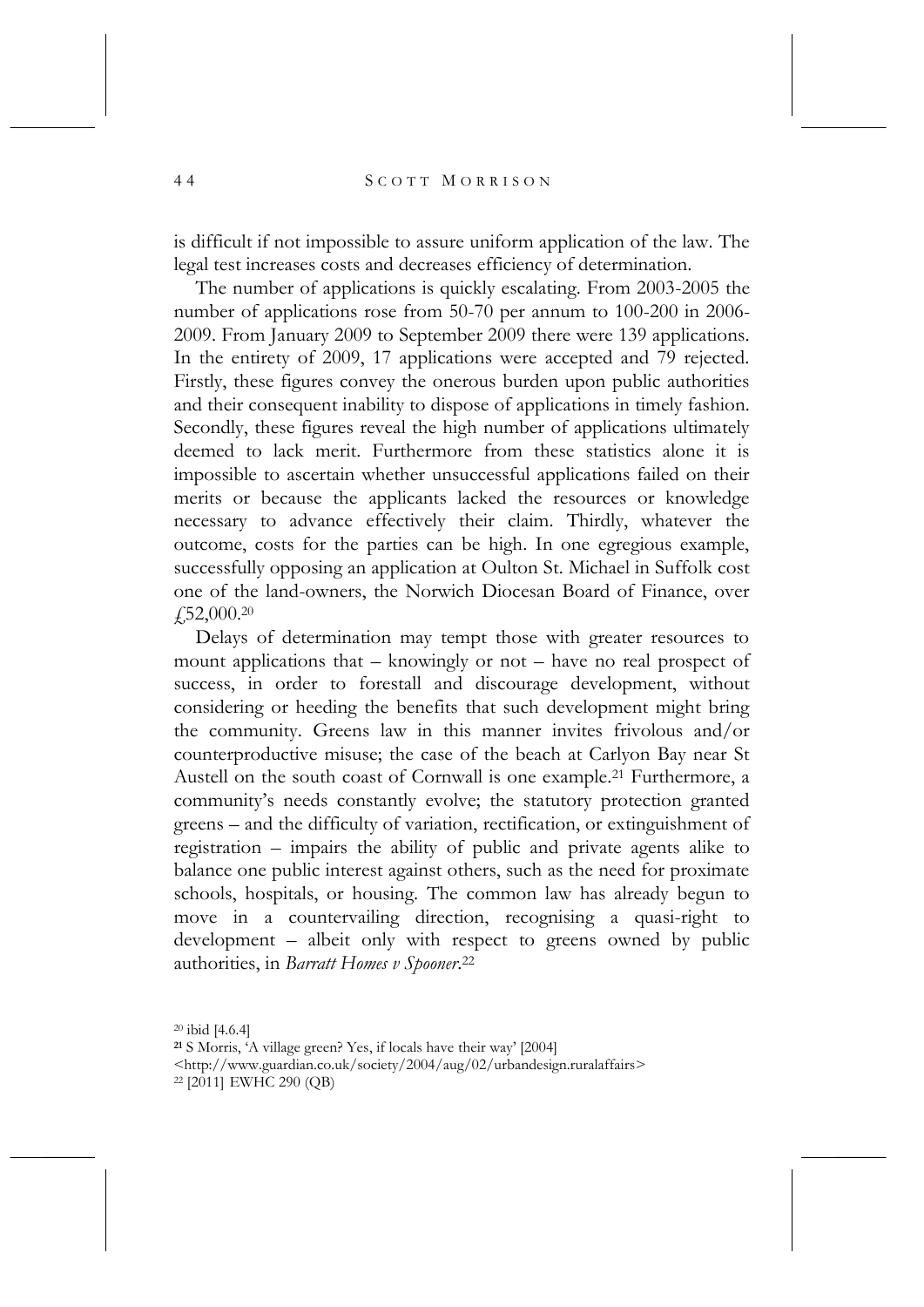### TOWN AND VILLAGE GREENS 45

## B. Defeats intended localism

The register of greens encompasses all of England and Wales, but it is local authorities that have the power to add land to that register, following *Whitmey*; county or district councils in England, London borough councils, and county/borough councils in Wales.<sup>23</sup> Judicial appeals, however, remove the application from the locality, defeating the evident Parliamentary intention that decisions be made as close as possible to the site. Local planning commissions possess greater in-house surveying, cartographic, ecological, and policy expertise than the courts, and the appeal process in effect conflates law and policy turning what is or arguably should be primarily a policy matter into a legal one requiring adjudication. The disparity between judicial and planning/policy methodologies combines to bring the court into conflict with local authorities in a context where that relationship should be complimentary rather than contradictory.<sup>24</sup>

The vague criteria for registration renders a policy issue an excessively contentious political one. Once underway, planning processes involve consultation and consideration of public opinion, which should reduce the need for recourse to the courts. An admitted difference between local land-planning, in contradistinction to the greens application procedure, is that only in the latter has a private citizen the power of initiative. However, subject to the difficulties a prospective applicant will face, this freedom is more illusory than real. Rather than offering a procedure for resolving disputes, the 2006 Act is a formula for generating more disputes and excessive litigation.<sup>25</sup> Greens law foments disproportionate political conflict.

<sup>24</sup> D McGillivray and J Holder, 'Locality, environment and law: the case of town and village greens' IJLC 3, 1 [2007] 3

<sup>23</sup> part 1 s 4, 2006 Act

<sup>25</sup> R Honey, 'Commons Act 2006: Developing Common Land and Protecting Village Greens' [2007] ELR 9, 5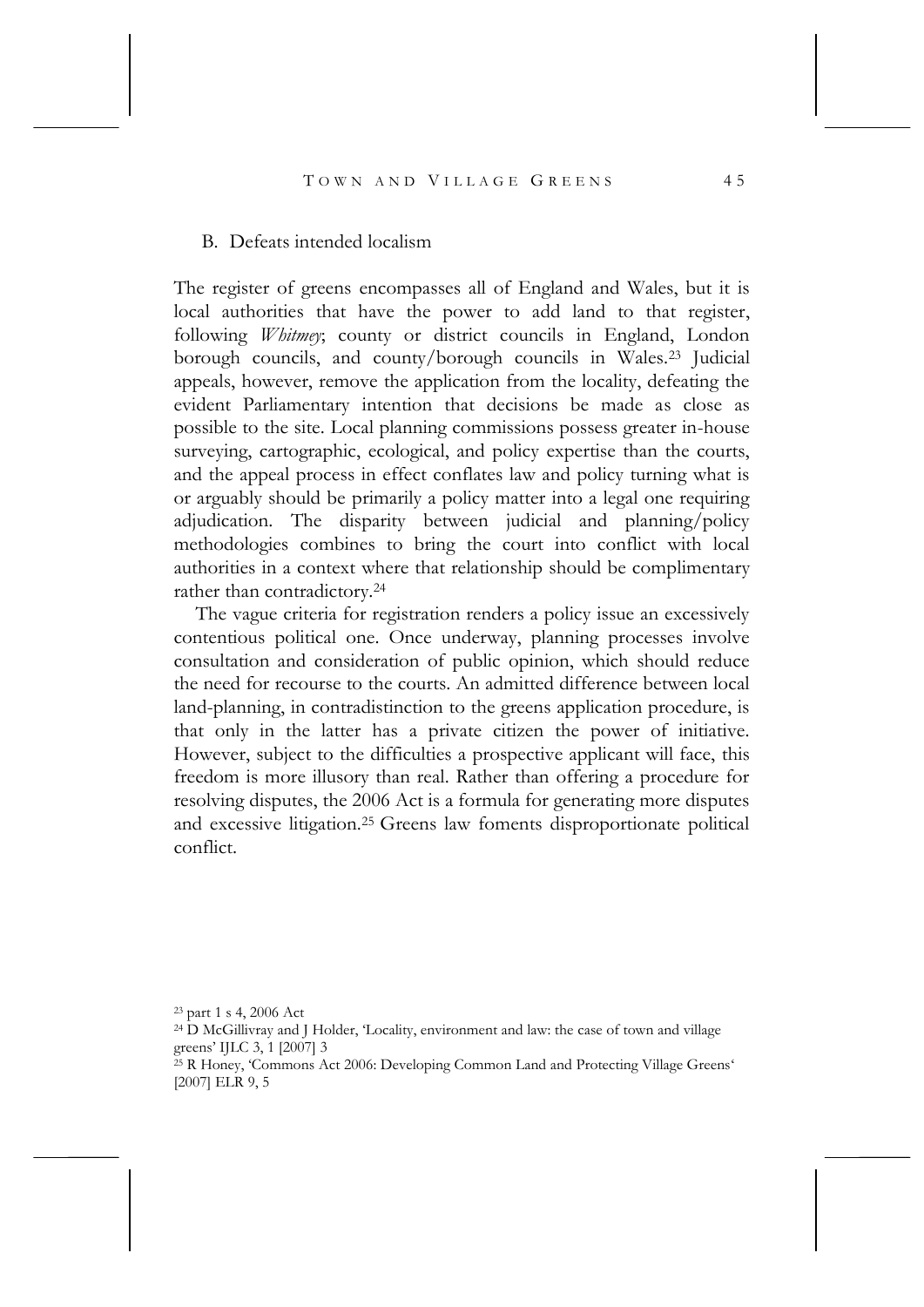### 4 6 S C O T T M O R R I S O N

# V. Reform

Being the accretion of centuries, the law of greens is not to be tampered with lightly. Indeed the prestige of town and village greens is a product of that long and revered genealogy. The aim of the proposed reform is the fortification of existing provisions with an additional test. The purpose of this test is to ameliorate the deficiencies and practical problems (as elaborated in section IV) attendant to the legal framework. Since a plethora of authorities are rightfully empowered to apply the law, piecemeal measures will not suffice. Parliamentary action is the only remedy.

# A. The proposal

This article supplements the land user-based test in part 1 s. 15 of the 2006 Act with a land character-based test. Failure to satisfy this test would result in an application's summary rejection. The suggested legislation runs along these lines:

*The land is unenclosed; uncultivated; open; and centrally located in a town or village.*

## B. Interpretation

Taking counsel from Lord Scott's dictum in the *Trap Grounds* case**<sup>26</sup>** and selectively drawing upon reforms tabled by DEFRA,**<sup>27</sup>** the character test identifies four physical characteristics all of which the land must exhibit at the time of application in order for the application to progress to the second (and now current legal) test:

- (1) Unenclosed: free of fences or other man-made obstructions tending to exclude the general public;
- (2) Uncultivated: the soil must not be tilled and/or planted indicating agricultural use inconsistent with general public user;
- (3) Open: the surface of the land must not be covered by natural

<sup>26</sup> *Trap Grounds* [77]-[81] <sup>27</sup> DEFRA [5.5]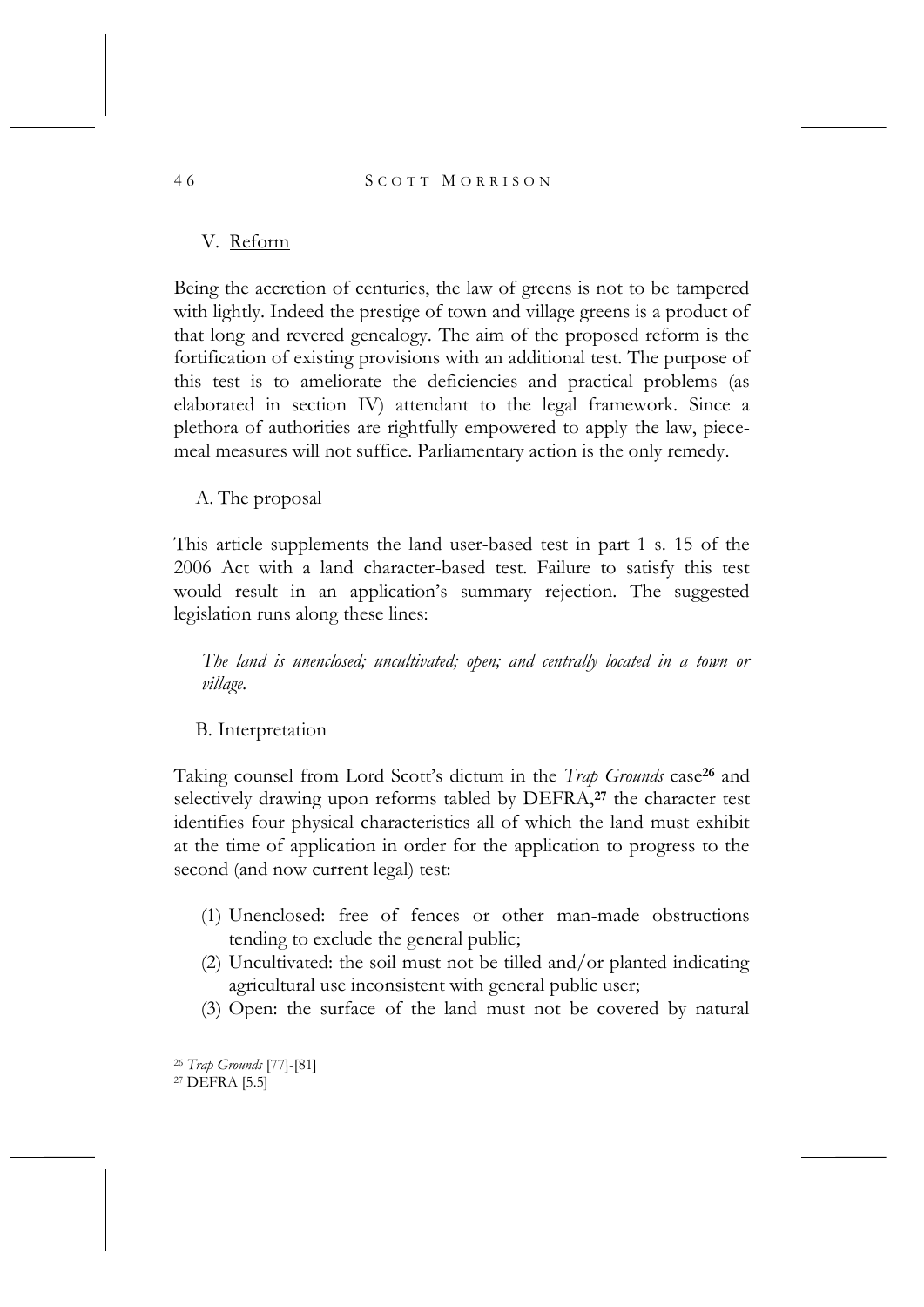obstacles (boulders, vegetation, tidal waters) inconsistent with public access;

- (4) Central location in a town or village: excluding rural sites and those in larger urban areas.
- C. Counterarguments

It may be argued that the character test is:

(1) at least as vague and subjective as the current test;

Each criterion is a matter of degree, so the proposed test might appear as uncertain as the current test. However, it is susceptible to more definitive determination because it is physical rather than behavioural, and it is contemporaneous rather than diachronic. Therefore it reduces the burden of evidence collection and the subjectivity of its interpretation. Furthermore, it shifts the discretion of local authorities towards present and future environmental imperatives, in a way that the metric of past human activity does not.

(2) excessively restrictive;

The aim of the reform is indeed to reduce the number of applications and to increase the meritorious proportion amongst them. Land owned by the state or by the public and the statutory protections and policies governing parks and other natural areas remains available. The stringency of the supplemental test recognises greens are a special category receiving a high level of protection which dynamic, changing localities must allocate with prudence.

(3) anti-democratic.

Firstly, the reform purposely strengthens local authorities' ability to summarily reject greens applications. It does not thereby impose any *a priori* restriction on applications. Secondly, the proposed legislation *does* afford local authorities grounds to reject applications without considering testimony, rendering the process less penetrable to citizen intervention.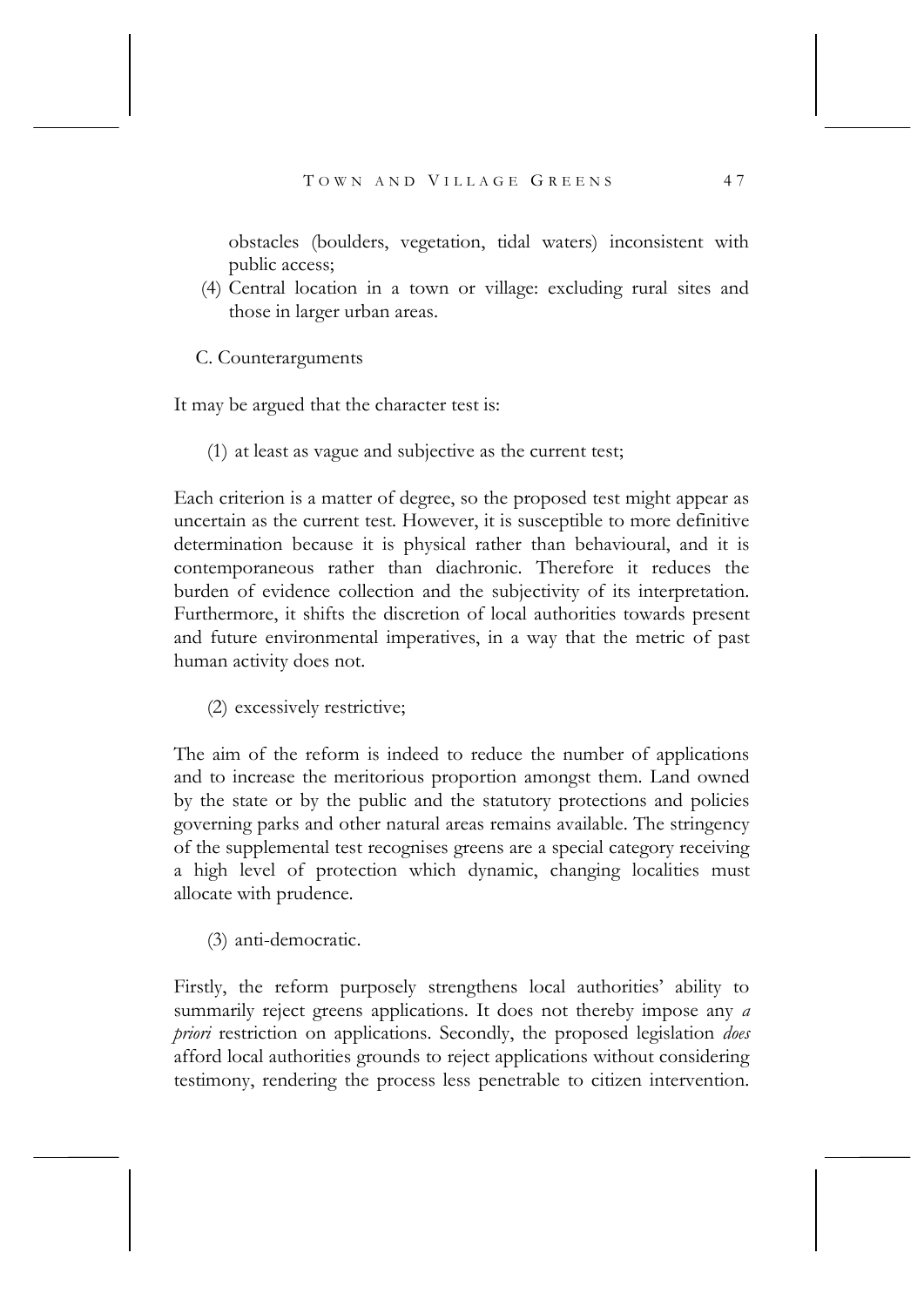## 4 8 S C O T T M O R R I S O N

However, the current law admits historical fact evidenced by denizens' testimony – not their wishes or opinions; the current regime neither requires nor empowers authorities to act at the behest of popular will. Indeed, in overturning *R v Suffolk County Council, ex p Steed*, <sup>28</sup> *Sunningwell*  declared subjective beliefs of inhabitants irrelevant to whether a user is as of right. Thirdly, electoral review and the safeguards and consultation procedures built into planning and policy deliberations counter-balance the intended constraint on greens applications.

### VI.Conclusion

Town and village greens may be a legal chimera in their anomalous admixture of public and private property law. However, greens themselves are anything but chimerical. The environmental, economic and human benefits of greens are real. The most appealing examples of greens are living, pulsating presences at the heart of local communities. Without statutory support to sustain it, this ancient tradition may well perish. The existing legal test has served well, but sits increasingly uncomfortably with contemporary modes of social life and governance.

Today, in a time of rapid change comparable in magnitude but distinct in character from that which occasioned Victorian recognition of greens, further Parliamentary action is needed. The intention of the proposed legislative reform is to strike a better – and a more sustainable – balance between worthy tradition and the modern condition.

<sup>28</sup> [1997] 1 EGLR 131 (CA)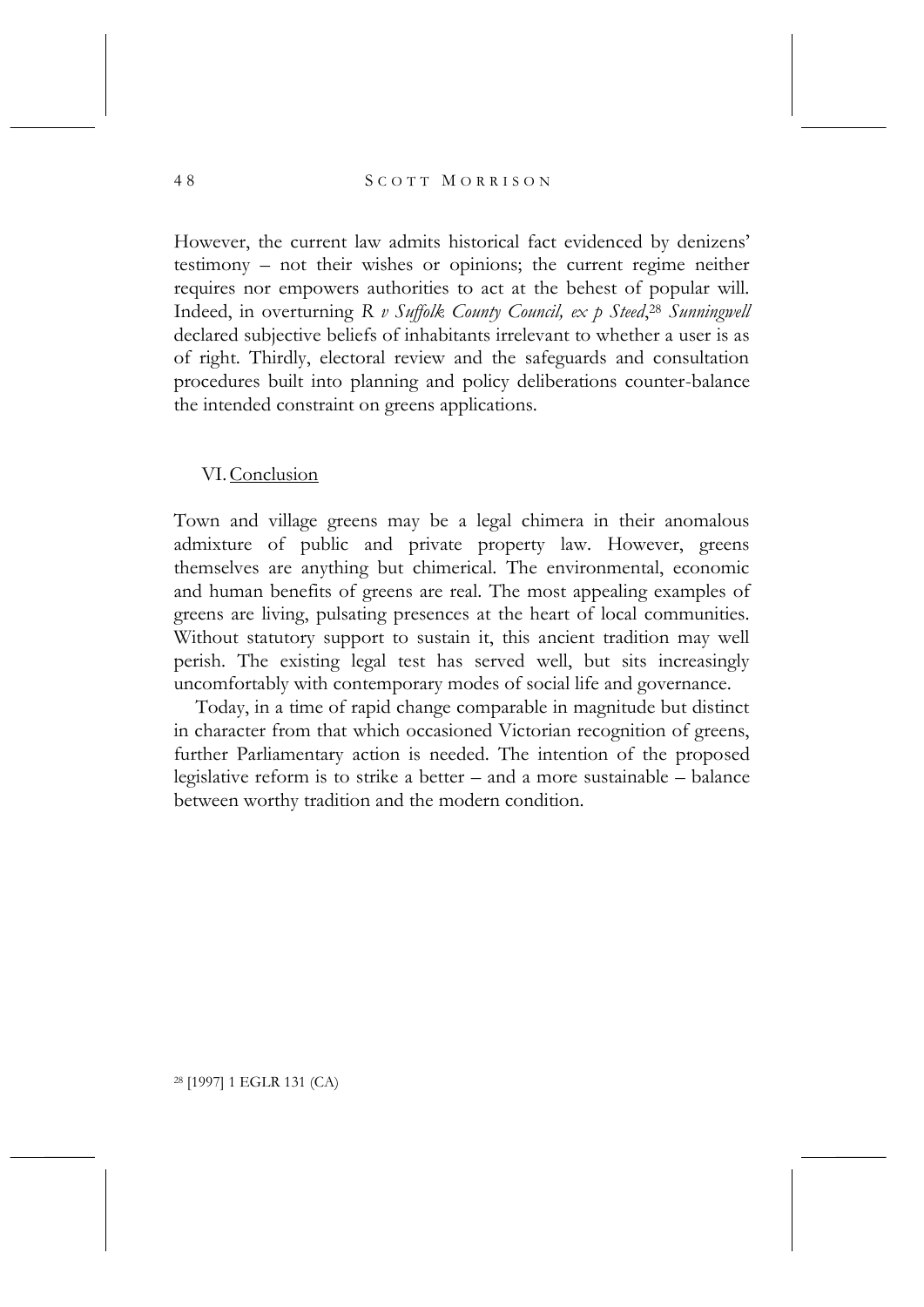# **<sup>M</sup>ODUS OPERANDI: PROPENSITY AND THE ADMISSIBILITY OF THE CIRCUMSTANCES OF DEFENDANTS' PREVIOUS CONVICTIONS UNDER S. 101(1)(D) OF THE CRIMINAL JUSTICE ACT 2003**

Thomas van der Merwe

The Criminal Justice Act 2003 ('the Act') changed the position regarding the admissibility of a defendant's previous convictions. The Act opened up a line of reasoning that was forbidden at common law; namely that if a defendant had been previously convicted of a particular offence, then that made it more likely he had committed the same offence with which he was now charged. In 1934, in the case of *Maxwell v DPP,* Lord Sankey described the rule that a defendant could not have his previous convictions admitted against him in this manner as 'one of the most deeply rooted and jealously guarded principles of our criminal law'. 1 This is no longer the case. The Act created a host of gateways through which bad-character evidence could be admitted, tempered by judicial discretion and s. 78 of the Police and Criminal Evidence Act 1984. The operation of s. 101(1)(d) of the Act is particularly relevant. Bad-character evidence relating to a defendant is admissible by the prosecution if 'it is relevant to an important matter in issue between the defendant and the prosecution'. <sup>2</sup> Such an 'important matter' is defined by s. 112(1) of the Act as being one of 'substantial importance in the context of the case as a whole' – encompassing, *inter alia*, the identity of the defendant, the *actus reus* and *mens rea* of the offence, and any defences raised.

The operation of s. 103(1)(a) and s. 103(2) further expands the scope of s. 101(1)(d). Matters in issue between the defendant and prosecution also include the question as to whether the defendant has a propensity to commit offences of the kind with which he is charged, except where his having such a propensity makes it no more likely that he is guilty of the

<sup>1</sup> [1934] AC 309, 317.

<sup>2</sup> s. 101(1)(d) Criminal Justice Act 2003 (CJA 2003)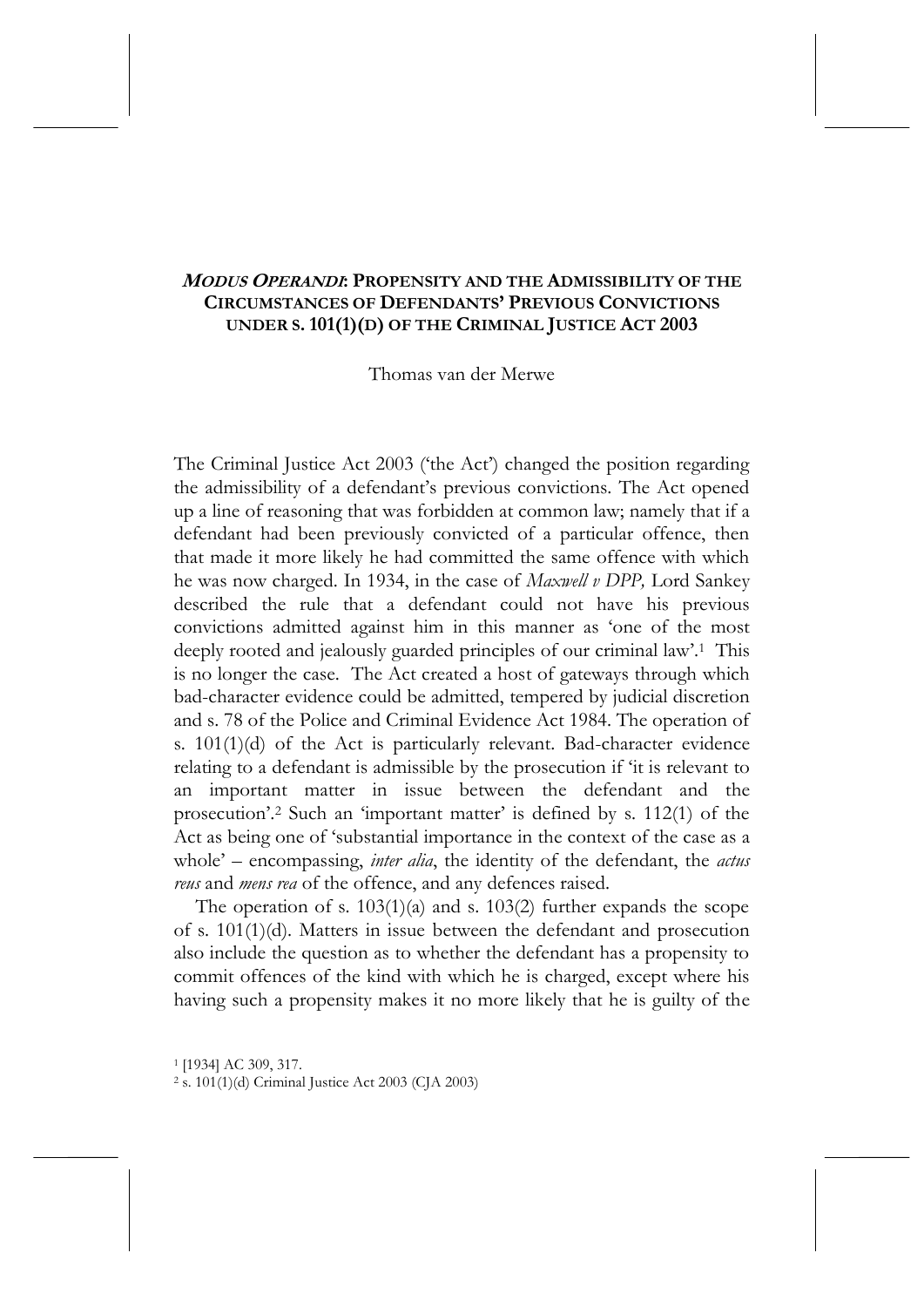### 5 0 T H O M A S V A N D E R M E R W E

offence.<sup>3</sup> Section 103(2) states that a defendant's propensity to commit such offences may be established (without prejudice to any other way of doing so) by evidence that he has been convicted of an offence of the same description or category as the one with which he is charged.<sup>4</sup>

Lord Sankey's dictum has been overturned by statute. However, in *R v Hanson*, the Court of Appeal issued guidance on how to approach the admissibility of evidence of propensity to commit a particular offence. The court stated that where the prosecution seeks to rely on a previous conviction, it should state at the time of its application whether it seeks to rely on the fact of the conviction itself, or also on the circumstances of that conviction. Furthermore, *Hanson* establishes that:

It will often be necessary, before determining admissibility, and even when considering offences of the same description or category, to examine each individual conviction rather than to merely look at the nature of the offence or the defendant's record as a whole.<sup>5</sup>

There are two issues to be considered. Firstly, when can the detail of previous convictions be admitted to show propensity? Secondly, how important is the accuracy of the information supplied in regard of previous offences and what happens where that detail is disputed?

## I. Propensity and the admissibility of similar *modus operandi*

*R v Smith (James William)* is authority for the admissibility of previous convictions in terms of both fact of conviction and the details of the offence.<sup>6</sup> The defendant had been convicted of burglary, specifically a distraction burglary of the residence of a vulnerable elderly woman. At first instance the prosecution successfully applied to admit both the fact and circumstances of the defendant's previous convictions under s.  $101(1)(d)$  of the Act, on the basis that there was:

 s. 103(1)(a) CJA 2003 s. 103(2) CJA 2003 [2005] 2 Cr App R 21 [12] [2006] EWCA Crim 1355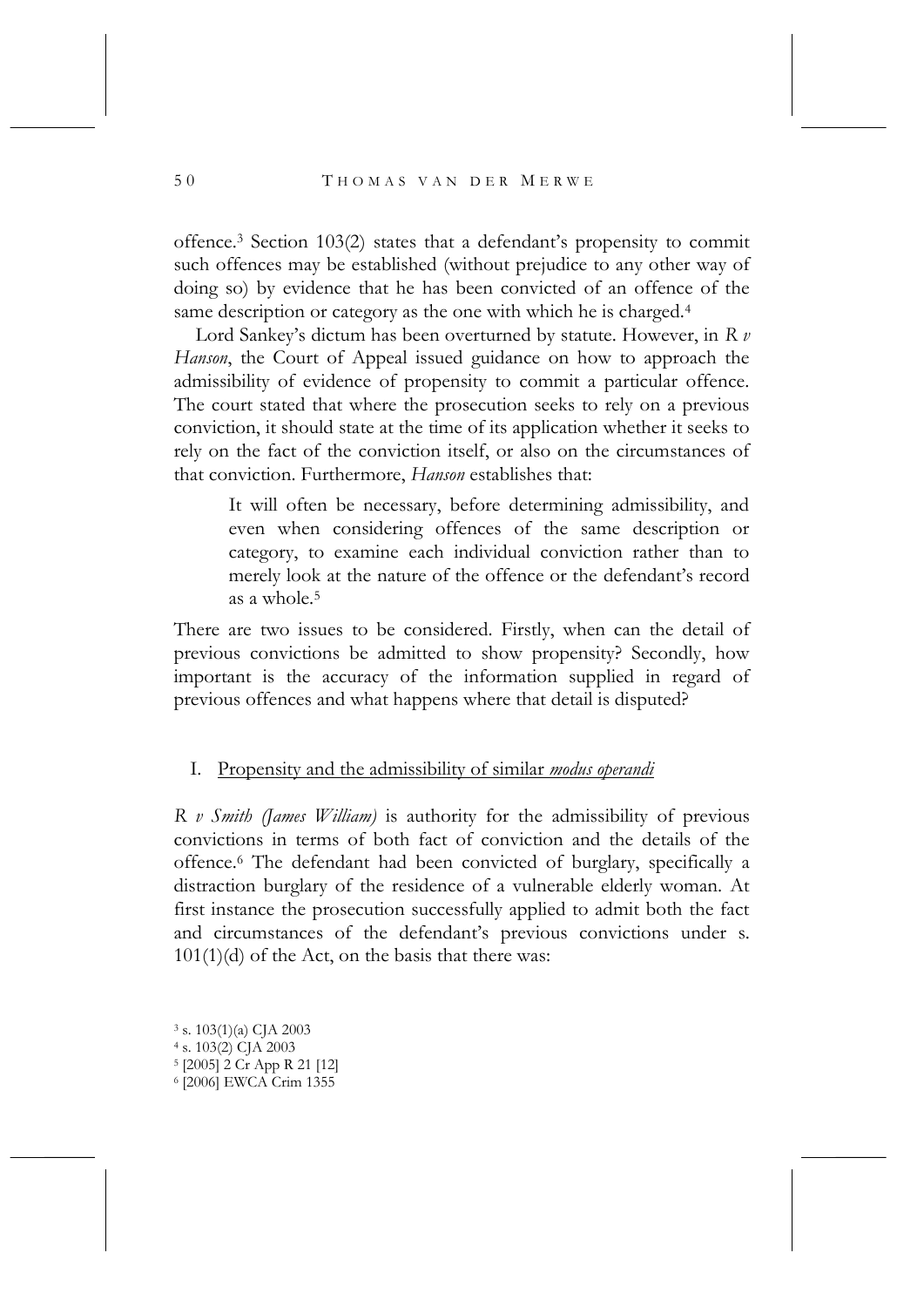[S]uch a similarity between the circumstances of the previous offences, with those with which the appellant was charged, that those previous offences should be admitted in evidence. Those previous offences involved the appellant having entered houses of vulnerable elderly people by a trick […] and taking their money. This offence involved someone having entered the house of an elderly lady by a trick and stealing money. 7

The trial judge held that the convictions were admissible:

If the *modus operandi* [of the previous conviction] has significant features shared by the offence charged, it may show propensity. 8

The defence appealed on the basis that it was wrong 'to permit the explicit and prejudicial facts of those convictions to be adduced'. The defence also relied on *R v McLeod* which states that lengthy crossexamination in relation to previous offences should be avoided as (1) a distraction to the jury; and (2) that prosecuting counsel should not seek to probe or emphasize similarities between previous offences and the instant ones.<sup>9</sup>

The appeal was dismissed. The Court of Appeal held that it was 'the circumstances of the particular type of burglary which provides its probative force'. <sup>10</sup> In regard of *R v McLeod*, the court held that crossexamination on previous offences had (1) not been a distraction to the jury; and that (2) the Criminal Justice Act 2003 had reversed the position since that case. The very purpose of putting in evidence previous convictions and their circumstances was to establish propensity and to put in material that was probative of the particular offence.

Where the circumstances of previous convicted offences exhibit a similar method to the instant offence, they go to show propensity and are caught by s 101(1)(d) of the Act. However, it should be noted that in *R v Cushing*, the Court of Appeal approved the decision of the trial judge to admit evidence of the defendant's previous burglaries of commercial property, where the instant offence was a robbery of an elderly man in his home. The court stated that '[i]t is plainly a matter of fact and degree

<sup>7</sup> ibid [10]

<sup>8</sup> [2006] EWCA Crim 1355 [11]

<sup>9</sup> [1995] 1 Cr App R 591, 604

<sup>10</sup> [2006] EWCA Crim 1355 [15]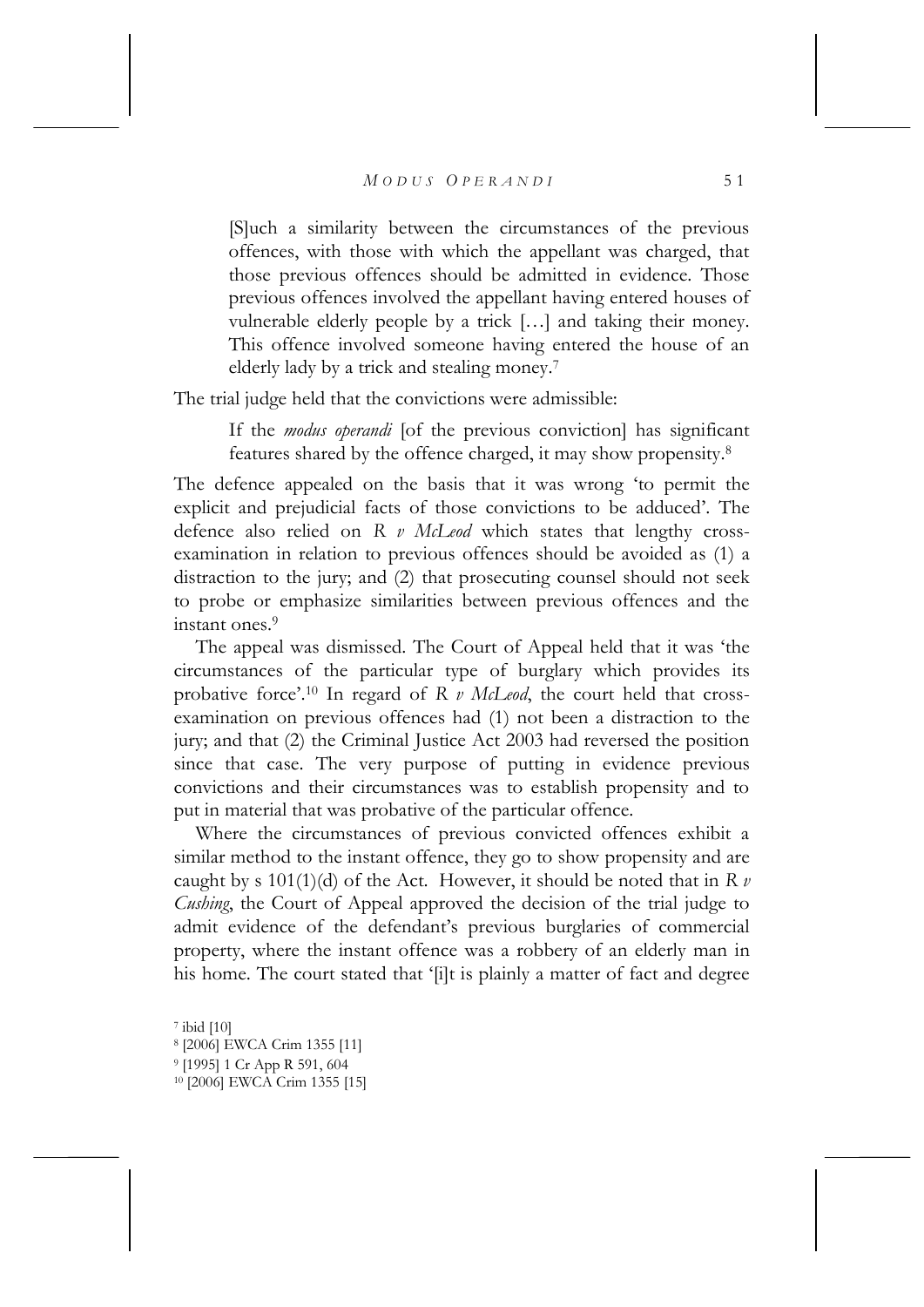### 52 THOMAS VAN DER MERWE

in every case and it is a matter for the judge's discretion and individual judgment'. 11

### II. Accuracy in admitting the fact of past convictions

'Meticulous' accuracy and precision is of the utmost importance in admitting both the fact and circumstances of previous offences. In the last eighteen months, two convictions have been quashed and retrials ordered where errors in this regard have been made.

Regarding problems with the fact of previous convictions, in *R v M* the appellant (D) successfully appealed against his conviction for robbery.<sup>12</sup> At trial the Crown had sought to adduce D's previous convictions for robbery (and their circumstances) as evidence of his propensity to carry out the kind of street robbery he was charged with. Neither the Crown nor the judge had received any counter-notice to this application under Part 35 of the Criminal Procedure Rules that the list of convictions to be adduced was inaccurate. The judge ruled that six of D's prior robbery convictions were admissible, three of which dated from 2007. After the judge had made her ruling, D disputed (from the dock) the accuracy of the record of the 2007 convictions. D's former solicitor was contacted. He stated that his recollection was that D had been convicted of one offence and the other two had been taken into consideration. In the instant offence D was alleged to have committed a street robbery by snatching a watch from the wrist of an off-duty police officer. With regard to the three robberies committed in 2007, the judge described them in basic detail. They involved demanding property from victims on the street, snatching the property and assaulting the victim if they resisted. The Court of Appeal stated that the judge gave an entirely appropriate direction in regard to this evidence.<sup>13</sup> However, in regard to the appellant's account of his previous convictions, the trial judge said to the jury in summing up:

<sup>11</sup> [2006] EWCA Crim 1221 [22]

<sup>12</sup> [2012] EWCA Crim 1588; [2012] 2 Cr. App. R. 25

<sup>13</sup> [2012] EWCA Crim 1588 [12]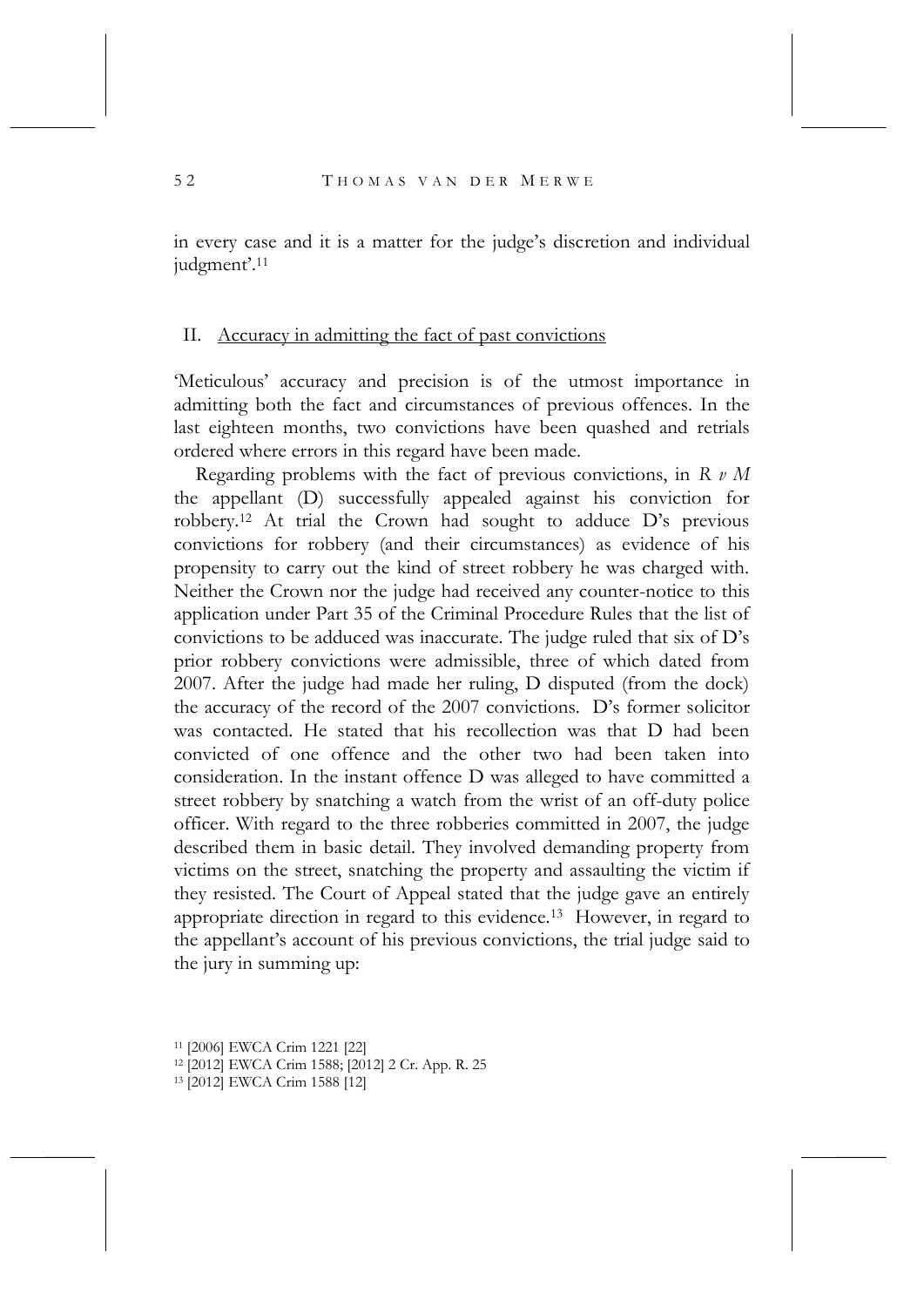He told you that while he knows the antecedent records, the record of his convictions shows the three robberies in 2007, his recollection was that he thought he had pleaded guilty to just one of those and the other two did not proceed against him and he told you he had not committed those offences.<sup>14</sup>

As a consequence, there was an issue for the jury to resolve in regard to those convictions. The Court of Appeal held that, while the three 'convictions' were properly admitted to show propensity, they enhanced the probability of an adverse impact on the defendant. In these circumstances:

[I]t is imperative that the judge is supplied with meticulously accurate information about a defendant's previous convictions and that, whatever other considerations may apply, the jury should not be misinformed in any way which might suggest that the defendant's previous convictions are worse, and more serious, than in truth they are. That is what happened here.<sup>15</sup>

Furthermore, 'the way in which this issue was left to the jury may […] have meant that the jury disbelieved the appellant's account of his previous convictions. They may have thought, reasonably, that the prosecution account of his previous convictions was correct and that if he was denying […] two offences which the prosecution said were former previous convictions, then his evidence was not creditworthy'.<sup>16</sup>

The Court allowed the appeal, quashed the conviction and ordered a retrial.

# III. Dispute over the circumstances of previous convictions, and the need for accuracy

In *R v Hanson*, it was held that under most normal circumstances it would be possible to agree the relevant circumstances of a previous conviction and (subject to a ruling on admissibility) put it before a jury. Even where a genuine dispute arose over the detail of previous convictions, it would

- <sup>14</sup> ibid [13] <sup>15</sup> ibid [15]
- <sup>16</sup> ibid [16]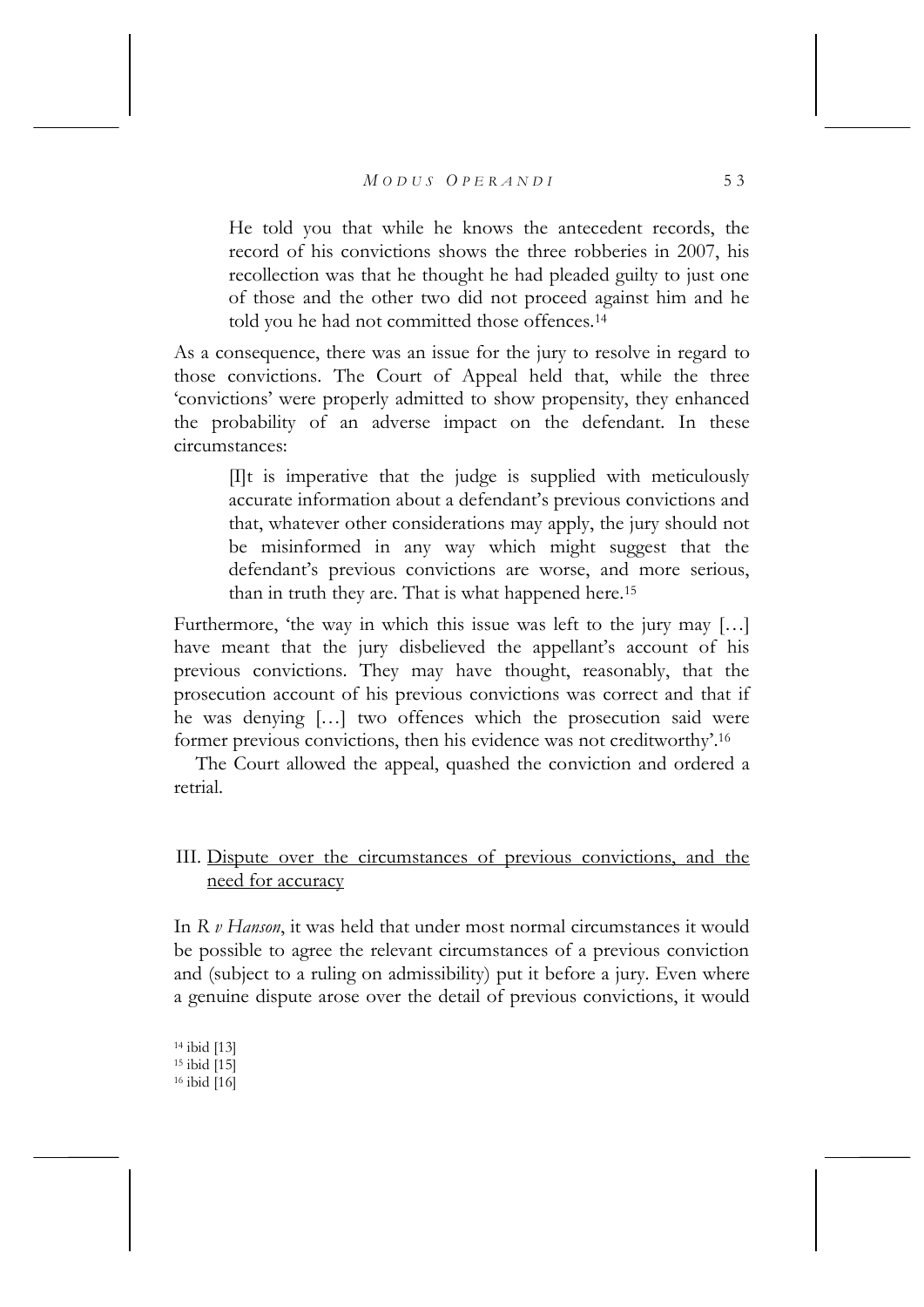#### 54 THOMAS VAN DER MERWE

normally be possible for minimum indisputable facts to be admitted. It would be very rare for a judge to hear evidence before ruling on admissibility.<sup>17</sup> Nevertheless, following *R v Humphris*, where the details of a previous crime are in dispute, the Crown should be in a position to prove the facts of the conviction by having evidence available. This will normally mean the complainant being available to attend court – except in sexual cases where a statement from the victim is preferable. A printout from the Police National Computer is not sufficient evidence.<sup>18</sup>

Where there is a dispute over the circumstances of a convicted offence which cannot be resolved and there is not a minimum level of indisputable detail, then, should that detail be admitted, it is imperative that a clear direction be given to the jury. They must be sure of the circumstances of the convicted offence before deciding whether it shows propensity for the instant one. In *R v Vickers (Louis Calvert)*, the Court of Appeal allowed an appeal against conviction, partly on the grounds that such a direction was not given.<sup>19</sup> In this case, which involved domestic violence, the appellant had been convicted of making threats to kill to his ex-partner. It was alleged that the appellant had gone to his ex-partner's home with a knife and threatened to kill her. In regard to bad character evidence, there had been a late application for it to be adduced by the Crown. This application was allowed in part: two convictions for possession of bladed articles in 2002, a conviction for possession of an offensive weapon in 2009 and a robbery conviction in the same year. However, as a consequence of the late application, it was not possible to agree the details of the offences. The defence argued that in those circumstances only the fact of the former convictions should go in; the robbery conviction should not be adduced at all. The judge admitted all the convictions, along with disputed detail over whether the appellant had threatened to use a knife in the robbery offence. The officer in the case, who had access to the complainant's original statement, gave this in his evidence. The officer's other evidence appeared to be based on information of the type found on the Police National Computer. The

- <sup>17</sup> [2005] EWCA Crim 824 [17]
- <sup>18</sup> [2005] EWCA Crim 2030 [15]
- <sup>19</sup> [2012] EWCA Crim 2689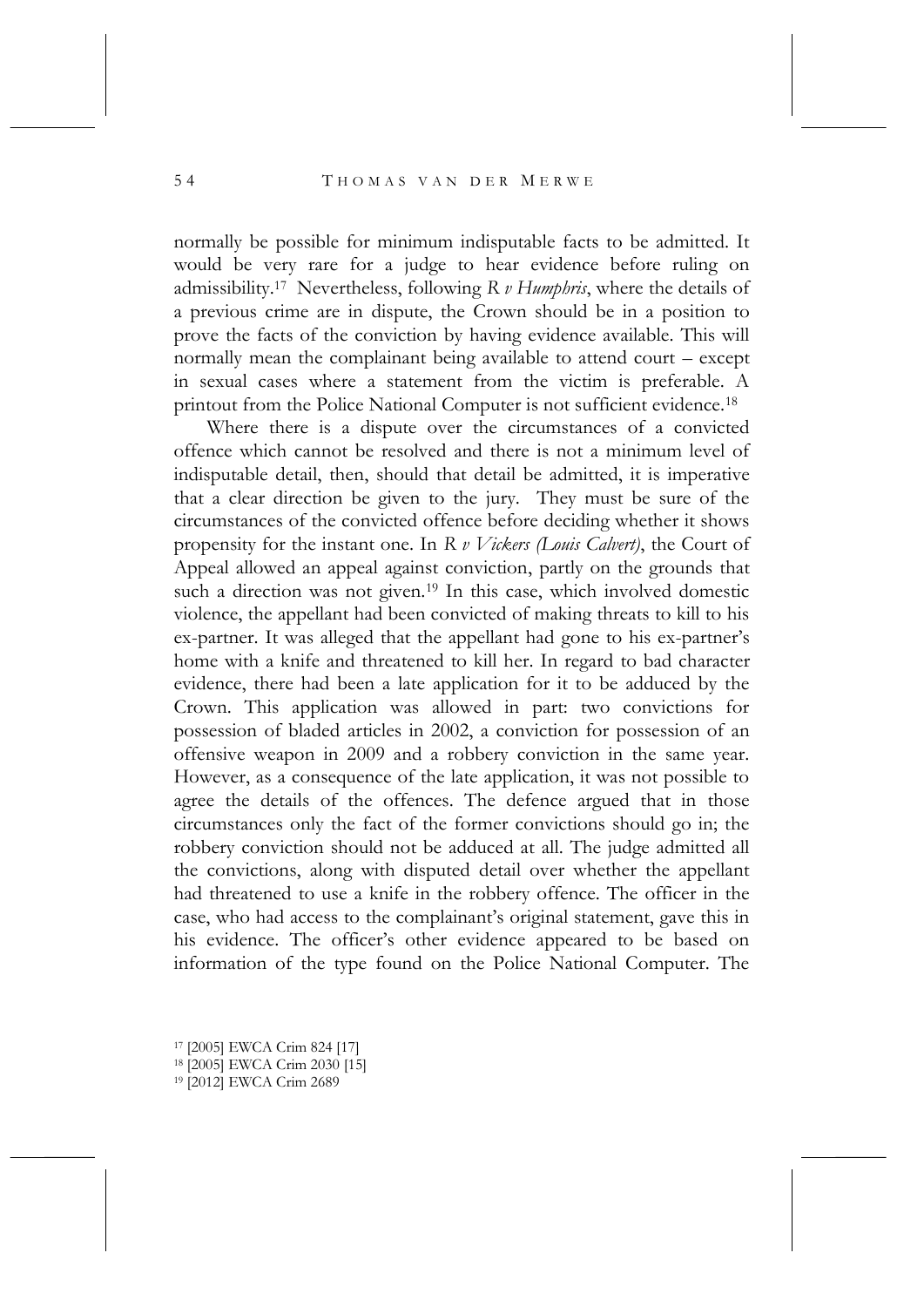#### $M$  *O D U S O P E R A N D I* 55

appellant had to contradict this solely with his own oral evidence.<sup>20</sup> The Court of Appeal held that:

Although the judge gave directions to the jury that they had to be sure that the previous convictions demonstrated a propensity of the sort relied on, he gave them no direction that they had to be sure about the facts underlying one of those convictions before they acted upon it. This seems to us to have been a particularly important requirement in relation to the robbery conviction, which was a relatively recent matter and whose admission would be wholly meaningless unless the element of threat with a knife was introduced.<sup>21</sup>

The Court went on to refer to the aforementioned case of *R v M*, and the need for 'meticulously accurate information'. <sup>22</sup> Where the Crown had served a late application and created a situation where a dispute could not be resolved, it could not 'properly seek to adduce material truly appropriate to prove the contested matters' on which it sought to rely in regard to bad character.<sup>23</sup>

If the judge was in those circumstances nonetheless prepared to admit the material, and we think he should have been very hesitant to do so, it required a very clear direction to the jury that it should be sure in relation to the disputed element before it could begin to act on it and consider whether it demonstrated any propensity. We consider that in the circumstances of this case merely leaving the matter to the jury as the judge did was wholly unsatisfactory.<sup>24</sup>

In conclusion, where a previous conviction shows propensity for the instant offence, it will be admissible. The *modus operandi* of the previous conviction will also be admissible to show propensity if it shares significant features with the instant offence. However, this is a matter of fact and degree, and is up to the discretion and individual judgment of the trial judge. Where such details are to be admitted, it is imperative that the judge is provided with 'meticulously accurate information'. Where

 ibid [36] ibid [37] [2012] EWCA Crim 1588 [15] [2012] EWCA Crim 2689 <sup>24</sup> ibid [38]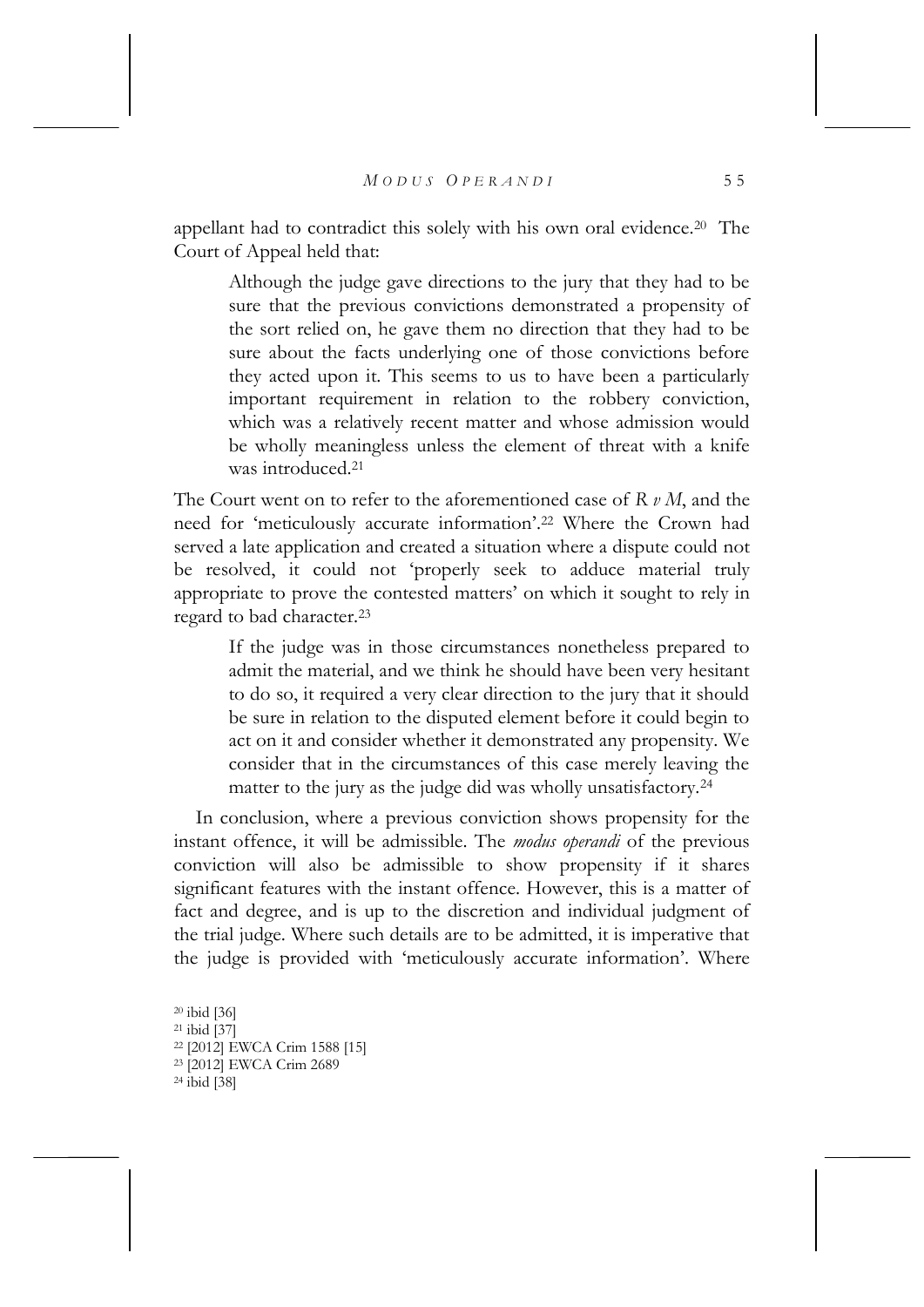### 5 6 T H O M A S V A N D E R M E R W E

such details are disputed, the Crown should be in a position to prove the details sought to be adduced and in any regard should have sought to agree minimum indisputable facts with the defence. The jury must be sure of the accuracy of the details of the previous convictions before using them in regard to propensity. Adducing inaccurate or disputed details without suitable proof can lead to a subsequent conviction being quashed.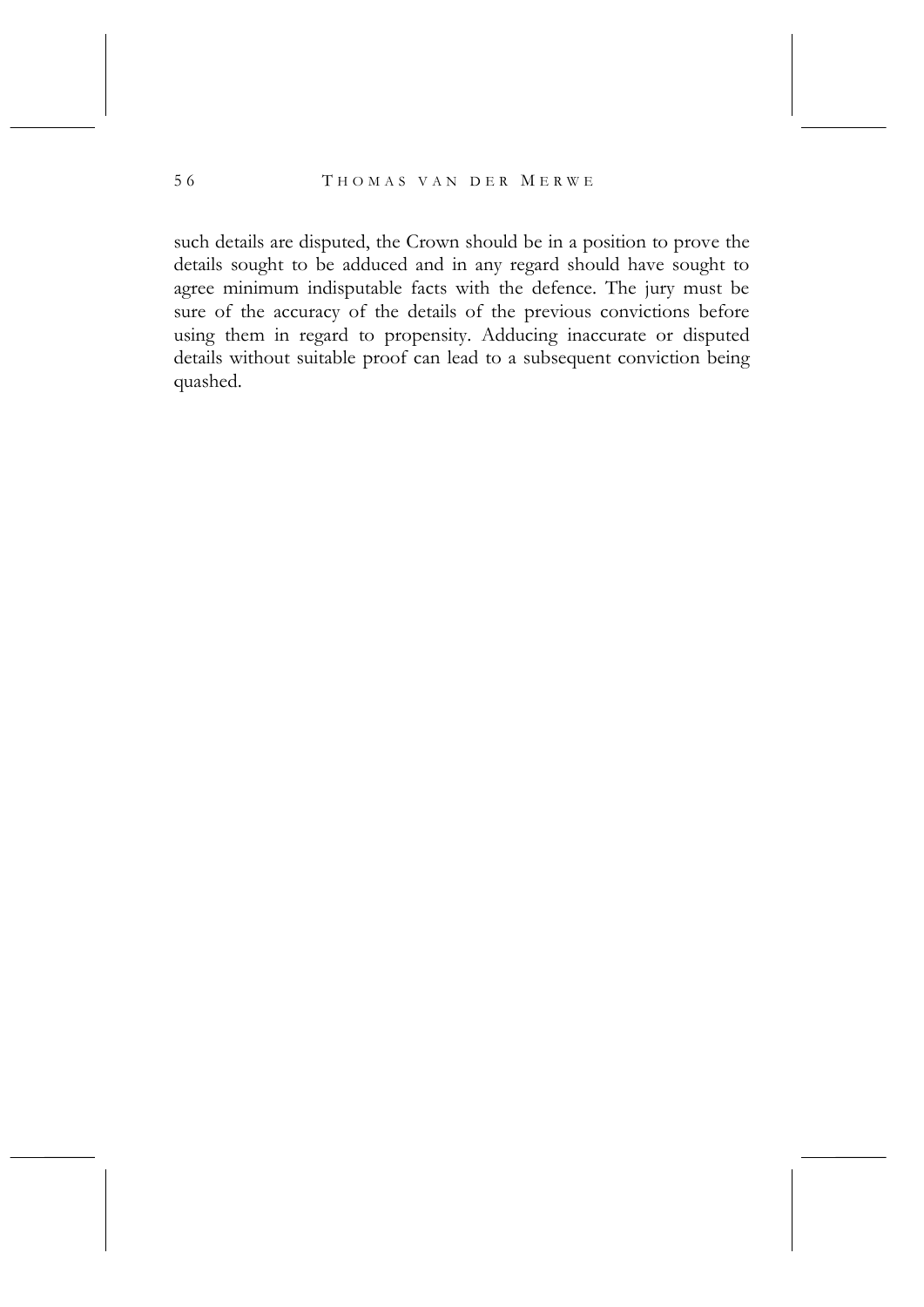# **WHAT IS GENOCIDE?**

### Jack Duncanson

Born from the bloodiest century in human history<sup>1</sup> was the ultimate crime:<sup>2</sup> the crime of genocide. The first widely accepted genocide of the twentieth century was that of the Armenian population of the Ottoman Empire in 1915.<sup>3</sup> The status of genocide as the crime of crimes, or the ultimate crime, stems from its direct association with the Holocaust. At this point in history genocide was 'a crime without a name'. <sup>4</sup> The term genocide coined by the Polish lawyer Raphaël Lemkin<sup>5</sup> from the Greek word *genos,* meaning race or tribe and *caedere,* the Latin word for killing.<sup>6</sup> It was not until 1948 with the adoption of the Genocide Convention7 that the act of genocide became in itself a crime.

## I. Elements of the Crime

There are three crucial components to the crime of genocide. Firstly, there must be an underlying offence committed with the necessary *mens rea*. Secondly, the offence must be directed against a national, ethnic, racial or religious group. Thirdly, any one of the underlying offences

<sup>1</sup> BA Valentino*, Final Solutions; Mass Killing and Genocide in the Twentieth Century* (Cornell University Press 2004) 1

<sup>2</sup> P Akhaven, *'*Enforcement of the Genocide Convention: A Challenge to Civilisation' [1995] *Harvard Human Rights Journal* 229

<sup>3</sup> I Bantekas, *International Criminal Law* (Hart Publishing 2010) 203

<sup>4</sup> A Cassese et al*, International Criminal Law: Cases and Commentar*y (OUP 2011) 200

<sup>5</sup> R Lemkin, 'Axis Rule in Occupied Europe: Laws of Occupation, Analysis of Government,

Proposals for Redress' (1944) Washington: Carnegie Endowment for World Peace 90 <sup>6</sup> Cassese, *International Criminal Law* 200

<sup>7</sup> 78 UNTS 277, adopted by Resolution 260 (III) A of the United Nations General Assembly on 9 December 1948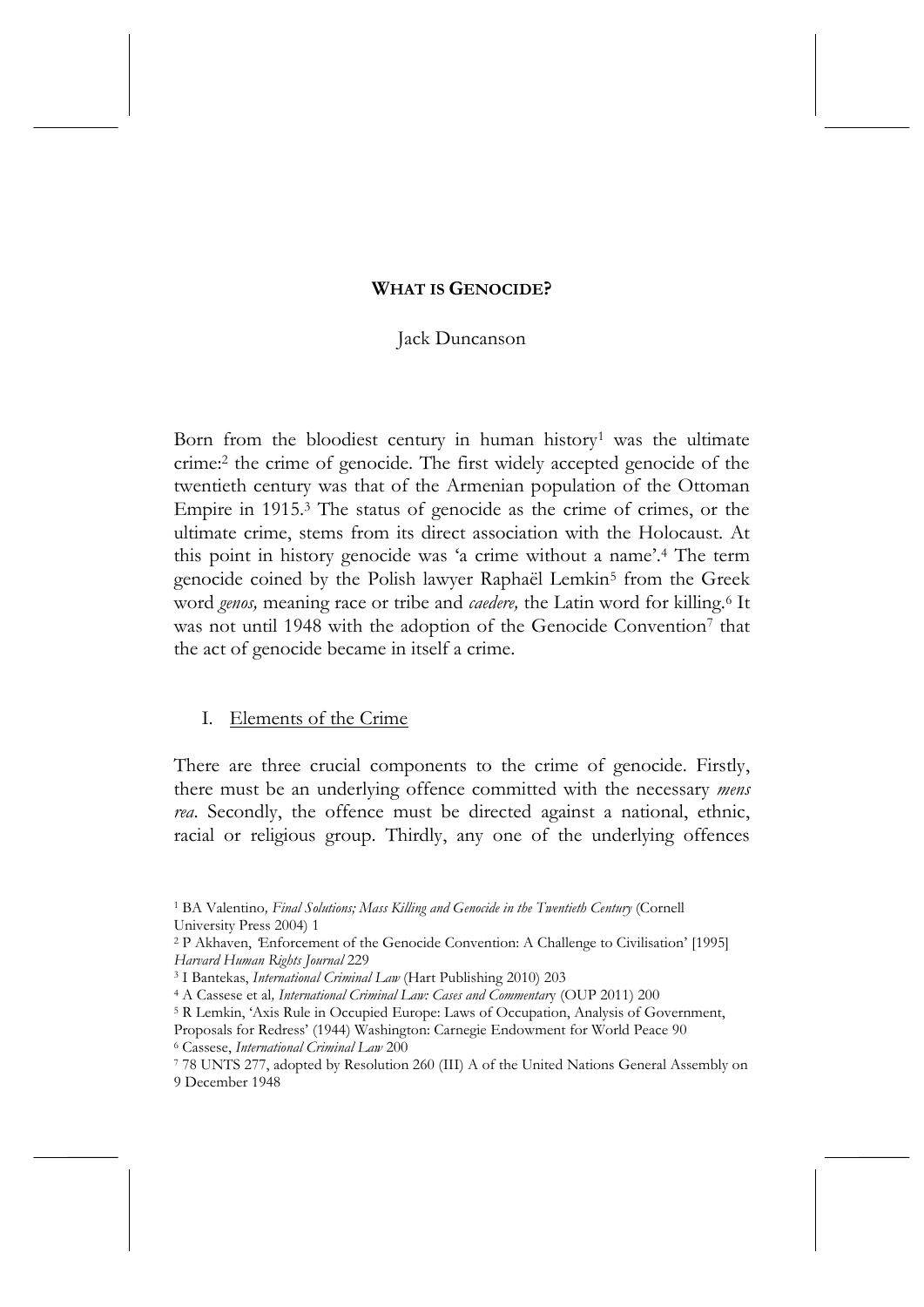### 58 J A C K D U N C A N S O N

targeted towards any of the aforementioned groups must be committed with genocidal intent; in other words, the intent to extinguish the group.<sup>8</sup>

### II. *Actus Reus* of the Crime of Genocide

The five underlying offences as seen in article 2 of the Genocide Convention are focused upon offences which directly or indirectly result in the physical or biological destruction of the group.<sup>9</sup> In the *Akayesu* case,<sup>10</sup> the International Criminal Tribunal for Rwanda ('ICTR') analysed the elements which form the *actus reus* of the crime. Regarding the first offence, intentionally killing members of the group,<sup>11</sup> the ICTR found a discrepancy between the French and the English versions. The English version uses 'killing' whilst the French version uses 'meutre'. The term killing was found to be too broad; it could incorporate both intentional and unintentional homicide, whereas the French 'meutre' was more precise, since it connotes intentional killing or 'murder'. 12

Causing serious bodily or mental harm to members of a group can also constitute genocide<sup>13</sup> as was seen in the *Eichmann* case.<sup>14</sup> The District Court of Jerusalem held that serious bodily or mental harm can be caused by the 'enslavement, starvation, deportation and persecution, confinement to ghettos, to transit camps and to concentration camps […] to suppress and torment them by inhuman suffering and torture'. 15 *Akayesu* followed the case of *Eichmann* holding that acts, such as but not limited to acts of torture, physiological or psychological; inhumane and degrading treatment; and persecution can constitute serious bodily or

<sup>8</sup> Convention on the Prevention and Punishment of the Crime of Genocide (Genocide Convention), art 2

<sup>9</sup> Cassese, *International Criminal Law* 201

<sup>10</sup> International Criminal Tribunal for Rwanda*, Prosecutor v Akayesu,* Trial Chamber, Judgment of 2 September 1998, Case No. ICTR-96-4-T

<sup>11</sup> ICTR Statute art 2(2)(a)

<sup>12</sup> *Akayesu* [500]

<sup>13</sup> ICTR Statute Art.2(2)(b)

<sup>14</sup> *A.-G. Israel* v. *Eichmann*, (1968) 36 ILR 5 (District Court, Jerusalem)

<sup>15</sup> ibid [199]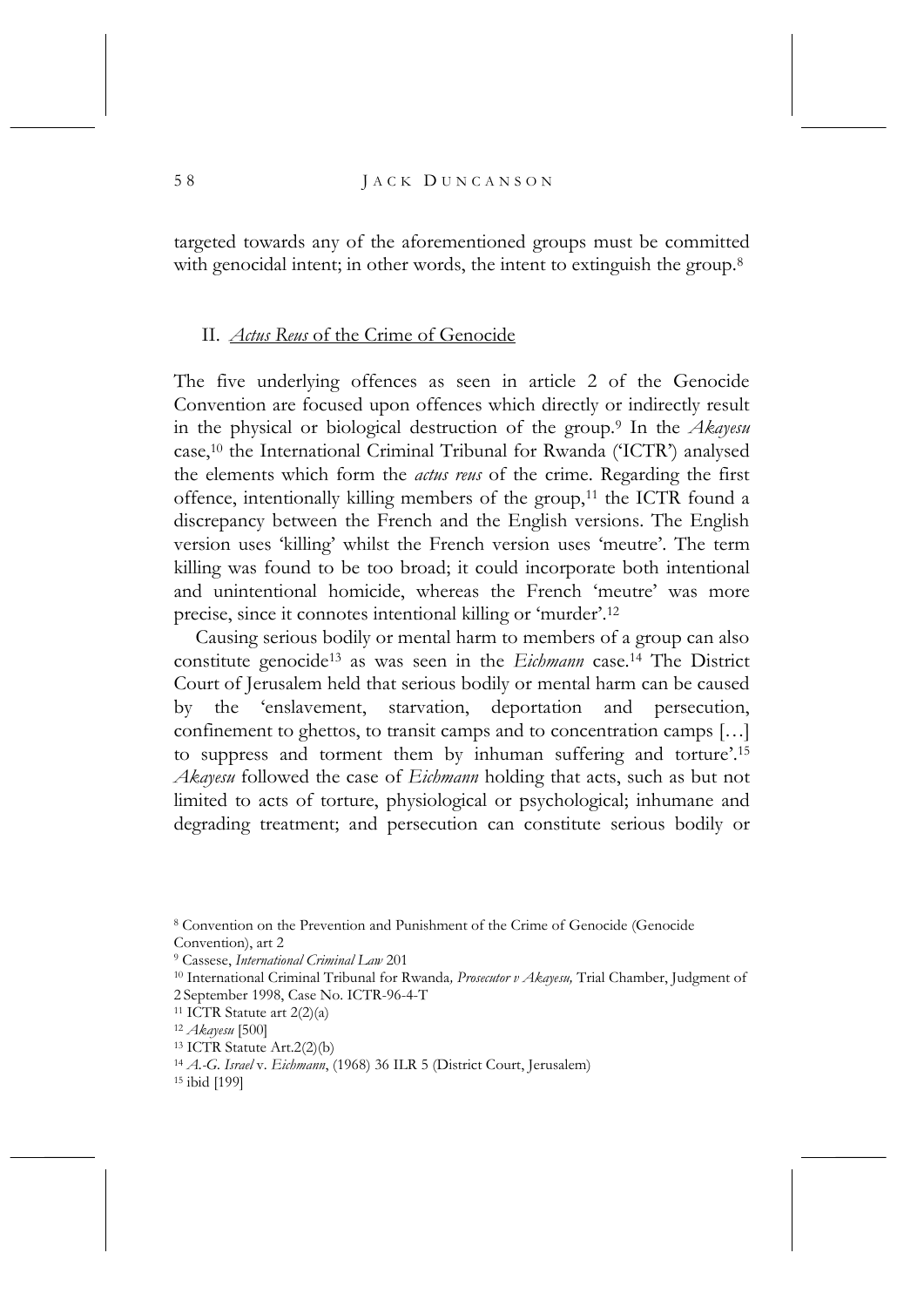#### WHAT IS  $G \text{ENOCIDE}$  ? 59

mental harm.<sup>16</sup> There is no requirement, despite the arguments of the USA, that the harm be 'permanent or irremediable'. 17

Acts which deliberately inflict on the group conditions of life calculated to bring about its physical destruction in whole or in part can also constitute genocide.<sup>18</sup> This can include 'subjecting a group of people to a subsistence diet […] and the reduction of essential medical services'.<sup>19</sup> This has been criticised on the grounds that subjecting a group to a subsistence diet, although unethical, does not *prima facie*  amount to conditions of life calculated to bring about its physical destruction.<sup>20</sup> Starvation would result in physical destruction and is a much more precise term than simply a subsistence diet, which although unhealthy, is not a threat to life in the same degree.

Imposing measures intended to prevent births within the group<sup>21</sup> can further constitute the crime of genocide. This includes acts of sexual mutilation, forced birth control, separation of the sexes, the prohibition of marriage, and the practice of sterilisation.<sup>22</sup> Such measures could also include threats calculated to have the effect of preventing procreation. Rape could be a measure to prevent births if the result meant that the individuals were too traumatised to procreate.<sup>23</sup>

The final underlying act is that of forcibly transferring children from one group to another.<sup>24</sup> Article 2 of the Convention has been incorporated verbatim into the statutes of the *ad hoc* tribunals of both the ICTR and the International Criminal Tribunal for the former Yugoslavia ('ICTY').<sup>25</sup> It has also been implemented into the Rome Statute of the International Criminal Court in much the same way.<sup>26</sup> The *ad hoc* tribunals and the ICC have generally followed the ICTR's discussions in relation to the five categories of conduct aforementioned that amount to genocide.<sup>27</sup>

<sup>16</sup> *Akayesu* [504]

<sup>17</sup> Bantekas, *International Criminal Law* 216

<sup>18</sup> Genocide Convention art 2

<sup>19</sup> *Akayesu* [506]

<sup>20</sup> Cassese, *International Criminal Law* 203

<sup>21</sup> Genocide Convention art 2(d)

<sup>22</sup> *Akayesu* [507]

<sup>23</sup> ibid [508]

<sup>24</sup> Genocide Convention art 2

<sup>25</sup> Cassese, *International Criminal Law* 201

<sup>26</sup> Rome Statute of the International Criminal Court, art 6

<sup>27</sup> Cassese, *International Criminal Law* 203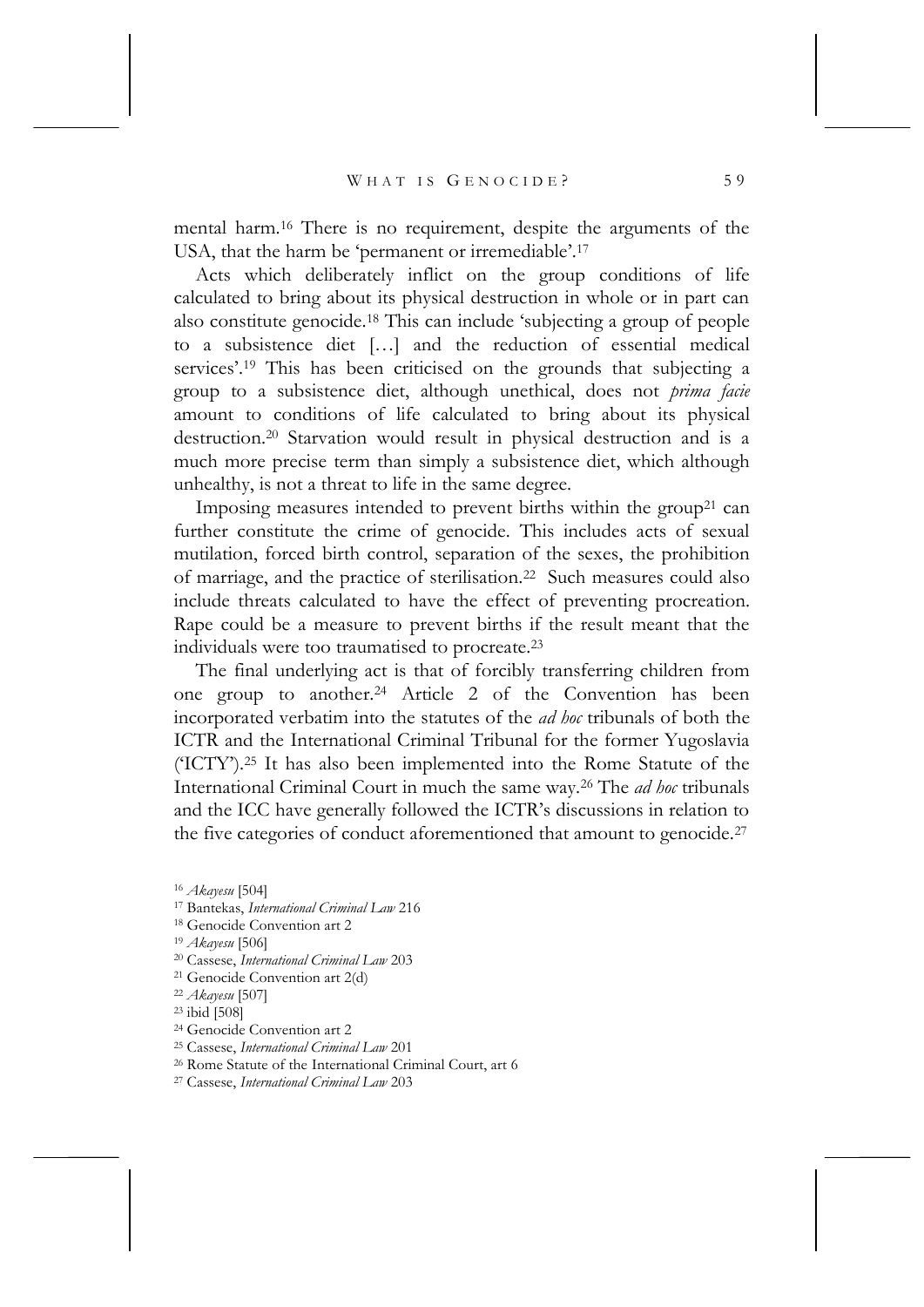### 6 0 J A C K D U N C A N S O N

#### III.What Constitutes a Protected Group?

The Genocide Convention only applies to the destruction of four specific groups: national, ethnic, racial and religious groups.<sup>28</sup> An ethnic group is one whose members share a common language or culture. Membership of a racial group is based upon hereditary physical traits often identified in relation to a specific geographical location. A religious group is defined as members sharing the same religion and mode of worship. Finally a national group is a collection of people who are perceived as sharing a legal bond as a result of citizenship.<sup>29</sup>

The drafters of the Convention excluded *inter alia* political and economic groups, with the intention instead to focus on groups with more 'stable' characteristics.<sup>30</sup> It has been argued that omitting these groups helped to ensure greater acceptance and increased ratification. Therefore states which were involved in political purges such as the Soviet Union would find it less intimidating.<sup>31</sup>

In domestic implementations, some states have broadened the scope of genocide. For example, genocide under Spanish law<sup>32</sup> is broader than the Convention and incorporates political groups.<sup>33</sup> In the *Jorgić* case,<sup>34</sup> a German court held that German law<sup>35</sup> does not require the physical extermination and destruction of the group since destruction of the group in a social sense can suffice.<sup>36</sup> This is consistent with the Convention whose primary concern was to protect the group as a whole, not the individuals themselves.<sup>37</sup> Although recent developments in the law do seem to be broadening the categories of protected groups, the

Case No 3StR 215/98F, published in NStZ Vol 8 1999, 396

<sup>35</sup> Under art 220a of the German Penal Code <sup>36</sup> Cassese, *International Criminal Law* 228

<sup>28</sup> Genocide Convention art 2

<sup>29</sup> *ICTR, Prosecutor v Kayishema and Ruzindana* (1999) Case No ICTR-95-1-T [512], [513], [514], [515].

<sup>30</sup> Cassese, *International Criminal Law* 204

 $31$  ibid

<sup>32</sup> Spanish Criminal Code, art 137

<sup>33</sup> Bantekas, *International Criminal Law* 214; *Re Scilingo*, Judgment No 16/2005 (19 April 2005) <sup>34</sup> Germany, *Jorgić* case, Federal Court of Justice (Bundesgerichtshof), Judgment of 30 April,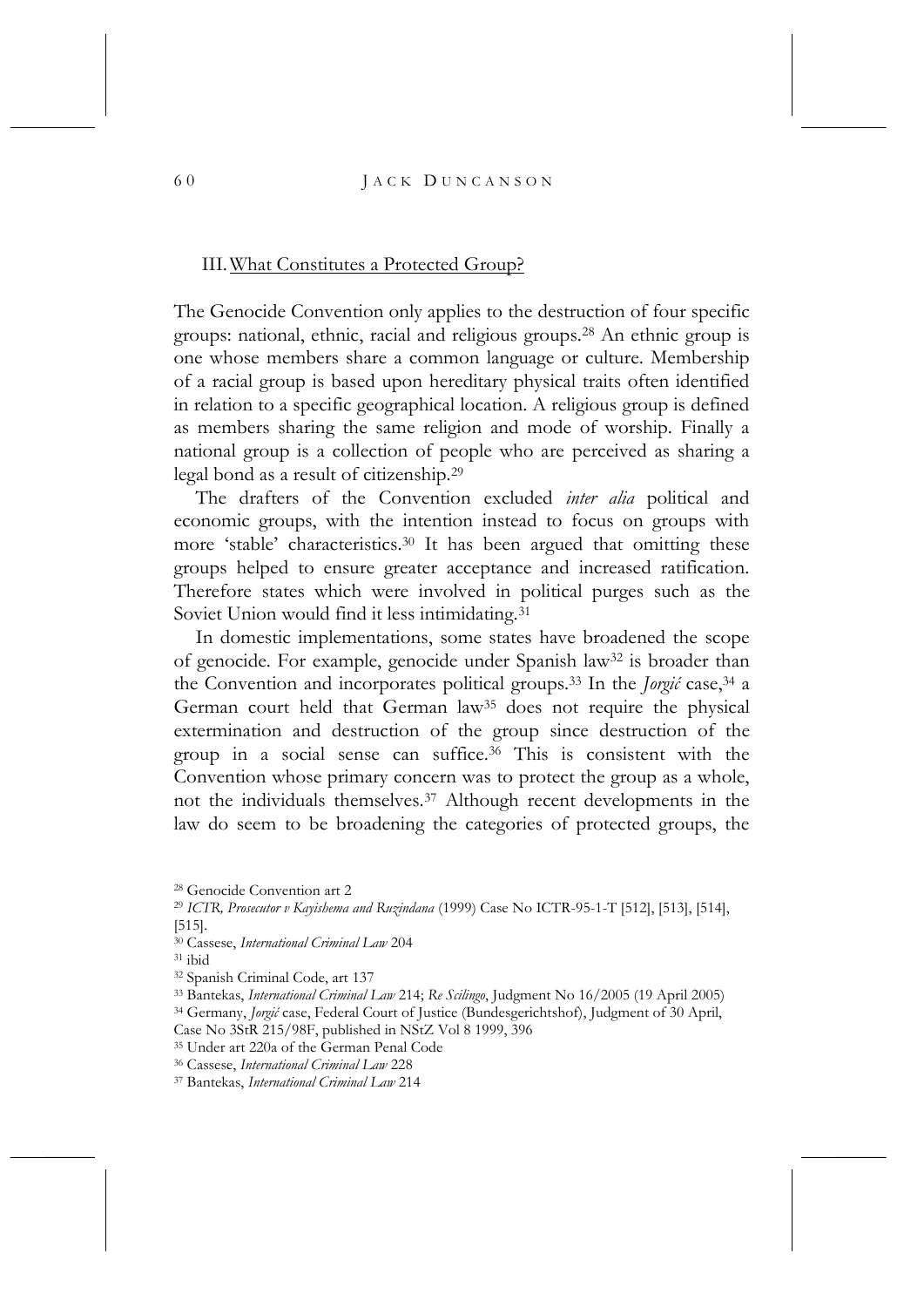#### $WHAT IS GENOCIDER?$  61

Genocide Convention and the ICC are still limited in jurisdiction to the four groups.

The early jurisprudence of the International Court of Justice ('ICJ') and the case law of the Permanent Court of International Justice suggested that the existence of a specific group was a question of fact and therefore objective in nature.<sup>38</sup> However, in recent times it has become apparent that the four protected groups are subjective concepts. In *Akayesu*<sup>39</sup> focus was not placed on whether there were significant objective differences between the two 'groups' but whether the groups perceived themselves as distinct. <sup>40</sup> This approach may be seen as desirable since groups may have very subtle differences which may not be apparent to an outsider. However, the *Stakić*<sup>41</sup> case held that 'a subjective definition alone is not enough to determine victim groups'. <sup>42</sup> Having objective elements will help prevent a 'floodgates' scenario where anyone could argue genocide victimhood on the basis of an unfounded perceived group membership.<sup>43</sup>

The definition of genocide involves the victimisation of a particular group resulting from certain positive characteristics. The negative approach was rejected in the case of *Stakić* because 'negatively defined groups lack specific characteristics, [therefore] defining groups by reference to a negative would run counter to the intent of the Genocide Convention's drafters'. 44

In the case of *Krstić*, <sup>45</sup> General Krstić was ordered to and carried out the mass slaughter of Bosnian Muslim men and boys in Srebrenica. In this case the defence argued that the Bosnian Muslim men of Srebrenica did not constitute a specific national, ethnical, racial or religious group.<sup>46</sup> The defence contended that 'one cannot create an artificial "group" by limiting its scope to a geographical area'. <sup>47</sup> It was also unlikely that the Bosnian Muslim men of Srebrenica would consider themselves a distinct

<sup>47</sup> ibid

<sup>38</sup> ibid 212

<sup>39</sup> *Akayesu*

<sup>40</sup> Bantekas, *International Criminal Law* 213

<sup>41</sup> *ICTY Prosecutor v Stakić*, Appeals Chamber Judgment (22 March 2006)

<sup>42</sup> ibid [25]

<sup>43</sup> Bantekas, *International Criminal Law* 215

<sup>44</sup> *Stakić* [22]

*<sup>45</sup> ICTY, Prosecutor v Krstić,* Trial Chamber, IT-98-33-T (2001)

<sup>46</sup> ibid [558]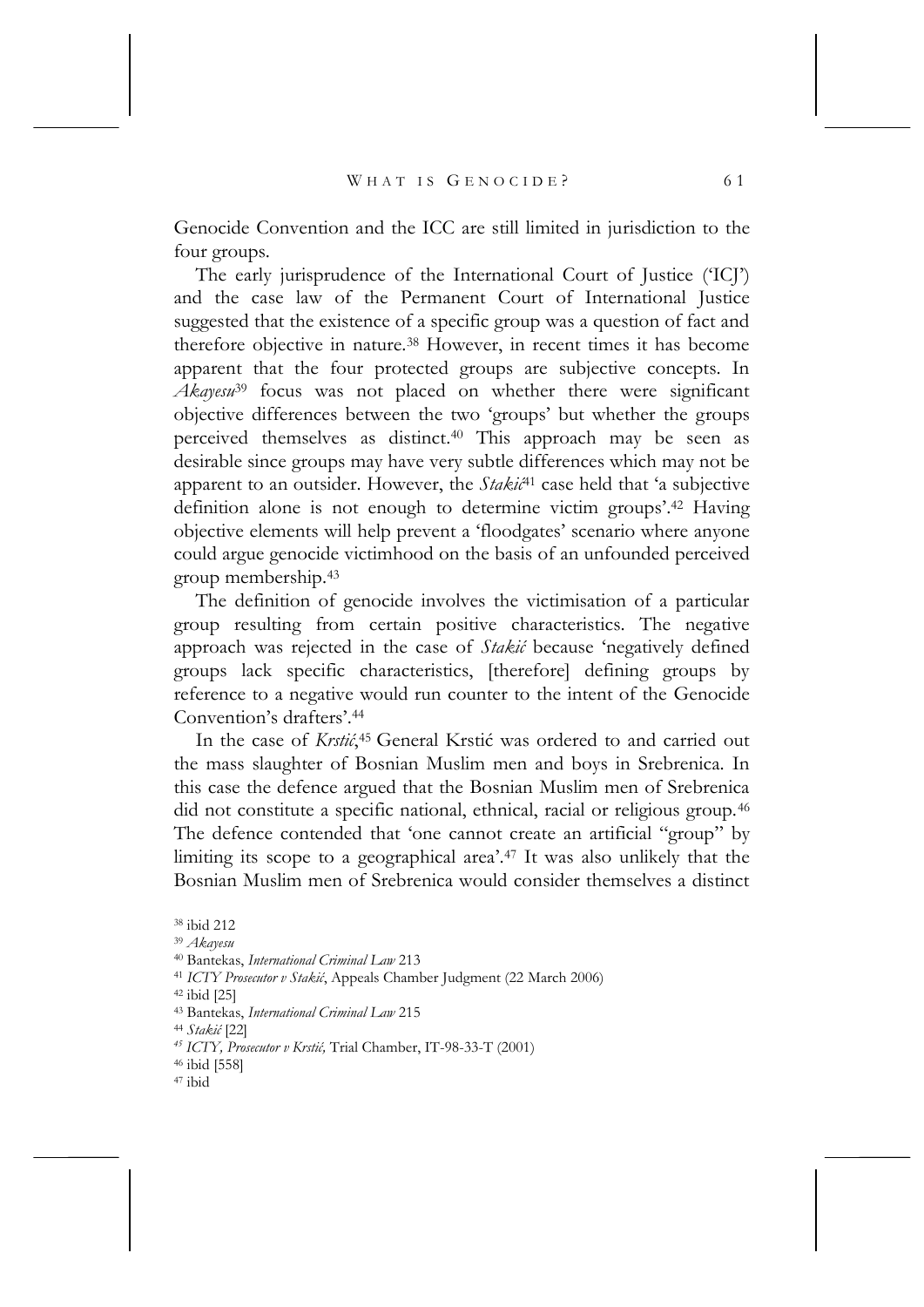### 6 2 J A C K D U N C A N S O N

group among Bosnian Muslims.<sup>48</sup> When assessing whether a targeted group falls within the definition of a protected group, what is important is whether subjectively they were perceived as belonging to a specific identifiable group. It was held that the Bosnian Muslims were as a whole a protected group to which the Bosnian Muslims of Srebrenica constituted part,<sup>49</sup> and were thus protected by article 4 of the ICTY Statute.

## IV.*Dolus Specialis*

The defendant must have the relevant *mens rea* for the underlying offences, but must also have genocidal intent, i.e. the intent to destroy the group. It is important to note that there is no requirement of premeditation,<sup>50</sup> yet the very nature of the offences necessitates a certain degree of planning.<sup>51</sup> It is often difficult to establish the specific intent to destroy one of the aforementioned groups, as in the case of *Jelisić*. <sup>52</sup> Here the defendant held during the Bosnian war a position of authority at Luka prison camp. He was charged with the crime of genocide. His actions were sufficient to satisfy the conduct element of genocide, but the question remained as to whether he possessed the requisite genocidal intent. The evidence provided from witnesses showed he took pleasure from his position<sup>53</sup> when he committed the violent crimes and mass murders for which he was indicted. Since this was held to show that Jelisić had a disturbed personality<sup>54</sup> and was not sufficient to prove genocidal intent, he was accordingly acquitted of the genocide charge. The prosecution appealed the acquittal on the ground that the trial chamber had applied an overly narrow interpretation of genocidal intent. The trial chamber had held that his almost sadistic nature was different to the intent to destroy the group.<sup>55</sup> The Appeals Chamber however

<sup>48</sup> ibid [559]

<sup>49</sup> ibid [560]

<sup>50</sup> *ICTY, Prosecutor v Jelisić,* Trial Chamber, IT-95-10 (1999), [100]

<sup>51</sup> Bantekas, *International Criminal Law* 209

<sup>52</sup> *Jelisić* (n 50)

<sup>53</sup> ibid 104

<sup>54</sup> ibid 105

<sup>55</sup> *ICTY, Prosecutor v Jelisić,* Appeal Chamber, IT-95-10-A (2001) [70]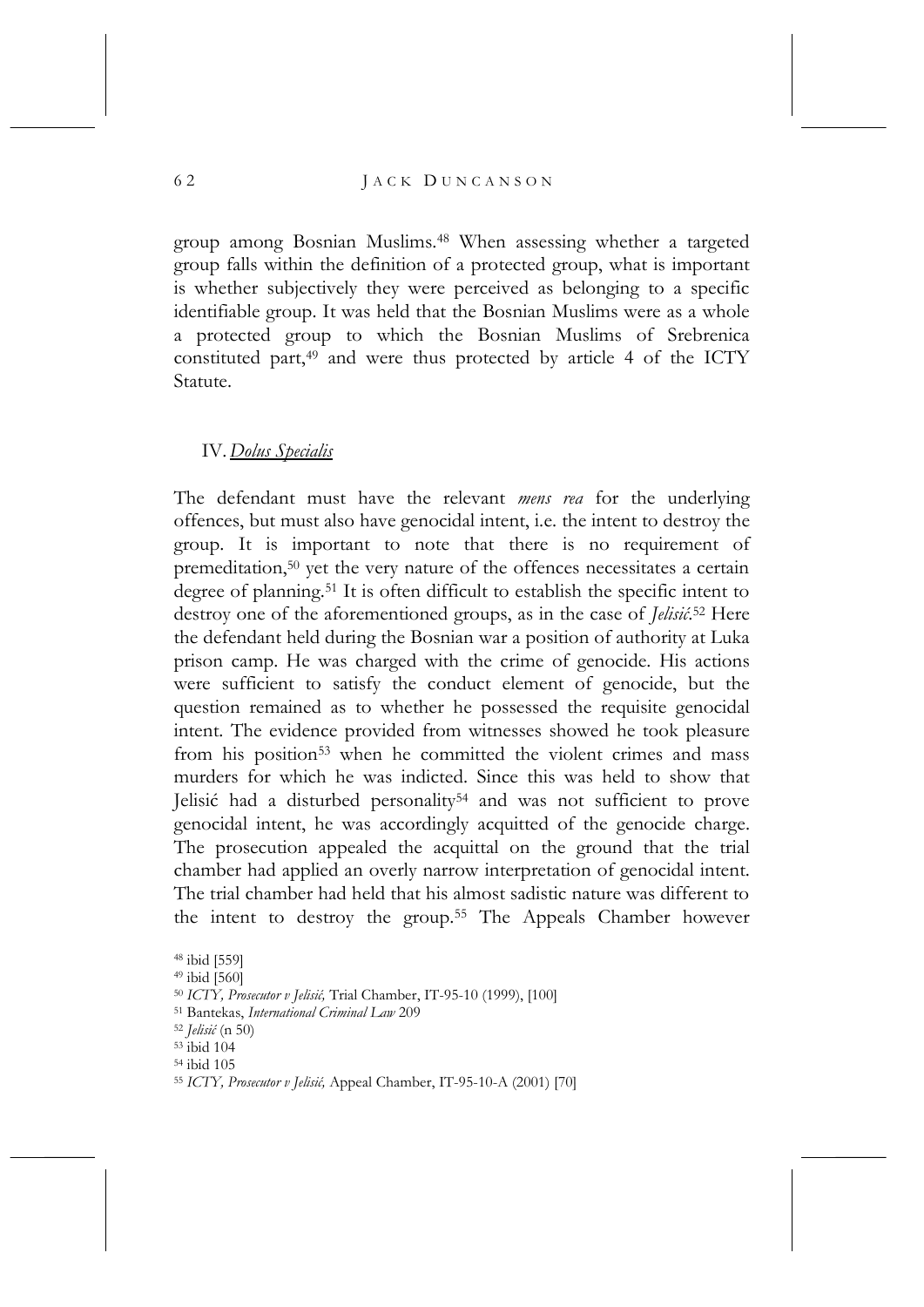#### WHAT IS  $G \text{ENOCIDE}$ ? 63

disagreed, pointing out that a disturbed personality in itself does not prevent the individual from having the intent to destroy a particular group; and in fact it is often the mentally unbalanced who are drawn to extreme racial and ethnic hatred.<sup>56</sup> This case shows the difficulty in proving genocidal intent, particularly where an individual has acted outside of a joint enterprise.<sup>57</sup>

When violence is used with the intent to displace but not destroy a population, does this amount to genocide? Displacing a population has commonly become known as 'ethnic cleansing'. In the case of *Krstić*, the ICTY considered whether the defendant had the relevant genocidal intent ('*dolus specialis*')*.* The case concerned the forcible transfer of Muslim women and children and the detention and execution of men. The International Law Commission considered that having the 'intent to destroy' meant destruction 'only in its material sense, its physical or biological sense'. <sup>58</sup> However there have been declarations otherwise. The United Nations General Assembly in 1992 labelled ethnic cleansing as a form of genocide,<sup>59</sup> and the Federal Constitutional Court of Germany in 2000 applied a very broad definition of 'destroy', beyond merely the physical and biological.<sup>60</sup> These seem to encompass non-physical forms of the destruction of a group. Regardless, the Trial Chamber held that the 'definition of genocide is limited to those acts seeking the physical or biological destruction of all or part of a group'. <sup>61</sup> This decision was made in regard of the principle of *nullum crimen sine lege.*<sup>62</sup> Displacing a population does not *per se* cause the destruction of the group in a physical sense. Without the intention to destroy in a physical sense there is no genocidal intent. It is a very fine line between ethnic cleansing and genocide, since if the campaign of ethnic cleansing 'implicates any of the objective elements of the offence and is […] committed with the requisite *dolus specialis* it will no doubt amount to genocide'. 63

<sup>56</sup> ibid

<sup>57</sup> *Jelisic* Trial Chamber [101]

<sup>58</sup> *Krstic* [576]

<sup>59</sup> ibid [578]

<sup>60</sup> ibid [579]

<sup>61</sup> ibid [580]

<sup>62</sup> Rome Statute of the International Criminal Court 1998, art 22

<sup>63</sup> Bantekas, *International Criminal Law* 215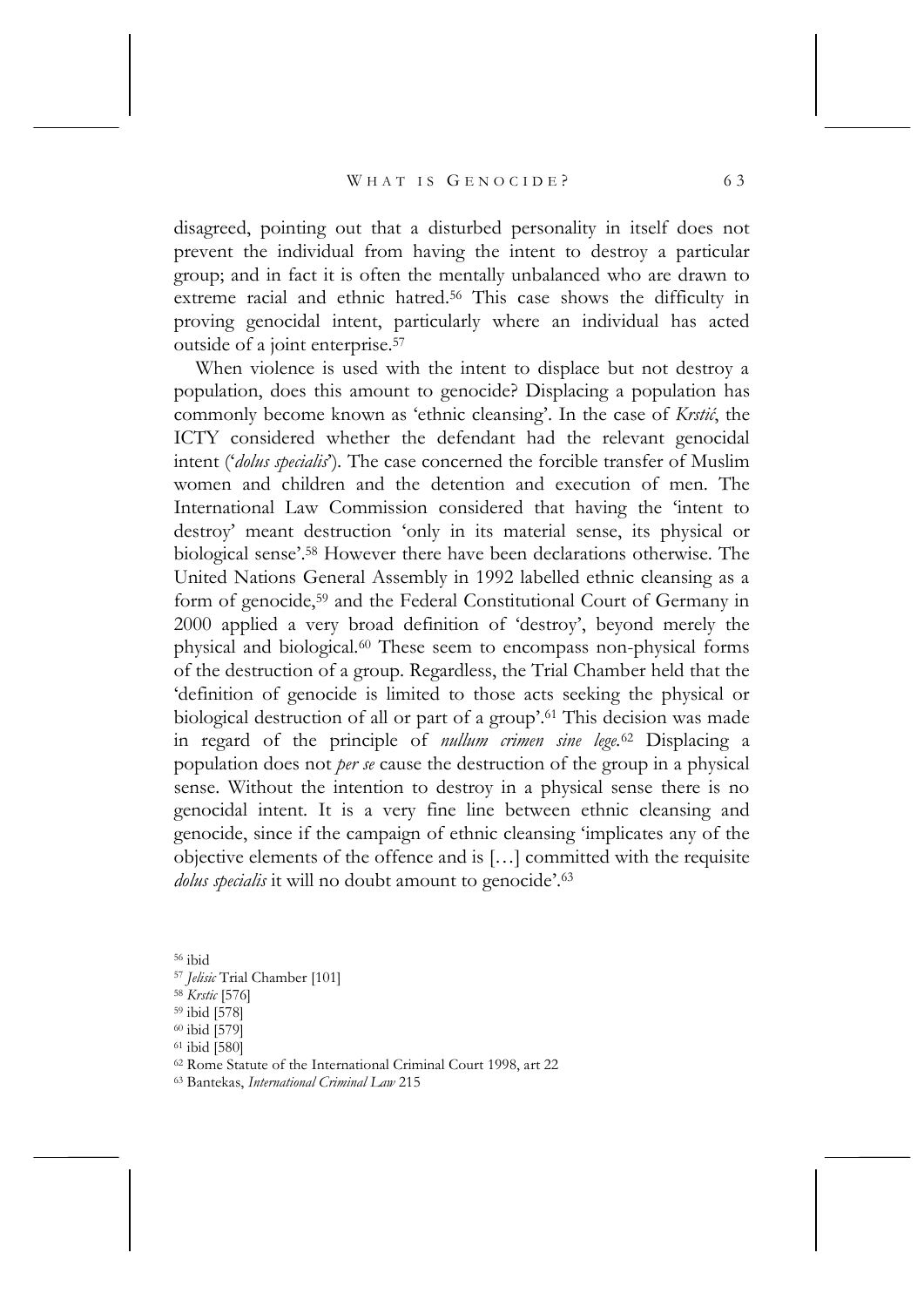#### 6 4 J A C K D U N C A N S O N

What constitutes intent to destroy 'part' as opposed to 'all' is the subject of much debate. In the *Krstić* case the defence argued that the term 'in part' refers to the scale of the crimes. <sup>64</sup> The Trial Chamber held that under a plain reading of the Convention, 'in part' refers to intention.<sup>65</sup> Any 'act committed with the intent to destroy a part of a group […] constitutes an act of genocide'. <sup>66</sup> Partial destruction of a group constitutes genocide either when it concerns a large proportion of the group or a significant section, $67$  such as its military personnel, as this would leave them vulnerable. This has been reaffirmed by the Final Report of the Commission of Experts.<sup>68</sup> The *Jelisić* case highlighted that genocidal intent can manifest itself either as the killing of a large proportion of a group or by the killing of a smaller number which is calculated to have a significant impact on the survival of the rest of the group.<sup>69</sup> The Muslim men in the *Krstić* case were considered a significant section of the group, as they amounted to three generations and in such a society this would 'inevitably result in the physical disappearance of the Bosnian Muslim population at Srebrenica'. <sup>70</sup> The intent to kill all the Muslim military aged men was held to constitute intent to destroy 'in part' the Bosnian Muslim group, thus constituting genocide.<sup>71</sup> On appeal it was reaffirmed that genocide was committed, although it was held that the Trial Chamber had erred in law and that Krstić did not have genocidal intent. Nonetheless because he was aware of the genocidal intent of others when he allowed his men to join the killing operations, this made him an accomplice to genocide.<sup>72</sup>

The difficulties in distinguishing between the intent to destroy a group and the intent to displace it have been seen in relation to the attacks against civilians in Darfur.<sup>73</sup> The Commission considered whether the

<sup>64</sup> *Krstić* [583] <sup>65</sup> ibid [584] <sup>66</sup> ibid <sup>67</sup> *Krstic* [587] <sup>68</sup> Final Report of the Commission of Experts established pursuant to Security Council resolution 780 (1992) <sup>69</sup> *Jelisic*, Trial Chamber [82] <sup>70</sup> *Krstic* [595]

<sup>71</sup> ibid [598]

<sup>72</sup> Cassese, *International Criminal Law* 223

<sup>73</sup> Report of the International Commission of Inquiry on Darfur to the United Nations Secretary-General, 2005 (UN Doc. S/2005/60)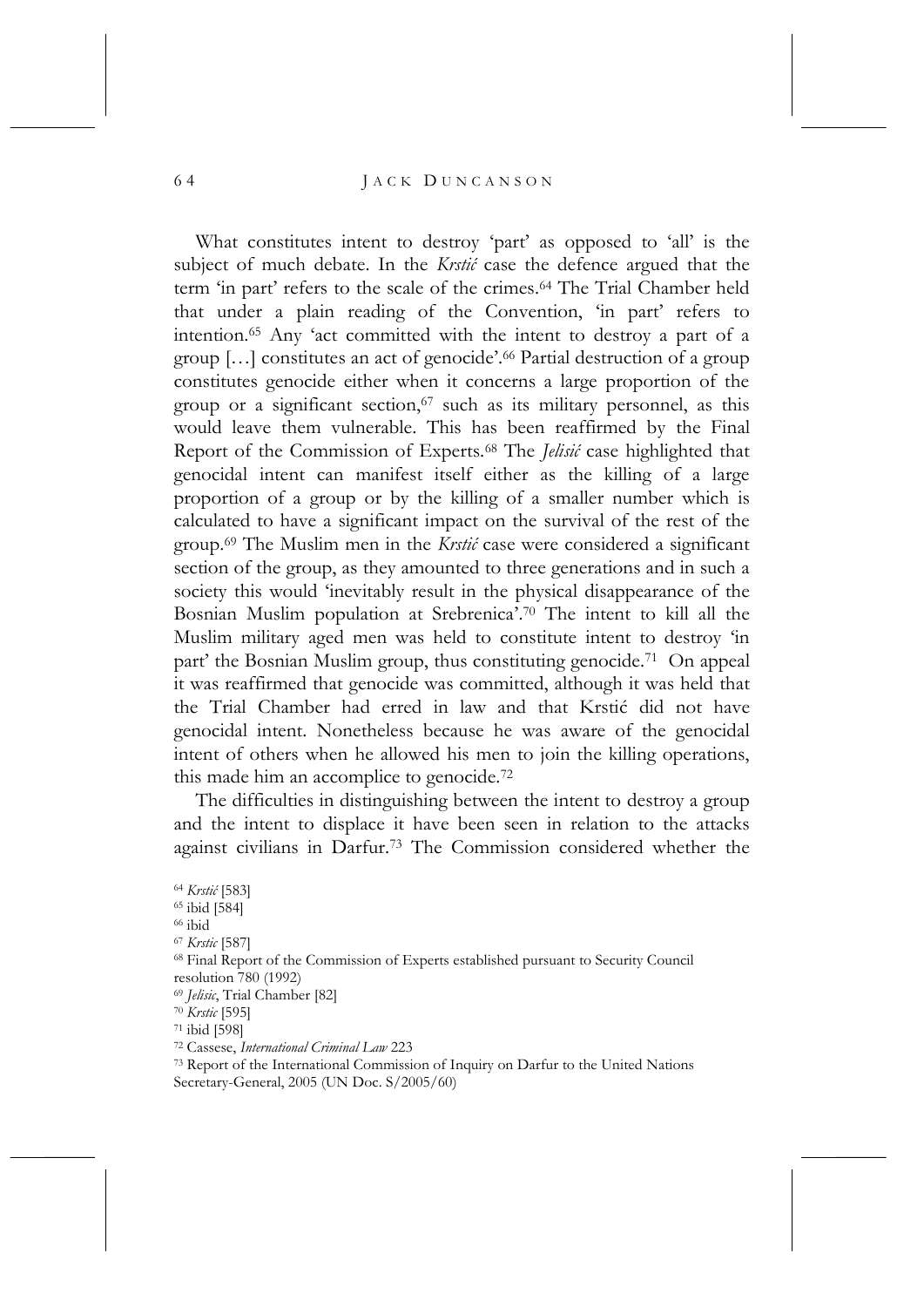### $WHAT IS GENOCIDE?$  65

attacks were committed with genocidal intent. The Commission drew inferences from factors such as the scale of the crimes and the systematic manner in which they were committed.<sup>74</sup> The attackers did not exterminate the whole group; instead the militias selectively killed groups of young men. The Commission held that the intention was not to destroy the group in whole or in part but instead to kill those whom the attackers considered rebels and displace the remaining population to prevent the rebels from gaining support.<sup>75</sup> The Commission's conclusion therefore was that the Government of Sudan had not implemented a policy of genocide.

The Rome Statute of the ICC reproduces the definition of genocide from the Convention. However the ICC Elements of Crime, an aid to interpretation and application, adds as an element of genocide that 'the conduct took place in the context of a manifest pattern of similar conduct directed against that group or was conduct that could itself effect such destruction'. <sup>76</sup> This approach was reaffirmed in the *Al-Bashir Warrant* decision.<sup>77</sup> This case established that not only is a pattern of conduct necessary but the 'conduct must present a concrete threat to the existence of the targeted group, or a part thereof.<sup>78</sup> Therefore an offence of genocide is only triggered when the threat of destruction of the group becomes concrete and real<sup>79</sup> which would cause a delay in preventative action. This element may give greater clarity and help distinguish between crimes against humanity and genocide.<sup>80</sup> The need of a 'manifest pattern' is perhaps an attempt at simplifying establishing genocidal intent as multiple acts may make it easier to infer.

<sup>74</sup> ibid [513]

<sup>75</sup> ibid [514]

<sup>76</sup> ICC, Elements of a Crime, art 6

<sup>77</sup> ICC*, Prosecutor v Al-Bashir, Decision on the Prosecution's Application for a warrant of Arrest* (4 March 2009)

<sup>78</sup> ibid [121], [123]

<sup>79</sup> Bantekas, *International Criminal Law* 210

<sup>80</sup> Cassese, *International Criminal Law* 227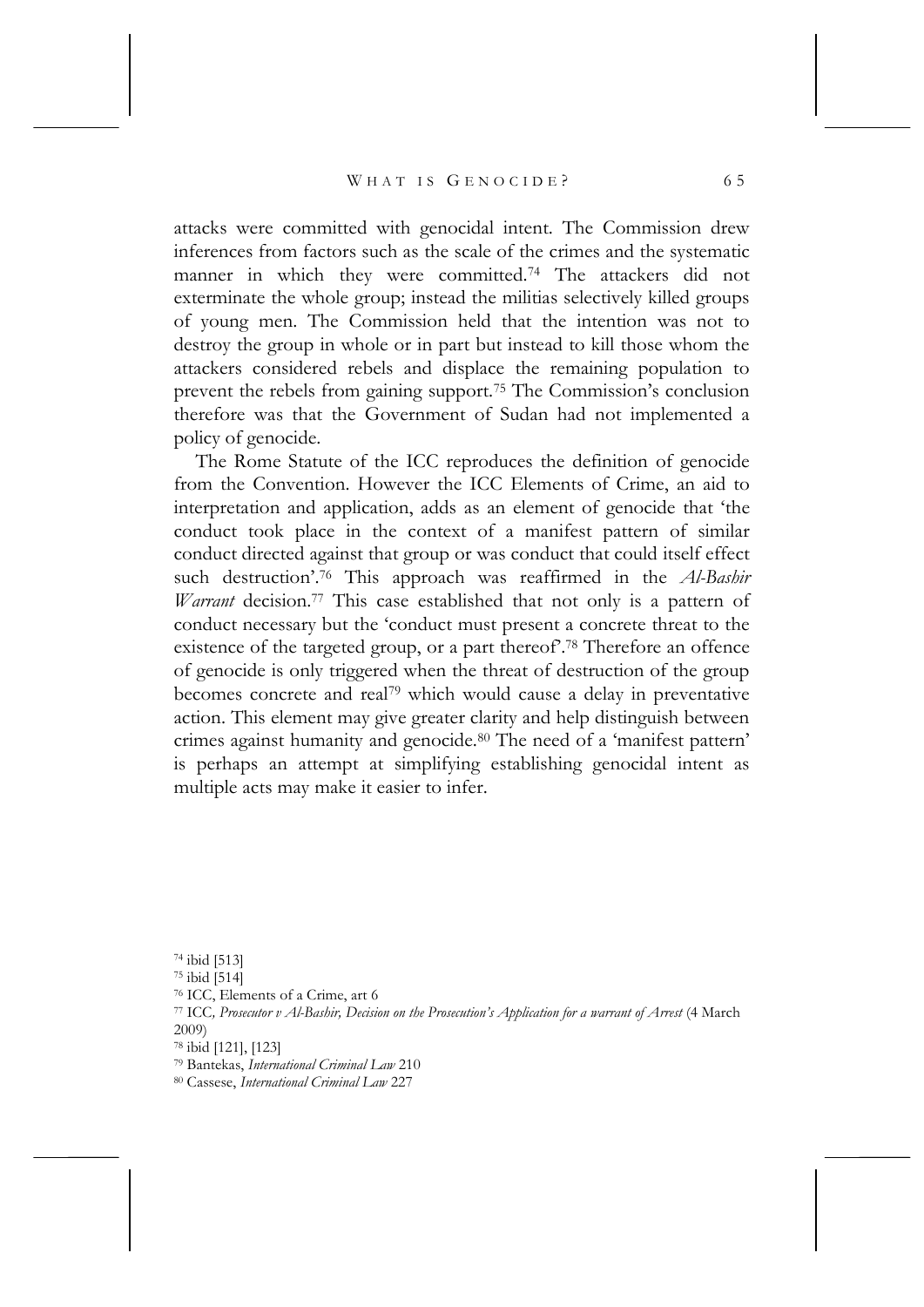### 6 6 J A C K D U N C A N S O N

## V. Duties and Obligations

The purpose of the Convention is not just to punish but also to actively prevent genocide, and prevention has been described as the Convention's 'greatest failure'. <sup>81</sup> UN member states are often hesitant to 'get involved' by singling out states which have breached international criminal law in relation to genocide. The Convention provides that enforcement of the Convention is up to the courts in the state in which genocide was committed, or before an international penal tribunal.<sup>82</sup> In practice this is unreasonable as it is often state officials who are implicated and will actively oppose prosecution.<sup>83</sup> The punishment of genocide ought, of course, to act as a major deterrent to prevent atrocities taking place. *Bosnia v Serbia*<sup>84</sup> reaffirmed that states have a duty to 'employ all means reasonably available to them […] to prevent genocide so far as possible'. <sup>85</sup> The outcome is irrelevant; the pertinent question from the state's point of view is whether the state took all reasonable steps to prevent genocide. <sup>86</sup> This duty arises once the state becomes aware of or should have become aware of the risk of genocide.<sup>87</sup> It is important to distinguish between a state violating its obligations under article 1 of the Convention whereby the state omits to take reasonable steps to prevent the commission of genocide and those held responsible for complicity in genocide under article 3 which involves some form of positive action to aid the perpetrators of genocide.<sup>88</sup> The ICJ held that 'unless brought under control, it must have been clear that there was a serious risk of genocide in Srebrenica'. <sup>89</sup> This coupled with the failure to take reasonable preventative measures resulted in the finding that Serbia violated its state obligations under the Convention.<sup>90</sup>

<sup>81</sup> ibid 230

<sup>82</sup> Genocide Convention, art 6

<sup>83</sup> Cassese, *International Criminal Law* 230

<sup>84</sup> ICJ*, Application of the Convention on the Prevention and Punishment of the Crime of Genocide (Bosnia and Herzegovina v Serbia and Montenegro)* Judgment of 26 February 2007

<sup>85</sup> ibid [430]

<sup>86</sup> ibid

<sup>87</sup> ibid [431]

<sup>88</sup> ibid [432]

<sup>89</sup> ibid [438]

<sup>90</sup> ibid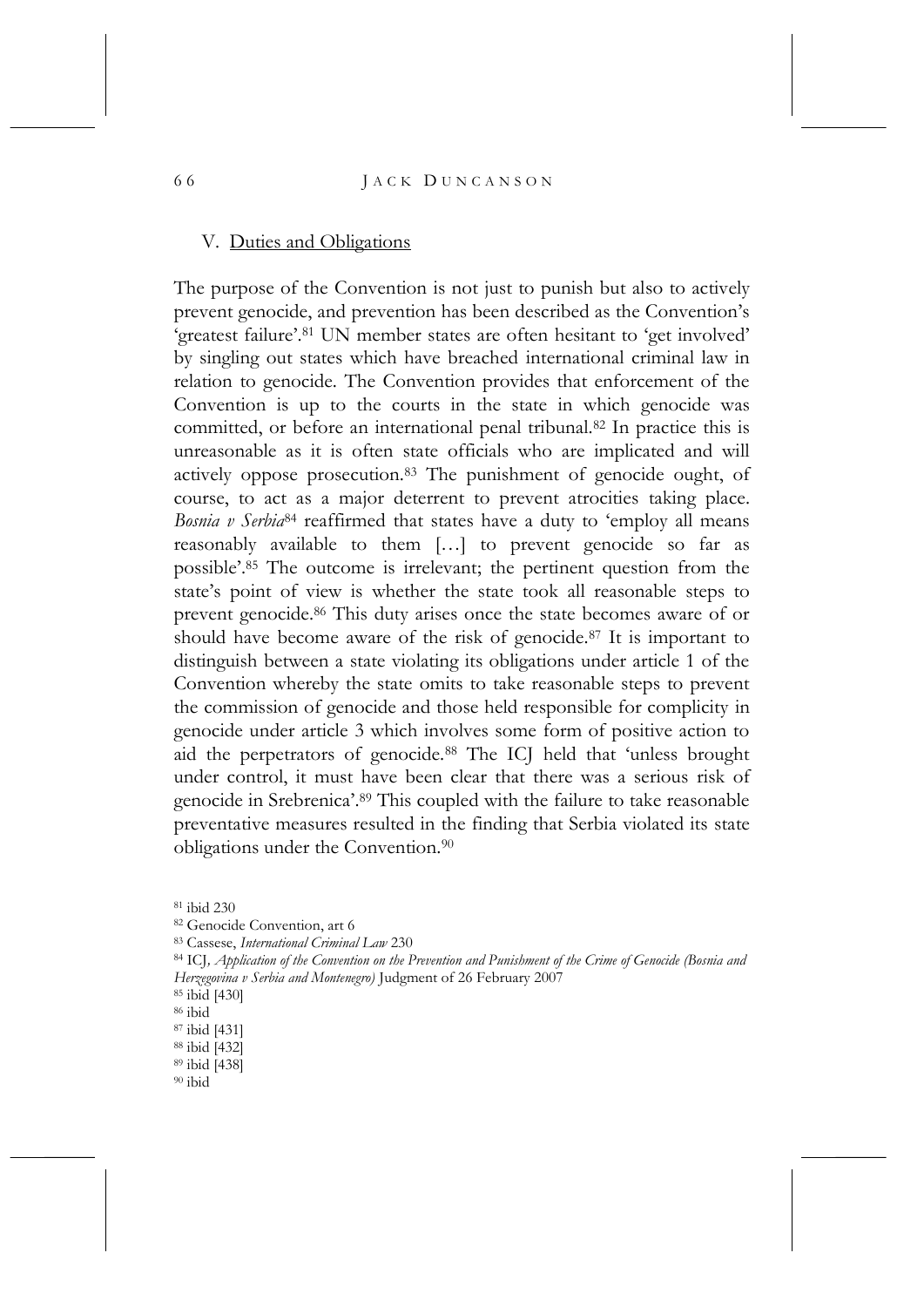### WHAT IS  $G \text{ENOCIDE}$ ? 67

### VI.Crimes of Genocide versus Crimes against Humanity

The crime of genocide and crimes against humanity were 'forged in the same crucible and were used at Nuremberg almost as if they were synonyms'. <sup>91</sup> The Nuremberg tribunals took place before the creation of the Convention, and the charges laid were of 'crimes against humanity' as there was no self-standing crime of genocide. The Nuremberg tribunals:

[O]nly considered [the] mass murder of racial or ethnic groups to the extent that they showed a *nexus* with war crimes […] For this reason, the International Military Tribunal at Nuremberg felt it could not make a general declaration that the acts before 1939 were crimes against humanity.<sup>92</sup>

This meant that racially motivated atrocities committed by the Nazi regime within Germany *before* the outbreak of the war were not initially punishable under international law.<sup>93</sup> From this India, Panama and Cuba proposed that the issue of genocide be placed on the agenda for the first meeting of the United Nations General Assembly.<sup>94</sup> Accordingly the Genocide Convention was born, drafted in part from frustration with the Nuremberg judgments. The Genocide Convention established a separate international crime that could be committed either during a time of war or peace.<sup>95</sup> In comparison it was not until 1995 that the ICTY in the *Tadić*<sup>96</sup> case held that crimes against humanity did not have to be linked with war.<sup>97</sup> The early distinction between genocide and crimes against humanity was the nexus that crimes against humanity had with war, and had Nuremberg not imposed this upon crimes against humanity then 'there would likely have been no need to define genocide as a distinct international crime'. <sup>98</sup> It seems that in modern times the crime of genocide and crimes against humanity are closer now than they have

<sup>97</sup> ibid [140], [141]

<sup>91</sup> WA Schabas, *'*Origins of the Genocide Convention: From Nuremberg to Paris*'* 40 *Case Western Reserve Journal of International Law* (2008) 35, 53

<sup>92</sup> WA Schabas, *'*National courts finally begin to prosecute genocide, the "crime of crimes"' (2003) JICJ 3

<sup>93</sup> ibid

<sup>94</sup> ibid

<sup>95</sup> Genocide Convention art 1

<sup>96</sup> *ICTY, Prosecutor v Tadić,* Appeals Jurisdiction Decision (2 Oct 1995)

<sup>98</sup> Schabas, 'Origins of the Genocide Convention' 53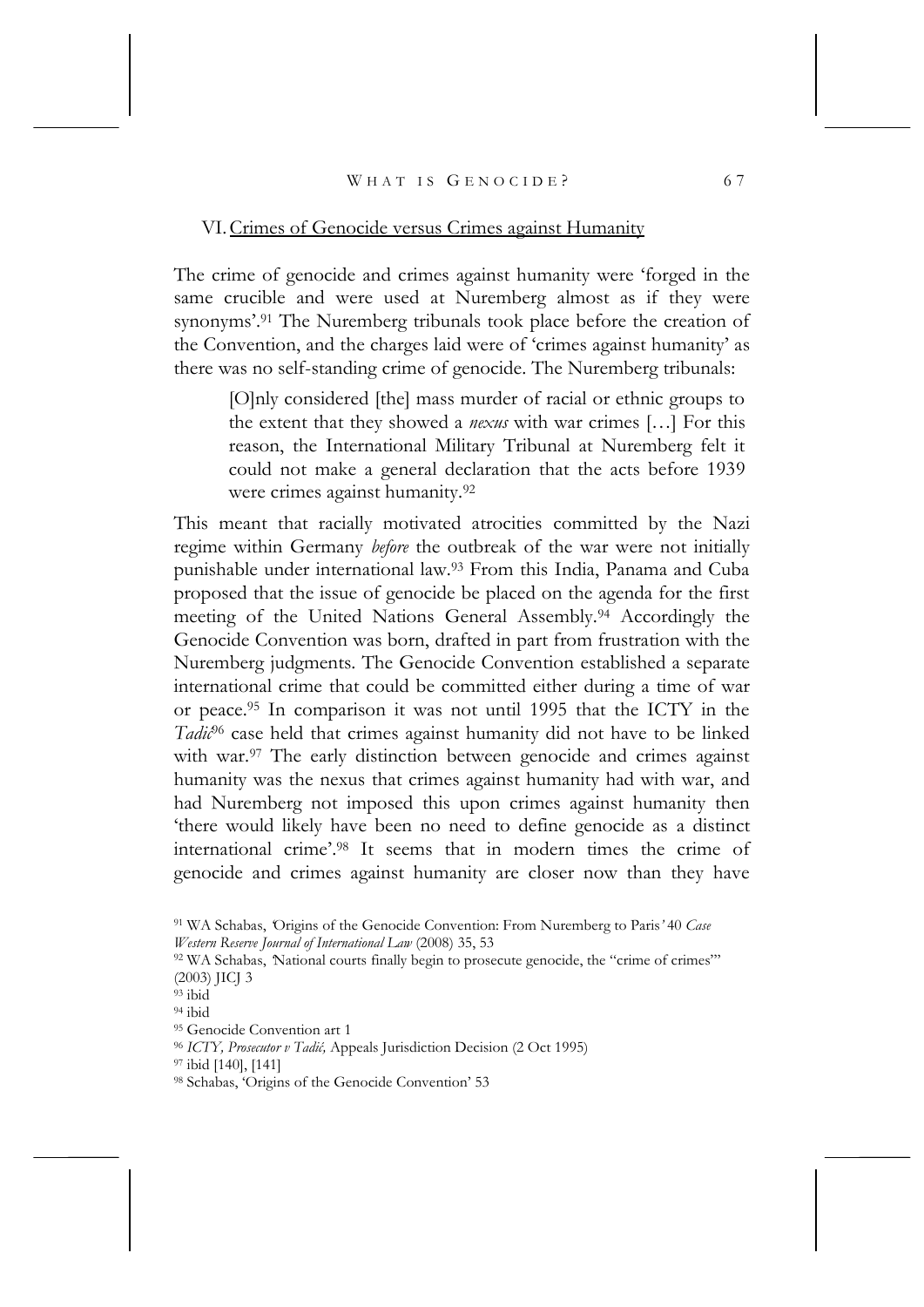#### 6 8 J A C K D U N C A N S O N

perhaps ever been. The acts covered in the Convention could be encompassed under crimes against humanity, as a form of extermination or persecution.<sup>99</sup> Now that they have almost identical jurisdiction under the ICC statute it seems strange that genocide should remain distinct and separate from crimes against humanity as a whole. The only legal advantage to a crime being labelled genocide is that it provides relatively easy access to the ICJ under article 9 of the Genocide Convention.<sup>100</sup> Furthermore, there are important symbolic differences to condemning an action as an act of genocide instead of a crime against humanity. The term genocide contains a particular stigma because of its association with the Holocaust. Being prosecuted for genocide expresses a form of revulsion and a sense of condemnation by society which perhaps exceeds that felt towards crimes against humanity.

### VII. Final Commentary

The crime of crimes has been the subject of much legal criticism. As previously mentioned, proving *dolus specialis* is practically very difficult. The definition of genocide is also very narrow. The fact that the crime of genocide excludes political and social groups is particularly contentious. Despite the limited groups which can be protected, at the Rome Conference in 1998, the only state to argue that the Convention definition of genocide should be expanded to include political and social groups was Cuba.<sup>101</sup> The definition of genocide is also limited to acts against people and does not include acts against the environment which sustains them; neither does it protect their cultural identities.

Although the definition of genocide is very narrow, currently this is not necessarily an issue due to the development of the closely related concept of crimes against humanity.<sup>102</sup> The voids created by the narrow application of the crime of genocide have been filled. As a result the

<sup>100</sup> Schabas, 'Origins of the Genocide Convention' 54

<sup>99</sup> Bantekas, *International Criminal Law* 204

<sup>101</sup> Schabas, 'Origins of the Genocide Convention' 46

<sup>102</sup> WA Schabas, 'Convention for the Prevention and Punishment of the Crime of Genocide', page 3, available at <http://untreaty.un.org/cod/avl/pdf/ha/cppcg/cppcg\_e.pdf>, accessed 18/10/11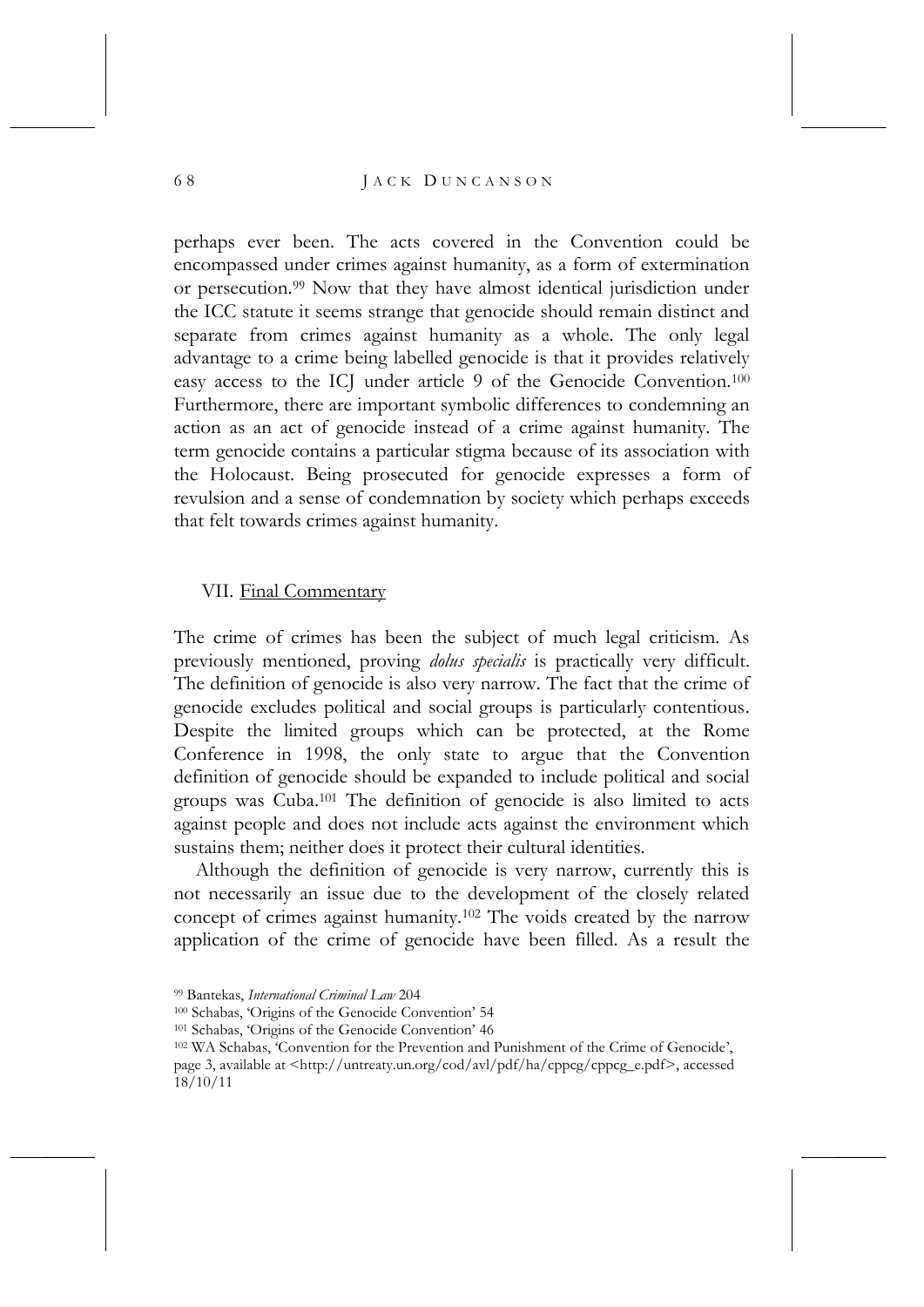# WHAT IS GENOCIDE? 69

'crime of genocide has been left alone, where it occupies a special place as the crime of crimes'. 103

<sup>103</sup> ibid, 4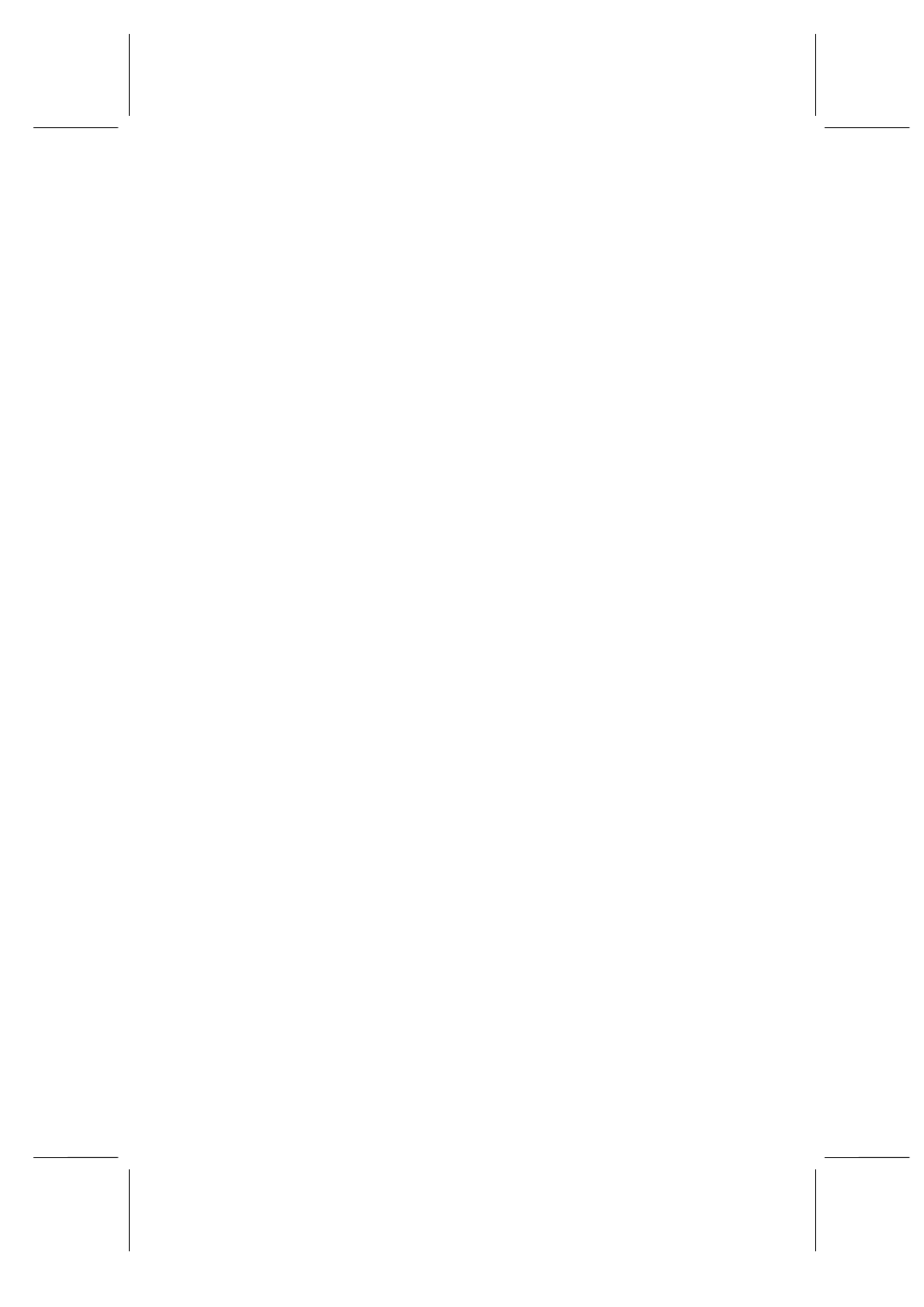### **NOTES**

# *La Générale des Carrières et des Mines (Appellant) v FG Hemisphere Associates LLC (Respondent)* [2012] UKPC 27

FG Hemisphere Associates LLC ('Hemisphere') acquired the assignment of two highly valuable arbitration awards granted by the International Chamber of Commerce against the Democratic Republic of the Congo ('DRC'). Hemisphere then sought enforcement of those awards against assets of a DRC state-owned corporation, La Générale des Carrières et des Mines ('Gécamines'). The assets consisted of Gécamines' shareholding in a Jersey-based company, together with the income due from that company to Gécamines.

The Royal Court of Jersey ('Royal Court') held that the arbitration awards could be enforced against Gécamines' assets on the basis that Gécamines, as an organ of the DRC, was to be equated with the state. The test for determining whether Gécamines was an organ of the DRC required the existence of government control and the exercise of governmental functions. This was derived from the English Court of Appeal case of *Trendtex*<sup>1</sup> , which was a decision on state immunity. In applying this test, the Royal Court examined Gécamines' constitutional position (by reference to both national laws and Gécamines' articles of incorporation) and the control actually exercised by the state over Gécamines and Gécamines' functions.

In concluding that the *Trendtex* test was satisfied, the Royal Court relied upon two bases: (1) Gécamines' constitutional position, in relation to which it noted that 'the exceptional degree of power accorded to the state over the affairs of Gécamines, at all levels, was such that the company was no more, in truth, than an arm of the state with

<sup>1</sup> *Trendtex Trading Corp v Central Bank of Nigeria* [1977] 1 QB 529, in particular from the judgment of Lord Denning MR.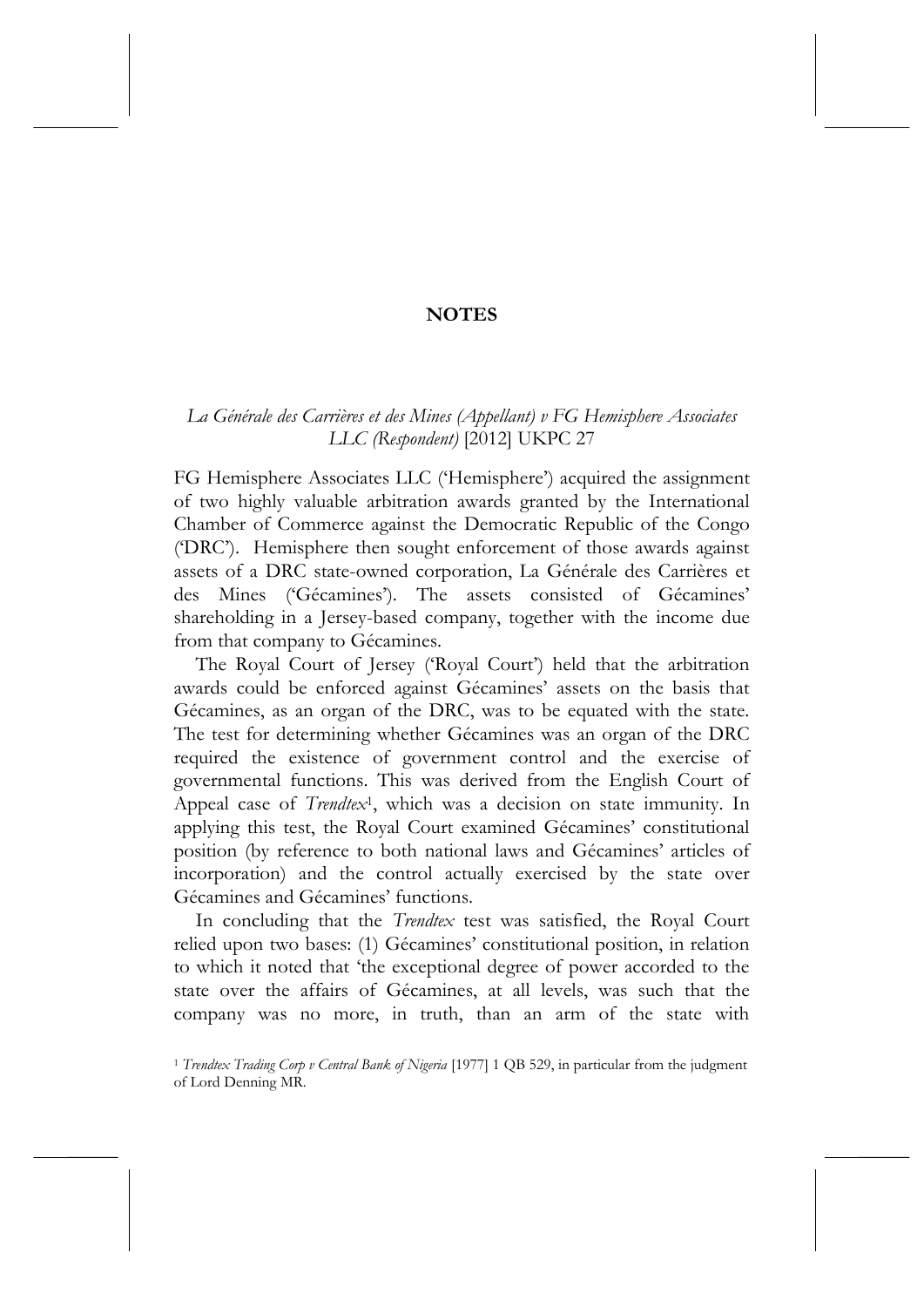## 7 2 N O T E S

responsibility for operations in a sector of vital importance to the national economy'; <sup>2</sup> and (2) instances where the DRC had appropriated Gécamines' assets without providing consideration in return.

The Court of Appeal of Jersey ('Court of Appeal') affirmed the Royal Court's judgment (Nigel Plemming QC dissenting) and accepted the dual *Trendtex* test of government control and governmental functions.

Regarding the exercise of governmental functions, submissions were made in the Court of Appeal for the first time as to the significance of the distinction between sovereign functions and private or commercial activity. The majority required the entity's principal functions and activities to be governmental, although (i) it is unnecessary to find actual sovereign acts, as opposed to acts which could be performed by any individual; (ii) government is a broad concept; (iii) what may otherwise appear to be activities performed in the ordinary course of business qualify where they are in fact secondary to a primary function, which is governmental in nature; and (iv) the extent to which the entity performs governmental functions must be such that it is essentially an arm of the government.

Gécamines appealed to the Privy Council with leave from the Court of Appeal.

At the Privy Council, the question of whether the test in *Trendtex* remained appropriate was raised for the first time. The question was twofold. First, was the *Trendtex* test appropriate generally? Second, did the applicability of the *Trendtex* test extend beyond matters of state immunity to issues of liability and enforcement?

Hemisphere submitted that the *Trendtex* case set out the appropriate test for a state organ, and that the lower courts had been correct to find that Gécamines satisfied the test.

Gécamines made the following submissions:

(1) If *Trendtex* is the appropriate test, it is not satisfied. There was nothing extraordinary about the extent to which the state exercised control over Gécamines as a state-owned corporation, and furthermore its functions and activities were neither governmental nor sovereign.

<sup>2</sup> *F.G. Hemisphere Associates LLC v The Democratic Republic of Congo and La Générale des Carrières et des Mines* [2010] JRC 195 [69]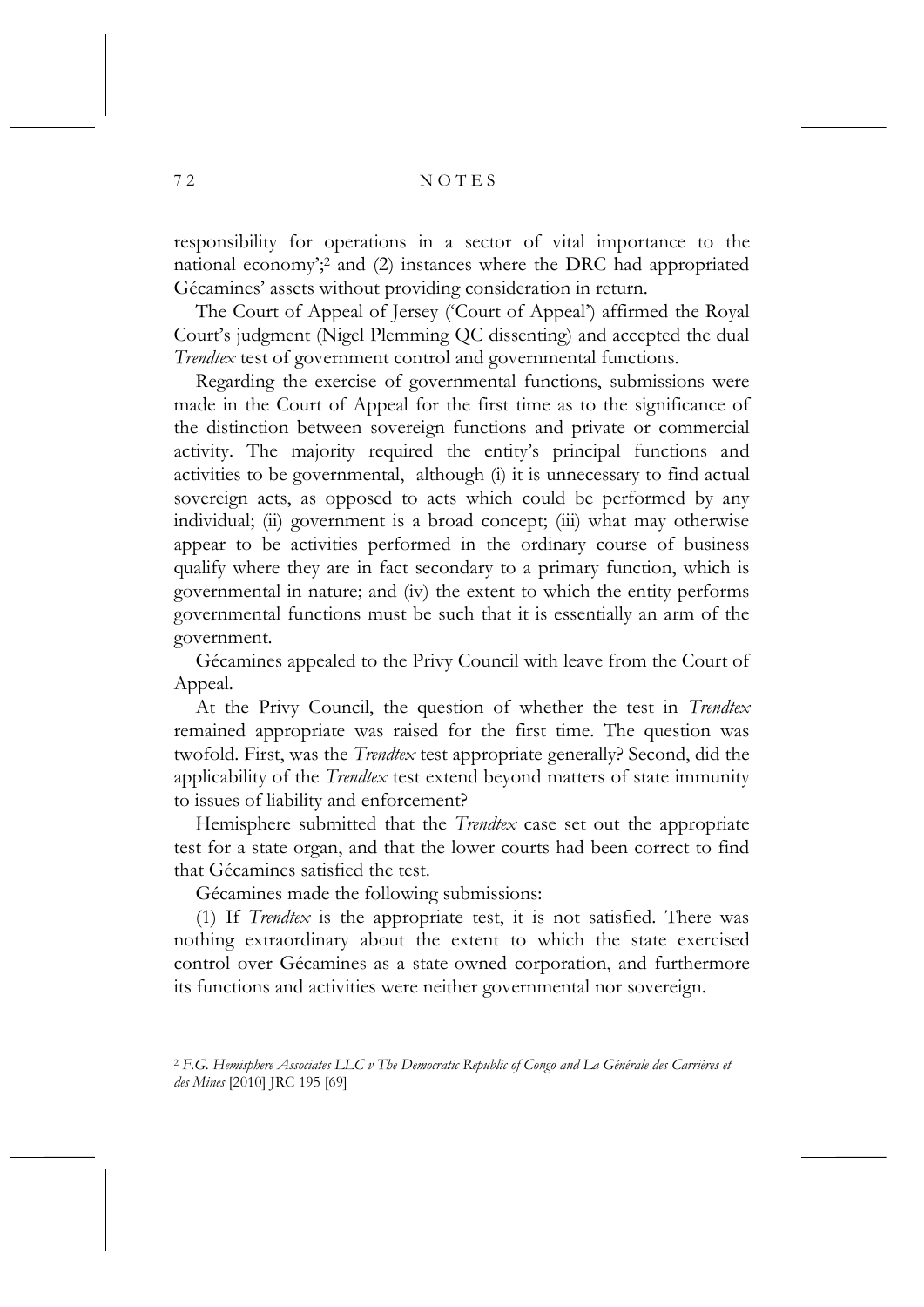(2) The *Trendtex* test is in any event inappropriate when considering questions of liability and enforcement. Gécamines' status as a separate juridical entity should be respected, unless it is a sham or circumstances exist which require the courts to lift the corporate veil.

The appeal was allowed on the following grounds:

(1) The starting point for determining whether an entity is a state organ is to decide whether the entity has a separate juridical status, although this in itself is not conclusive. Control and functions, as identified in the *Trendtex* test, also remain relevant.

(2) Constitutional and factual control by the government, together with the exercise of sovereign functions are insufficient, on their own, to convert a separate entity into an organ of the state. There is a strong presumption that an entity, which has its own management and budget and which operates for apparently commercial purposes, will have its separate corporate status respected, notwithstanding that it has in fact been created by the state. Extreme circumstances are required to displace this presumption, such as where the entity has no effective separate existence or where the affairs of the state and the entity are so closely intertwined that the two ought properly to be regarded as one and the same.

(3) On the facts, Gécamines was not a sham. It was an independent and fully-functional corporate entity, whose functions were not such that it could be regarded as inseparable from the executive organs of the state. This finding was supported by the existence of Gécamines' own budget, accounts and liabilities. Gécamines also had a large number of assets and a sizeable business portfolio, which included being a party to numerous joint ventures with other companies. Moreover, in the past Gécamines had found itself at odds with government departments, so much so that on occasions the tax authorities had seized Gecamines' assets in order to satisfy outstanding tax liabilities.

(4) The lower courts focussed their analysis on a few areas of Gécamines' activities, which may have indicated that Gécamines was an organ of the state. They failed, however, to consider these activities against the broader context of Gécamines' overall operations. Moreover, the lower courts misconstrued the governmental functions test, applying it far too widely. Even when Gécamines was using its rights or assets for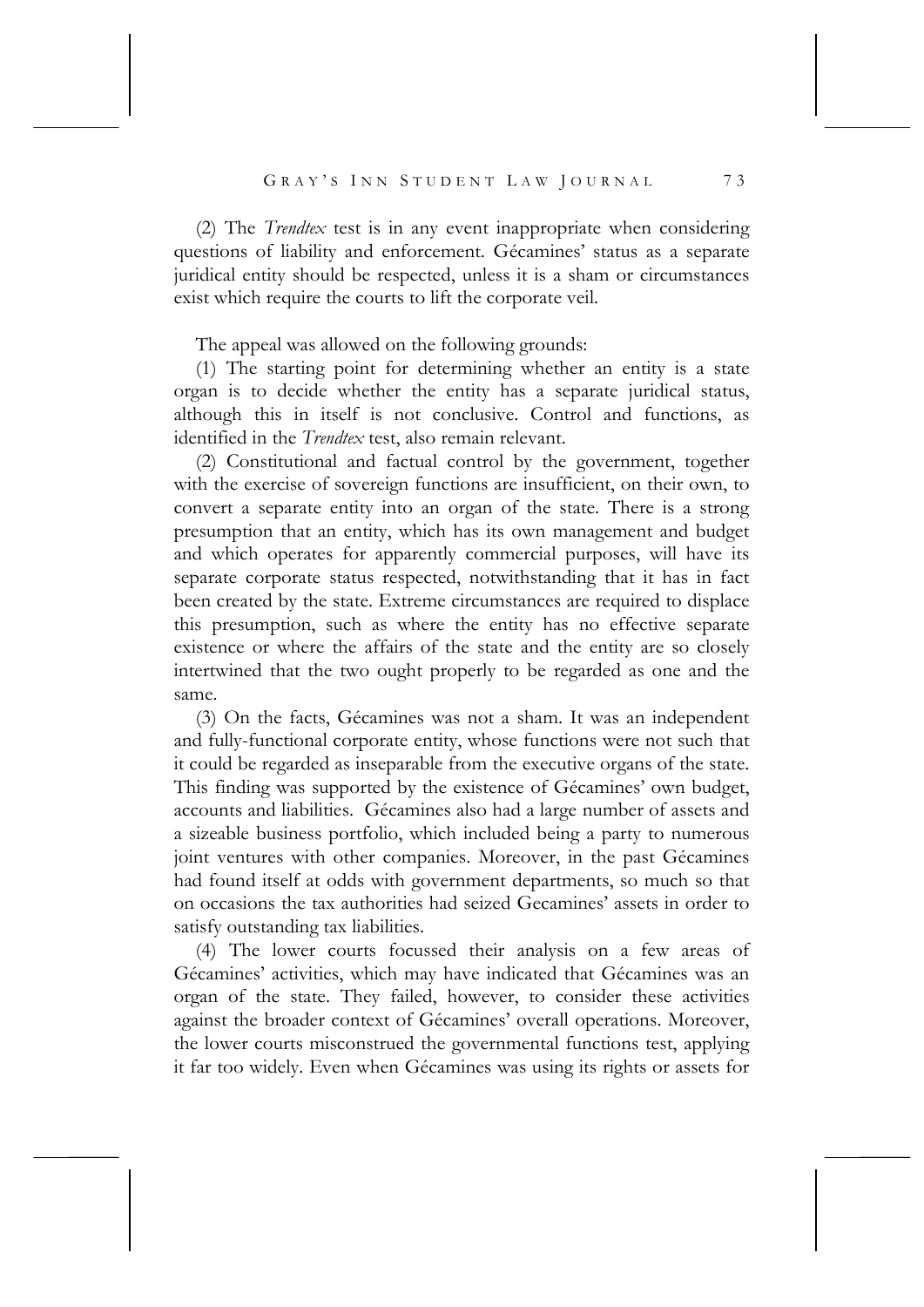## 7 4 N O T E S

the benefit of the state, it could not sensibly be described as having exercised sovereign authority. It was entirely possible for Gécamines at times to exercise certain governmental functions without losing its separate legal identity.

(5) The fact that Gécamines' assets have been used for the benefit of the state is no basis for imposing liability for the entirety of the state's debts on Gécamines. To attempt to lift Gécamines' corporate veil in order to achieve this is to misunderstand the purpose of the law in this area.

### **Comment**

The Privy Council affirmed that the international and domestic approach to state immunity was indeed relevant to the question of whether an entity was an organ of the state for the purposes of liability and enforcement. The central case in this area was the *Trendtex* case. The Royal Court of Jersey and the Court of Appeal of Jersey had correctly identified this case, but they had misapplied it. In particular, they construed the governmental functions element of the test too broadly. Their approach lowered the threshold for the assimilation of a separate juridical entity with the state and led them to find that Gécamines was an organ of the DRC. The exception created in the *Trendtex* case was too readily satisfied when using this lower threshold. Contrary to the conclusions of the lower courts, the Privy Council found that the narrow exception, when properly applied, was not made out in the instant case.

In reaching its decision, it is clear that the Privy Council was mindful of the negative effects on Gécamines' creditors of a finding which resulted in Gécamines being held liable for the state's debts. Against this backdrop, it is unsurprising that the court narrowly construed the *Trendtex* exception.

Michele Gavin-Rizzuto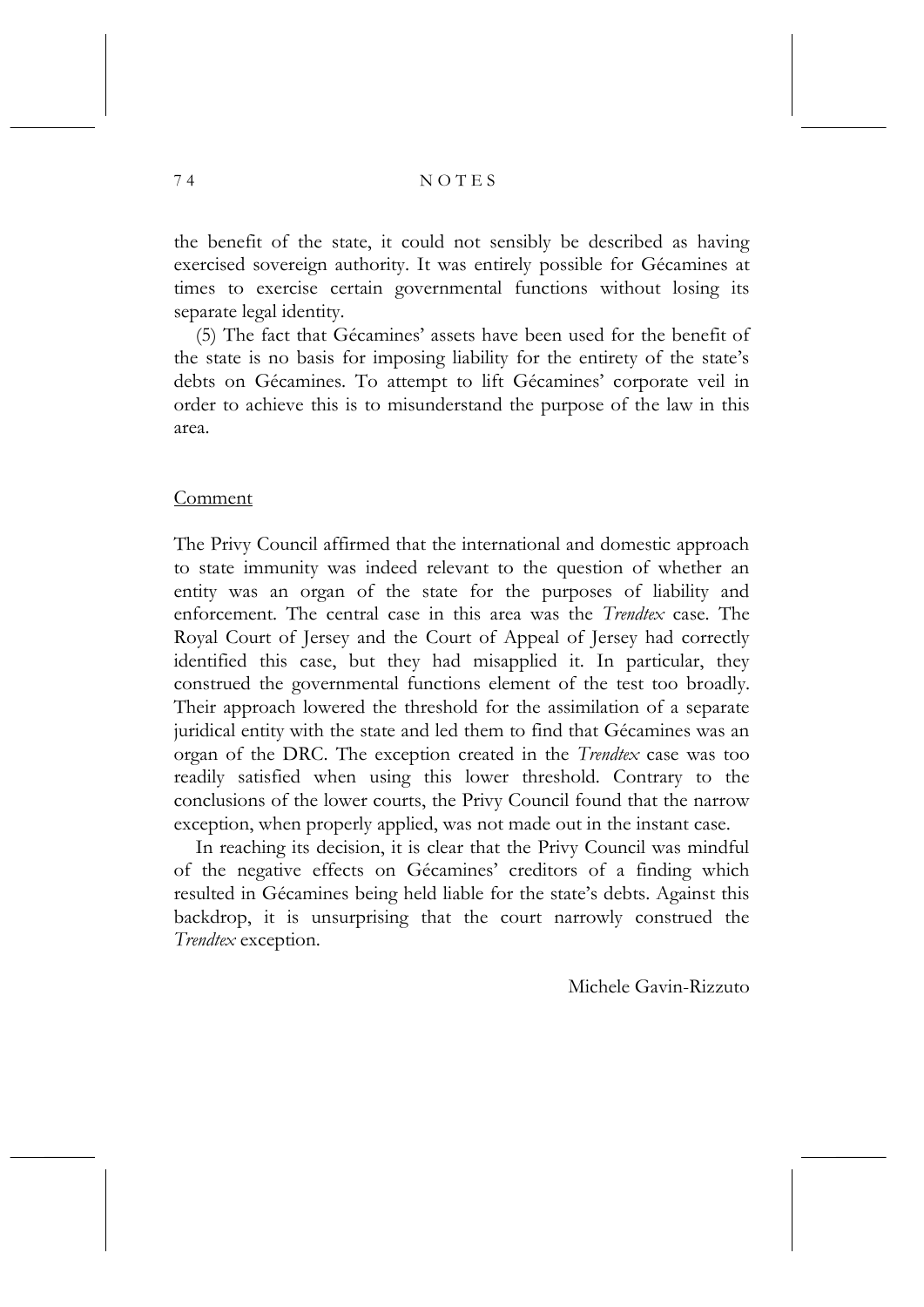# *Prest v Petrodel*: An Open Road and Fast Car?

In October 2012 the Court of Appeal delivered a judgment in *Prest v*  Petrodel<sup>1</sup> that, in the words of Craig Rose, 'consigned long-standing family case law to the judicial equivalent of the naughty step'.<sup>2</sup> Thorpe LJ, dissenting, warned that the effect of this decision would be to 'present an open road and a fast car to the money-maker who disapproves of the principles developed by the [courts]' in financial remedy cases.<sup>3</sup> In June 2013, the Supreme Court allowed the appeal in this case in a decision that was widely acclaimed as being both novel and fair.<sup>4</sup> As a result, many felt that Thorpe LJ's warning had been heeded. This note argues the contrary, and suggests that the true effect of the decision was in fact to provide wealthy spouses with the tools needed to avoid the enforcement of financial orders following divorce.

#### The Facts

*Prest* is a case concerning the distribution of property after the breakdown of a marriage. Mr Prest is a wealthy businessman who was ordered to pay Mrs Prest  $f_1$ 17.5m. He owns a group of foreign companies known as the Petrodel Group who, in turn, own a number of valuable properties in and around London. Throughout the first instance proceedings Mr Prest was uncooperative regarding his assets and, to ensure his judgment was enforced, Moylan J ordered that he 'transfer or cause to be transferred' these properties to his wife.

The judge found that he had such a power under s.  $24(1)(a)$ Matrimonial Causes Act 1973, which states that the court may make:

[A]n order that a party to the marriage shall transfer to the other party […] such property as may be so specified, being property to which the first-mentioned party is entitled, either in possession or reversion.

<sup>1</sup> *Petrodel Resources Ltd v Prest* [2012] EWCA Civ 1395

<sup>2</sup> C Rose, 'Family: Hidden Assets?' (2012) 162 NLJ 1487, 1488

<sup>3</sup> *Prest* (n 1), [65]

<sup>4</sup> *Prest v Petrodel Resources Ltd.* [2013] UKSC 34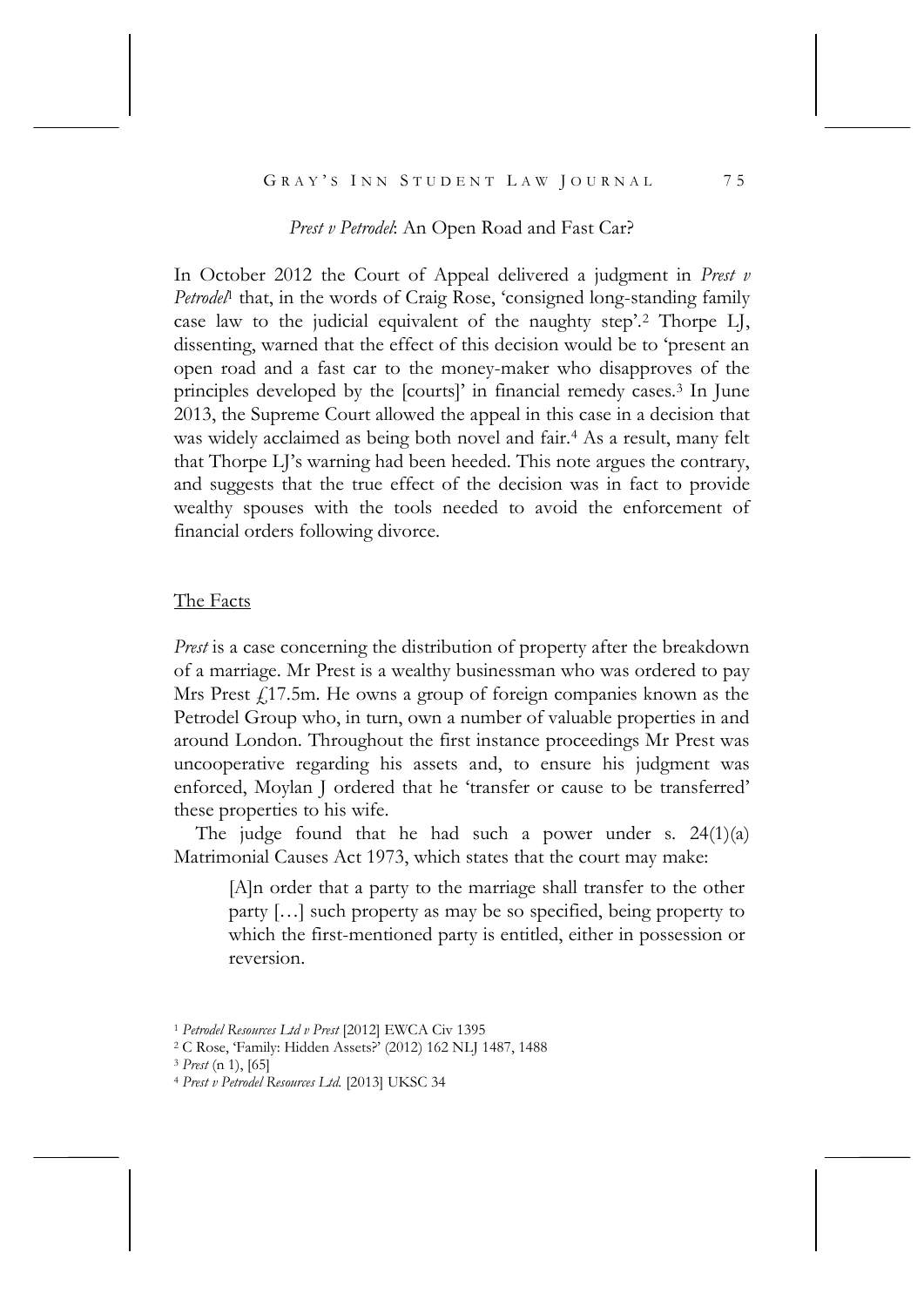## 7 6 N O T E S

The ownership structure of the Petrodel Group is complex, but it suffices to say that Moylan J made findings of fact to the effect that the husband was the sole shareholder and shadow director of the companies, that he was therefore the 'effective owner' of the companies,<sup>5</sup> and that 'the corporate structure is being used as a repository for the family wealth'.<sup>6</sup> Consequently, the Judge held that he was 'entitled' to the properties, and that they were therefore capable of being subject to a s. 24(1)(a) order. It was this finding that formed the subject of the appeals.

#### The Decision of the Supreme Court

The Court of Appeal allowed Mr Prest's appeal, holding that the judge's reasoning, based on the family authority of *Nicholas v Nicholas*, <sup>7</sup> was not only 'heretical'<sup>8</sup> but also 'internally inconsistent, contrary to principle and wrong'.<sup>9</sup> On Mrs Prest's appeal, the Supreme Court found that there were three potential avenues through which the court could order the Husband to transfer the properties to the wife.<sup>10</sup>

The first of these involves 'piercing the corporate veil'. Lord Sumption engaged in a masterful analysis of the case law on this topic and ultimately found that this avenue was unavailable to Mrs Prest. He began by setting out the principle in *Salomon v A. Salomon & Co. Ltd*,<sup>11</sup> best stated by Lord Wrenbury in a later case:

[T]he corporator even if he holds all the shares is not the corporation, and […] neither he nor any creditor of the company has any property legal or equitable in the assets of the corporation.<sup>12</sup>

Lord Sumption then examined the exceptions to this rule, concluding that:

<sup>5</sup> *Prest v Prest* [2011] EWHC 2956, [208]

<sup>6</sup> ibid [225]

<sup>7</sup> (1984) FLR 285

<sup>8</sup> ibid [104]

<sup>9</sup> *Prest* (n 1) [97]

<sup>10</sup> *Prest* (n 4) [9]

<sup>11</sup> [1897] AC 22

<sup>12</sup> *Macaura v Northern Assurance Co.* [1925] AC 610, 628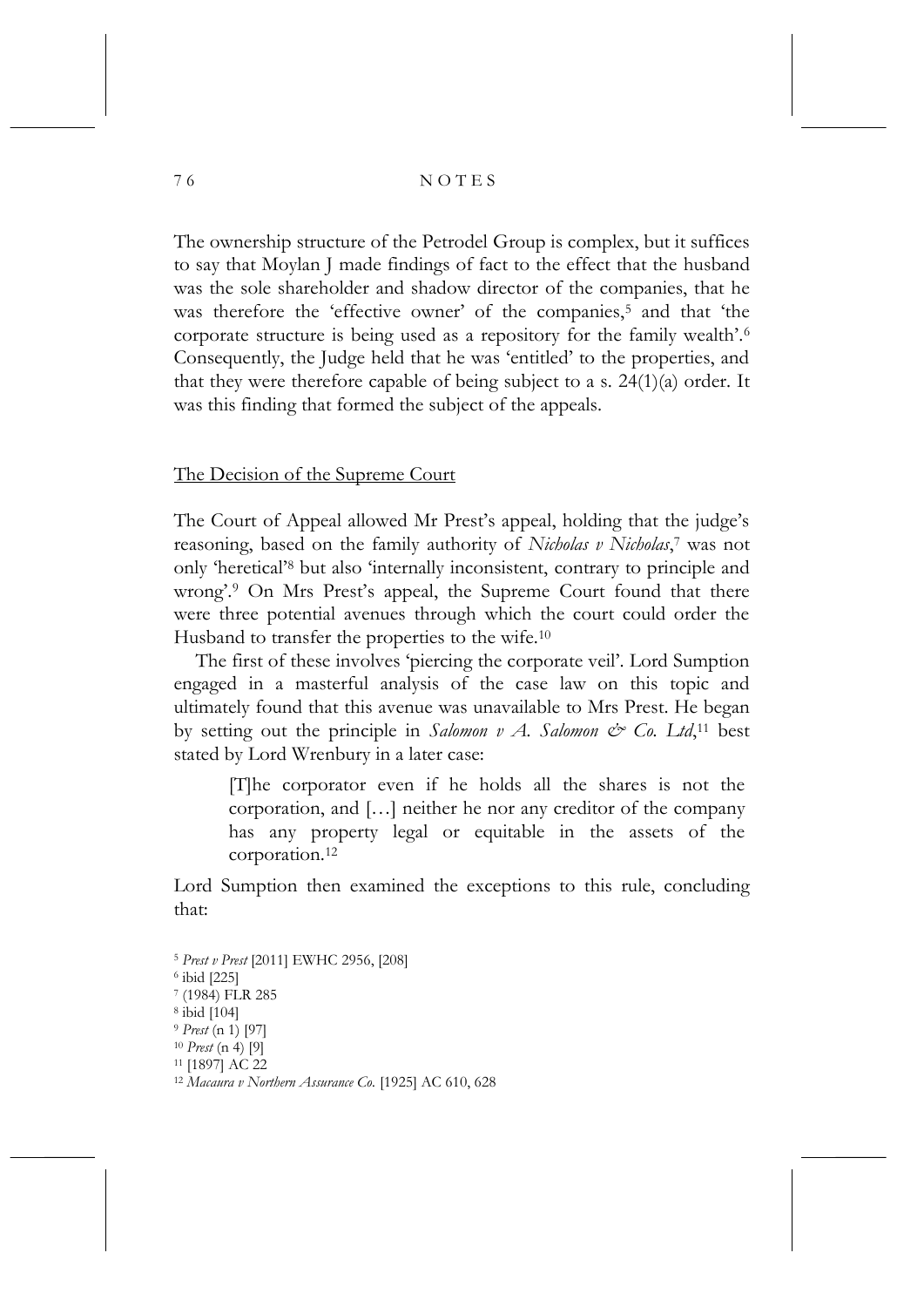[T]he principle that the court may be justified in piercing the corporate veil if a company's separate legal personality is being abused for the purpose of some relevant wrongdoing is well established in the authorities.<sup>13</sup>

However, in his view, the difficulty lies in identifying what is a 'relevant wrongdoing'.<sup>14</sup> He held that there were two principles to consider:

They can conveniently be called the concealment principle and the evasion principle. The concealment principle is legally banal and does not involve piercing the corporate veil at all. It is that the interposition of a company or perhaps several companies so as to conceal the identity of the real actors will not deter the courts from identifying them, assuming that their identity is legally relevant. In these cases the court is not disregarding the 'facade,' but only looking behind it to discover the facts which the corporate structure is concealing. The evasion principle is different. It is that the court may disregard the corporate veil if there is a legal right against the person in control of it which exists independently of the company's involvement, and a company is interposed so that the separate legal personality of the company will defeat the right or frustrate its enforcement.<sup>15</sup>

Ultimately, Lord Sumption concluded that there had only ever been two instances of relief, namely 'piercing the corporate veil', being granted due to the evasion principle. In every other case, relief had been granted on the concealment principle.<sup>16</sup> In the present case, despite Mr Prest's persistent non-disclosure, there was no evidence that he was seeking to avoid an existing legal obligation and, as such, the concealment principle alone was engaged.<sup>17</sup> As a result, the veil could not be pierced and this avenue was unavailable.

The second potential avenue for enforcement was under s.  $24(1)(a)$ MCA. It was this route that Moylan J utilised at first instance, finding that Mr Prest's effective control of the companies rendered him 'entitled' to the properties. Lord Sumption agreed with the Court of Appeal, holding

<sup>17</sup> ibid [35]

<sup>13</sup> *Prest* (n 4), [27]

<sup>14</sup> ibid [28]

<sup>15</sup> ibid

<sup>16</sup> ibid [35]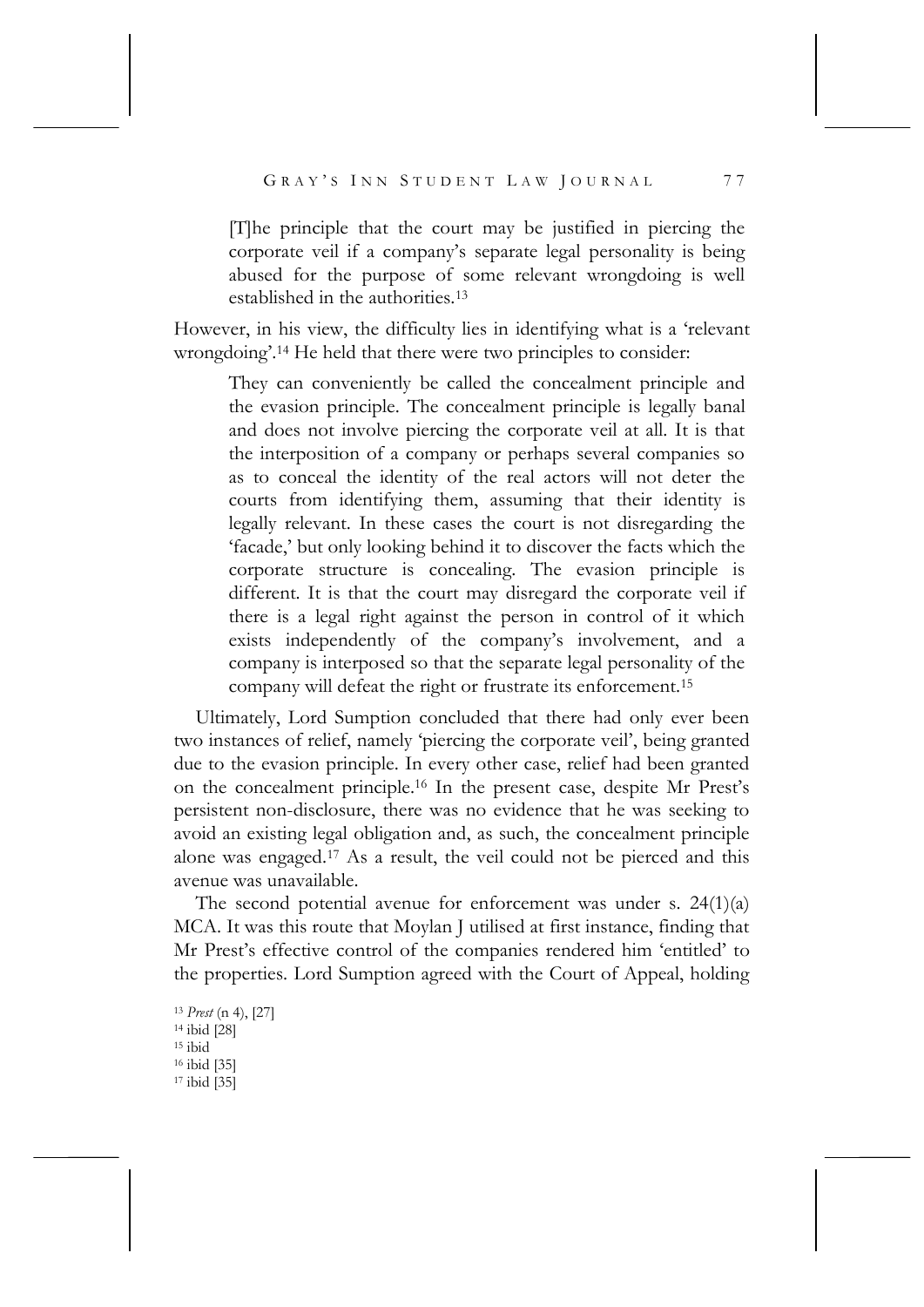## 7 8 N O T E S

that:

An 'entitlement' is a legal right in respect of the property in question. The words 'in possession or reversion' show that the right in question is a proprietary right, legal or equitable.<sup>18</sup>

He then held that:

If a right of property exists, it exists in every division of the High Court and in every jurisdiction of the county courts. If it does not exist, it does not exist anywhere.

As a result, property could only be transferred under this provision if Mr Prest had a proprietary right to it. Moylan J did not find such a right, and as such he was wrong to have ordered the transfer on the basis of control, and this avenue was unavailable.

However, it followed that the final potential avenue was a finding that Mr Prest was in fact entitled, in the proprietorial sense of the word, to the properties. This would depend on a finding that, despite the companies being the legal owners of the properties, Mr Prest retained a beneficial interest. Before examining whether this was the case, Lord Sumption made some powerful comments regarding the drawing of adverse inferences in such proceedings:

The concept of the burden of proof […] cannot be applied in the same way to proceedings of this kind. [...] These considerations are not a licence to engage in pure speculation. But judges exercising a family jurisdiction are entitled to draw on their experience and to take notice of the inherent probabilities[.]<sup>19</sup>

Against the background of this powerful statement, the court held that Mr Prest was beneficially entitled to the properties. Three had originally been purchased by Mr Prest and transferred to the companies for nominal consideration. As a result, the presumption of a resulting trust arose and the court found that Mr Prest's material non-disclosure meant there was insufficient evidence to rebut it. A further two properties were transferred for substantial consideration, but at a time when the companies had not begun trading. As a result, it was inferred that the

<sup>18</sup> ibid [37] <sup>19</sup> ibid [45]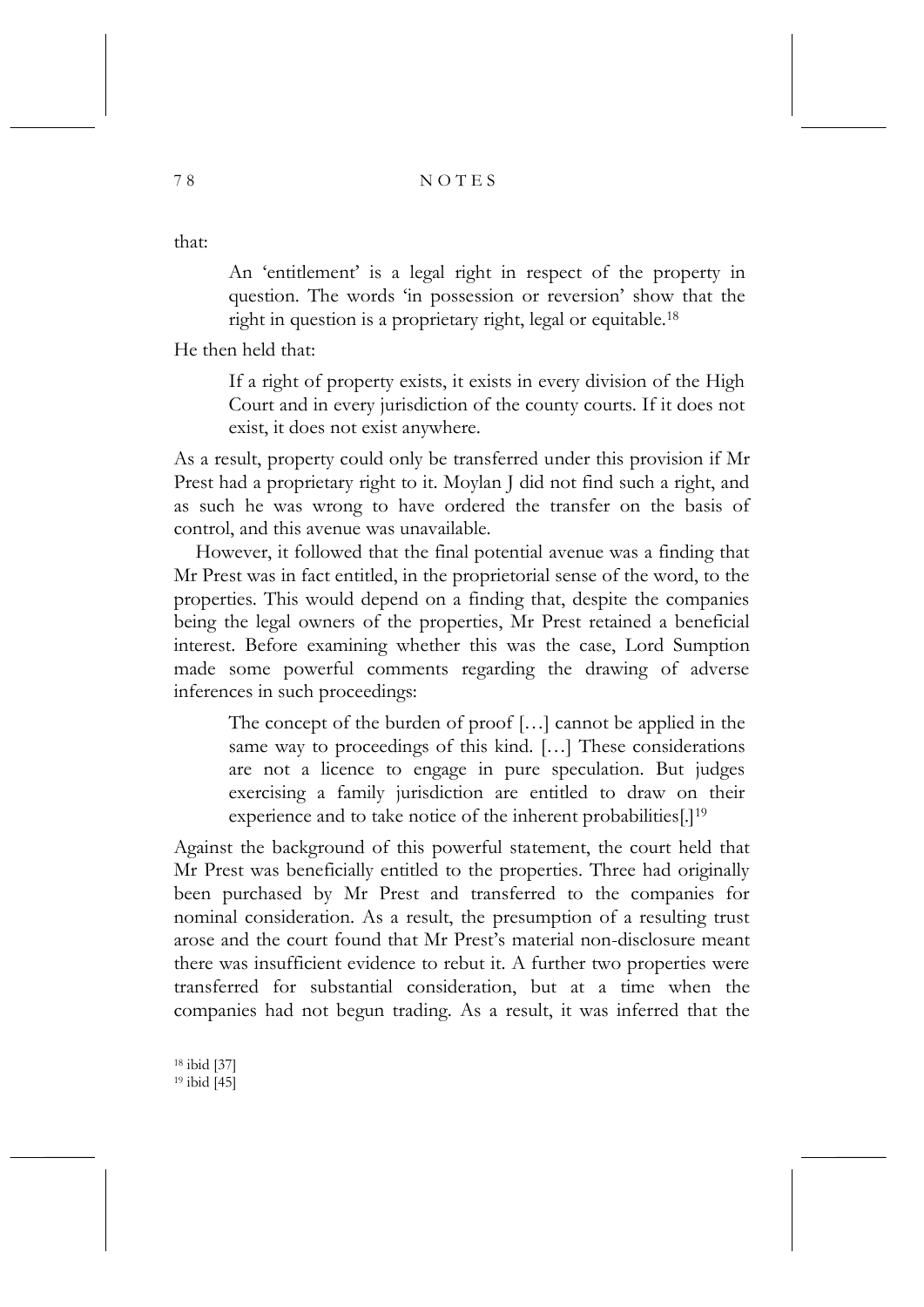purchase monies came from Mr Prest and the same presumption, not rebuttable on the evidence, arose.

Finally, one property was purchased for substantial consideration after the company had begun trading. Lord Sumption first noted that the business of the oil-trading company was unrelated to residential property investment. He then noted the 'consistent pattern'<sup>20</sup> of Mr Prest's behaviour. As a result, he found that, 'in the absence of any explanation of these transactions by the husband or his companies', <sup>21</sup> Mr Prest was also beneficially entitled to this property.

### A Licence to Engage in Speculation?

As quoted above, Lord Sumption stated that the decision in *Prest* was not a licence for the Family Division to engage in speculation. Arguably, the boundary between a legitimate adverse inference and speculation is unclear, and will only be delineated through further litigation. It is not difficult to imagine creative litigants relying on this passage to support arguments that an adverse inference should be drawn. Nor is it difficult to imagine, given the fact-specific nature of the exercise, that judges of the Family Division will differ in their application of this principle.

A difficulty arises when one considers the underlying paradox behind such litigation. On the one hand, the courts must ensure that property is not only divided fairly, but that such a division is easily enforceable. Without this, economically weak spouses may not only be left destitute, but also cheated by their wealthier and more financially adept counterpart. On the other hand, the black-letter nature of company and trusts law allows those with access to high quality (and of course expensive) legal advice to effectively mask their assets. It was the need for the former to prevail that led to the practice of piercing the corporate veil in the Family Division. Presumably it was this same need that led to Lord Sumption's powerful comments regarding the burden of proof. It is argued that this very same need will continue to prevail, and that family judges will be left to blur the line between legitimate inference and pure speculation.

<sup>20</sup> ibid [51]  $21$  ibid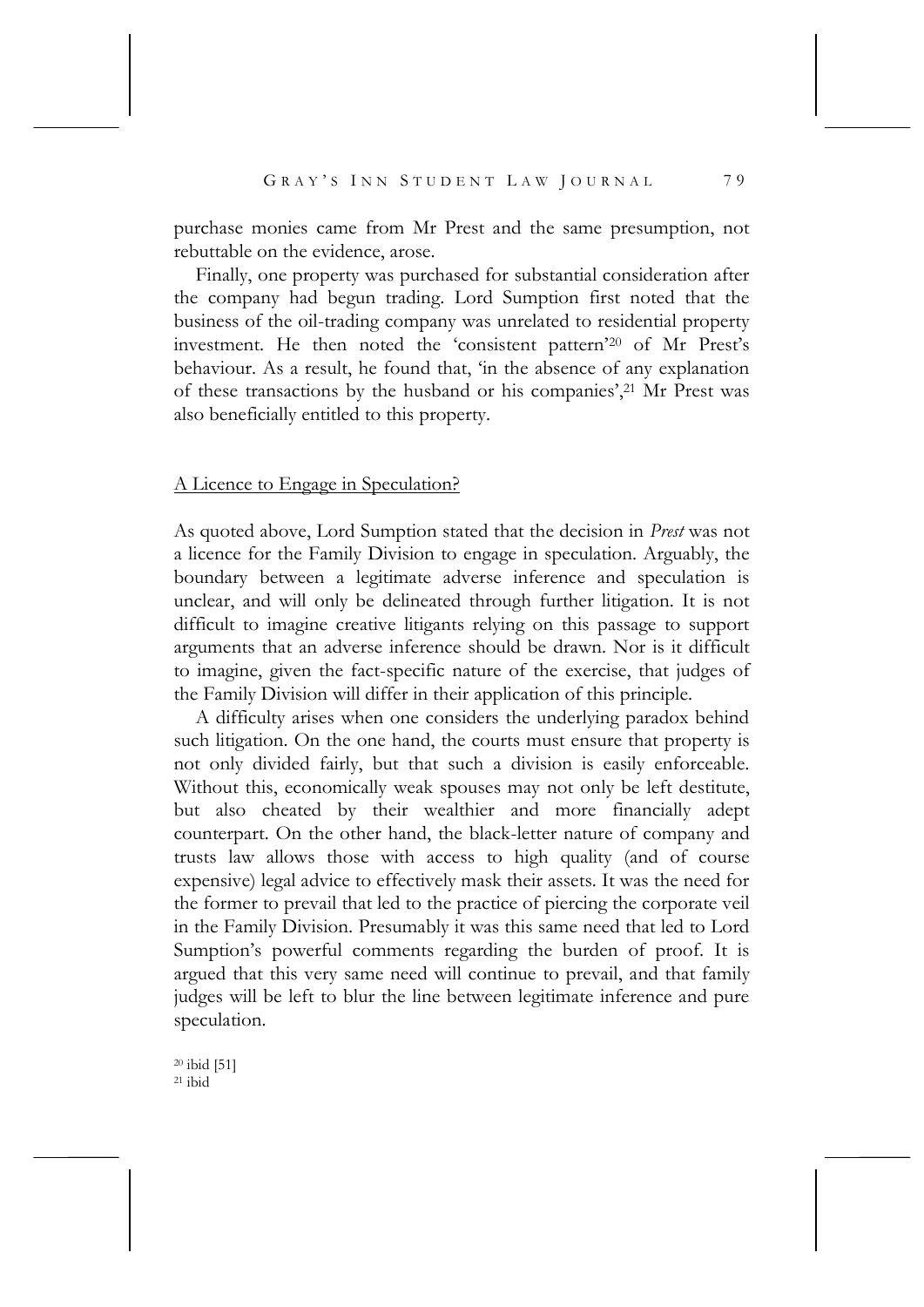### 8 0 N O T E S

Not only does this undermine those voices claiming that *Prest* has clarified the law, it also means that further appellate litigation in this area is inevitable. This, of course, leaves those in Mrs Prest's position the unenviable task of gambling their limited finances on the hope that such litigation will be resolved in their favour. Whilst she was of course entitled to  $f<sub>1</sub>17.5m$ , such litigation is concerned with ensuring she is actually able to receive such sums, and thus even the wealthiest of divorcing spouses may be compelled to take this gamble.

#### An Open Road and a Fast Car?

Thorpe LJ, in his dissenting opinion in the Court of Appeal, warned the Supreme Court that an unfavourable decision would 'present an open road and a fast car' to wealthy spouses seeking to obfuscate their assets. It is argued that the decision of the Supreme Court has provided such tools for those future litigants in Mr Prest's position. By clarifying and confining the law regarding the corporate veil, the Supreme Court has effectively provided a 'road map for dishonest litigants going forward'. 22 John Wilson QC argues that such litigants 'are likely to ensure that the pitfalls that brought down Mr Prest are avoided in their cases'.

A simple example demonstrates this point. A husband transfers properties into the name of a company that had been specifically incorporated for this purpose. He owns 85% of the shares and provides modest disclosure. He provides evidence that the property was transferred for substantial consideration obtained by a loan from a second company, in which he owns 65% of the shares. In this situation, whilst it may appear that he caused the purchase monies to be loaned, it is clear that such monies have not come directly from him. As a result, it is arguable that an adverse inference could not be drawn, that the presumption of a resulting trust would not arise and that the wife would fail to follow in the footsteps of Mrs Prest.

<sup>22</sup> J Wilson QC, 'Stripping Away the Veil of Deceit: Prest v Petrodel' (Family Law Week) available at <http://www.familylawweek.co.uk/site.aspx?i=ed114454> accessed 10 August 2013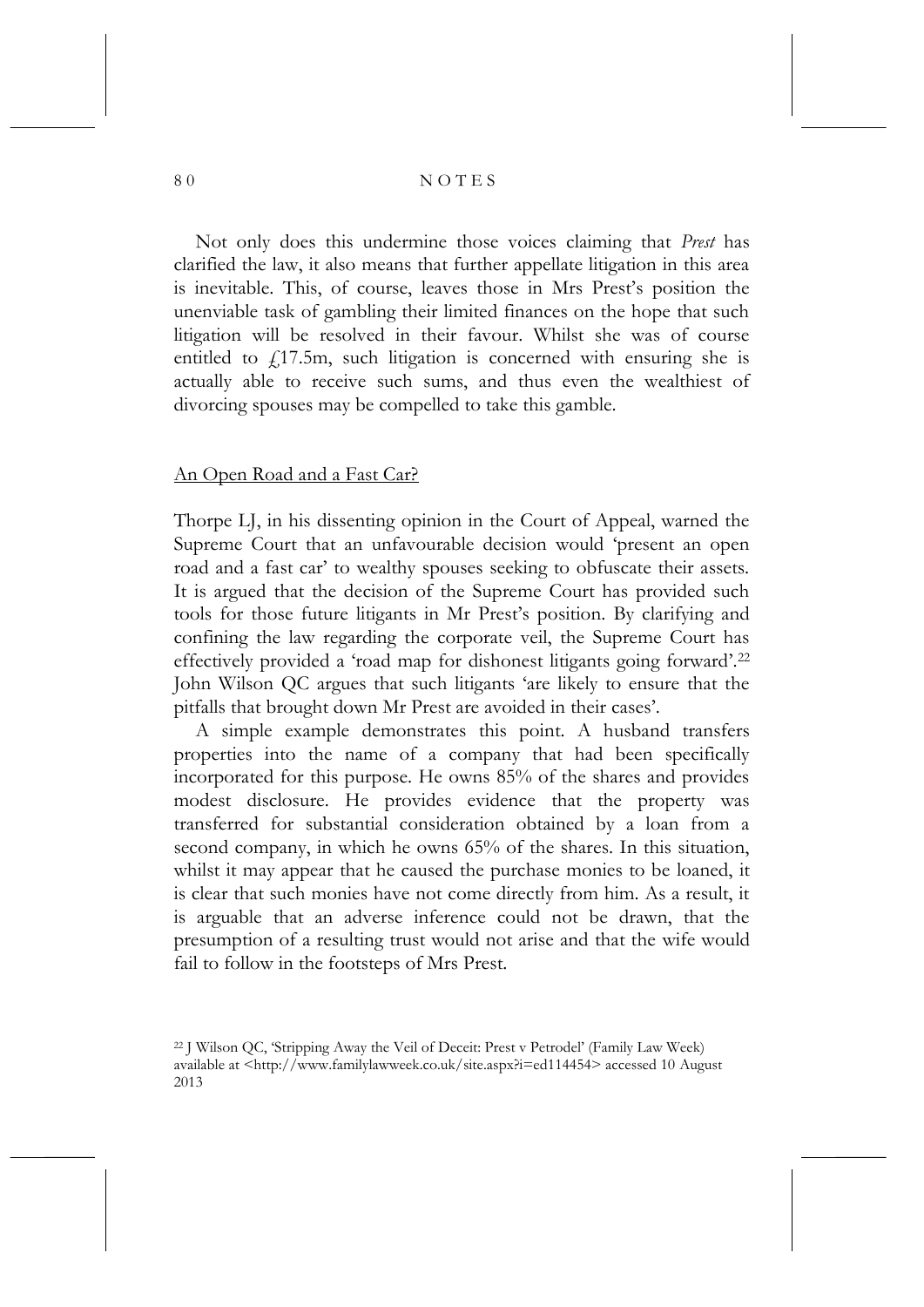### Can *Prest* Be Seen in Isolation?

Finally, it is argued that this decision must be seen in context. In 2010, the Court of Appeal delivered the infamous *Imerman*<sup>23</sup> decision. This categorically declared that the law of confidence extends to the marital relationship, and that it was unlawful for divorcing spouses to ascertain 'confidential' information from their counterpart regarding financial issues. Previously, it had been common practice to do so, and had been thought lawful under the so-called *Hildebrand* rules, derived from the eponymous decision of the Court of Appeal.<sup>24</sup> This was widely seen as an important method of protecting an economically weak spouse from those divorcees who choose to hide, dissipate or obfuscate their wealth.

This, however, is no longer possible and people in Mrs Prest's position are left to rely on the hope that their spouse complies with the disclosure obligations contained in the FPR. *Prest* is a stark illustration that wealthy divorcees are happy to flout such obligations, and that significant difficulties can arise as a result. Whilst Lord Sumption made it clear that there will be consequences to such non-disclosure, few spouses will be able to afford the forensic accounting necessary to give rise to adverse inferences. Even those that can afford such luxuries will be compelled to increase their costs to do so.

Moreover, the recent case of *UL v BK*<sup>25</sup> in the High Court illustrates the additional difficulties facing a spouse who is aware of the extent of their counterpart's finances, but who fears their concealment or dissipation. Mostyn J discharged a freezing injunction on the basis that there were material breaches of the usual safeguards in place for such orders. The order did not state on its face the geographical extent of the injunction, contained an exception allowing reasonable sums to be spent on living expenses and legal fees and contained no undertakings on the part of the wife. However, more crucially, despite the wife's affidavit disclosing no evidence that he held any assets other than a single property in Spain, it froze all assets up to  $\frac{1}{20m}$  in the husband's name.

Mostyn J expressed 'great concern'<sup>26</sup> at the excessive level of *ex parte*

<sup>23</sup> *Tchenguiz v Imerman; Imerman v Imerman* [2010] EWCA Civ 908

<sup>24</sup> *Hildebrand v Hildebrand* [1992] 1 FLR 244

<sup>25</sup> [2013] EWHC 1735 (Fam)

<sup>26</sup> ibid [52]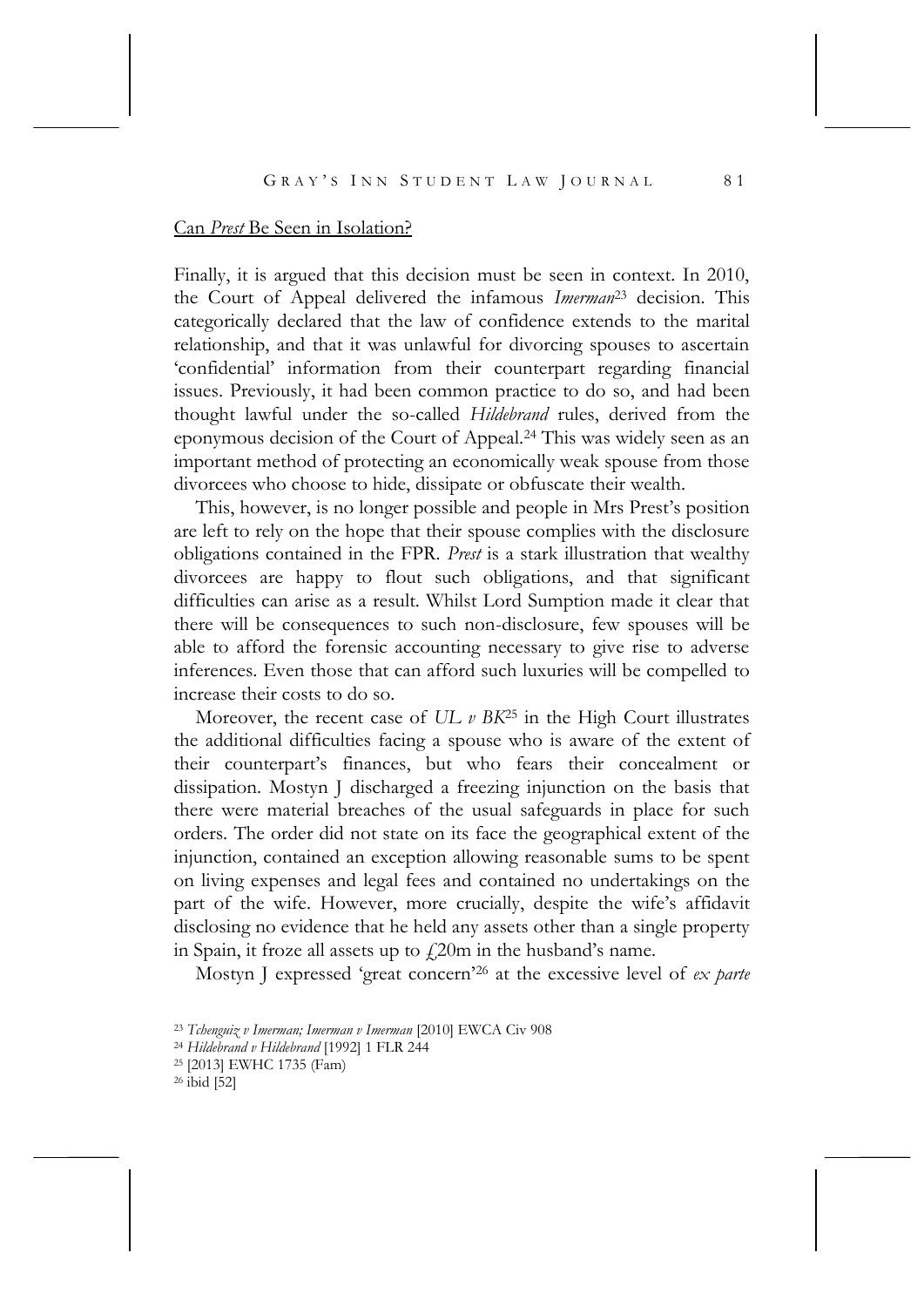## 8 2 N O T E S

applications for freezing injunctions. He emphasised the large number of safeguards necessary in such orders and reaffirmed the high threshold that must be crossed for such an injunction to be granted, namely that there is clear evidence of 'an unjustified dealing with assets' leading to a 'solid risk of dissipation'.<sup>27</sup>

It is obvious that such safeguards are both necessary and fair; such an order is undoubtedly draconian. It is not argued that *UL v BK* was wrongly decided. However, it is argued that this case highlights the difficulties inherent in this area of litigation. Wealthy spouses have both the motive and means to obfuscate their assets, and the only party to suffer as a result of such actions is the economically weaker spouse. Unless clear evidence of unjust dealing is available, which arguably it rarely will be, such a spouse has few options available to protect their position.

*Prest* must be seen against the background of these cases, a background that paints a bleak picture. It is difficult for individuals in Mrs Prest's position to ascertain the full extent of their spouse's assets. It is difficult for them to ensure such assets are not hidden or dissipated. Moreover, after *Prest*, it is even more difficult for them to prevent a clever spouse from hiding assets their behind a corporate structure.

### **Conclusion**

Thankfully, due to constraints of both time and words, the author is not in a position to suggest an alternative, fairer solution. Instead, it is hoped that this note will provide a simple warning. Whilst the Supreme Court decision is undoubtedly a victory for Mrs Prest, it is far from clear that it will produce similar results for others in her position. Moreover, it must be seen against the background of other cases in this area. Not only will this decision lead to further litigation, it will also provide guidance for those wealthy spouses who wish to evade their obligations upon divorce. When seen alongside similar cases in this area, *Prest* is further illustration of the difficulties facing those who divorce wealthy, well-advised spouses.